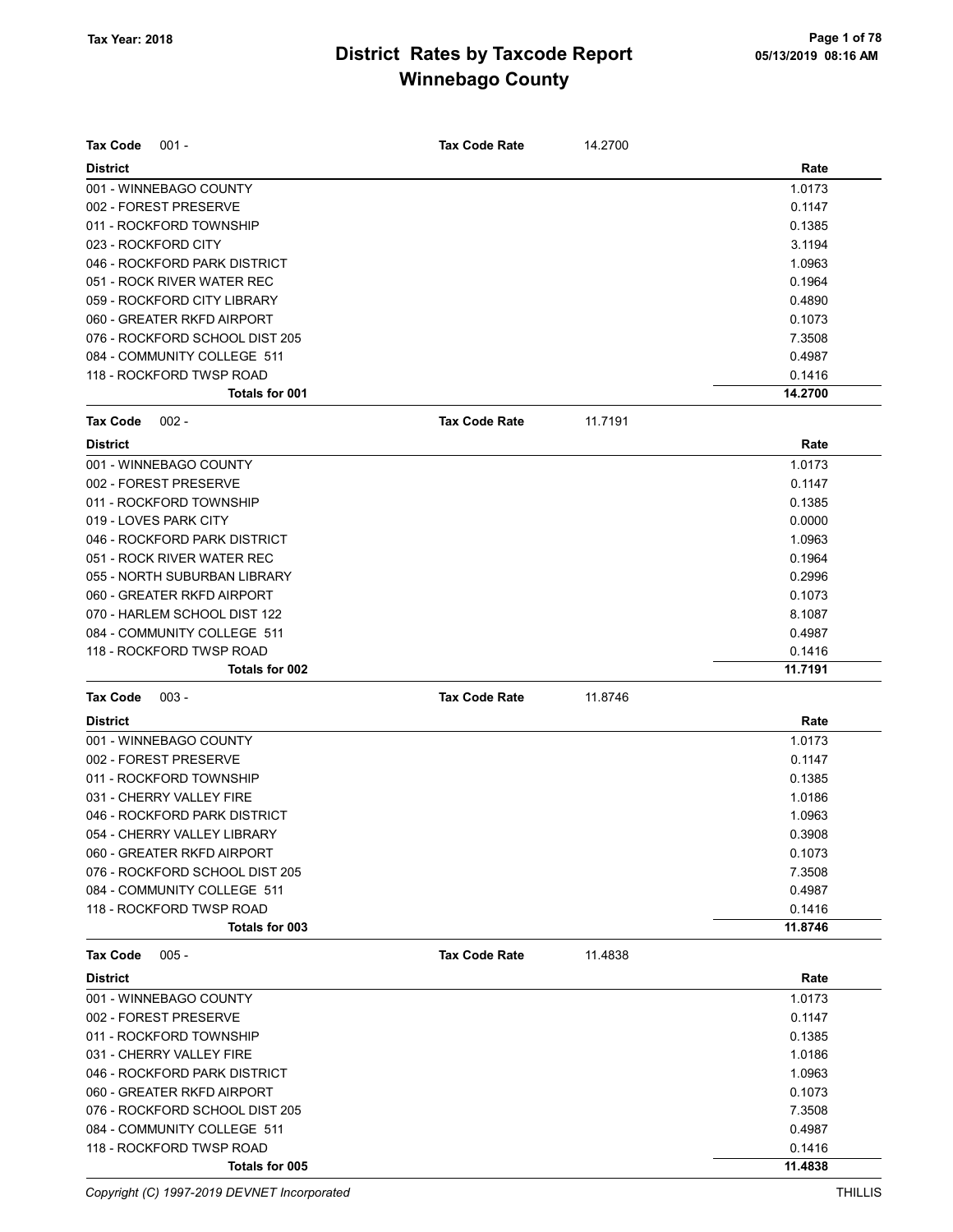| <b>Tax Code</b><br>$006 -$                                    | <b>Tax Code Rate</b> | 11.5975 |                   |
|---------------------------------------------------------------|----------------------|---------|-------------------|
| <b>District</b>                                               |                      |         | Rate              |
| 001 - WINNEBAGO COUNTY                                        |                      |         | 1.0173            |
| 002 - FOREST PRESERVE                                         |                      |         | 0.1147            |
| 006 - HARLEM TOWNSHIP                                         |                      |         | 0.1110            |
| 019 - LOVES PARK CITY                                         |                      |         | 0.0000            |
| 046 - ROCKFORD PARK DISTRICT                                  |                      |         | 1.0963            |
| 051 - ROCK RIVER WATER REC                                    |                      |         | 0.1964            |
| 055 - NORTH SUBURBAN LIBRARY                                  |                      |         | 0.2996            |
| 060 - GREATER RKFD AIRPORT                                    |                      |         | 0.1073            |
| 070 - HARLEM SCHOOL DIST 122                                  |                      |         | 8.1087            |
| 084 - COMMUNITY COLLEGE 511                                   |                      |         | 0.4987            |
| 113 - HARLEM TWSP ROAD                                        |                      |         | 0.0475            |
| Totals for 006                                                |                      |         | 11.5975           |
| Tax Code<br>$007 -$                                           | <b>Tax Code Rate</b> | 11.4011 |                   |
| <b>District</b>                                               |                      |         | Rate              |
| 001 - WINNEBAGO COUNTY                                        |                      |         | 1.0173            |
| 002 - FOREST PRESERVE                                         |                      |         | 0.1147            |
| 006 - HARLEM TOWNSHIP                                         |                      |         | 0.1110            |
| 019 - LOVES PARK CITY                                         |                      |         | 0.0000            |
| 046 - ROCKFORD PARK DISTRICT                                  |                      |         | 1.0963            |
| 055 - NORTH SUBURBAN LIBRARY                                  |                      |         | 0.2996            |
| 060 - GREATER RKFD AIRPORT                                    |                      |         | 0.1073            |
| 070 - HARLEM SCHOOL DIST 122                                  |                      |         | 8.1087            |
| 084 - COMMUNITY COLLEGE 511                                   |                      |         | 0.4987            |
| 113 - HARLEM TWSP ROAD                                        |                      |         | 0.0475            |
| <b>Totals for 007</b>                                         |                      |         | 11.4011           |
| <b>Tax Code</b><br>$008 -$                                    | <b>Tax Code Rate</b> | 10.9612 |                   |
|                                                               |                      |         |                   |
| <b>District</b>                                               |                      |         | Rate              |
|                                                               |                      |         | 1.0173            |
| 001 - WINNEBAGO COUNTY<br>002 - FOREST PRESERVE               |                      |         | 0.1147            |
| 011 - ROCKFORD TOWNSHIP                                       |                      |         | 0.1385            |
| 019 - LOVES PARK CITY                                         |                      |         | 0.0000            |
| 046 - ROCKFORD PARK DISTRICT                                  |                      |         | 1.0963            |
|                                                               |                      |         | 0.1964            |
| 051 - ROCK RIVER WATER REC<br>055 - NORTH SUBURBAN LIBRARY    |                      |         | 0.2996            |
| 060 - GREATER RKFD AIRPORT                                    |                      |         | 0.1073            |
|                                                               |                      |         | 7.3508            |
| 076 - ROCKFORD SCHOOL DIST 205<br>084 - COMMUNITY COLLEGE 511 |                      |         | 0.4987            |
| 118 - ROCKFORD TWSP ROAD                                      |                      |         |                   |
| Totals for 008                                                |                      |         | 0.1416<br>10.9612 |
| $010 -$<br>Tax Code                                           | <b>Tax Code Rate</b> | 12.1744 |                   |
| <b>District</b>                                               |                      |         | Rate              |
| 001 - WINNEBAGO COUNTY                                        |                      |         | 1.0173            |
| 002 - FOREST PRESERVE                                         |                      |         | 0.1147            |
| 011 - ROCKFORD TOWNSHIP                                       |                      |         | 0.1385            |
| 037 - NORTH PARK FIRE                                         |                      |         | 0.4553            |
| 046 - ROCKFORD PARK DISTRICT                                  |                      |         | 1.0963            |
| 051 - ROCK RIVER WATER REC                                    |                      |         | 0.1964            |
| 055 - NORTH SUBURBAN LIBRARY                                  |                      |         | 0.2996            |
| 060 - GREATER RKFD AIRPORT                                    |                      |         | 0.1073            |
| 070 - HARLEM SCHOOL DIST 122                                  |                      |         | 8.1087            |

Copyright (C) 1997-2019 DEVNET Incorporated THILLIS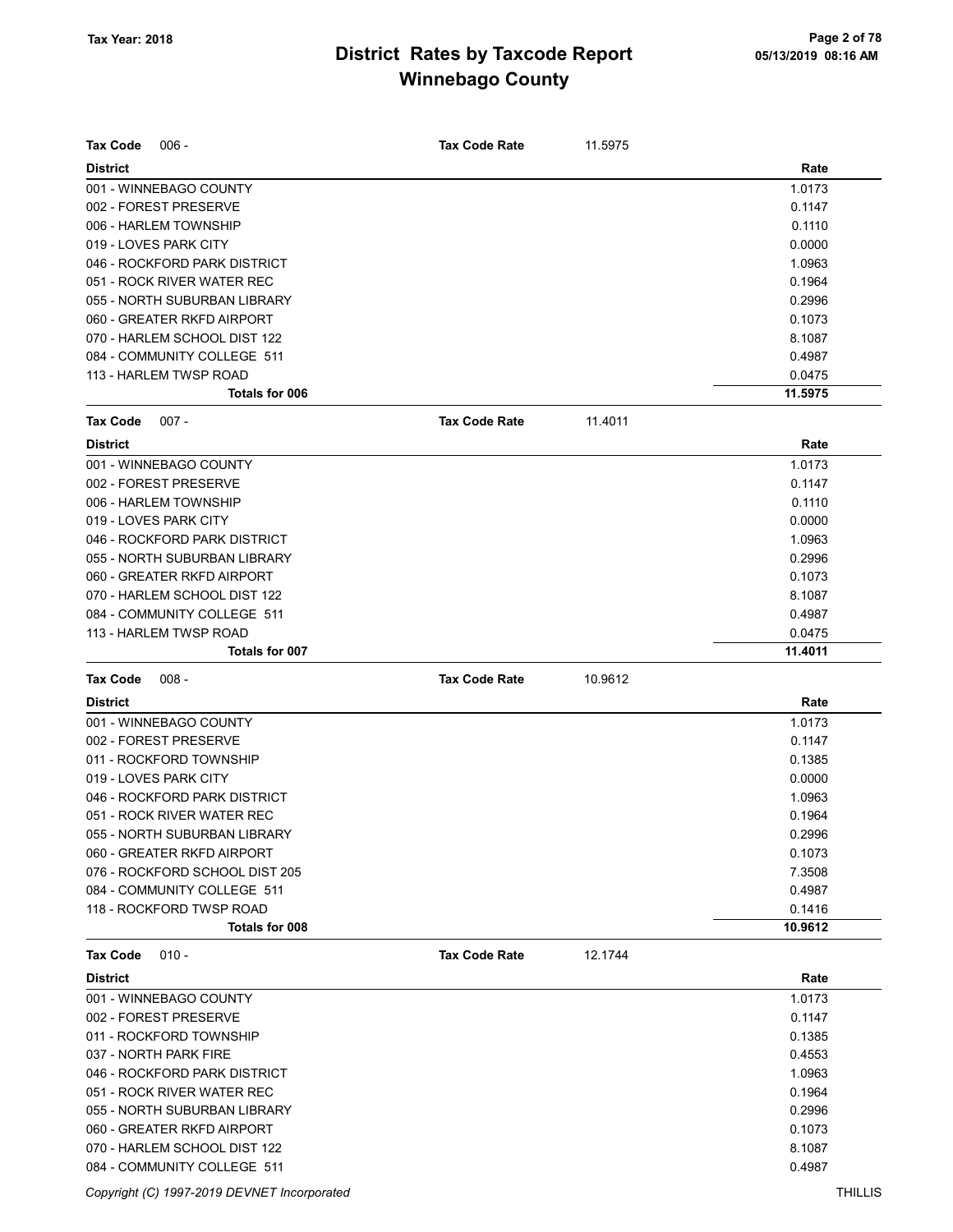| <b>Tax Code</b><br>$010 -$           | <b>Tax Code Rate</b> | 12.1744 |         |
|--------------------------------------|----------------------|---------|---------|
| <b>District</b>                      |                      |         | Rate    |
| 118 - ROCKFORD TWSP ROAD             |                      |         | 0.1416  |
| Totals for 010                       |                      |         | 12.1744 |
| Tax Code<br>$012 -$                  | <b>Tax Code Rate</b> | 9.5469  |         |
| <b>District</b>                      |                      |         | Rate    |
| 001 - WINNEBAGO COUNTY               |                      |         | 1.0173  |
| 002 - FOREST PRESERVE                |                      |         | 0.1147  |
| 006 - HARLEM TOWNSHIP                |                      |         | 0.1110  |
| 019 - LOVES PARK CITY                |                      |         | 0.0000  |
| 055 - NORTH SUBURBAN LIBRARY         |                      |         | 0.2996  |
| 060 - GREATER RKFD AIRPORT           |                      |         | 0.1073  |
| 076 - ROCKFORD SCHOOL DIST 205       |                      |         | 7.3508  |
| 084 - COMMUNITY COLLEGE 511          |                      |         | 0.4987  |
| 113 - HARLEM TWSP ROAD               |                      |         | 0.0475  |
| Totals for 012                       |                      |         | 9.5469  |
| <b>Tax Code</b><br>$013 -$           | <b>Tax Code Rate</b> | 11.1169 |         |
| <b>District</b>                      |                      |         | Rate    |
| 001 - WINNEBAGO COUNTY               |                      |         | 1.0173  |
| 002 - FOREST PRESERVE                |                      |         | 0.1147  |
| 011 - ROCKFORD TOWNSHIP              |                      |         | 0.1385  |
| 037 - NORTH PARK FIRE                |                      |         | 0.4553  |
| 046 - ROCKFORD PARK DISTRICT         |                      |         | 1.0963  |
| 051 - ROCK RIVER WATER REC           |                      |         | 0.1964  |
| 060 - GREATER RKFD AIRPORT           |                      |         | 0.1073  |
| 076 - ROCKFORD SCHOOL DIST 205       |                      |         | 7.3508  |
| 084 - COMMUNITY COLLEGE 511          |                      |         | 0.4987  |
| 118 - ROCKFORD TWSP ROAD             |                      |         | 0.1416  |
| Totals for 013                       |                      |         | 11.1169 |
| 014 - SOUTH ROCKFORD TIF<br>Tax Code | <b>Tax Code Rate</b> | 14.2700 |         |
| <b>District</b>                      |                      |         | Rate    |
| 001 - WINNEBAGO COUNTY               |                      |         | 1.0173  |
| 002 - FOREST PRESERVE                |                      |         | 0.1147  |
| 011 - ROCKFORD TOWNSHIP              |                      |         | 0.1385  |
| 023 - ROCKFORD CITY                  |                      |         | 3.1194  |
| 046 - ROCKFORD PARK DISTRICT         |                      |         | 1.0963  |
| 051 - ROCK RIVER WATER REC           |                      |         | 0.1964  |
| 059 - ROCKFORD CITY LIBRARY          |                      |         | 0.4890  |
| 060 - GREATER RKFD AIRPORT           |                      |         | 0.1073  |
| 076 - ROCKFORD SCHOOL DIST 205       |                      |         | 7.3508  |
| 084 - COMMUNITY COLLEGE 511          |                      |         | 0.4987  |
| 104 - SOUTH ROCKFORD TIF             |                      |         | 0.0000  |
| 118 - ROCKFORD TWSP ROAD             |                      |         | 0.1416  |
| Totals for 014                       |                      |         | 14.2700 |
| Tax Code<br>$016 -$                  | <b>Tax Code Rate</b> | 10.6616 |         |
| <b>District</b>                      |                      |         | Rate    |
| 001 - WINNEBAGO COUNTY               |                      |         | 1.0173  |
| 002 - FOREST PRESERVE                |                      |         | 0.1147  |
| 011 - ROCKFORD TOWNSHIP              |                      |         | 0.1385  |
| 046 - ROCKFORD PARK DISTRICT         |                      |         | 1.0963  |
| 051 - ROCK RIVER WATER REC           |                      |         | 0.1964  |
| 060 - GREATER RKFD AIRPORT           |                      |         | 0.1073  |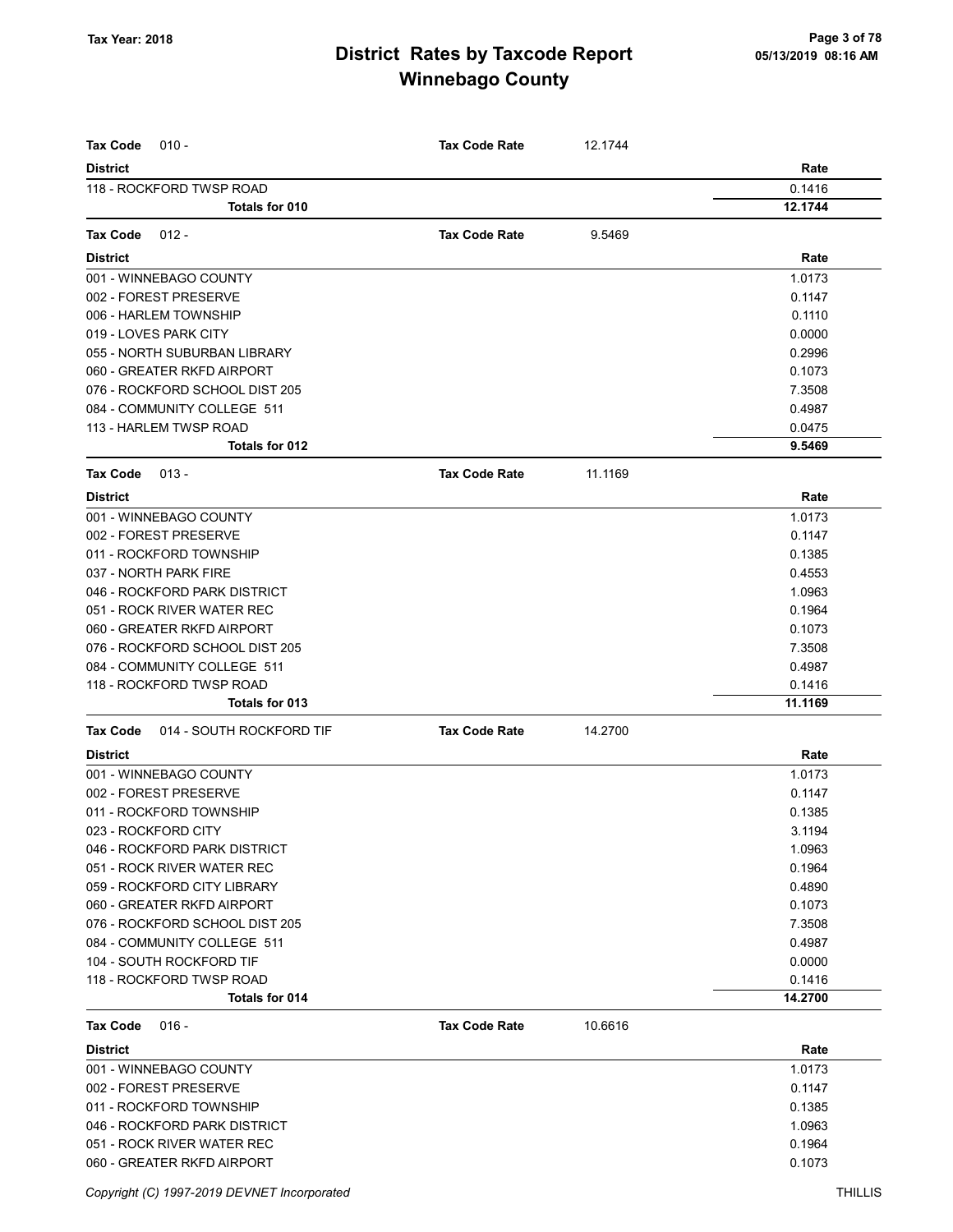| $016 -$                                                       |                      |         |                  |
|---------------------------------------------------------------|----------------------|---------|------------------|
| <b>Tax Code</b>                                               | <b>Tax Code Rate</b> | 10.6616 |                  |
| <b>District</b>                                               |                      |         | Rate             |
| 076 - ROCKFORD SCHOOL DIST 205<br>084 - COMMUNITY COLLEGE 511 |                      |         | 7.3508<br>0.4987 |
| 118 - ROCKFORD TWSP ROAD                                      |                      |         | 0.1416           |
| Totals for 016                                                |                      |         | 10.6616          |
|                                                               |                      |         |                  |
| Tax Code<br>$017 -$                                           | <b>Tax Code Rate</b> | 12.0710 |                  |
| <b>District</b>                                               |                      |         | Rate             |
| 001 - WINNEBAGO COUNTY                                        |                      |         | 1.0173           |
| 002 - FOREST PRESERVE                                         |                      |         | 0.1147           |
| 011 - ROCKFORD TOWNSHIP                                       |                      |         | 0.1385           |
| 031 - CHERRY VALLEY FIRE                                      |                      |         | 1.0186           |
| 046 - ROCKFORD PARK DISTRICT                                  |                      |         | 1.0963           |
| 051 - ROCK RIVER WATER REC                                    |                      |         | 0.1964           |
| 054 - CHERRY VALLEY LIBRARY                                   |                      |         | 0.3908           |
| 060 - GREATER RKFD AIRPORT                                    |                      |         | 0.1073           |
| 076 - ROCKFORD SCHOOL DIST 205                                |                      |         | 7.3508           |
| 084 - COMMUNITY COLLEGE 511                                   |                      |         | 0.4987           |
| 118 - ROCKFORD TWSP ROAD                                      |                      |         | 0.1416           |
| Totals for 017                                                |                      |         | 12.0710          |
| <b>Tax Code</b><br>$018 -$                                    | <b>Tax Code Rate</b> | 11.6802 |                  |
| <b>District</b>                                               |                      |         | Rate             |
| 001 - WINNEBAGO COUNTY                                        |                      |         | 1.0173           |
| 002 - FOREST PRESERVE                                         |                      |         | 0.1147           |
| 011 - ROCKFORD TOWNSHIP                                       |                      |         | 0.1385           |
| 031 - CHERRY VALLEY FIRE                                      |                      |         | 1.0186           |
| 046 - ROCKFORD PARK DISTRICT                                  |                      |         | 1.0963           |
| 051 - ROCK RIVER WATER REC                                    |                      |         | 0.1964           |
| 060 - GREATER RKFD AIRPORT                                    |                      |         | 0.1073           |
| 076 - ROCKFORD SCHOOL DIST 205                                |                      |         | 7.3508           |
| 084 - COMMUNITY COLLEGE 511                                   |                      |         | 0.4987           |
| 118 - ROCKFORD TWSP ROAD                                      |                      |         | 0.1416           |
| Totals for 018                                                |                      |         | 11.6802          |
| <b>Tax Code</b><br>$019 -$                                    | <b>Tax Code Rate</b> | 11.1015 |                  |
| <b>District</b>                                               |                      |         | Rate             |
| 001 - WINNEBAGO COUNTY                                        |                      |         | 1.0173           |
| 002 - FOREST PRESERVE                                         |                      |         | 0.1147           |
| 006 - HARLEM TOWNSHIP                                         |                      |         | 0.1110           |
| 019 - LOVES PARK CITY                                         |                      |         | 0.0000           |
| 046 - ROCKFORD PARK DISTRICT                                  |                      |         | 1.0963           |
| 060 - GREATER RKFD AIRPORT                                    |                      |         | 0.1073           |
| 070 - HARLEM SCHOOL DIST 122                                  |                      |         | 8.1087           |
| 084 - COMMUNITY COLLEGE 511                                   |                      |         | 0.4987           |
| 113 - HARLEM TWSP ROAD                                        |                      |         | 0.0475           |
| Totals for 019                                                |                      |         | 11.1015          |
| $020 -$<br>Tax Code                                           | <b>Tax Code Rate</b> | 10.6432 |                  |
| <b>District</b>                                               |                      |         | Rate             |
| 001 - WINNEBAGO COUNTY                                        |                      |         | 1.0173           |
| 002 - FOREST PRESERVE                                         |                      |         | 0.1147           |
| 006 - HARLEM TOWNSHIP                                         |                      |         | 0.1110           |
| 019 - LOVES PARK CITY                                         |                      |         | 0.0000           |
| 046 - ROCKFORD PARK DISTRICT                                  |                      |         | 1.0963           |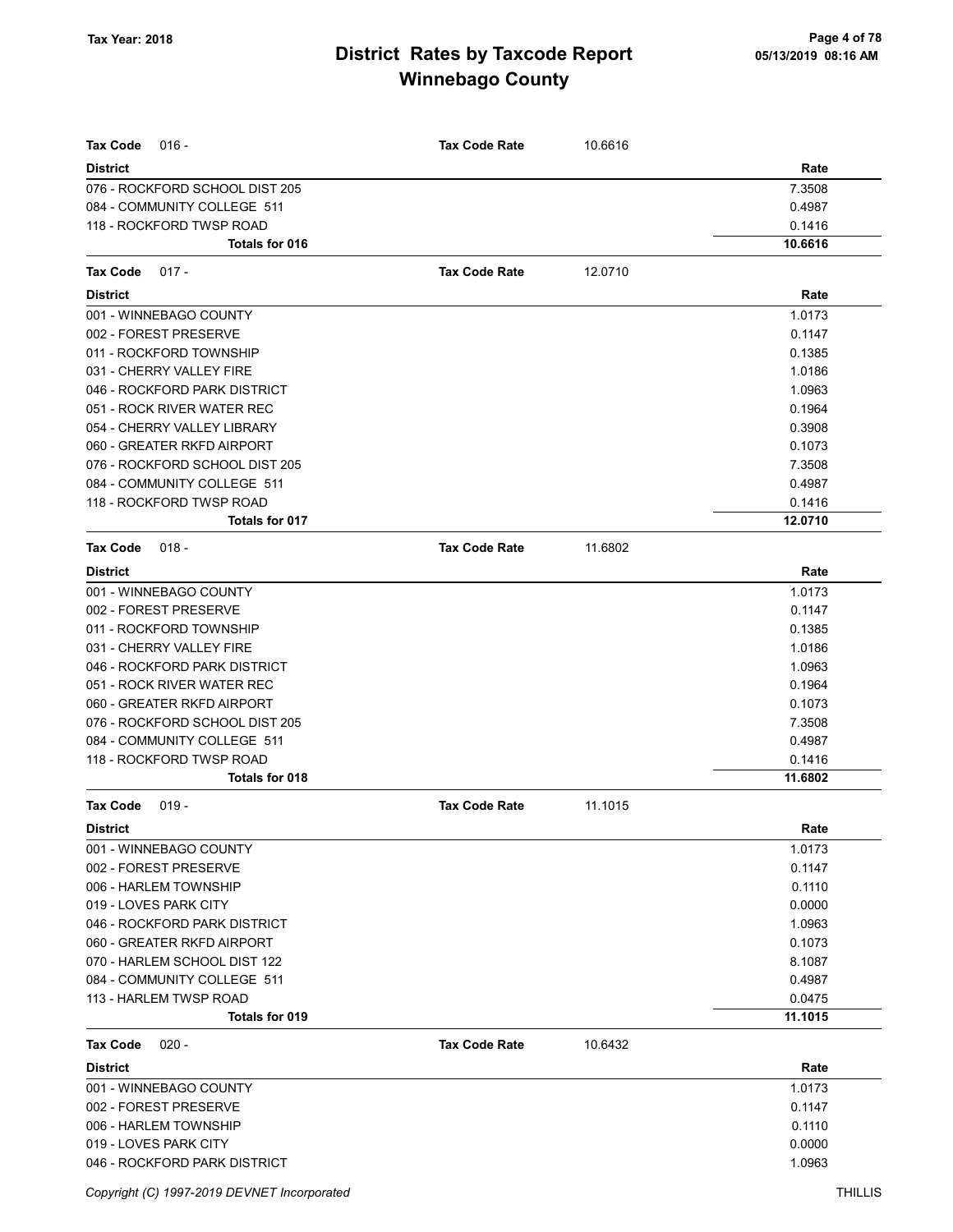| <b>Tax Code</b><br>$020 -$     | <b>Tax Code Rate</b> | 10.6432 |         |
|--------------------------------|----------------------|---------|---------|
| <b>District</b>                |                      |         | Rate    |
| 055 - NORTH SUBURBAN LIBRARY   |                      |         | 0.2996  |
| 060 - GREATER RKFD AIRPORT     |                      |         | 0.1073  |
| 076 - ROCKFORD SCHOOL DIST 205 |                      |         | 7.3508  |
| 084 - COMMUNITY COLLEGE 511    |                      |         | 0.4987  |
| 113 - HARLEM TWSP ROAD         |                      |         | 0.0475  |
| Totals for 020                 |                      |         | 10.6432 |
| $021 -$<br><b>Tax Code</b>     | <b>Tax Code Rate</b> | 15.0279 |         |
| <b>District</b>                |                      |         | Rate    |
| 001 - WINNEBAGO COUNTY         |                      |         | 1.0173  |
| 002 - FOREST PRESERVE          |                      |         | 0.1147  |
| 011 - ROCKFORD TOWNSHIP        |                      |         | 0.1385  |
| 023 - ROCKFORD CITY            |                      |         | 3.1194  |
| 046 - ROCKFORD PARK DISTRICT   |                      |         | 1.0963  |
| 051 - ROCK RIVER WATER REC     |                      |         | 0.1964  |
| 059 - ROCKFORD CITY LIBRARY    |                      |         | 0.4890  |
| 060 - GREATER RKFD AIRPORT     |                      |         | 0.1073  |
| 070 - HARLEM SCHOOL DIST 122   |                      |         | 8.1087  |
| 084 - COMMUNITY COLLEGE 511    |                      |         | 0.4987  |
| 118 - ROCKFORD TWSP ROAD       |                      |         | 0.1416  |
| Totals for 021                 |                      |         | 15.0279 |
| <b>Tax Code</b><br>026 -       | <b>Tax Code Rate</b> | 10.8396 |         |
| <b>District</b>                |                      |         | Rate    |
| 001 - WINNEBAGO COUNTY         |                      |         | 1.0173  |
| 002 - FOREST PRESERVE          |                      |         | 0.1147  |
| 006 - HARLEM TOWNSHIP          |                      |         | 0.1110  |
| 019 - LOVES PARK CITY          |                      |         | 0.0000  |
| 046 - ROCKFORD PARK DISTRICT   |                      |         | 1.0963  |
| 051 - ROCK RIVER WATER REC     |                      |         | 0.1964  |
| 055 - NORTH SUBURBAN LIBRARY   |                      |         | 0.2996  |
| 060 - GREATER RKFD AIRPORT     |                      |         | 0.1073  |
| 076 - ROCKFORD SCHOOL DIST 205 |                      |         | 7.3508  |
| 084 - COMMUNITY COLLEGE 511    |                      |         | 0.4987  |
| 113 - HARLEM TWSP ROAD         |                      |         | 0.0475  |
| Totals for 026                 |                      |         | 10.8396 |
| <b>Tax Code</b><br>$030 -$     | <b>Tax Code Rate</b> | 10.6616 |         |
| <b>District</b>                |                      |         | Rate    |
| 001 - WINNEBAGO COUNTY         |                      |         | 1.0173  |
| 002 - FOREST PRESERVE          |                      |         | 0.1147  |
| 011 - ROCKFORD TOWNSHIP        |                      |         | 0.1385  |
| 019 - LOVES PARK CITY          |                      |         | 0.0000  |
| 046 - ROCKFORD PARK DISTRICT   |                      |         | 1.0963  |
| 051 - ROCK RIVER WATER REC     |                      |         | 0.1964  |
| 060 - GREATER RKFD AIRPORT     |                      |         | 0.1073  |
| 076 - ROCKFORD SCHOOL DIST 205 |                      |         | 7.3508  |
| 084 - COMMUNITY COLLEGE 511    |                      |         | 0.4987  |
| 118 - ROCKFORD TWSP ROAD       |                      |         | 0.1416  |
| Totals for 030                 |                      |         | 10.6616 |
| Tax Code<br>$031 -$            | <b>Tax Code Rate</b> | 10.9205 |         |
| <b>District</b>                |                      |         | Rate    |
| 001 - WINNEBAGO COUNTY         |                      |         | 1.0173  |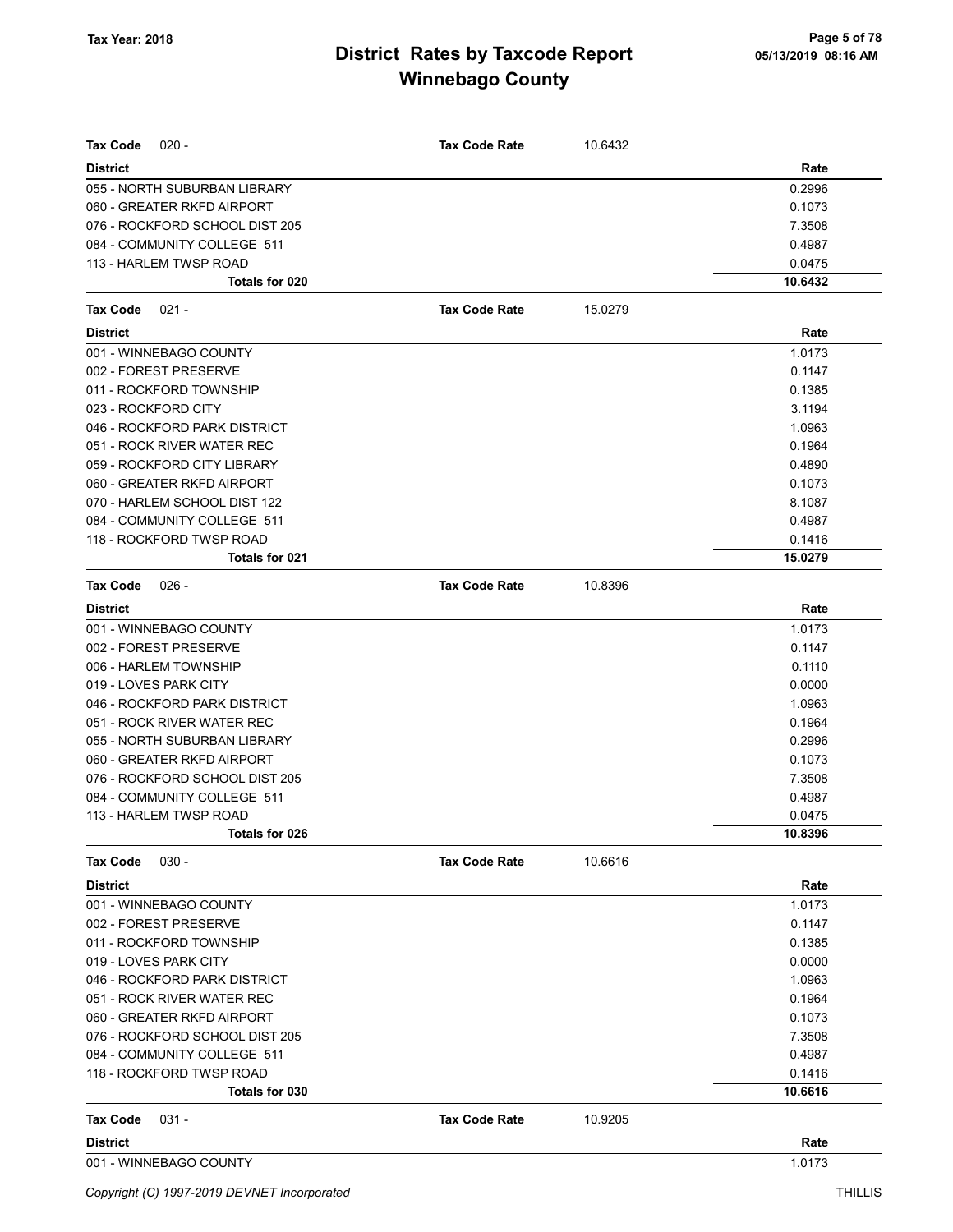| Tax Code<br>$031 -$            | <b>Tax Code Rate</b> | 10.9205 |         |
|--------------------------------|----------------------|---------|---------|
| <b>District</b>                |                      |         | Rate    |
| 002 - FOREST PRESERVE          |                      |         | 0.1147  |
| 011 - ROCKFORD TOWNSHIP        |                      |         | 0.1385  |
| 037 - NORTH PARK FIRE          |                      |         | 0.4553  |
| 046 - ROCKFORD PARK DISTRICT   |                      |         | 1.0963  |
| 060 - GREATER RKFD AIRPORT     |                      |         | 0.1073  |
| 076 - ROCKFORD SCHOOL DIST 205 |                      |         | 7.3508  |
| 084 - COMMUNITY COLLEGE 511    |                      |         | 0.4987  |
| 118 - ROCKFORD TWSP ROAD       |                      |         | 0.1416  |
| Totals for 031                 |                      |         | 10.9205 |
| Tax Code<br>$035 -$            | <b>Tax Code Rate</b> | 11.5227 |         |
| <b>District</b>                |                      |         | Rate    |
| 001 - WINNEBAGO COUNTY         |                      |         | 1.0173  |
| 002 - FOREST PRESERVE          |                      |         | 0.1147  |
| 011 - ROCKFORD TOWNSHIP        |                      |         | 0.1385  |
| 019 - LOVES PARK CITY          |                      |         | 0.0000  |
| 046 - ROCKFORD PARK DISTRICT   |                      |         | 1.0963  |
| 055 - NORTH SUBURBAN LIBRARY   |                      |         | 0.2996  |
| 060 - GREATER RKFD AIRPORT     |                      |         | 0.1073  |
| 070 - HARLEM SCHOOL DIST 122   |                      |         | 8.1087  |
| 084 - COMMUNITY COLLEGE 511    |                      |         | 0.4987  |
| 118 - ROCKFORD TWSP ROAD       |                      |         | 0.1416  |
| Totals for 035                 |                      |         | 11.5227 |
| <b>Tax Code</b><br>$036 -$     | <b>Tax Code Rate</b> | 14.0736 |         |
| <b>District</b>                |                      |         | Rate    |
| 001 - WINNEBAGO COUNTY         |                      |         | 1.0173  |
| 002 - FOREST PRESERVE          |                      |         | 0.1147  |
| 011 - ROCKFORD TOWNSHIP        |                      |         | 0.1385  |
| 023 - ROCKFORD CITY            |                      |         | 3.1194  |
| 046 - ROCKFORD PARK DISTRICT   |                      |         | 1.0963  |
| 059 - ROCKFORD CITY LIBRARY    |                      |         | 0.4890  |
| 060 - GREATER RKFD AIRPORT     |                      |         | 0.1073  |
| 076 - ROCKFORD SCHOOL DIST 205 |                      |         | 7.3508  |
| 084 - COMMUNITY COLLEGE 511    |                      |         | 0.4987  |
| 118 - ROCKFORD TWSP ROAD       |                      |         | 0.1416  |
| Totals for 036                 |                      |         | 14.0736 |
| <b>Tax Code</b><br>$038 -$     | <b>Tax Code Rate</b> | 14.2700 |         |
| <b>District</b>                |                      |         | Rate    |
| 001 - WINNEBAGO COUNTY         |                      |         | 1.0173  |
| 002 - FOREST PRESERVE          |                      |         | 0.1147  |
| 011 - ROCKFORD TOWNSHIP        |                      |         | 0.1385  |
| 023 - ROCKFORD CITY            |                      |         | 3.1194  |
| 046 - ROCKFORD PARK DISTRICT   |                      |         | 1.0963  |
| 051 - ROCK RIVER WATER REC     |                      |         | 0.1964  |
| 059 - ROCKFORD CITY LIBRARY    |                      |         | 0.4890  |
| 060 - GREATER RKFD AIRPORT     |                      |         | 0.1073  |
| 076 - ROCKFORD SCHOOL DIST 205 |                      |         | 7.3508  |
| 084 - COMMUNITY COLLEGE 511    |                      |         | 0.4987  |
| 118 - ROCKFORD TWSP ROAD       |                      |         | 0.1416  |
| Totals for 038                 |                      |         | 14.2700 |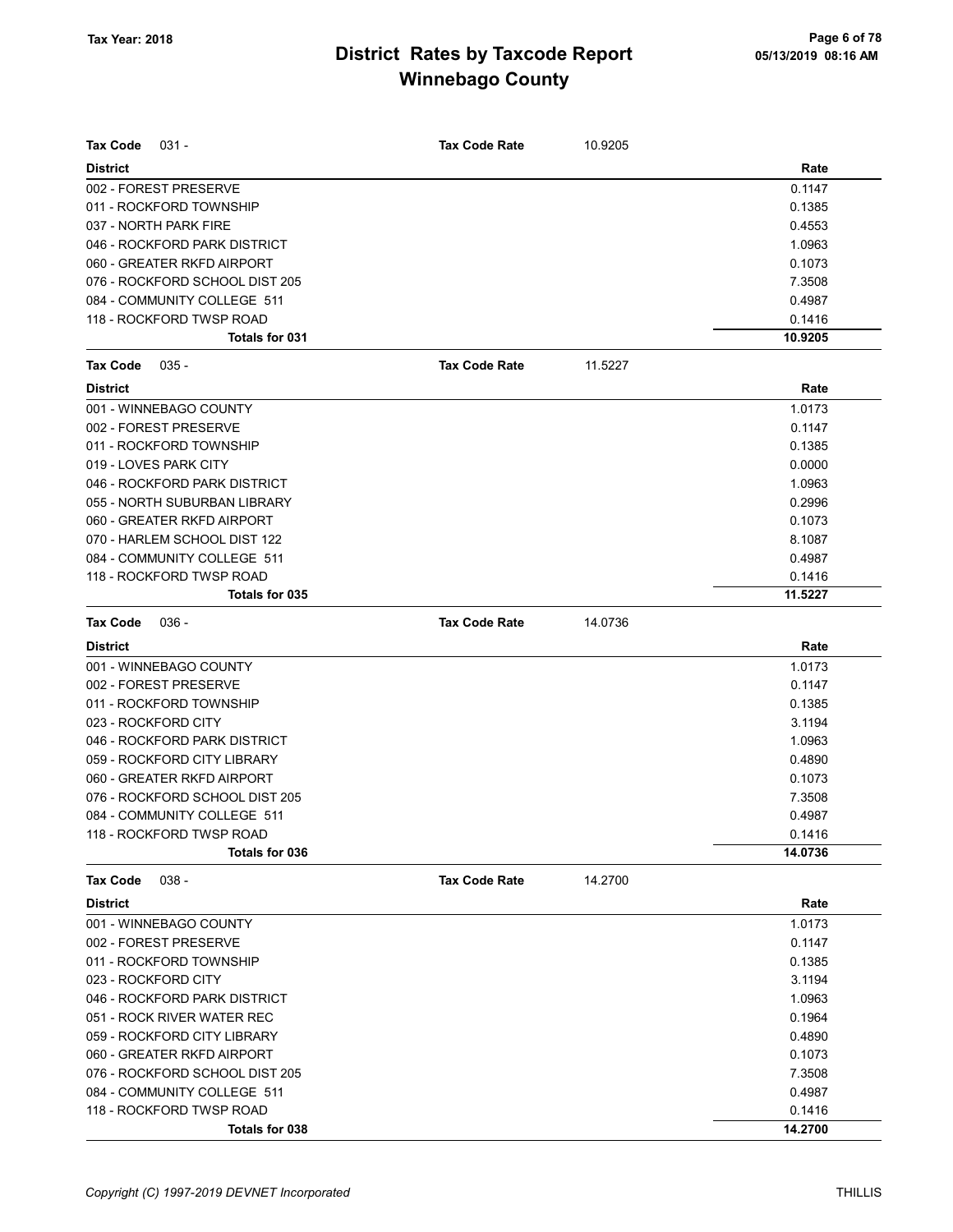| <b>Tax Code</b><br>040 -                 | <b>Tax Code Rate</b> | 11.2201 |                  |
|------------------------------------------|----------------------|---------|------------------|
| <b>District</b>                          |                      |         | Rate             |
| 001 - WINNEBAGO COUNTY                   |                      |         | 1.0173           |
| 002 - FOREST PRESERVE                    |                      |         | 0.1147           |
| 011 - ROCKFORD TOWNSHIP                  |                      |         | 0.1385           |
| 037 - NORTH PARK FIRE                    |                      |         | 0.4553           |
| 046 - ROCKFORD PARK DISTRICT             |                      |         | 1.0963           |
| 055 - NORTH SUBURBAN LIBRARY             |                      |         | 0.2996           |
| 060 - GREATER RKFD AIRPORT               |                      |         | 0.1073           |
| 076 - ROCKFORD SCHOOL DIST 205           |                      |         | 7.3508           |
| 084 - COMMUNITY COLLEGE 511              |                      |         | 0.4987           |
| 118 - ROCKFORD TWSP ROAD                 |                      |         | 0.1416           |
| Totals for 040                           |                      |         | 11.2201          |
| <b>Tax Code</b><br>042 -                 | <b>Tax Code Rate</b> | 11.2949 |                  |
| <b>District</b>                          |                      |         | Rate             |
| 001 - WINNEBAGO COUNTY                   |                      |         | 1.0173           |
| 002 - FOREST PRESERVE                    |                      |         | 0.1147           |
| 006 - HARLEM TOWNSHIP                    |                      |         | 0.1110           |
| 037 - NORTH PARK FIRE                    |                      |         | 0.4553           |
| 046 - ROCKFORD PARK DISTRICT             |                      |         | 1.0963           |
| 051 - ROCK RIVER WATER REC               |                      |         | 0.1964           |
| 055 - NORTH SUBURBAN LIBRARY             |                      |         | 0.2996           |
| 060 - GREATER RKFD AIRPORT               |                      |         | 0.1073           |
| 076 - ROCKFORD SCHOOL DIST 205           |                      |         | 7.3508           |
| 084 - COMMUNITY COLLEGE 511              |                      |         | 0.4987           |
| 113 - HARLEM TWSP ROAD                   |                      |         | 0.0475           |
| Totals for 042                           |                      |         | 11.2949          |
| <b>Tax Code</b><br>044 -                 | <b>Tax Code Rate</b> | 10.7648 |                  |
| <b>District</b>                          |                      |         | Rate             |
| 001 - WINNEBAGO COUNTY                   |                      |         | 1.0173           |
| 002 - FOREST PRESERVE                    |                      |         | 0.1147           |
| 011 - ROCKFORD TOWNSHIP                  |                      |         | 0.1385           |
| 019 - LOVES PARK CITY                    |                      |         | 0.0000           |
| 046 - ROCKFORD PARK DISTRICT             |                      |         | 1.0963           |
| 055 - NORTH SUBURBAN LIBRARY             |                      |         | 0.2996           |
| 060 - GREATER RKFD AIRPORT               |                      |         | 0.1073           |
| 076 - ROCKFORD SCHOOL DIST 205           |                      |         | 7.3508           |
| 084 - COMMUNITY COLLEGE 511              |                      |         | 0.4987           |
| 118 - ROCKFORD TWSP ROAD                 |                      |         | 0.1416           |
| Totals for 044                           |                      |         | 10.7648          |
| <b>Tax Code</b><br>$045 -$               | <b>Tax Code Rate</b> | 9.7433  |                  |
| <b>District</b>                          |                      |         | Rate             |
| 001 - WINNEBAGO COUNTY                   |                      |         | 1.0173           |
| 002 - FOREST PRESERVE                    |                      |         | 0.1147           |
| 006 - HARLEM TOWNSHIP                    |                      |         | 0.1110           |
| 019 - LOVES PARK CITY                    |                      |         | 0.0000           |
| 051 - ROCK RIVER WATER REC               |                      |         | 0.1964           |
| 055 - NORTH SUBURBAN LIBRARY             |                      |         | 0.2996           |
| 060 - GREATER RKFD AIRPORT               |                      |         | 0.1073           |
| 076 - ROCKFORD SCHOOL DIST 205           |                      |         |                  |
|                                          |                      |         | 7.3508           |
| 084 - COMMUNITY COLLEGE 511              |                      |         | 0.4987           |
| 113 - HARLEM TWSP ROAD<br>Totals for 045 |                      |         | 0.0475<br>9.7433 |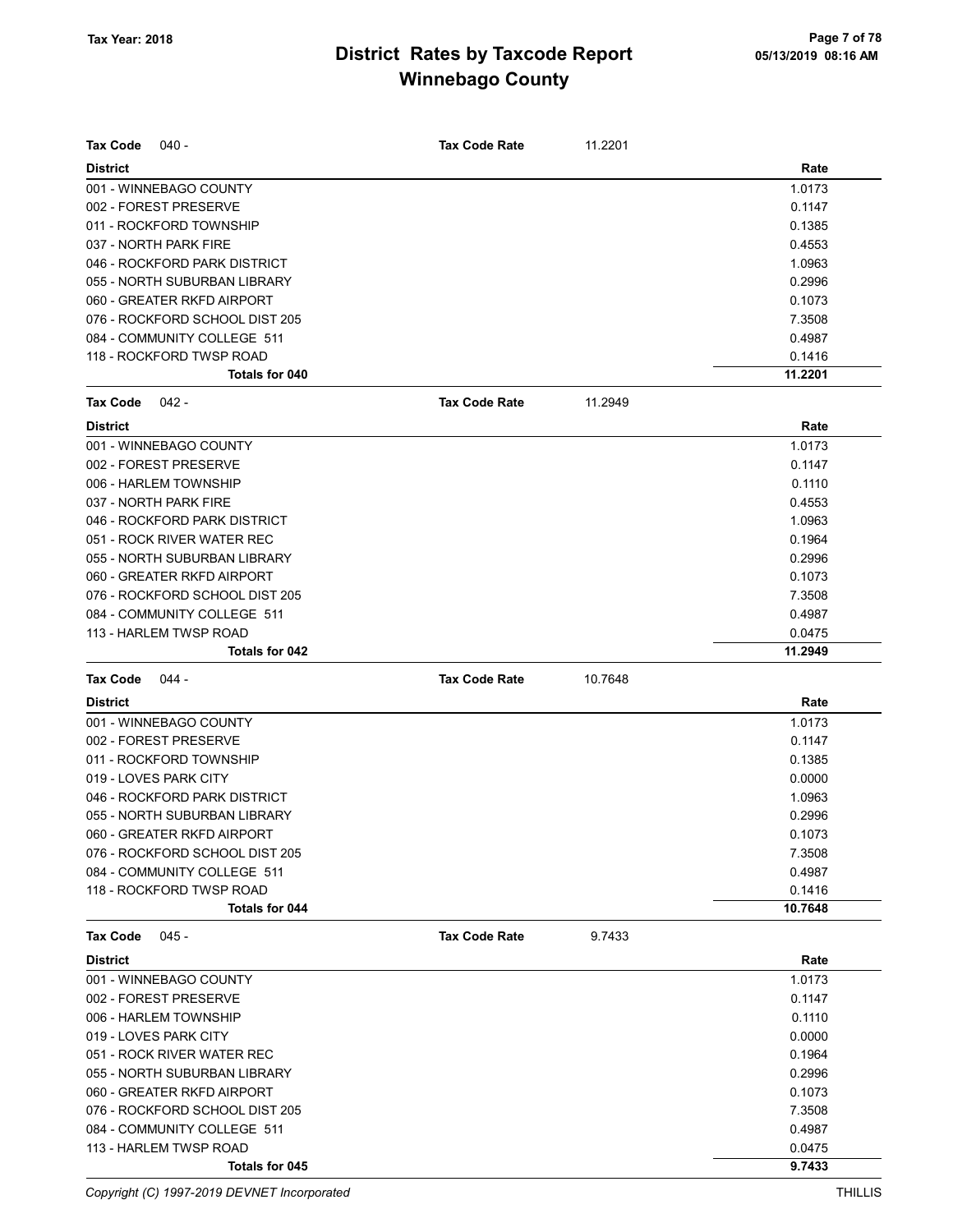| <b>Tax Code</b><br><b>Tax Code Rate</b><br>14.0310<br>046<br>Rate<br><b>District</b><br>1.0173<br>001 - WINNEBAGO COUNTY<br>002 - FOREST PRESERVE<br>0.1147<br>009 - OWEN TOWNSHIP<br>0.1433<br>023 - ROCKFORD CITY<br>3.1194<br>046 - ROCKFORD PARK DISTRICT<br>1.0963<br>059 - ROCKFORD CITY LIBRARY<br>0.4890<br>076 - ROCKFORD SCHOOL DIST 205<br>7.3508<br>084 - COMMUNITY COLLEGE 511<br>0.4987 |  |
|-------------------------------------------------------------------------------------------------------------------------------------------------------------------------------------------------------------------------------------------------------------------------------------------------------------------------------------------------------------------------------------------------------|--|
|                                                                                                                                                                                                                                                                                                                                                                                                       |  |
|                                                                                                                                                                                                                                                                                                                                                                                                       |  |
|                                                                                                                                                                                                                                                                                                                                                                                                       |  |
|                                                                                                                                                                                                                                                                                                                                                                                                       |  |
|                                                                                                                                                                                                                                                                                                                                                                                                       |  |
|                                                                                                                                                                                                                                                                                                                                                                                                       |  |
|                                                                                                                                                                                                                                                                                                                                                                                                       |  |
|                                                                                                                                                                                                                                                                                                                                                                                                       |  |
|                                                                                                                                                                                                                                                                                                                                                                                                       |  |
| 116 - OWEN TWSP ROAD<br>0.2015                                                                                                                                                                                                                                                                                                                                                                        |  |
| <b>Totals for 046</b><br>14.0310                                                                                                                                                                                                                                                                                                                                                                      |  |
| <b>Tax Code Rate</b><br><b>Tax Code</b><br>047 - LINCOLNWOOD TIF<br>14.2700                                                                                                                                                                                                                                                                                                                           |  |
| <b>District</b><br>Rate                                                                                                                                                                                                                                                                                                                                                                               |  |
| 001 - WINNEBAGO COUNTY<br>1.0173                                                                                                                                                                                                                                                                                                                                                                      |  |
| 002 - FOREST PRESERVE<br>0.1147                                                                                                                                                                                                                                                                                                                                                                       |  |
| 011 - ROCKFORD TOWNSHIP<br>0.1385                                                                                                                                                                                                                                                                                                                                                                     |  |
| 023 - ROCKFORD CITY<br>3.1194                                                                                                                                                                                                                                                                                                                                                                         |  |
| 046 - ROCKFORD PARK DISTRICT<br>1.0963                                                                                                                                                                                                                                                                                                                                                                |  |
| 051 - ROCK RIVER WATER REC<br>0.1964                                                                                                                                                                                                                                                                                                                                                                  |  |
| 059 - ROCKFORD CITY LIBRARY<br>0.4890                                                                                                                                                                                                                                                                                                                                                                 |  |
| 060 - GREATER RKFD AIRPORT<br>0.1073                                                                                                                                                                                                                                                                                                                                                                  |  |
| 076 - ROCKFORD SCHOOL DIST 205<br>7.3508                                                                                                                                                                                                                                                                                                                                                              |  |
| 084 - COMMUNITY COLLEGE 511<br>0.4987                                                                                                                                                                                                                                                                                                                                                                 |  |
| 105 - LINCOLNWOOD TIF<br>0.0000                                                                                                                                                                                                                                                                                                                                                                       |  |
| 118 - ROCKFORD TWSP ROAD<br>0.1416                                                                                                                                                                                                                                                                                                                                                                    |  |
| Totals for 047<br>14.2700                                                                                                                                                                                                                                                                                                                                                                             |  |
| 14.2700<br><b>Tax Code</b><br>048 - SPRINGFIELD CORNERS TIF<br><b>Tax Code Rate</b>                                                                                                                                                                                                                                                                                                                   |  |
| <b>District</b><br>Rate                                                                                                                                                                                                                                                                                                                                                                               |  |
| 001 - WINNEBAGO COUNTY<br>1.0173                                                                                                                                                                                                                                                                                                                                                                      |  |
| 002 - FOREST PRESERVE<br>0.1147                                                                                                                                                                                                                                                                                                                                                                       |  |
|                                                                                                                                                                                                                                                                                                                                                                                                       |  |
| 011 - ROCKFORD TOWNSHIP<br>0.1385                                                                                                                                                                                                                                                                                                                                                                     |  |
| 023 - ROCKFORD CITY<br>3.1194                                                                                                                                                                                                                                                                                                                                                                         |  |
| 046 - ROCKFORD PARK DISTRICT                                                                                                                                                                                                                                                                                                                                                                          |  |
| 1.0963<br>051 - ROCK RIVER WATER REC                                                                                                                                                                                                                                                                                                                                                                  |  |
| 0.1964                                                                                                                                                                                                                                                                                                                                                                                                |  |
| 059 - ROCKFORD CITY LIBRARY<br>0.4890                                                                                                                                                                                                                                                                                                                                                                 |  |
| 060 - GREATER RKFD AIRPORT<br>0.1073                                                                                                                                                                                                                                                                                                                                                                  |  |
| 076 - ROCKFORD SCHOOL DIST 205<br>7.3508                                                                                                                                                                                                                                                                                                                                                              |  |
| 084 - COMMUNITY COLLEGE 511<br>0.4987                                                                                                                                                                                                                                                                                                                                                                 |  |
| 107 - SPRINGFIELD CORNERS TIF<br>0.0000                                                                                                                                                                                                                                                                                                                                                               |  |
| 118 - ROCKFORD TWSP ROAD<br>0.1416<br>Totals for 048<br>14.2700                                                                                                                                                                                                                                                                                                                                       |  |
| 11.9199<br><b>Tax Code</b><br>049 -<br><b>Tax Code Rate</b>                                                                                                                                                                                                                                                                                                                                           |  |
| <b>District</b><br>Rate                                                                                                                                                                                                                                                                                                                                                                               |  |
| 001 - WINNEBAGO COUNTY                                                                                                                                                                                                                                                                                                                                                                                |  |
| 1.0173<br>002 - FOREST PRESERVE<br>0.1147                                                                                                                                                                                                                                                                                                                                                             |  |
|                                                                                                                                                                                                                                                                                                                                                                                                       |  |
| 0.1110<br>006 - HARLEM TOWNSHIP                                                                                                                                                                                                                                                                                                                                                                       |  |
| 025 - ROSCOE VILLAGE<br>0.6603                                                                                                                                                                                                                                                                                                                                                                        |  |
| 035 - HARLEM-ROSCOE FIRE<br>0.7584                                                                                                                                                                                                                                                                                                                                                                    |  |
| 051 - ROCK RIVER WATER REC<br>0.1964                                                                                                                                                                                                                                                                                                                                                                  |  |
| 055 - NORTH SUBURBAN LIBRARY<br>0.2996<br>060 - GREATER RKFD AIRPORT<br>0.1073                                                                                                                                                                                                                                                                                                                        |  |

Copyright (C) 1997-2019 DEVNET Incorporated THILLIS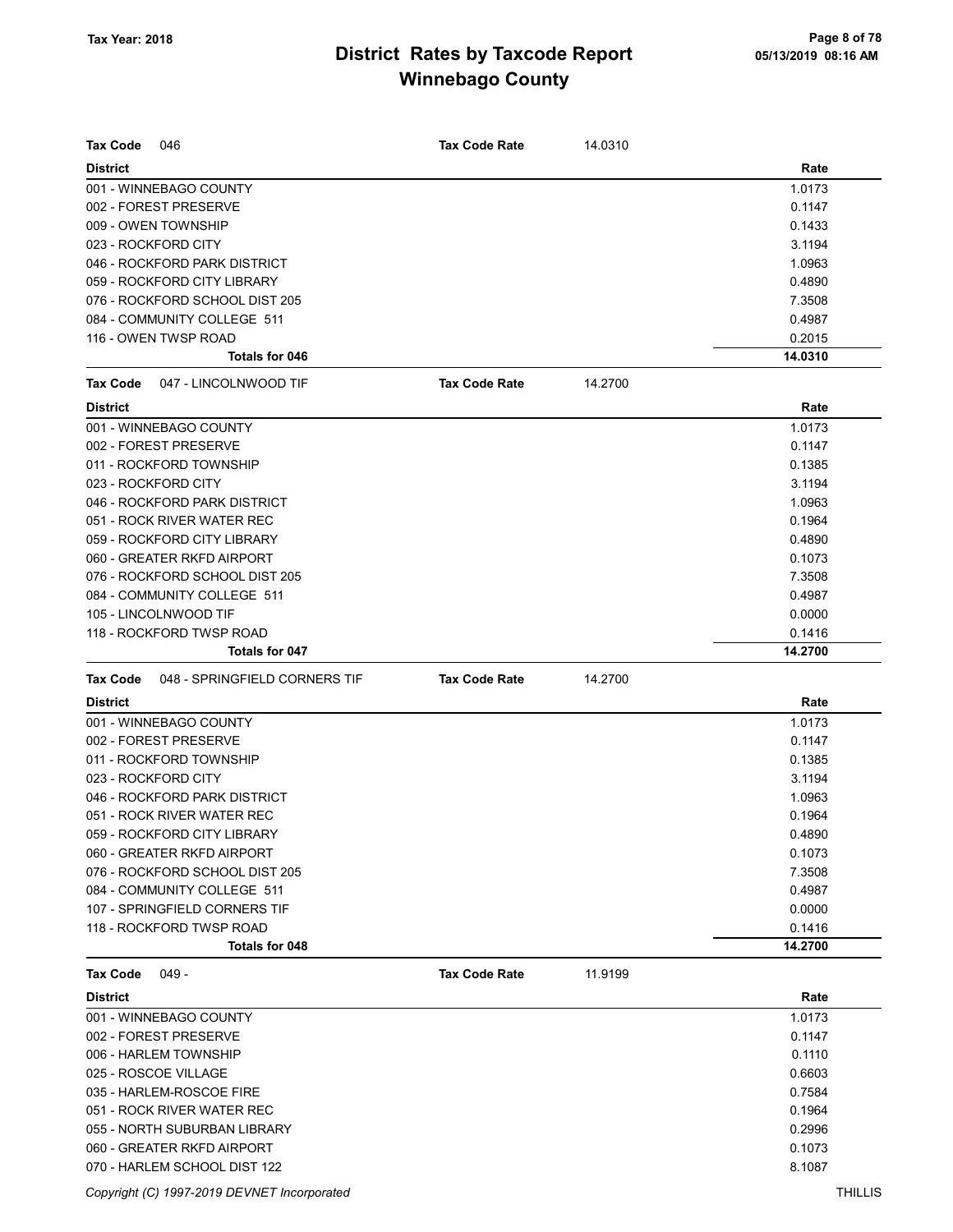| <b>Tax Code</b><br>$049 -$     | <b>Tax Code Rate</b> | 11.9199 |         |
|--------------------------------|----------------------|---------|---------|
| <b>District</b>                |                      |         | Rate    |
| 084 - COMMUNITY COLLEGE 511    |                      |         | 0.4987  |
| 113 - HARLEM TWSP ROAD         |                      |         | 0.0475  |
| <b>Totals for 049</b>          |                      |         | 11.9199 |
| Tax Code<br>$050 -$            | <b>Tax Code Rate</b> | 11.2257 |         |
| <b>District</b>                |                      |         | Rate    |
| 001 - WINNEBAGO COUNTY         |                      |         | 1.0173  |
| 002 - FOREST PRESERVE          |                      |         | 0.1147  |
| 011 - ROCKFORD TOWNSHIP        |                      |         | 0.1385  |
| 038 - NORTHWEST FIRE           |                      |         | 0.5641  |
| 046 - ROCKFORD PARK DISTRICT   |                      |         | 1.0963  |
| 051 - ROCK RIVER WATER REC     |                      |         | 0.1964  |
| 060 - GREATER RKFD AIRPORT     |                      |         | 0.1073  |
| 076 - ROCKFORD SCHOOL DIST 205 |                      |         | 7.3508  |
| 084 - COMMUNITY COLLEGE 511    |                      |         | 0.4987  |
| 118 - ROCKFORD TWSP ROAD       |                      |         | 0.1416  |
| <b>Totals for 050</b>          |                      |         | 11.2257 |
| <b>Tax Code</b><br>$051 -$     | <b>Tax Code Rate</b> | 11.0293 |         |
| <b>District</b>                |                      |         | Rate    |
| 001 - WINNEBAGO COUNTY         |                      |         | 1.0173  |
| 002 - FOREST PRESERVE          |                      |         | 0.1147  |
| 011 - ROCKFORD TOWNSHIP        |                      |         | 0.1385  |
| 038 - NORTHWEST FIRE           |                      |         | 0.5641  |
| 046 - ROCKFORD PARK DISTRICT   |                      |         | 1.0963  |
| 060 - GREATER RKFD AIRPORT     |                      |         | 0.1073  |
| 076 - ROCKFORD SCHOOL DIST 205 |                      |         | 7.3508  |
| 084 - COMMUNITY COLLEGE 511    |                      |         | 0.4987  |
| 118 - ROCKFORD TWSP ROAD       |                      |         | 0.1416  |
| Totals for 051                 |                      |         | 11.0293 |
| <b>Tax Code</b><br>$052 -$     | <b>Tax Code Rate</b> | 10.8434 |         |
| <b>District</b>                |                      |         | Rate    |
| 001 - WINNEBAGO COUNTY         |                      |         | 1.0173  |
| 002 - FOREST PRESERVE          |                      |         | 0.1147  |
| 011 - ROCKFORD TOWNSHIP        |                      |         | 0.1385  |
| 038 - NORTHWEST FIRE           |                      |         | 0.5641  |
| 046 - ROCKFORD PARK DISTRICT   |                      |         | 1.0963  |
| 058 - WINNEBAGO LIBRARY        |                      |         | 0.2115  |
| 060 - GREATER RKFD AIRPORT     |                      |         | 0.1073  |
| 082 - WINNEBAGO UNIT SD #323   |                      |         | 6.9534  |
| 084 - COMMUNITY COLLEGE 511    |                      |         | 0.4987  |
| 118 - ROCKFORD TWSP ROAD       |                      |         | 0.1416  |
| Totals for 052                 |                      |         | 10.8434 |
| <b>Tax Code</b><br>$053 -$     | <b>Tax Code Rate</b> | 11.2501 |         |
| <b>District</b>                |                      |         | Rate    |
| 001 - WINNEBAGO COUNTY         |                      |         | 1.0173  |
| 002 - FOREST PRESERVE          |                      |         | 0.1147  |
| 011 - ROCKFORD TOWNSHIP        |                      |         | 0.1385  |
| 036 - NEW MILFORD FIRE         |                      |         | 0.5885  |
| 046 - ROCKFORD PARK DISTRICT   |                      |         | 1.0963  |
| 051 - ROCK RIVER WATER REC     |                      |         | 0.1964  |
| 060 - GREATER RKFD AIRPORT     |                      |         | 0.1073  |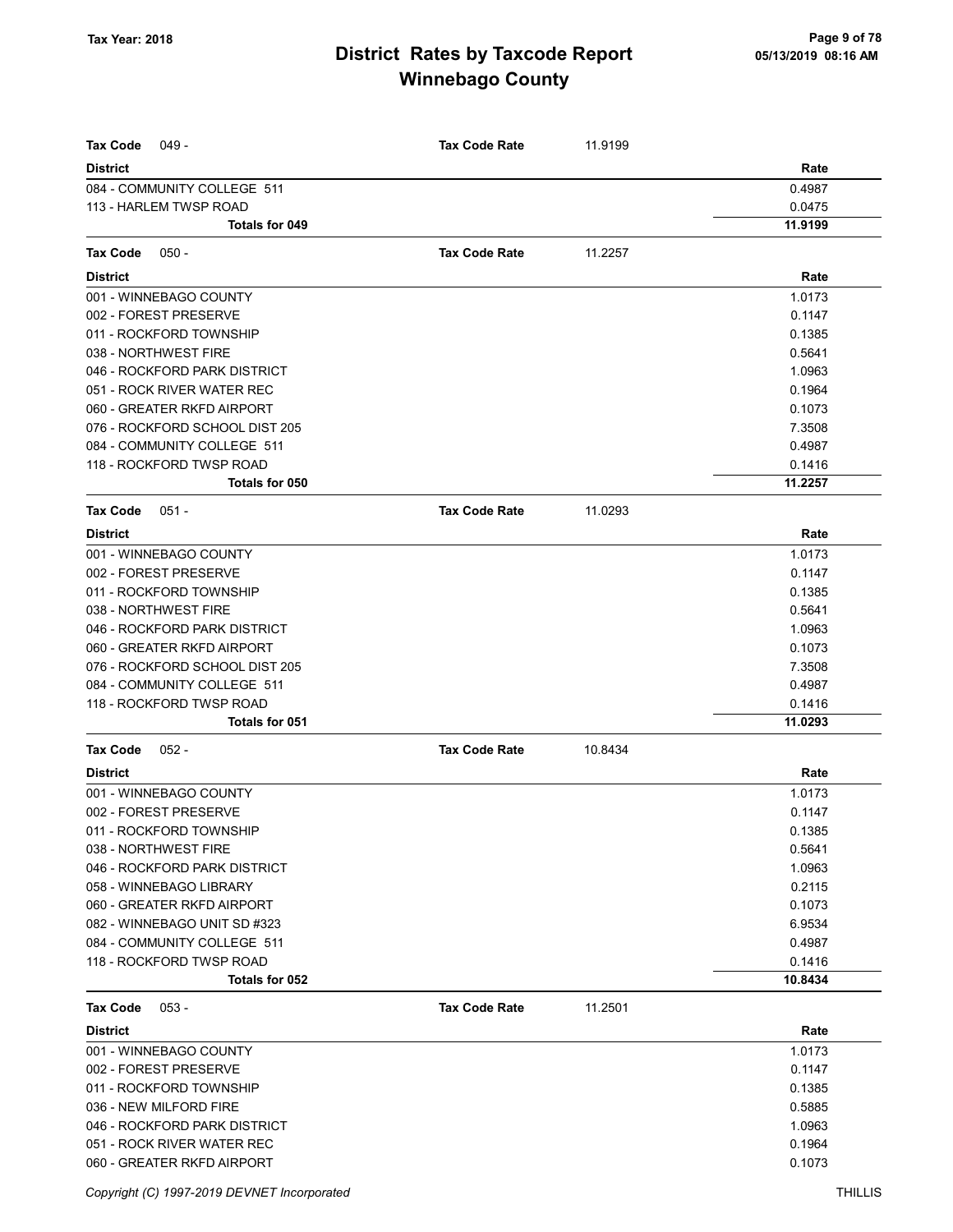| <b>Tax Code</b><br>$053 -$         | <b>Tax Code Rate</b> | 11.2501 |         |
|------------------------------------|----------------------|---------|---------|
| <b>District</b>                    |                      |         | Rate    |
| 076 - ROCKFORD SCHOOL DIST 205     |                      |         | 7.3508  |
| 084 - COMMUNITY COLLEGE 511        |                      |         | 0.4987  |
| 118 - ROCKFORD TWSP ROAD           |                      |         | 0.1416  |
| Totals for 053                     |                      |         | 11.2501 |
| Tax Code<br>056 - COUNTRY OAKS SSA | <b>Tax Code Rate</b> | 14.2700 |         |
| <b>District</b>                    |                      |         | Rate    |
| 001 - WINNEBAGO COUNTY             |                      |         | 1.0173  |
| 002 - FOREST PRESERVE              |                      |         | 0.1147  |
| 011 - ROCKFORD TOWNSHIP            |                      |         | 0.1385  |
| 023 - ROCKFORD CITY                |                      |         | 3.1194  |
| 046 - ROCKFORD PARK DISTRICT       |                      |         | 1.0963  |
| 051 - ROCK RIVER WATER REC         |                      |         | 0.1964  |
| 059 - ROCKFORD CITY LIBRARY        |                      |         | 0.4890  |
| 060 - GREATER RKFD AIRPORT         |                      |         | 0.1073  |
| 076 - ROCKFORD SCHOOL DIST 205     |                      |         | 7.3508  |
| 084 - COMMUNITY COLLEGE 511        |                      |         | 0.4987  |
| 109 - COUNTRY OAKS SSA             |                      |         | 0.0000  |
| 118 - ROCKFORD TWSP ROAD           |                      |         | 0.1416  |
| Totals for 056                     |                      |         | 14.2700 |
| <b>Tax Code</b><br>$057 -$         | <b>Tax Code Rate</b> | 11.2193 |         |
| <b>District</b>                    |                      |         | Rate    |
| 001 - WINNEBAGO COUNTY             |                      |         | 1.0173  |
| 002 - FOREST PRESERVE              |                      |         | 0.1147  |
| 011 - ROCKFORD TOWNSHIP            |                      |         | 0.1385  |
| 043 - WEST SUBURBAN FIRE           |                      |         | 0.5577  |
| 046 - ROCKFORD PARK DISTRICT       |                      |         | 1.0963  |
| 051 - ROCK RIVER WATER REC         |                      |         | 0.1964  |
| 060 - GREATER RKFD AIRPORT         |                      |         | 0.1073  |
| 076 - ROCKFORD SCHOOL DIST 205     |                      |         | 7.3508  |
| 084 - COMMUNITY COLLEGE 511        |                      |         | 0.4987  |
| 118 - ROCKFORD TWSP ROAD           |                      |         | 0.1416  |
| Totals for 057                     |                      |         | 11.2193 |
| Tax Code 058 -                     | <b>Tax Code Rate</b> | 11.0229 |         |
| <b>District</b>                    |                      |         | Rate    |
| 001 - WINNEBAGO COUNTY             |                      |         | 1.0173  |
| 002 - FOREST PRESERVE              |                      |         | 0.1147  |
| 011 - ROCKFORD TOWNSHIP            |                      |         | 0.1385  |
| 043 - WEST SUBURBAN FIRE           |                      |         | 0.5577  |
| 046 - ROCKFORD PARK DISTRICT       |                      |         | 1.0963  |
| 060 - GREATER RKFD AIRPORT         |                      |         | 0.1073  |
| 076 - ROCKFORD SCHOOL DIST 205     |                      |         | 7.3508  |
| 084 - COMMUNITY COLLEGE 511        |                      |         | 0.4987  |
| 118 - ROCKFORD TWSP ROAD           |                      |         | 0.1416  |
| Totals for 058                     |                      |         | 11.0229 |
| $059 -$<br>Tax Code                | <b>Tax Code Rate</b> | 12.0690 |         |
| <b>District</b>                    |                      |         | Rate    |
| 001 - WINNEBAGO COUNTY             |                      |         | 1.0173  |
| 002 - FOREST PRESERVE              |                      |         | 0.1147  |
| 011 - ROCKFORD TOWNSHIP            |                      |         | 0.1385  |
| 043 - WEST SUBURBAN FIRE           |                      |         | 0.5577  |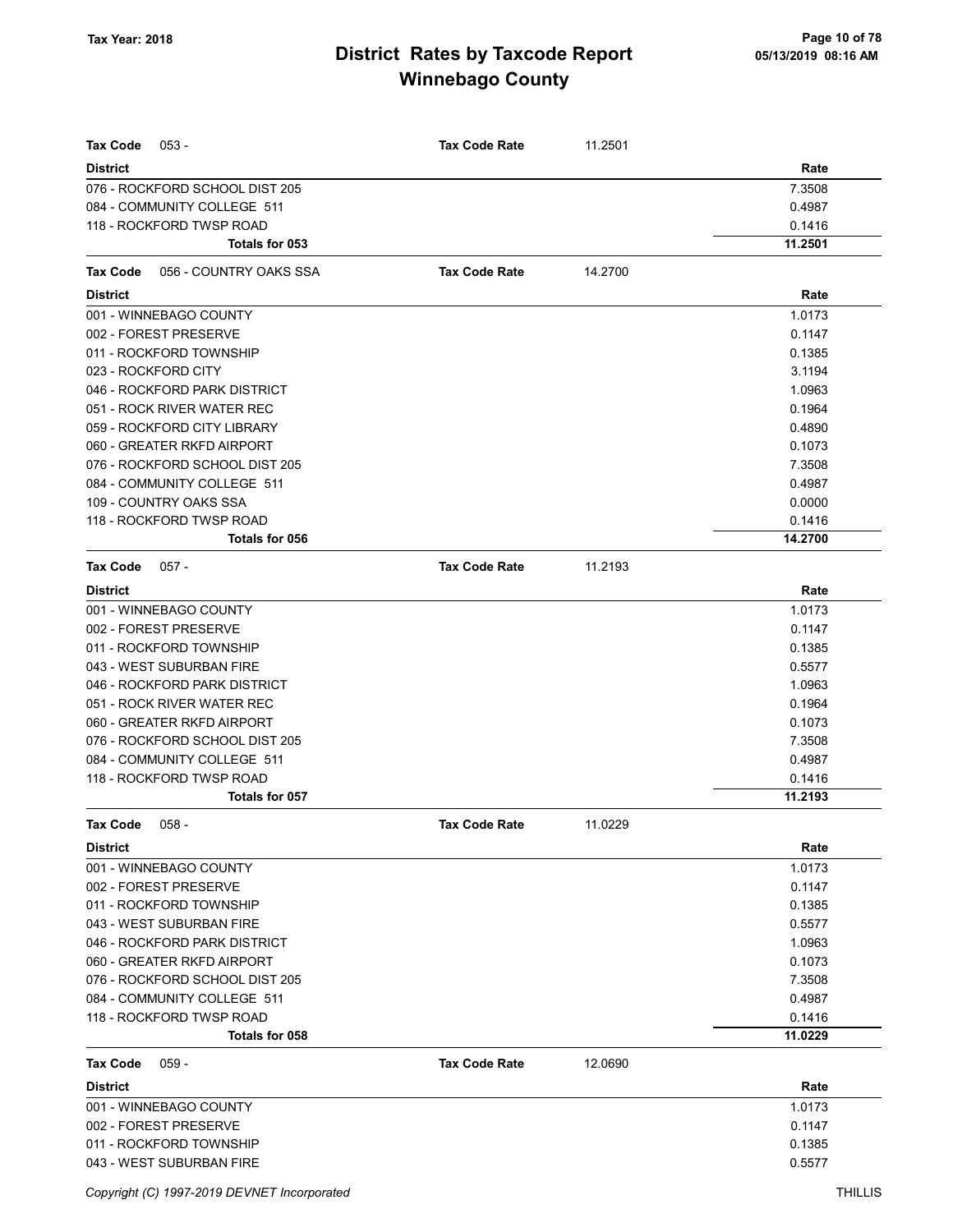| Tax Code<br>$059 -$                | <b>Tax Code Rate</b> | 12.0690 |         |
|------------------------------------|----------------------|---------|---------|
| <b>District</b>                    |                      |         | Rate    |
| 046 - ROCKFORD PARK DISTRICT       |                      |         | 1.0963  |
| 051 - ROCK RIVER WATER REC         |                      |         | 0.1964  |
| 060 - GREATER RKFD AIRPORT         |                      |         | 0.1073  |
| 065 - WASHINGTON PARK STREET LIGHT |                      |         | 0.8497  |
| 076 - ROCKFORD SCHOOL DIST 205     |                      |         | 7.3508  |
| 084 - COMMUNITY COLLEGE 511        |                      |         | 0.4987  |
| 118 - ROCKFORD TWSP ROAD           |                      |         | 0.1416  |
| Totals for 059                     |                      |         | 12.0690 |
| <b>Tax Code</b><br>$060 -$         | <b>Tax Code Rate</b> | 11.0650 |         |
| <b>District</b>                    |                      |         | Rate    |
| 001 - WINNEBAGO COUNTY             |                      |         | 1.0173  |
| 002 - FOREST PRESERVE              |                      |         | 0.1147  |
| 011 - ROCKFORD TOWNSHIP            |                      |         | 0.1385  |
| 043 - WEST SUBURBAN FIRE           |                      |         | 0.5577  |
| 046 - ROCKFORD PARK DISTRICT       |                      |         | 1.0963  |
| 060 - GREATER RKFD AIRPORT         |                      |         | 0.1073  |
| 062 - RKFD - WINN DRAINAGE         |                      |         | 0.0421  |
| 076 - ROCKFORD SCHOOL DIST 205     |                      |         | 7.3508  |
| 084 - COMMUNITY COLLEGE 511        |                      |         | 0.4987  |
| 118 - ROCKFORD TWSP ROAD           |                      |         | 0.1416  |
| Totals for 060                     |                      |         | 11.0650 |
| <b>Tax Code</b><br>$061 -$         | <b>Tax Code Rate</b> | 11.4165 |         |
| <b>District</b>                    |                      |         | Rate    |
| 001 - WINNEBAGO COUNTY             |                      |         | 1.0173  |
| 002 - FOREST PRESERVE              |                      |         | 0.1147  |
| 011 - ROCKFORD TOWNSHIP            |                      |         | 0.1385  |
| 037 - NORTH PARK FIRE              |                      |         | 0.4553  |
| 046 - ROCKFORD PARK DISTRICT       |                      |         | 1.0963  |
| 051 - ROCK RIVER WATER REC         |                      |         | 0.1964  |
| 055 - NORTH SUBURBAN LIBRARY       |                      |         | 0.2996  |
| 060 - GREATER RKFD AIRPORT         |                      |         | 0.1073  |
| 076 - ROCKFORD SCHOOL DIST 205     |                      |         | 7.3508  |
| 084 - COMMUNITY COLLEGE 511        |                      |         | 0.4987  |
| 118 - ROCKFORD TWSP ROAD           |                      |         | 0.1416  |
| Totals for 061                     |                      |         | 11.4165 |
| $062 -$<br>Tax Code                | <b>Tax Code Rate</b> | 11.2614 |         |
| <b>District</b>                    |                      |         | Rate    |
| 001 - WINNEBAGO COUNTY             |                      |         | 1.0173  |
| 002 - FOREST PRESERVE              |                      |         | 0.1147  |
| 011 - ROCKFORD TOWNSHIP            |                      |         | 0.1385  |
| 043 - WEST SUBURBAN FIRE           |                      |         | 0.5577  |
| 046 - ROCKFORD PARK DISTRICT       |                      |         | 1.0963  |
| 051 - ROCK RIVER WATER REC         |                      |         | 0.1964  |
| 060 - GREATER RKFD AIRPORT         |                      |         | 0.1073  |
| 062 - RKFD - WINN DRAINAGE         |                      |         | 0.0421  |
| 076 - ROCKFORD SCHOOL DIST 205     |                      |         | 7.3508  |
| 084 - COMMUNITY COLLEGE 511        |                      |         | 0.4987  |
| 118 - ROCKFORD TWSP ROAD           |                      |         | 0.1416  |
| Totals for 062                     |                      |         | 11.2614 |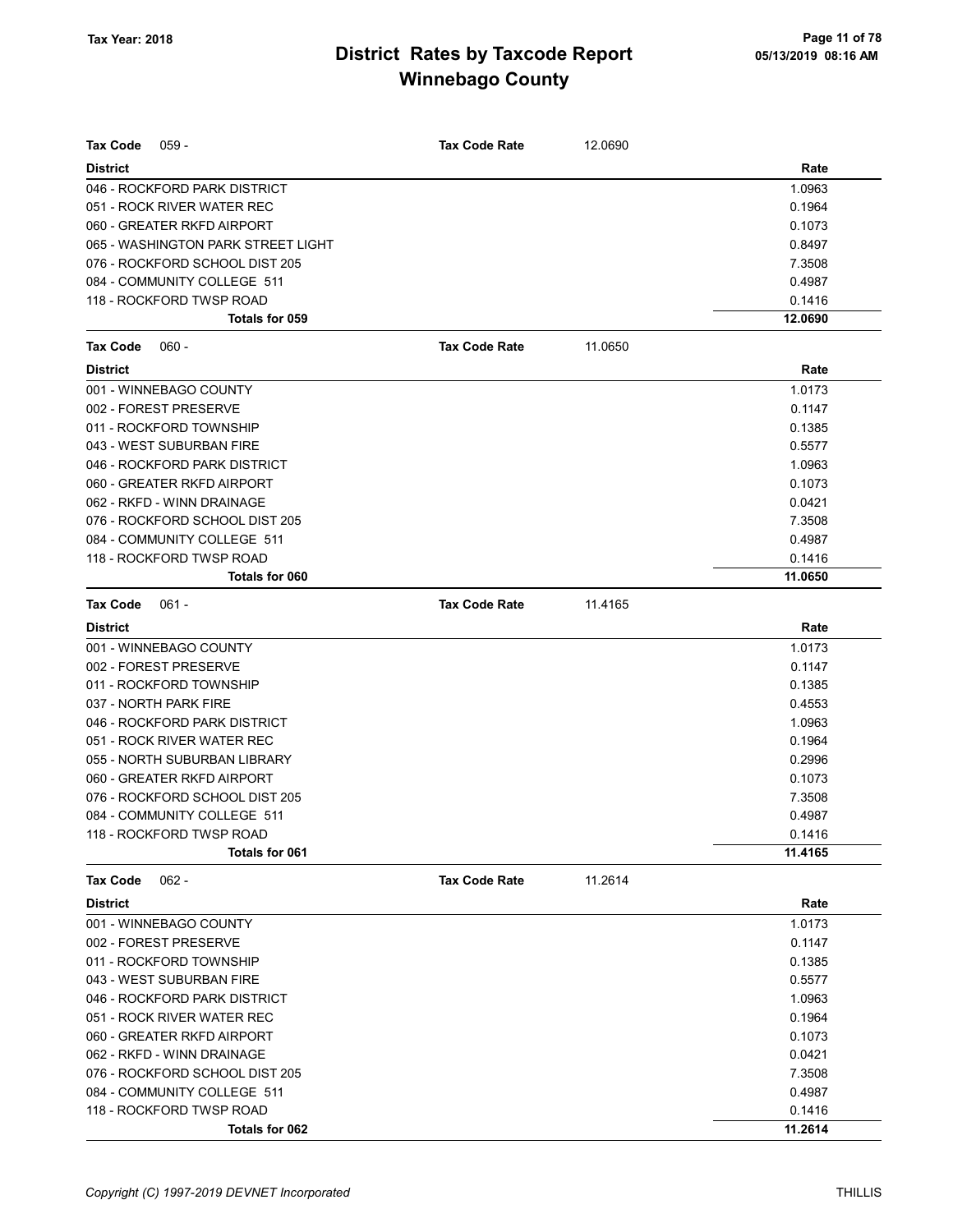| <b>Tax Code</b><br>$063 -$                      | <b>Tax Code Rate</b> | 10.8370 |                  |
|-------------------------------------------------|----------------------|---------|------------------|
|                                                 |                      |         |                  |
| <b>District</b>                                 |                      |         | Rate             |
| 001 - WINNEBAGO COUNTY<br>002 - FOREST PRESERVE |                      |         | 1.0173<br>0.1147 |
| 011 - ROCKFORD TOWNSHIP                         |                      |         | 0.1385           |
| 043 - WEST SUBURBAN FIRE                        |                      |         | 0.5577           |
| 046 - ROCKFORD PARK DISTRICT                    |                      |         | 1.0963           |
| 058 - WINNEBAGO LIBRARY                         |                      |         | 0.2115           |
| 060 - GREATER RKFD AIRPORT                      |                      |         | 0.1073           |
| 082 - WINNEBAGO UNIT SD #323                    |                      |         | 6.9534           |
| 084 - COMMUNITY COLLEGE 511                     |                      |         | 0.4987           |
| 118 - ROCKFORD TWSP ROAD                        |                      |         | 0.1416           |
| Totals for 063                                  |                      |         | 10.8370          |
|                                                 |                      |         |                  |
| <b>Tax Code</b><br>064 -                        | <b>Tax Code Rate</b> | 10.9602 |                  |
| <b>District</b>                                 |                      |         | Rate             |
| 001 - WINNEBAGO COUNTY                          |                      |         | 1.0173           |
| 002 - FOREST PRESERVE                           |                      |         | 0.1147           |
| 011 - ROCKFORD TOWNSHIP                         |                      |         | 0.1385           |
| 030 - BLACKHAWK FIRE                            |                      |         | 0.4950           |
| 046 - ROCKFORD PARK DISTRICT                    |                      |         | 1.0963           |
| 060 - GREATER RKFD AIRPORT                      |                      |         | 0.1073           |
| 076 - ROCKFORD SCHOOL DIST 205                  |                      |         | 7.3508           |
| 084 - COMMUNITY COLLEGE 511                     |                      |         | 0.4987           |
| 118 - ROCKFORD TWSP ROAD                        |                      |         | 0.1416           |
| Totals for 064                                  |                      |         | 10.9602          |
| $066 -$<br><b>Tax Code</b>                      | <b>Tax Code Rate</b> | 11.1566 |                  |
| <b>District</b>                                 |                      |         | Rate             |
| 001 - WINNEBAGO COUNTY                          |                      |         | 1.0173           |
| 002 - FOREST PRESERVE                           |                      |         | 0.1147           |
| 011 - ROCKFORD TOWNSHIP                         |                      |         | 0.1385           |
| 030 - BLACKHAWK FIRE                            |                      |         | 0.4950           |
| 046 - ROCKFORD PARK DISTRICT                    |                      |         | 1.0963           |
| 051 - ROCK RIVER WATER REC                      |                      |         | 0.1964           |
| 060 - GREATER RKFD AIRPORT                      |                      |         | 0.1073           |
| 076 - ROCKFORD SCHOOL DIST 205                  |                      |         | 7.3508           |
| 084 - COMMUNITY COLLEGE 511                     |                      |         | 0.4987           |
| 118 - ROCKFORD TWSP ROAD                        |                      |         | 0.1416           |
| <b>Totals for 066</b>                           |                      |         | 11.1566          |
| Tax Code<br>068                                 | <b>Tax Code Rate</b> | 10.8707 |                  |
| <b>District</b>                                 |                      |         | Rate             |
| 001 - WINNEBAGO COUNTY                          |                      |         | 1.0173           |
| 002 - FOREST PRESERVE                           |                      |         | 0.1147           |
| 013 - ROSCOE TOWNSHIP                           |                      |         | 0.1465           |
| 025 - ROSCOE VILLAGE                            |                      |         | 0.6603           |
| 035 - HARLEM-ROSCOE FIRE                        |                      |         | 0.7584           |
| 051 - ROCK RIVER WATER REC                      |                      |         | 0.1964           |
| 055 - NORTH SUBURBAN LIBRARY                    |                      |         | 0.2996           |
| 072 - PRAIRIE HILL SCHOOL DIST 133              |                      |         | 4.2709           |
| 077 - HONONEGAH HIGH SD #207                    |                      |         | 2.7327           |
| 084 - COMMUNITY COLLEGE 511                     |                      |         | 0.4987           |
| 120 - ROSCOE TWSP ROAD                          |                      |         | 0.1752           |
| Totals for 068                                  |                      |         | 10.8707          |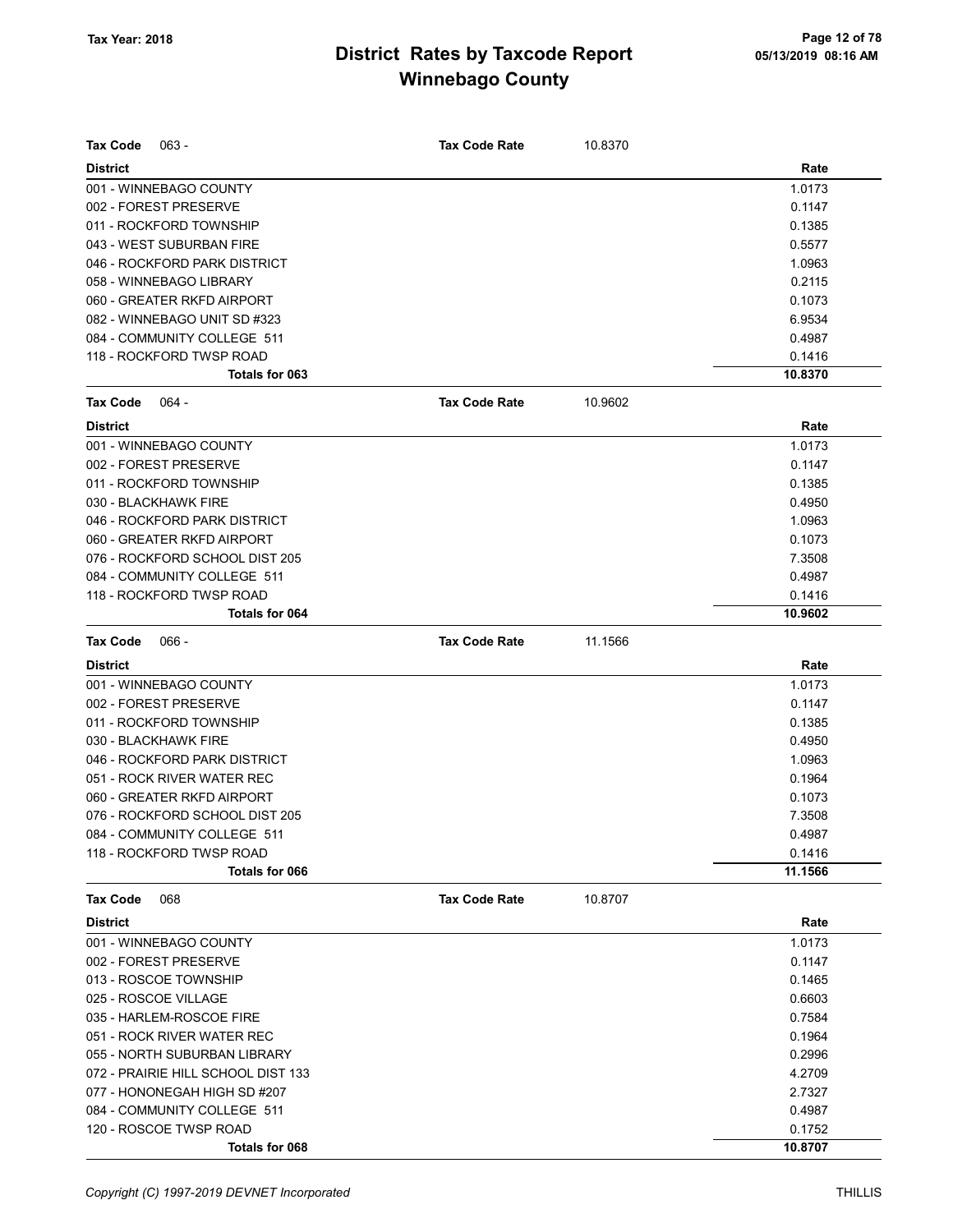| $069 -$<br><b>Tax Code</b>                 | <b>Tax Code Rate</b> | 10.9707 |                   |
|--------------------------------------------|----------------------|---------|-------------------|
| <b>District</b>                            |                      |         | Rate              |
| 001 - WINNEBAGO COUNTY                     |                      |         | 1.0173            |
| 002 - FOREST PRESERVE                      |                      |         | 0.1147            |
| 011 - ROCKFORD TOWNSHIP                    |                      |         | 0.1385            |
| 030 - BLACKHAWK FIRE                       |                      |         | 0.4950            |
| 046 - ROCKFORD PARK DISTRICT               |                      |         | 1.0963            |
| 051 - ROCK RIVER WATER REC                 |                      |         | 0.1964            |
| 058 - WINNEBAGO LIBRARY                    |                      |         | 0.2115            |
| 060 - GREATER RKFD AIRPORT                 |                      |         | 0.1073            |
| 082 - WINNEBAGO UNIT SD #323               |                      |         | 6.9534            |
| 084 - COMMUNITY COLLEGE 511                |                      |         | 0.4987            |
| 118 - ROCKFORD TWSP ROAD<br>Totals for 069 |                      |         | 0.1416<br>10.9707 |
|                                            |                      |         |                   |
| Tax Code<br>070 - Harvest Hills SSA        | <b>Tax Code Rate</b> | 10.9612 |                   |
| <b>District</b>                            |                      |         | Rate              |
| 001 - WINNEBAGO COUNTY                     |                      |         | 1.0173            |
| 002 - FOREST PRESERVE                      |                      |         | 0.1147            |
| 011 - ROCKFORD TOWNSHIP                    |                      |         | 0.1385            |
| 019 - LOVES PARK CITY                      |                      |         | 0.0000            |
| 046 - ROCKFORD PARK DISTRICT               |                      |         | 1.0963            |
| 051 - ROCK RIVER WATER REC                 |                      |         | 0.1964            |
| 055 - NORTH SUBURBAN LIBRARY               |                      |         | 0.2996            |
| 060 - GREATER RKFD AIRPORT                 |                      |         | 0.1073            |
| 076 - ROCKFORD SCHOOL DIST 205             |                      |         | 7.3508            |
| 084 - COMMUNITY COLLEGE 511                |                      |         | 0.4987            |
| 118 - ROCKFORD TWSP ROAD                   |                      |         | 0.1416            |
| 136 - HARVEST HILLS SSA                    |                      |         | 0.0000            |
| Totals for 070                             |                      |         | 10.9612           |
| <b>Tax Code</b><br>$071 -$                 | <b>Tax Code Rate</b> | 10.7743 |                   |
| <b>District</b>                            |                      |         | Rate              |
| 001 - WINNEBAGO COUNTY                     |                      |         | 1.0173            |
| 002 - FOREST PRESERVE                      |                      |         | 0.1147            |
| 011 - ROCKFORD TOWNSHIP                    |                      |         | 0.1385            |
| 030 - BLACKHAWK FIRE                       |                      |         | 0.4950            |
| 046 - ROCKFORD PARK DISTRICT               |                      |         | 1.0963            |
| 058 - WINNEBAGO LIBRARY                    |                      |         | 0.2115            |
| 060 - GREATER RKFD AIRPORT                 |                      |         | 0.1073            |
| 082 - WINNEBAGO UNIT SD #323               |                      |         | 6.9534            |
| 084 - COMMUNITY COLLEGE 511                |                      |         | 0.4987            |
| 118 - ROCKFORD TWSP ROAD                   |                      |         | 0.1416            |
| Totals for 071                             |                      |         | 10.7743           |
| Tax Code<br>072                            | <b>Tax Code Rate</b> | 10.7783 |                   |
| <b>District</b>                            |                      |         | Rate              |
| 001 - WINNEBAGO COUNTY                     |                      |         | 1.0173            |
| 002 - FOREST PRESERVE                      |                      |         | 0.1147            |
| 011 - ROCKFORD TOWNSHIP                    |                      |         | 0.1385            |
| 017 - CHERRY VALLEY VILLAGE                |                      |         | 0.0000            |
| 031 - CHERRY VALLEY FIRE                   |                      |         | 1.0186            |
| 054 - CHERRY VALLEY LIBRARY                |                      |         | 0.3908            |
| 060 - GREATER RKFD AIRPORT                 |                      |         | 0.1073            |
| 076 - ROCKFORD SCHOOL DIST 205             |                      |         | 7.3508            |
| 084 - COMMUNITY COLLEGE 511                |                      |         | 0.4987            |

Copyright (C) 1997-2019 DEVNET Incorporated THILLIS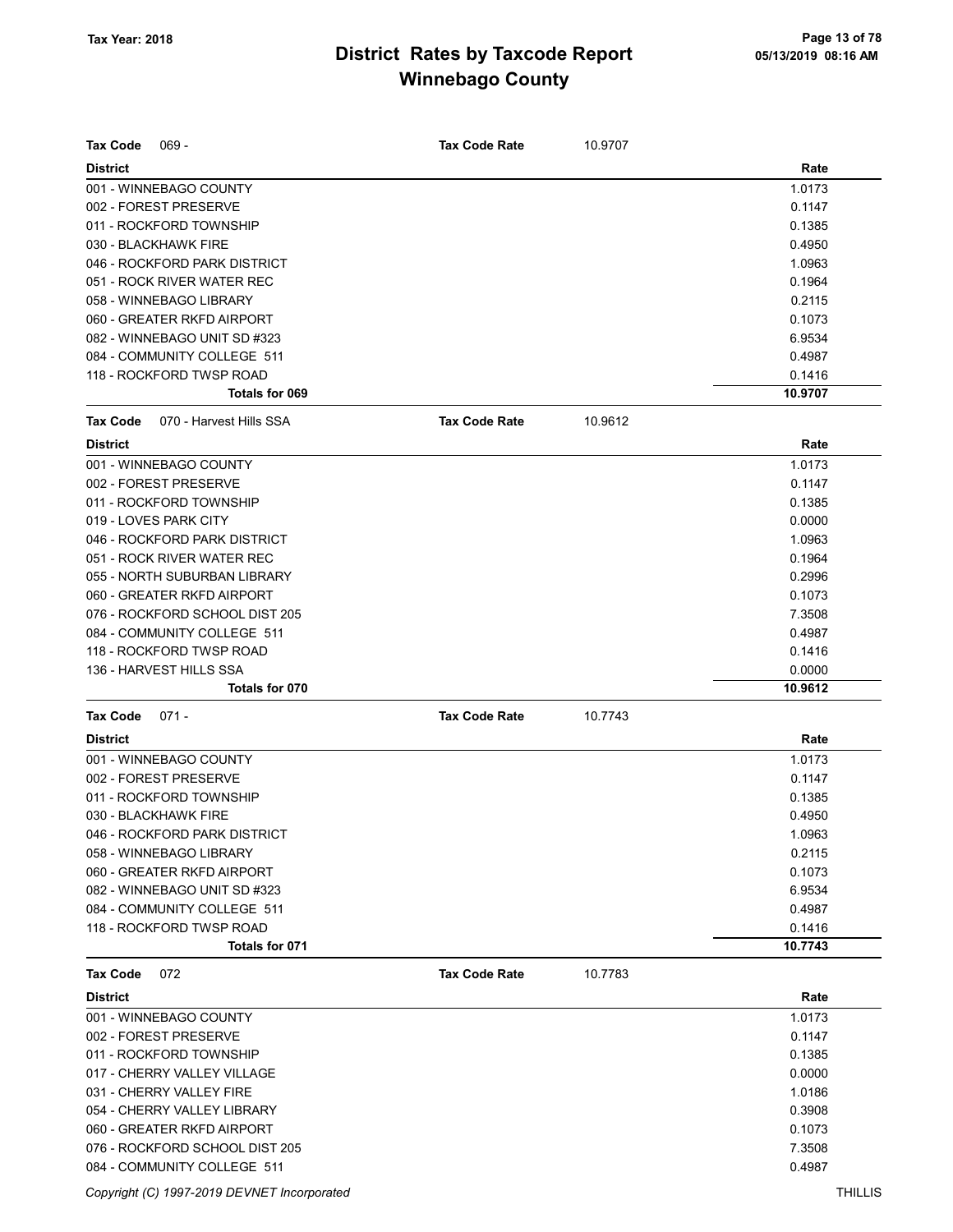| Tax Code<br>072                            | <b>Tax Code Rate</b> | 10.7783 |         |
|--------------------------------------------|----------------------|---------|---------|
| <b>District</b>                            |                      |         | Rate    |
| 118 - ROCKFORD TWSP ROAD                   |                      |         | 0.1416  |
| Totals for 072                             |                      |         | 10.7783 |
|                                            |                      |         |         |
| <b>Tax Code</b><br>$073 -$                 | <b>Tax Code Rate</b> | 10.8791 |         |
| <b>District</b>                            |                      |         | Rate    |
| 001 - WINNEBAGO COUNTY                     |                      |         | 1.0173  |
| 002 - FOREST PRESERVE                      |                      |         | 0.1147  |
| 011 - ROCKFORD TOWNSHIP                    |                      |         | 0.1385  |
| 043 - WEST SUBURBAN FIRE                   |                      |         | 0.5577  |
| 046 - ROCKFORD PARK DISTRICT               |                      |         | 1.0963  |
| 058 - WINNEBAGO LIBRARY                    |                      |         | 0.2115  |
| 060 - GREATER RKFD AIRPORT                 |                      |         | 0.1073  |
| 062 - RKFD - WINN DRAINAGE                 |                      |         | 0.0421  |
| 082 - WINNEBAGO UNIT SD #323               |                      |         | 6.9534  |
| 084 - COMMUNITY COLLEGE 511                |                      |         | 0.4987  |
| 118 - ROCKFORD TWSP ROAD                   |                      |         | 0.1416  |
| Totals for 073                             |                      |         | 10.8791 |
| 076 - Harvest Hills SSA<br><b>Tax Code</b> | <b>Tax Code Rate</b> | 10.7648 |         |
| <b>District</b>                            |                      |         | Rate    |
| 001 - WINNEBAGO COUNTY                     |                      |         | 1.0173  |
| 002 - FOREST PRESERVE                      |                      |         | 0.1147  |
| 011 - ROCKFORD TOWNSHIP                    |                      |         | 0.1385  |
| 019 - LOVES PARK CITY                      |                      |         | 0.0000  |
| 046 - ROCKFORD PARK DISTRICT               |                      |         | 1.0963  |
| 055 - NORTH SUBURBAN LIBRARY               |                      |         | 0.2996  |
| 060 - GREATER RKFD AIRPORT                 |                      |         | 0.1073  |
| 076 - ROCKFORD SCHOOL DIST 205             |                      |         | 7.3508  |
| 084 - COMMUNITY COLLEGE 511                |                      |         | 0.4987  |
| 118 - ROCKFORD TWSP ROAD                   |                      |         | 0.1416  |
| 136 - HARVEST HILLS SSA                    |                      |         | 0.0000  |
| Totals for 076                             |                      |         | 10.7648 |
| <b>Tax Code</b><br>077 - Harvest Hills SSA | <b>Tax Code Rate</b> | 10.6616 |         |
| <b>District</b>                            |                      |         | Rate    |
| 001 - WINNEBAGO COUNTY                     |                      |         | 1.0173  |
| 002 - FOREST PRESERVE                      |                      |         | 0.1147  |
| 011 - ROCKFORD TOWNSHIP                    |                      |         | 0.1385  |
| 019 - LOVES PARK CITY                      |                      |         | 0.0000  |
| 046 - ROCKFORD PARK DISTRICT               |                      |         | 1.0963  |
| 051 - ROCK RIVER WATER REC                 |                      |         | 0.1964  |
| 060 - GREATER RKFD AIRPORT                 |                      |         | 0.1073  |
| 076 - ROCKFORD SCHOOL DIST 205             |                      |         | 7.3508  |
| 084 - COMMUNITY COLLEGE 511                |                      |         | 0.4987  |
| 118 - ROCKFORD TWSP ROAD                   |                      |         | 0.1416  |
| 136 - HARVEST HILLS SSA                    |                      |         | 0.0000  |
| Totals for 077                             |                      |         | 10.6616 |
| <b>Tax Code</b><br>078                     | <b>Tax Code Rate</b> | 10.5400 |         |
| <b>District</b>                            |                      |         | Rate    |
| 001 - WINNEBAGO COUNTY                     |                      |         | 1.0173  |
| 002 - FOREST PRESERVE                      |                      |         | 0.1147  |
| 006 - HARLEM TOWNSHIP                      |                      |         | 0.1110  |
| 019 - LOVES PARK CITY                      |                      |         | 0.0000  |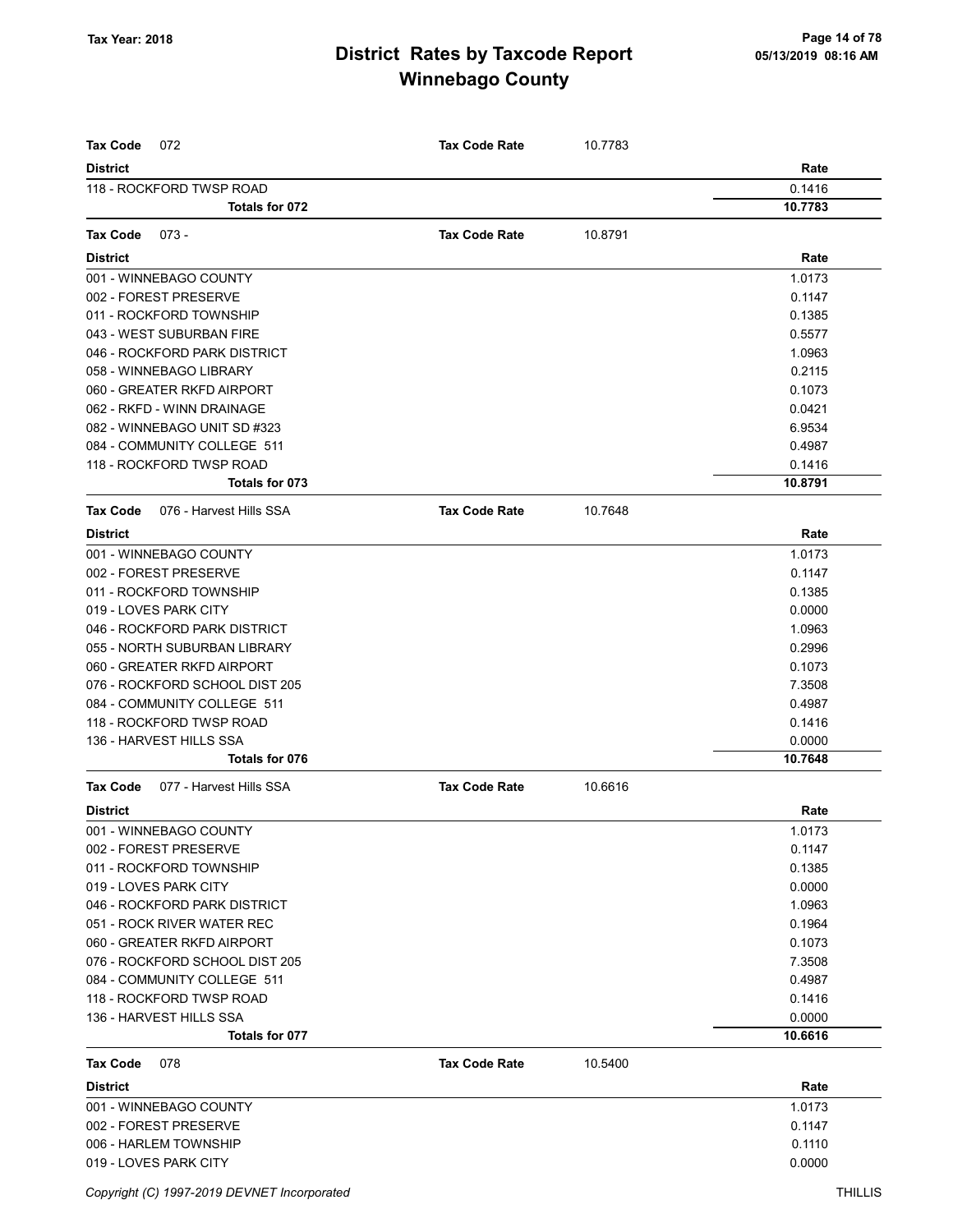| Tax Code<br>078                   | <b>Tax Code Rate</b> | 10.5400 |         |
|-----------------------------------|----------------------|---------|---------|
| <b>District</b>                   |                      |         | Rate    |
| 046 - ROCKFORD PARK DISTRICT      |                      |         | 1.0963  |
| 051 - ROCK RIVER WATER REC        |                      |         | 0.1964  |
| 060 - GREATER RKFD AIRPORT        |                      |         | 0.1073  |
| 076 - ROCKFORD SCHOOL DIST 205    |                      |         | 7.3508  |
| 084 - COMMUNITY COLLEGE 511       |                      |         | 0.4987  |
| 113 - HARLEM TWSP ROAD            |                      |         | 0.0475  |
| Totals for 078                    |                      |         | 10.5400 |
| 082 - WESTSIDE TIF #2<br>Tax Code | <b>Tax Code Rate</b> | 14.2700 |         |
| <b>District</b>                   |                      |         | Rate    |
| 001 - WINNEBAGO COUNTY            |                      |         | 1.0173  |
| 002 - FOREST PRESERVE             |                      |         | 0.1147  |
| 011 - ROCKFORD TOWNSHIP           |                      |         | 0.1385  |
| 023 - ROCKFORD CITY               |                      |         | 3.1194  |
| 046 - ROCKFORD PARK DISTRICT      |                      |         | 1.0963  |
| 051 - ROCK RIVER WATER REC        |                      |         | 0.1964  |
| 059 - ROCKFORD CITY LIBRARY       |                      |         | 0.4890  |
| 060 - GREATER RKFD AIRPORT        |                      |         | 0.1073  |
| 063 - WESTSIDE TIF #2             |                      |         | 0.0000  |
| 076 - ROCKFORD SCHOOL DIST 205    |                      |         | 7.3508  |
| 084 - COMMUNITY COLLEGE 511       |                      |         | 0.4987  |
| 118 - ROCKFORD TWSP ROAD          |                      |         | 0.1416  |
| Totals for 082                    |                      |         | 14.2700 |
| <b>Tax Code</b><br>083 -          | <b>Tax Code Rate</b> | 11.2193 |         |
| <b>District</b>                   |                      |         | Rate    |
| 001 - WINNEBAGO COUNTY            |                      |         | 1.0173  |
| 002 - FOREST PRESERVE             |                      |         | 0.1147  |
| 011 - ROCKFORD TOWNSHIP           |                      |         | 0.1385  |
| 043 - WEST SUBURBAN FIRE          |                      |         | 0.5577  |
| 046 - ROCKFORD PARK DISTRICT      |                      |         | 1.0963  |
| 051 - ROCK RIVER WATER REC        |                      |         | 0.1964  |
| 060 - GREATER RKFD AIRPORT        |                      |         | 0.1073  |
| 064 - LINCOLN-ACRES STREET LIGHT  |                      |         | 0.0000  |
| 076 - ROCKFORD SCHOOL DIST 205    |                      |         | 7.3508  |
| 084 - COMMUNITY COLLEGE 511       |                      |         | 0.4987  |
| 118 - ROCKFORD TWSP ROAD          |                      |         | 0.1416  |
| Totals for 083                    |                      |         | 11.2193 |
| <b>Tax Code</b><br>$084 -$        | <b>Tax Code Rate</b> | 10.5428 |         |
| <b>District</b>                   |                      |         | Rate    |
| 001 - WINNEBAGO COUNTY            |                      |         | 1.0173  |
| 002 - FOREST PRESERVE             |                      |         | 0.1147  |
| 011 - ROCKFORD TOWNSHIP           |                      |         | 0.1385  |
| 040 - ROCK RIVER FIRE             |                      |         | 0.0776  |
| 046 - ROCKFORD PARK DISTRICT      |                      |         | 1.0963  |
| 060 - GREATER RKFD AIRPORT        |                      |         | 0.1073  |
| 076 - ROCKFORD SCHOOL DIST 205    |                      |         | 7.3508  |
| 084 - COMMUNITY COLLEGE 511       |                      |         | 0.4987  |
| 118 - ROCKFORD TWSP ROAD          |                      |         | 0.1416  |
| Totals for 084                    |                      |         | 10.5428 |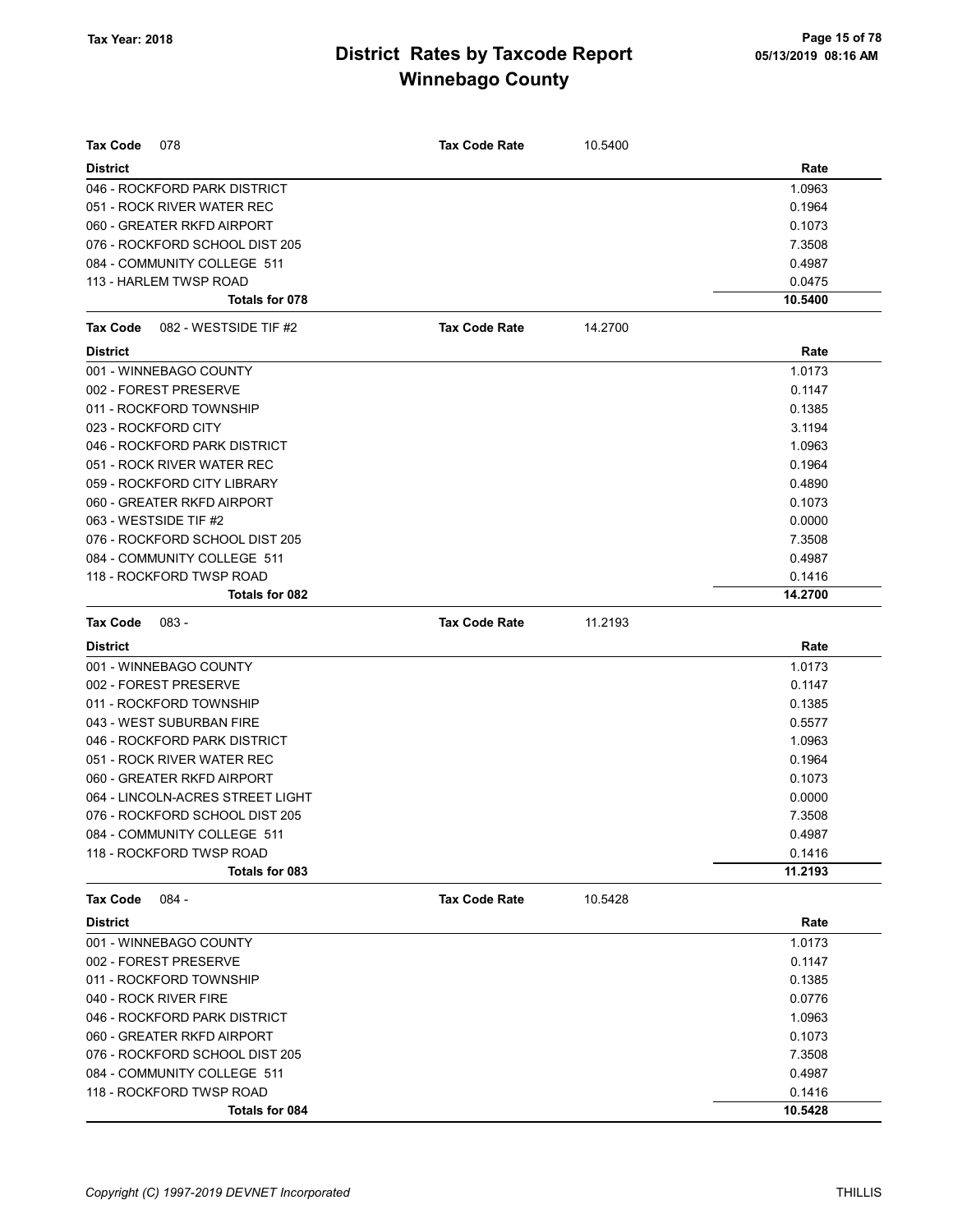| <b>Tax Code</b><br>$085 -$                       | <b>Tax Code Rate</b> | 14.2700 |         |
|--------------------------------------------------|----------------------|---------|---------|
| <b>District</b>                                  |                      |         | Rate    |
| 001 - WINNEBAGO COUNTY                           |                      |         | 1.0173  |
| 002 - FOREST PRESERVE                            |                      |         | 0.1147  |
| 011 - ROCKFORD TOWNSHIP                          |                      |         | 0.1385  |
| 023 - ROCKFORD CITY                              |                      |         | 3.1194  |
| 046 - ROCKFORD PARK DISTRICT                     |                      |         | 1.0963  |
| 051 - ROCK RIVER WATER REC                       |                      |         | 0.1964  |
| 059 - ROCKFORD CITY LIBRARY                      |                      |         | 0.4890  |
| 060 - GREATER RKFD AIRPORT                       |                      |         | 0.1073  |
| 067 - WEST STATE & CENTRAL TIF                   |                      |         | 0.0000  |
| 076 - ROCKFORD SCHOOL DIST 205                   |                      |         | 7.3508  |
| 084 - COMMUNITY COLLEGE 511                      |                      |         | 0.4987  |
| 118 - ROCKFORD TWSP ROAD                         |                      |         | 0.1416  |
| Totals for 085                                   |                      |         | 14.2700 |
| 086 - NORTH MAIN & AUBURN TIF<br><b>Tax Code</b> | <b>Tax Code Rate</b> | 14.1627 |         |
| <b>District</b>                                  |                      |         | Rate    |
| 001 - WINNEBAGO COUNTY                           |                      |         | 1.0173  |
| 002 - FOREST PRESERVE                            |                      |         | 0.1147  |
| 011 - ROCKFORD TOWNSHIP                          |                      |         | 0.1385  |
| 023 - ROCKFORD CITY                              |                      |         | 3.1194  |
| 046 - ROCKFORD PARK DISTRICT                     |                      |         | 1.0963  |
| 051 - ROCK RIVER WATER REC                       |                      |         | 0.1964  |
| 059 - ROCKFORD CITY LIBRARY                      |                      |         | 0.4890  |
| 076 - ROCKFORD SCHOOL DIST 205                   |                      |         | 7.3508  |
| 084 - COMMUNITY COLLEGE 511                      |                      |         | 0.4987  |
| 088 - NORTH MAIN & AUBURN TIF                    |                      |         | 0.0000  |
| 118 - ROCKFORD TWSP ROAD                         |                      |         | 0.1416  |
| <b>Totals for 086</b>                            |                      |         | 14.1627 |
| $090 -$<br><b>Tax Code</b>                       | <b>Tax Code Rate</b> | 10.0526 |         |
| <b>District</b>                                  |                      |         | Rate    |
| 001 - WINNEBAGO COUNTY                           |                      |         | 1.0173  |
| 002 - FOREST PRESERVE                            |                      |         | 0.1147  |
| 011 - ROCKFORD TOWNSHIP                          |                      |         | 0.1385  |
| 042 - STILLMAN FIRE                              |                      |         | 0.6837  |
| 060 - GREATER RKFD AIRPORT                       |                      |         | 0.1073  |
| 076 - ROCKFORD SCHOOL DIST 205                   |                      |         | 7.3508  |
| 084 - COMMUNITY COLLEGE 511                      |                      |         | 0.4987  |
| 118 - ROCKFORD TWSP ROAD                         |                      |         | 0.1416  |
| <b>Totals for 090</b>                            |                      |         | 10.0526 |
| <b>Tax Code</b><br>$091 -$                       | <b>Tax Code Rate</b> | 8.6056  |         |
| <b>District</b>                                  |                      |         | Rate    |
| 001 - WINNEBAGO COUNTY                           |                      |         | 1.0173  |
| 002 - FOREST PRESERVE                            |                      |         | 0.1147  |
| 011 - ROCKFORD TOWNSHIP                          |                      |         | 0.1385  |
| 042 - STILLMAN FIRE                              |                      |         | 0.6837  |
| 060 - GREATER RKFD AIRPORT                       |                      |         | 0.1073  |
| 078 - MERIDIAN SCHOOL DIST 223                   |                      |         | 5.9038  |
| 084 - COMMUNITY COLLEGE 511                      |                      |         | 0.4987  |
| 118 - ROCKFORD TWSP ROAD                         |                      |         | 0.1416  |
| Totals for 091                                   |                      |         | 8.6056  |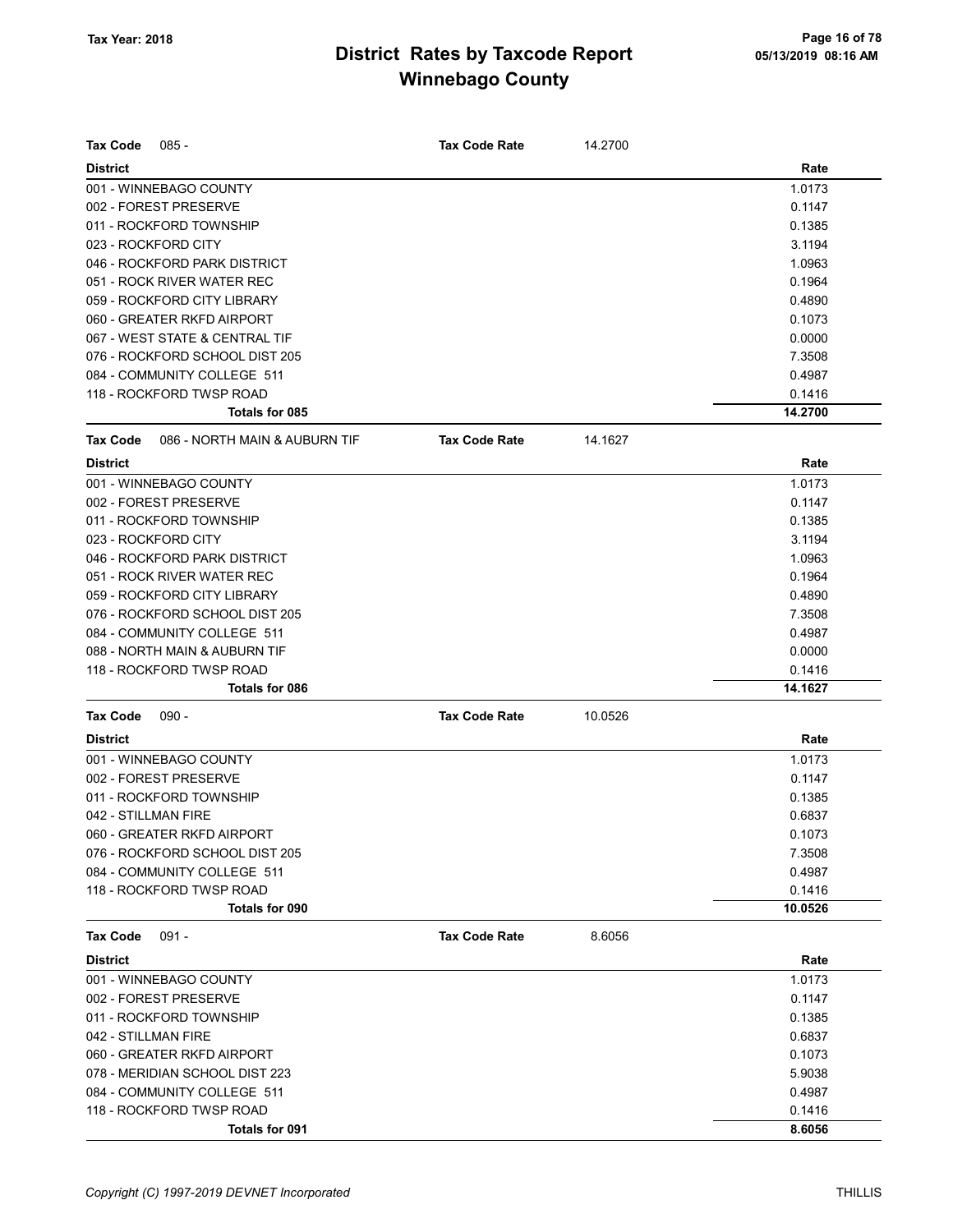| <b>Tax Code</b><br>$092 -$     | <b>Tax Code Rate</b> | 9.9574  |         |
|--------------------------------|----------------------|---------|---------|
| <b>District</b>                |                      |         | Rate    |
| 001 - WINNEBAGO COUNTY         |                      |         | 1.0173  |
| 002 - FOREST PRESERVE          |                      |         | 0.1147  |
| 011 - ROCKFORD TOWNSHIP        |                      |         | 0.1385  |
| 036 - NEW MILFORD FIRE         |                      |         | 0.5885  |
| 060 - GREATER RKFD AIRPORT     |                      |         | 0.1073  |
| 076 - ROCKFORD SCHOOL DIST 205 |                      |         | 7.3508  |
| 084 - COMMUNITY COLLEGE 511    |                      |         | 0.4987  |
| 118 - ROCKFORD TWSP ROAD       |                      |         | 0.1416  |
| Totals for 092                 |                      |         | 9.9574  |
| <b>Tax Code</b><br>$093 -$     | <b>Tax Code Rate</b> | 8.5104  |         |
| <b>District</b>                |                      |         | Rate    |
| 001 - WINNEBAGO COUNTY         |                      |         | 1.0173  |
| 002 - FOREST PRESERVE          |                      |         | 0.1147  |
| 011 - ROCKFORD TOWNSHIP        |                      |         | 0.1385  |
| 036 - NEW MILFORD FIRE         |                      |         | 0.5885  |
| 060 - GREATER RKFD AIRPORT     |                      |         | 0.1073  |
| 078 - MERIDIAN SCHOOL DIST 223 |                      |         | 5.9038  |
| 084 - COMMUNITY COLLEGE 511    |                      |         | 0.4987  |
| 118 - ROCKFORD TWSP ROAD       |                      |         | 0.1416  |
| Totals for 093                 |                      |         | 8.5104  |
| <b>Tax Code</b><br>$095 -$     | <b>Tax Code Rate</b> | 10.3482 |         |
| <b>District</b>                |                      |         | Rate    |
| 001 - WINNEBAGO COUNTY         |                      |         | 1.0173  |
| 002 - FOREST PRESERVE          |                      |         | 0.1147  |
| 011 - ROCKFORD TOWNSHIP        |                      |         | 0.1385  |
| 036 - NEW MILFORD FIRE         |                      |         | 0.5885  |
| 054 - CHERRY VALLEY LIBRARY    |                      |         | 0.3908  |
| 060 - GREATER RKFD AIRPORT     |                      |         | 0.1073  |
| 076 - ROCKFORD SCHOOL DIST 205 |                      |         | 7.3508  |
| 084 - COMMUNITY COLLEGE 511    |                      |         | 0.4987  |
| 118 - ROCKFORD TWSP ROAD       |                      |         | 0.1416  |
| <b>Totals for 095</b>          |                      |         | 10.3482 |
| <b>Tax Code</b><br>096         | <b>Tax Code Rate</b> | 11.4445 |         |
| <b>District</b>                |                      |         | Rate    |
| 001 - WINNEBAGO COUNTY         |                      |         | 1.0173  |
| 002 - FOREST PRESERVE          |                      |         | 0.1147  |
| 011 - ROCKFORD TOWNSHIP        |                      |         | 0.1385  |
| 036 - NEW MILFORD FIRE         |                      |         | 0.5885  |
| 046 - ROCKFORD PARK DISTRICT   |                      |         | 1.0963  |
| 054 - CHERRY VALLEY LIBRARY    |                      |         | 0.3908  |
| 060 - GREATER RKFD AIRPORT     |                      |         | 0.1073  |
| 076 - ROCKFORD SCHOOL DIST 205 |                      |         | 7.3508  |
| 084 - COMMUNITY COLLEGE 511    |                      |         | 0.4987  |
| 118 - ROCKFORD TWSP ROAD       |                      |         | 0.1416  |
| Totals for 096                 |                      |         | 11.4445 |
| <b>Tax Code</b><br>$099 -$     | <b>Tax Code Rate</b> | 11.0537 |         |
| <b>District</b>                |                      |         | Rate    |
| 001 - WINNEBAGO COUNTY         |                      |         | 1.0173  |
| 002 - FOREST PRESERVE          |                      |         | 0.1147  |
| 011 - ROCKFORD TOWNSHIP        |                      |         | 0.1385  |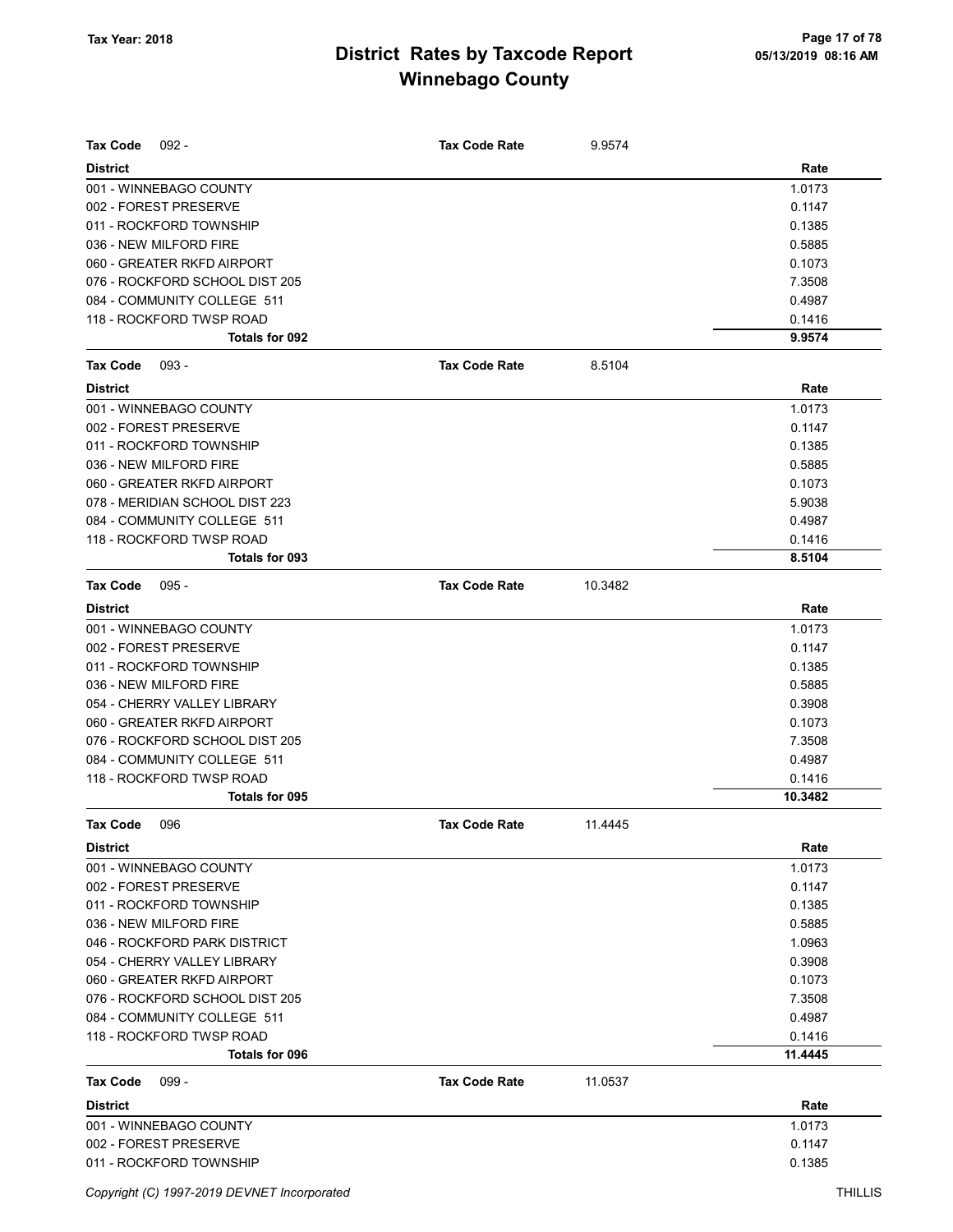| <b>Tax Code</b><br>$099 -$     | <b>Tax Code Rate</b> | 11.0537 |         |
|--------------------------------|----------------------|---------|---------|
| <b>District</b>                |                      |         | Rate    |
| 036 - NEW MILFORD FIRE         |                      |         | 0.5885  |
| 046 - ROCKFORD PARK DISTRICT   |                      |         | 1.0963  |
| 060 - GREATER RKFD AIRPORT     |                      |         | 0.1073  |
| 076 - ROCKFORD SCHOOL DIST 205 |                      |         | 7.3508  |
| 084 - COMMUNITY COLLEGE 511    |                      |         | 0.4987  |
| 118 - ROCKFORD TWSP ROAD       |                      |         | 0.1416  |
| Totals for 099                 |                      |         | 11.0537 |
| <b>Tax Code</b><br>104 -       | <b>Tax Code Rate</b> | 10.7392 |         |
| <b>District</b>                |                      |         | Rate    |
| 001 - WINNEBAGO COUNTY         |                      |         | 1.0173  |
| 002 - FOREST PRESERVE          |                      |         | 0.1147  |
| 011 - ROCKFORD TOWNSHIP        |                      |         | 0.1385  |
| 040 - ROCK RIVER FIRE          |                      |         | 0.0776  |
| 046 - ROCKFORD PARK DISTRICT   |                      |         | 1.0963  |
| 051 - ROCK RIVER WATER REC     |                      |         | 0.1964  |
| 060 - GREATER RKFD AIRPORT     |                      |         | 0.1073  |
| 076 - ROCKFORD SCHOOL DIST 205 |                      |         | 7.3508  |
| 084 - COMMUNITY COLLEGE 511    |                      |         | 0.4987  |
| 118 - ROCKFORD TWSP ROAD       |                      |         | 0.1416  |
| Totals for 104                 |                      |         | 10.7392 |
| <b>Tax Code</b><br>108 -       | <b>Tax Code Rate</b> | 10.3053 |         |
| <b>District</b>                |                      |         | Rate    |
| 001 - WINNEBAGO COUNTY         |                      |         | 1.0173  |
| 002 - FOREST PRESERVE          |                      |         | 0.1147  |
| 006 - HARLEM TOWNSHIP          |                      |         | 0.1110  |
| 020 - MACHESNEY PARK VILLAGE   |                      |         | 0.0000  |
| 035 - HARLEM-ROSCOE FIRE       |                      |         | 0.7584  |
| 055 - NORTH SUBURBAN LIBRARY   |                      |         | 0.2996  |
| 060 - GREATER RKFD AIRPORT     |                      |         | 0.1073  |
| 076 - ROCKFORD SCHOOL DIST 205 |                      |         | 7.3508  |
| 084 - COMMUNITY COLLEGE 511    |                      |         | 0.4987  |
| 113 - HARLEM TWSP ROAD         |                      |         | 0.0475  |
| Totals for 108                 |                      |         | 10.3053 |
| <b>Tax Code</b><br>$109 -$     | <b>Tax Code Rate</b> | 10.5017 |         |
| <b>District</b>                |                      |         | Rate    |
| 001 - WINNEBAGO COUNTY         |                      |         | 1.0173  |
| 002 - FOREST PRESERVE          |                      |         | 0.1147  |
| 006 - HARLEM TOWNSHIP          |                      |         | 0.1110  |
| 020 - MACHESNEY PARK VILLAGE   |                      |         | 0.0000  |
| 035 - HARLEM-ROSCOE FIRE       |                      |         | 0.7584  |
| 051 - ROCK RIVER WATER REC     |                      |         | 0.1964  |
| 055 - NORTH SUBURBAN LIBRARY   |                      |         | 0.2996  |
| 060 - GREATER RKFD AIRPORT     |                      |         | 0.1073  |
| 076 - ROCKFORD SCHOOL DIST 205 |                      |         | 7.3508  |
| 084 - COMMUNITY COLLEGE 511    |                      |         | 0.4987  |
| 113 - HARLEM TWSP ROAD         |                      |         | 0.0475  |
| Totals for 109                 |                      |         | 10.5017 |
| <b>Tax Code</b><br>$110 -$     | <b>Tax Code Rate</b> | 11.1059 |         |
| <b>District</b>                |                      |         | Rate    |
| 001 - WINNEBAGO COUNTY         |                      |         | 1.0173  |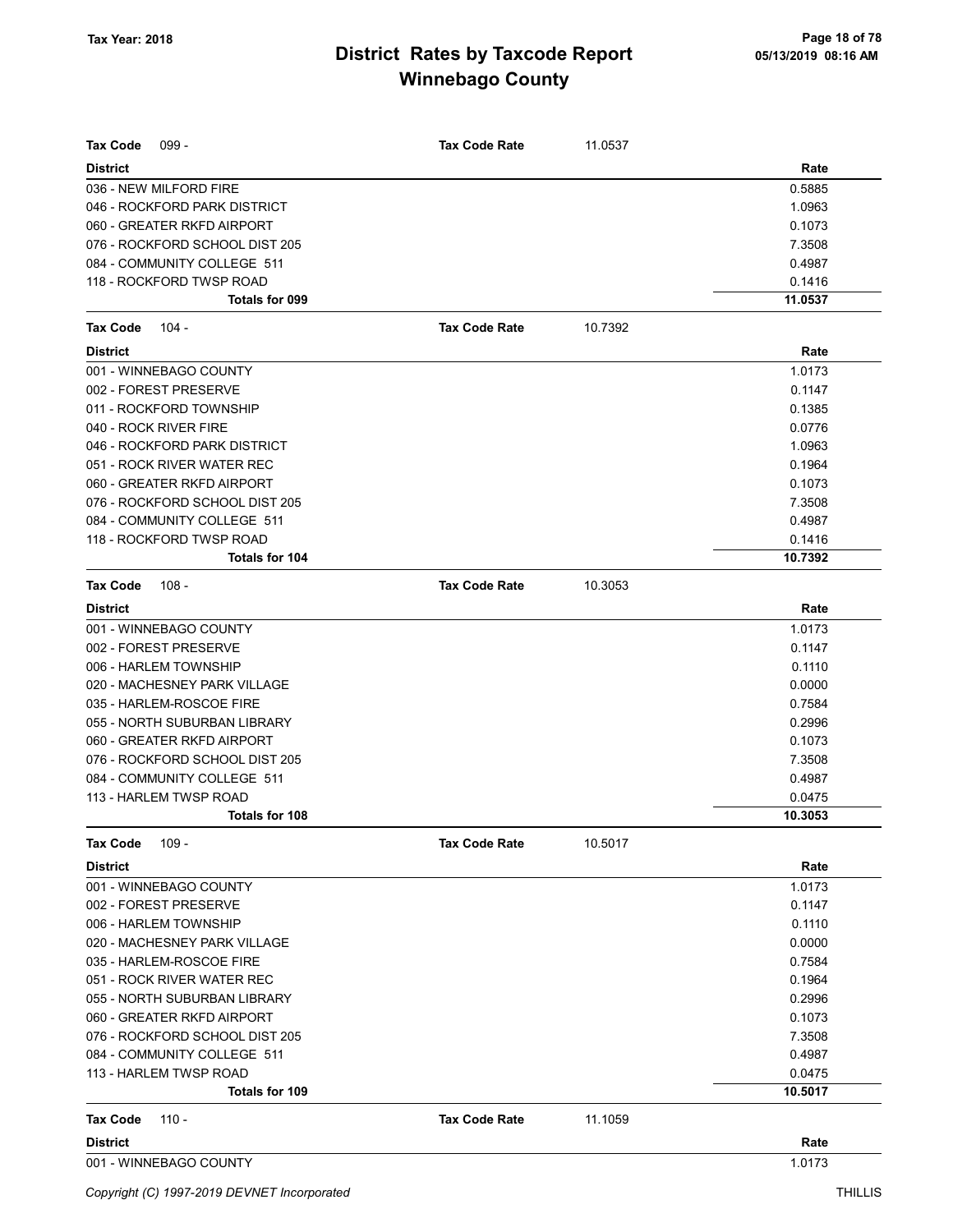| <b>Tax Code</b><br>$110 -$     | <b>Tax Code Rate</b> | 11.1059 |         |
|--------------------------------|----------------------|---------|---------|
| <b>District</b>                |                      |         | Rate    |
| 002 - FOREST PRESERVE          |                      |         | 0.1147  |
| 004 - CHERRY VALLEY TOWNSHIP   |                      |         | 0.1392  |
| 031 - CHERRY VALLEY FIRE       |                      |         | 1.0186  |
| 051 - ROCK RIVER WATER REC     |                      |         | 0.1964  |
| 054 - CHERRY VALLEY LIBRARY    |                      |         | 0.3908  |
| 060 - GREATER RKFD AIRPORT     |                      |         | 0.1073  |
| 076 - ROCKFORD SCHOOL DIST 205 |                      |         | 7.3508  |
| 084 - COMMUNITY COLLEGE 511    |                      |         | 0.4987  |
| 111 - CHERRY VALLEY TWSP ROAD  |                      |         | 0.2721  |
| Totals for 110                 |                      |         | 11.1059 |
| <b>Tax Code</b><br>$111 -$     | <b>Tax Code Rate</b> | 10.7151 |         |
| <b>District</b>                |                      |         | Rate    |
| 001 - WINNEBAGO COUNTY         |                      |         | 1.0173  |
| 002 - FOREST PRESERVE          |                      |         | 0.1147  |
| 004 - CHERRY VALLEY TOWNSHIP   |                      |         | 0.1392  |
| 031 - CHERRY VALLEY FIRE       |                      |         | 1.0186  |
| 051 - ROCK RIVER WATER REC     |                      |         | 0.1964  |
| 060 - GREATER RKFD AIRPORT     |                      |         | 0.1073  |
| 076 - ROCKFORD SCHOOL DIST 205 |                      |         | 7.3508  |
| 084 - COMMUNITY COLLEGE 511    |                      |         | 0.4987  |
| 111 - CHERRY VALLEY TWSP ROAD  |                      |         | 0.2721  |
| Totals for 111                 |                      |         | 10.7151 |
| <b>Tax Code</b><br>$112 -$     | <b>Tax Code Rate</b> | 13.3049 |         |
| <b>District</b>                |                      |         | Rate    |
| 001 - WINNEBAGO COUNTY         |                      |         | 1.0173  |
| 002 - FOREST PRESERVE          |                      |         | 0.1147  |
| 004 - CHERRY VALLEY TOWNSHIP   |                      |         | 0.1392  |
| 023 - ROCKFORD CITY            |                      |         | 3.1194  |
| 051 - ROCK RIVER WATER REC     |                      |         | 0.1964  |
| 059 - ROCKFORD CITY LIBRARY    |                      |         | 0.4890  |
| 060 - GREATER RKFD AIRPORT     |                      |         | 0.1073  |
| 076 - ROCKFORD SCHOOL DIST 205 |                      |         | 7.3508  |
| 084 - COMMUNITY COLLEGE 511    |                      |         | 0.4987  |
| 111 - CHERRY VALLEY TWSP ROAD  |                      |         | 0.2721  |
| Totals for 112                 |                      |         | 13.3049 |
| $113 -$<br><b>Tax Code</b>     | <b>Tax Code Rate</b> | 12.2022 |         |
| <b>District</b>                |                      |         | Rate    |
| 001 - WINNEBAGO COUNTY         |                      |         | 1.0173  |
| 002 - FOREST PRESERVE          |                      |         | 0.1147  |
| 004 - CHERRY VALLEY TOWNSHIP   |                      |         | 0.1392  |
| 031 - CHERRY VALLEY FIRE       |                      |         | 1.0186  |
| 046 - ROCKFORD PARK DISTRICT   |                      |         | 1.0963  |
| 051 - ROCK RIVER WATER REC     |                      |         | 0.1964  |
| 054 - CHERRY VALLEY LIBRARY    |                      |         | 0.3908  |
| 060 - GREATER RKFD AIRPORT     |                      |         | 0.1073  |
| 076 - ROCKFORD SCHOOL DIST 205 |                      |         | 7.3508  |
| 084 - COMMUNITY COLLEGE 511    |                      |         | 0.4987  |
| 111 - CHERRY VALLEY TWSP ROAD  |                      |         | 0.2721  |
| Totals for 113                 |                      |         | 12.2022 |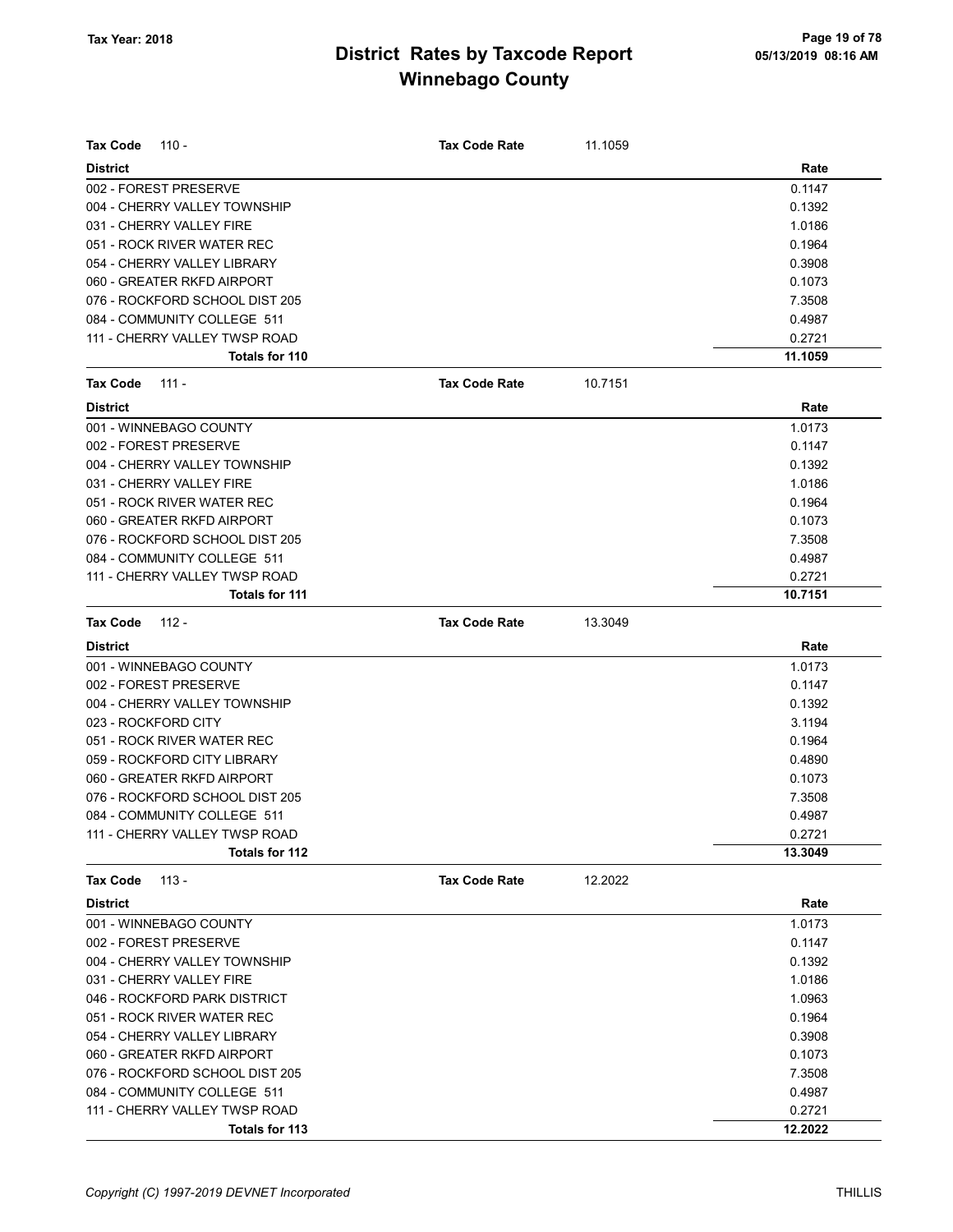| <b>Tax Code</b><br>114 -                         | <b>Tax Code Rate</b> | 10.9095 |         |
|--------------------------------------------------|----------------------|---------|---------|
| <b>District</b>                                  |                      |         | Rate    |
| 001 - WINNEBAGO COUNTY                           |                      |         | 1.0173  |
| 002 - FOREST PRESERVE                            |                      |         | 0.1147  |
| 004 - CHERRY VALLEY TOWNSHIP                     |                      |         | 0.1392  |
| 031 - CHERRY VALLEY FIRE                         |                      |         | 1.0186  |
| 054 - CHERRY VALLEY LIBRARY                      |                      |         | 0.3908  |
| 060 - GREATER RKFD AIRPORT                       |                      |         | 0.1073  |
| 076 - ROCKFORD SCHOOL DIST 205                   |                      |         | 7.3508  |
| 084 - COMMUNITY COLLEGE 511                      |                      |         | 0.4987  |
| 111 - CHERRY VALLEY TWSP ROAD                    |                      |         | 0.2721  |
| <b>Totals for 114</b>                            |                      |         | 10.9095 |
| <b>Tax Code</b><br>$115 -$                       | <b>Tax Code Rate</b> | 10.5187 |         |
| <b>District</b>                                  |                      |         | Rate    |
| 001 - WINNEBAGO COUNTY                           |                      |         | 1.0173  |
| 002 - FOREST PRESERVE                            |                      |         | 0.1147  |
| 004 - CHERRY VALLEY TOWNSHIP                     |                      |         | 0.1392  |
| 031 - CHERRY VALLEY FIRE                         |                      |         | 1.0186  |
| 060 - GREATER RKFD AIRPORT                       |                      |         | 0.1073  |
| 076 - ROCKFORD SCHOOL DIST 205                   |                      |         | 7.3508  |
| 084 - COMMUNITY COLLEGE 511                      |                      |         | 0.4987  |
| 111 - CHERRY VALLEY TWSP ROAD                    |                      |         | 0.2721  |
| Totals for 115                                   |                      |         | 10.5187 |
| <b>Tax Code</b><br>116 -                         | <b>Tax Code Rate</b> | 13.1085 |         |
| <b>District</b>                                  |                      |         | Rate    |
| 001 - WINNEBAGO COUNTY                           |                      |         | 1.0173  |
| 002 - FOREST PRESERVE                            |                      |         | 0.1147  |
| 004 - CHERRY VALLEY TOWNSHIP                     |                      |         | 0.1392  |
| 023 - ROCKFORD CITY                              |                      |         | 3.1194  |
| 059 - ROCKFORD CITY LIBRARY                      |                      |         | 0.4890  |
| 060 - GREATER RKFD AIRPORT                       |                      |         | 0.1073  |
| 076 - ROCKFORD SCHOOL DIST 205                   |                      |         | 7.3508  |
| 084 - COMMUNITY COLLEGE 511                      |                      |         | 0.4987  |
| 111 - CHERRY VALLEY TWSP ROAD                    |                      |         | 0.2721  |
| Totals for 116                                   |                      |         | 13.1085 |
| <b>Tax Code</b><br>117 - EAST STATE & ALPINE TIF | <b>Tax Code Rate</b> | 14.2700 |         |
| <b>District</b>                                  |                      |         | Rate    |
| 001 - WINNEBAGO COUNTY                           |                      |         | 1.0173  |
| 002 - FOREST PRESERVE                            |                      |         | 0.1147  |
| 011 - ROCKFORD TOWNSHIP                          |                      |         | 0.1385  |
| 023 - ROCKFORD CITY                              |                      |         | 3.1194  |
| 046 - ROCKFORD PARK DISTRICT                     |                      |         | 1.0963  |
| 051 - ROCK RIVER WATER REC                       |                      |         | 0.1964  |
| 059 - ROCKFORD CITY LIBRARY                      |                      |         | 0.4890  |
| 060 - GREATER RKFD AIRPORT                       |                      |         | 0.1073  |
| 066 - EAST STATE & ALPINE TIF                    |                      |         | 0.0000  |
| 076 - ROCKFORD SCHOOL DIST 205                   |                      |         | 7.3508  |
| 084 - COMMUNITY COLLEGE 511                      |                      |         | 0.4987  |
| 118 - ROCKFORD TWSP ROAD                         |                      |         | 0.1416  |
| Totals for 117                                   |                      |         | 14.2700 |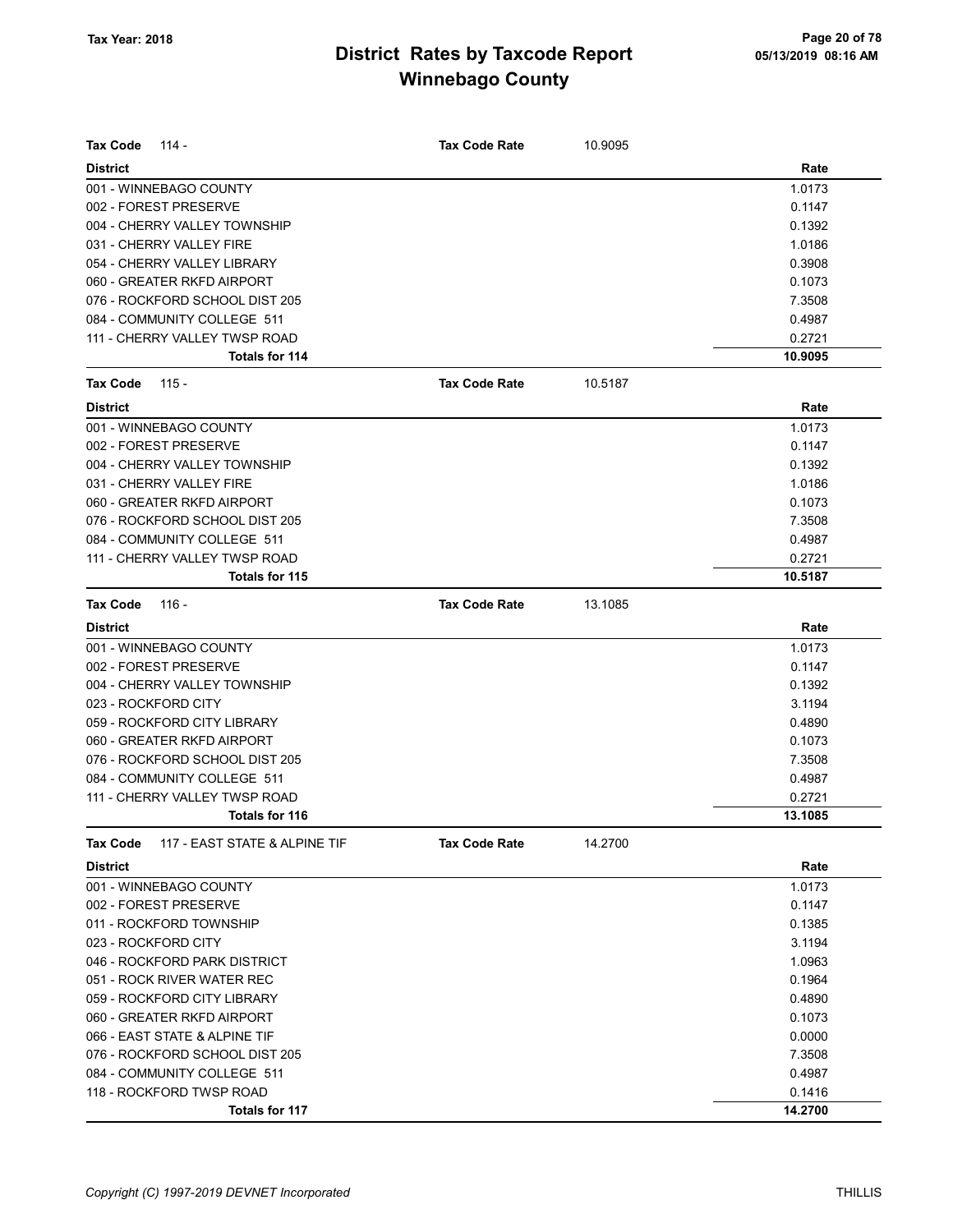| <b>Tax Code</b><br>118 -       | <b>Tax Code Rate</b> | 11.2596 |         |
|--------------------------------|----------------------|---------|---------|
| <b>District</b>                |                      |         | Rate    |
| 001 - WINNEBAGO COUNTY         |                      |         | 1.0173  |
| 002 - FOREST PRESERVE          |                      |         | 0.1147  |
| 006 - HARLEM TOWNSHIP          |                      |         | 0.1110  |
| 020 - MACHESNEY PARK VILLAGE   |                      |         | 0.0000  |
| 035 - HARLEM-ROSCOE FIRE       |                      |         | 0.7584  |
| 051 - ROCK RIVER WATER REC     |                      |         | 0.1964  |
| 055 - NORTH SUBURBAN LIBRARY   |                      |         | 0.2996  |
| 060 - GREATER RKFD AIRPORT     |                      |         | 0.1073  |
| 070 - HARLEM SCHOOL DIST 122   |                      |         | 8.1087  |
| 084 - COMMUNITY COLLEGE 511    |                      |         | 0.4987  |
| 098 - MACHESNEY PARK TIF       |                      |         | 0.0000  |
| 113 - HARLEM TWSP ROAD         |                      |         | 0.0475  |
| Totals for 118                 |                      |         | 11.2596 |
| <b>Tax Code</b><br>119 -       | <b>Tax Code Rate</b> | 11.1059 |         |
| <b>District</b>                |                      |         | Rate    |
| 001 - WINNEBAGO COUNTY         |                      |         | 1.0173  |
| 002 - FOREST PRESERVE          |                      |         | 0.1147  |
| 004 - CHERRY VALLEY TOWNSHIP   |                      |         | 0.1392  |
| 017 - CHERRY VALLEY VILLAGE    |                      |         | 0.0000  |
| 031 - CHERRY VALLEY FIRE       |                      |         | 1.0186  |
| 051 - ROCK RIVER WATER REC     |                      |         | 0.1964  |
| 054 - CHERRY VALLEY LIBRARY    |                      |         | 0.3908  |
| 060 - GREATER RKFD AIRPORT     |                      |         | 0.1073  |
| 076 - ROCKFORD SCHOOL DIST 205 |                      |         | 7.3508  |
| 084 - COMMUNITY COLLEGE 511    |                      |         | 0.4987  |
| 111 - CHERRY VALLEY TWSP ROAD  |                      |         | 0.2721  |
| Totals for 119                 |                      |         | 11.1059 |
| <b>Tax Code</b><br>120 -       | <b>Tax Code Rate</b> | 10.9095 |         |
| <b>District</b>                |                      |         | Rate    |
| 001 - WINNEBAGO COUNTY         |                      |         | 1.0173  |
| 002 - FOREST PRESERVE          |                      |         | 0.1147  |
| 004 - CHERRY VALLEY TOWNSHIP   |                      |         | 0.1392  |
| 017 - CHERRY VALLEY VILLAGE    |                      |         | 0.0000  |
| 031 - CHERRY VALLEY FIRE       |                      |         | 1.0186  |
| 054 - CHERRY VALLEY LIBRARY    |                      |         | 0.3908  |
| 060 - GREATER RKFD AIRPORT     |                      |         | 0.1073  |
| 076 - ROCKFORD SCHOOL DIST 205 |                      |         | 7.3508  |
| 084 - COMMUNITY COLLEGE 511    |                      |         | 0.4987  |
| 111 - CHERRY VALLEY TWSP ROAD  |                      |         | 0.2721  |
| <b>Totals for 120</b>          |                      |         | 10.9095 |
| <b>Tax Code</b><br>$122 -$     | <b>Tax Code Rate</b> | 10.0673 |         |
| <b>District</b>                |                      |         | Rate    |
| 001 - WINNEBAGO COUNTY         |                      |         | 1.0173  |
| 002 - FOREST PRESERVE          |                      |         | 0.1147  |
| 004 - CHERRY VALLEY TOWNSHIP   |                      |         | 0.1392  |
| 031 - CHERRY VALLEY FIRE       |                      |         | 1.0186  |
| 054 - CHERRY VALLEY LIBRARY    |                      |         | 0.3908  |
| 060 - GREATER RKFD AIRPORT     |                      |         | 0.1073  |
| 083 - HIAWATHA SCHOOL DIST 426 |                      |         | 6.3409  |
| 085 - COMMUNITY COLLEGE 523    |                      |         | 0.6664  |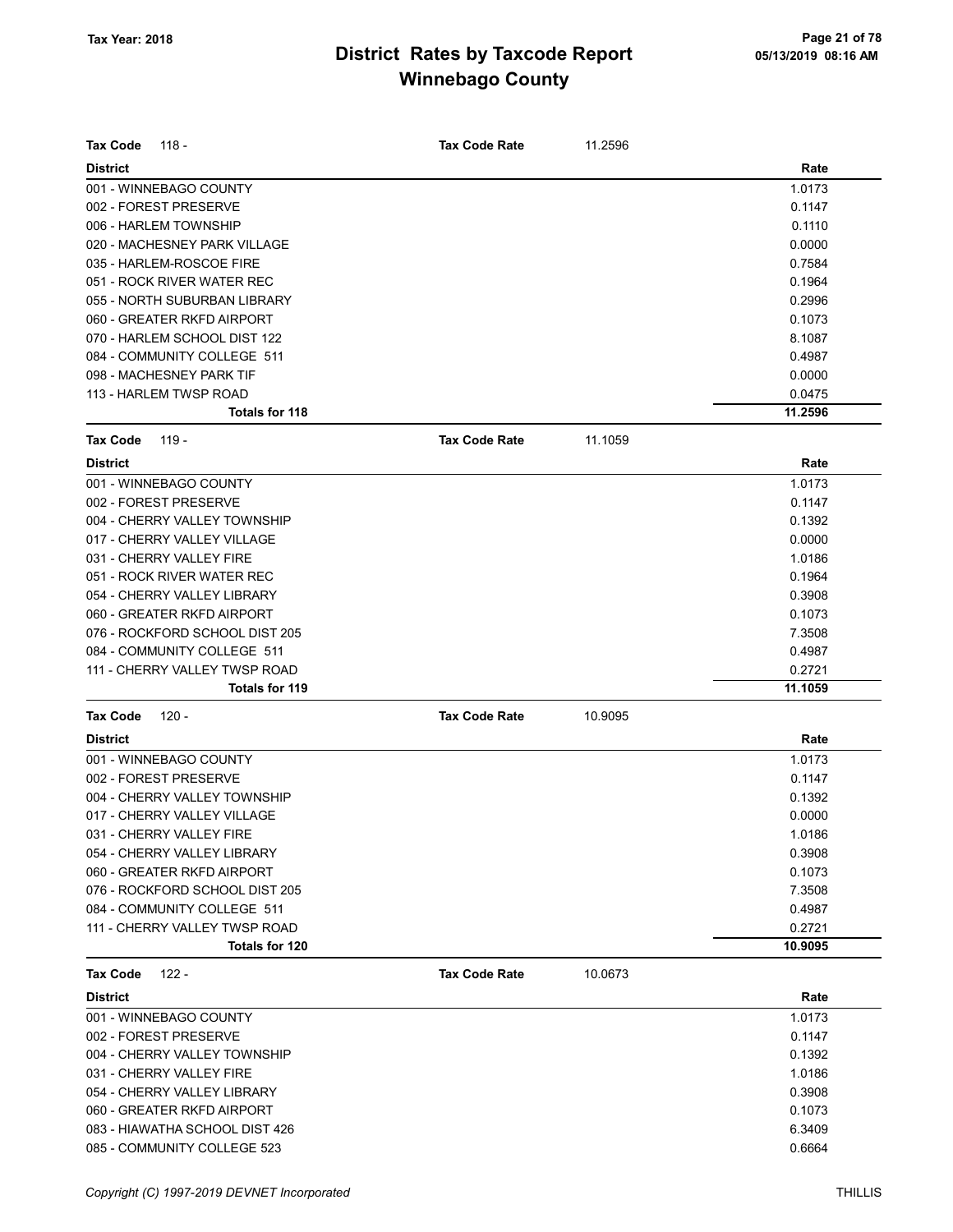| <b>Tax Code</b><br>122 -                | <b>Tax Code Rate</b> | 10.0673 |         |
|-----------------------------------------|----------------------|---------|---------|
| <b>District</b>                         |                      |         | Rate    |
| 111 - CHERRY VALLEY TWSP ROAD           |                      |         | 0.2721  |
| <b>Totals for 122</b>                   |                      |         | 10.0673 |
|                                         |                      |         |         |
| <b>Tax Code</b><br>$123 -$              | <b>Tax Code Rate</b> | 13.1737 |         |
| <b>District</b>                         |                      |         | Rate    |
| 001 - WINNEBAGO COUNTY                  |                      |         | 1.0173  |
| 002 - FOREST PRESERVE                   |                      |         | 0.1147  |
| 011 - ROCKFORD TOWNSHIP                 |                      |         | 0.1385  |
| 023 - ROCKFORD CITY                     |                      |         | 3.1194  |
| 051 - ROCK RIVER WATER REC              |                      |         | 0.1964  |
| 059 - ROCKFORD CITY LIBRARY             |                      |         | 0.4890  |
| 060 - GREATER RKFD AIRPORT              |                      |         | 0.1073  |
| 076 - ROCKFORD SCHOOL DIST 205          |                      |         | 7.3508  |
| 084 - COMMUNITY COLLEGE 511             |                      |         | 0.4987  |
| 118 - ROCKFORD TWSP ROAD                |                      |         | 0.1416  |
| <b>Totals for 123</b>                   |                      |         | 13.1737 |
| <b>Tax Code</b><br>124 -                | <b>Tax Code Rate</b> | 12.2022 |         |
| <b>District</b>                         |                      |         | Rate    |
| 001 - WINNEBAGO COUNTY                  |                      |         | 1.0173  |
| 002 - FOREST PRESERVE                   |                      |         | 0.1147  |
| 004 - CHERRY VALLEY TOWNSHIP            |                      |         | 0.1392  |
| 017 - CHERRY VALLEY VILLAGE             |                      |         | 0.0000  |
| 031 - CHERRY VALLEY FIRE                |                      |         | 1.0186  |
| 046 - ROCKFORD PARK DISTRICT            |                      |         | 1.0963  |
| 051 - ROCK RIVER WATER REC              |                      |         | 0.1964  |
| 054 - CHERRY VALLEY LIBRARY             |                      |         | 0.3908  |
| 060 - GREATER RKFD AIRPORT              |                      |         | 0.1073  |
| 076 - ROCKFORD SCHOOL DIST 205          |                      |         | 7.3508  |
| 084 - COMMUNITY COLLEGE 511             |                      |         | 0.4987  |
| 111 - CHERRY VALLEY TWSP ROAD           |                      |         | 0.2721  |
| Totals for 124                          |                      |         | 12.2022 |
| $125 -$<br><b>Tax Code</b>              | <b>Tax Code Rate</b> | 12.0058 |         |
| <b>District</b>                         |                      |         | Rate    |
| 001 - WINNEBAGO COUNTY                  |                      |         | 1.0173  |
| 002 - FOREST PRESERVE                   |                      |         | 0.1147  |
| 004 - CHERRY VALLEY TOWNSHIP            |                      |         | 0.1392  |
| 017 - CHERRY VALLEY VILLAGE             |                      |         | 0.0000  |
| 031 - CHERRY VALLEY FIRE                |                      |         | 1.0186  |
| 046 - ROCKFORD PARK DISTRICT            |                      |         | 1.0963  |
| 054 - CHERRY VALLEY LIBRARY             |                      |         | 0.3908  |
| 060 - GREATER RKFD AIRPORT              |                      |         | 0.1073  |
| 076 - ROCKFORD SCHOOL DIST 205          |                      |         | 7.3508  |
| 084 - COMMUNITY COLLEGE 511             |                      |         | 0.4987  |
| 111 - CHERRY VALLEY TWSP ROAD           |                      |         | 0.2721  |
| Totals for 125                          |                      |         | 12.0058 |
| 126 - PRESTON & CENTRAL TIF<br>Tax Code | <b>Tax Code Rate</b> | 14.2700 |         |
| <b>District</b>                         |                      |         | Rate    |
| 001 - WINNEBAGO COUNTY                  |                      |         | 1.0173  |
| 002 - FOREST PRESERVE                   |                      |         | 0.1147  |
| 011 - ROCKFORD TOWNSHIP                 |                      |         | 0.1385  |
| 023 - ROCKFORD CITY                     |                      |         | 3.1194  |
|                                         |                      |         |         |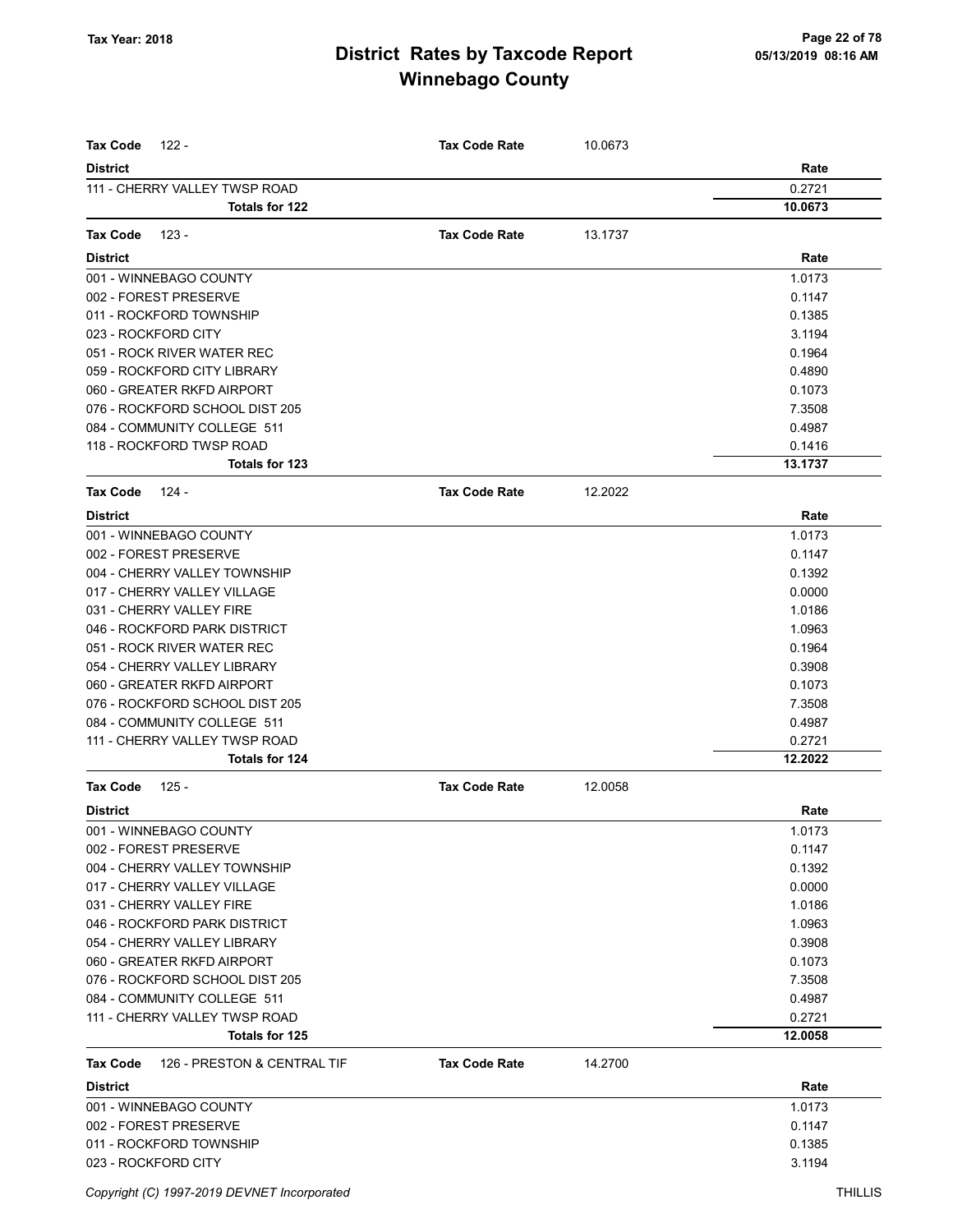| Tax Code            | 126 - PRESTON & CENTRAL TIF    | <b>Tax Code Rate</b> | 14.2700 |         |
|---------------------|--------------------------------|----------------------|---------|---------|
| <b>District</b>     |                                |                      |         | Rate    |
|                     | 046 - ROCKFORD PARK DISTRICT   |                      |         | 1.0963  |
|                     | 051 - ROCK RIVER WATER REC     |                      |         | 0.1964  |
|                     | 052 - PRESTON & CENTRAL TIF    |                      |         | 0.0000  |
|                     | 059 - ROCKFORD CITY LIBRARY    |                      |         | 0.4890  |
|                     | 060 - GREATER RKFD AIRPORT     |                      |         | 0.1073  |
|                     | 076 - ROCKFORD SCHOOL DIST 205 |                      |         | 7.3508  |
|                     | 084 - COMMUNITY COLLEGE 511    |                      |         | 0.4987  |
|                     | 118 - ROCKFORD TWSP ROAD       |                      |         | 0.1416  |
|                     | Totals for 126                 |                      |         | 14.2700 |
| <b>Tax Code</b>     | - 127                          | <b>Tax Code Rate</b> | 14.4012 |         |
| <b>District</b>     |                                |                      |         | Rate    |
|                     | 001 - WINNEBAGO COUNTY         |                      |         | 1.0173  |
|                     | 002 - FOREST PRESERVE          |                      |         | 0.1147  |
|                     | 004 - CHERRY VALLEY TOWNSHIP   |                      |         | 0.1392  |
| 023 - ROCKFORD CITY |                                |                      |         | 3.1194  |
|                     | 046 - ROCKFORD PARK DISTRICT   |                      |         | 1.0963  |
|                     | 051 - ROCK RIVER WATER REC     |                      |         | 0.1964  |
|                     | 059 - ROCKFORD CITY LIBRARY    |                      |         | 0.4890  |
|                     | 060 - GREATER RKFD AIRPORT     |                      |         | 0.1073  |
|                     | 076 - ROCKFORD SCHOOL DIST 205 |                      |         | 7.3508  |
|                     | 084 - COMMUNITY COLLEGE 511    |                      |         | 0.4987  |
|                     | 111 - CHERRY VALLEY TWSP ROAD  |                      |         | 0.2721  |
|                     | Totals for 127                 |                      |         | 14.4012 |
|                     | 128 -                          | <b>Tax Code Rate</b> | 11.6150 |         |
| Tax Code            |                                |                      |         |         |
| <b>District</b>     |                                |                      |         | Rate    |
|                     | 001 - WINNEBAGO COUNTY         |                      |         | 1.0173  |
|                     | 002 - FOREST PRESERVE          |                      |         | 0.1147  |
|                     | 004 - CHERRY VALLEY TOWNSHIP   |                      |         | 0.1392  |
|                     | 031 - CHERRY VALLEY FIRE       |                      |         | 1.0186  |
|                     | 046 - ROCKFORD PARK DISTRICT   |                      |         | 1.0963  |
|                     | 060 - GREATER RKFD AIRPORT     |                      |         | 0.1073  |
|                     | 076 - ROCKFORD SCHOOL DIST 205 |                      |         | 7.3508  |
|                     | 084 - COMMUNITY COLLEGE 511    |                      |         | 0.4987  |
|                     | 111 - CHERRY VALLEY TWSP ROAD  |                      |         | 0.2721  |
|                     | <b>Totals for 128</b>          |                      |         | 11.6150 |
| <b>Tax Code</b>     | $129 -$                        | <b>Tax Code Rate</b> | 12.0058 |         |
| <b>District</b>     |                                |                      |         | Rate    |
|                     | 001 - WINNEBAGO COUNTY         |                      |         | 1.0173  |
|                     | 002 - FOREST PRESERVE          |                      |         | 0.1147  |
|                     | 004 - CHERRY VALLEY TOWNSHIP   |                      |         | 0.1392  |
|                     | 031 - CHERRY VALLEY FIRE       |                      |         | 1.0186  |
|                     | 046 - ROCKFORD PARK DISTRICT   |                      |         | 1.0963  |
|                     | 054 - CHERRY VALLEY LIBRARY    |                      |         | 0.3908  |
|                     | 060 - GREATER RKFD AIRPORT     |                      |         | 0.1073  |
|                     | 076 - ROCKFORD SCHOOL DIST 205 |                      |         | 7.3508  |
|                     | 084 - COMMUNITY COLLEGE 511    |                      |         | 0.4987  |
|                     | 111 - CHERRY VALLEY TWSP ROAD  |                      |         | 0.2721  |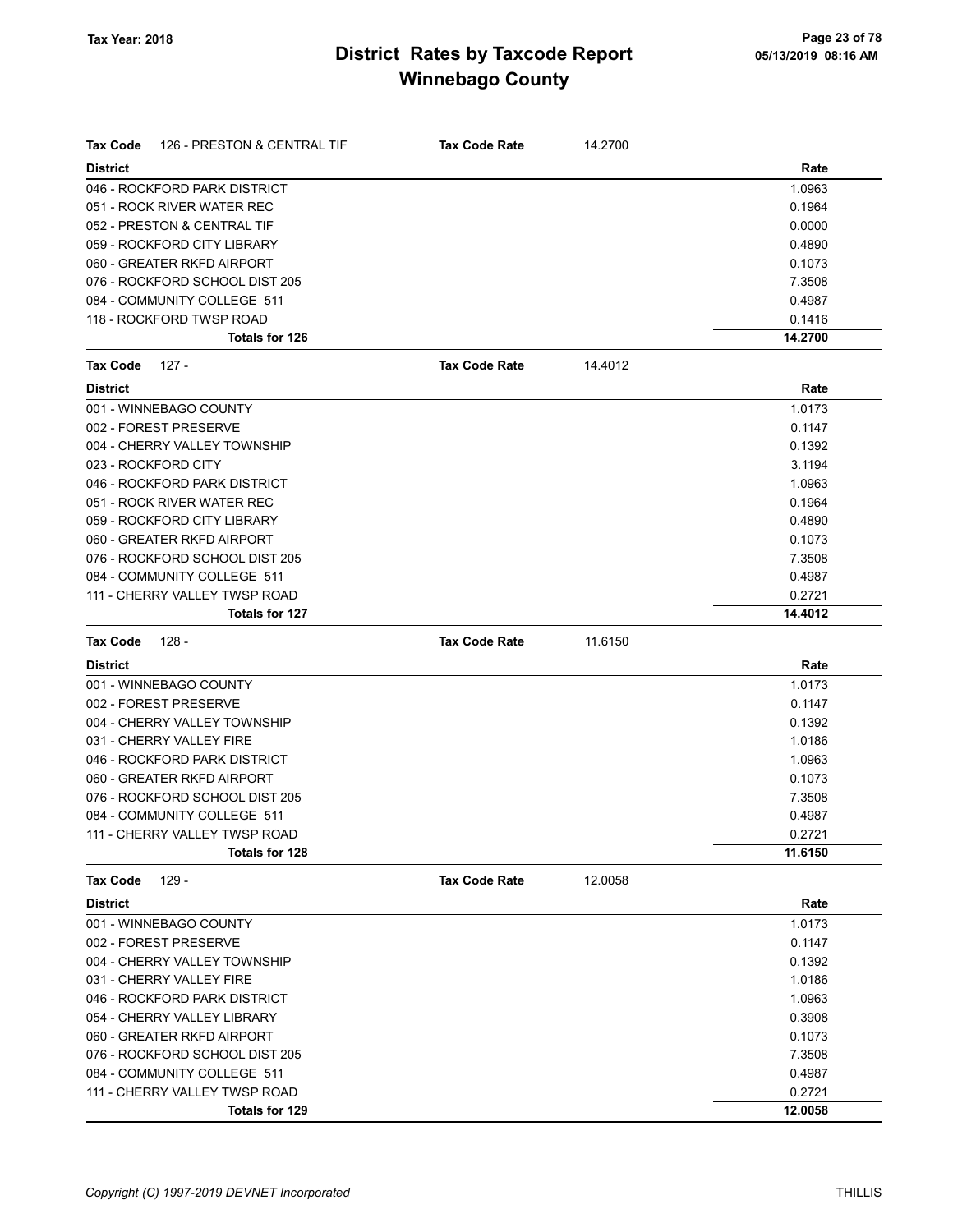| <b>Tax Code</b><br>130 -       | <b>Tax Code Rate</b> | 10.9656 |         |
|--------------------------------|----------------------|---------|---------|
| <b>District</b>                |                      |         | Rate    |
| 001 - WINNEBAGO COUNTY         |                      |         | 1.0173  |
| 002 - FOREST PRESERVE          |                      |         | 0.1147  |
| 006 - HARLEM TOWNSHIP          |                      |         | 0.1110  |
| 025 - ROSCOE VILLAGE           |                      |         | 0.6603  |
| 035 - HARLEM-ROSCOE FIRE       |                      |         | 0.7584  |
| 055 - NORTH SUBURBAN LIBRARY   |                      |         | 0.2996  |
| 060 - GREATER RKFD AIRPORT     |                      |         | 0.1073  |
| 076 - ROCKFORD SCHOOL DIST 205 |                      |         | 7.3508  |
| 084 - COMMUNITY COLLEGE 511    |                      |         | 0.4987  |
| 113 - HARLEM TWSP ROAD         |                      |         | 0.0475  |
| Totals for 130                 |                      |         | 10.9656 |
| Tax Code<br>131 -              | <b>Tax Code Rate</b> | 12.9773 |         |
| <b>District</b>                |                      |         | Rate    |
| 001 - WINNEBAGO COUNTY         |                      |         | 1.0173  |
| 002 - FOREST PRESERVE          |                      |         | 0.1147  |
| 011 - ROCKFORD TOWNSHIP        |                      |         | 0.1385  |
| 023 - ROCKFORD CITY            |                      |         | 3.1194  |
| 059 - ROCKFORD CITY LIBRARY    |                      |         | 0.4890  |
| 060 - GREATER RKFD AIRPORT     |                      |         | 0.1073  |
| 076 - ROCKFORD SCHOOL DIST 205 |                      |         | 7.3508  |
| 084 - COMMUNITY COLLEGE 511    |                      |         | 0.4987  |
| 118 - ROCKFORD TWSP ROAD       |                      |         | 0.1416  |
| Totals for 131                 |                      |         | 12.9773 |
| <b>Tax Code</b><br>$133 -$     | <b>Tax Code Rate</b> | 11.2596 |         |
| <b>District</b>                |                      |         | Rate    |
| 001 - WINNEBAGO COUNTY         |                      |         | 1.0173  |
| 002 - FOREST PRESERVE          |                      |         | 0.1147  |
| 006 - HARLEM TOWNSHIP          |                      |         | 0.1110  |
| 020 - MACHESNEY PARK VILLAGE   |                      |         | 0.0000  |
| 035 - HARLEM-ROSCOE FIRE       |                      |         | 0.7584  |
| 051 - ROCK RIVER WATER REC     |                      |         | 0.1964  |
| 055 - NORTH SUBURBAN LIBRARY   |                      |         | 0.2996  |
| 060 - GREATER RKFD AIRPORT     |                      |         | 0.1073  |
| 070 - HARLEM SCHOOL DIST 122   |                      |         | 8.1087  |
| 084 - COMMUNITY COLLEGE 511    |                      |         | 0.4987  |
| 113 - HARLEM TWSP ROAD         |                      |         | 0.0475  |
| Totals for 133                 |                      |         | 11.2596 |
| 134 -<br>Tax Code              | <b>Tax Code Rate</b> | 10.3048 |         |
| <b>District</b>                |                      |         | Rate    |
| 001 - WINNEBAGO COUNTY         |                      |         | 1.0173  |
| 002 - FOREST PRESERVE          |                      |         | 0.1147  |
| 006 - HARLEM TOWNSHIP          |                      |         | 0.1110  |
| 019 - LOVES PARK CITY          |                      |         | 0.0000  |
| 055 - NORTH SUBURBAN LIBRARY   |                      |         | 0.2996  |
| 060 - GREATER RKFD AIRPORT     |                      |         | 0.1073  |
| 070 - HARLEM SCHOOL DIST 122   |                      |         | 8.1087  |
| 084 - COMMUNITY COLLEGE 511    |                      |         | 0.4987  |
| 113 - HARLEM TWSP ROAD         |                      |         | 0.0475  |
| Totals for 134                 |                      |         | 10.3048 |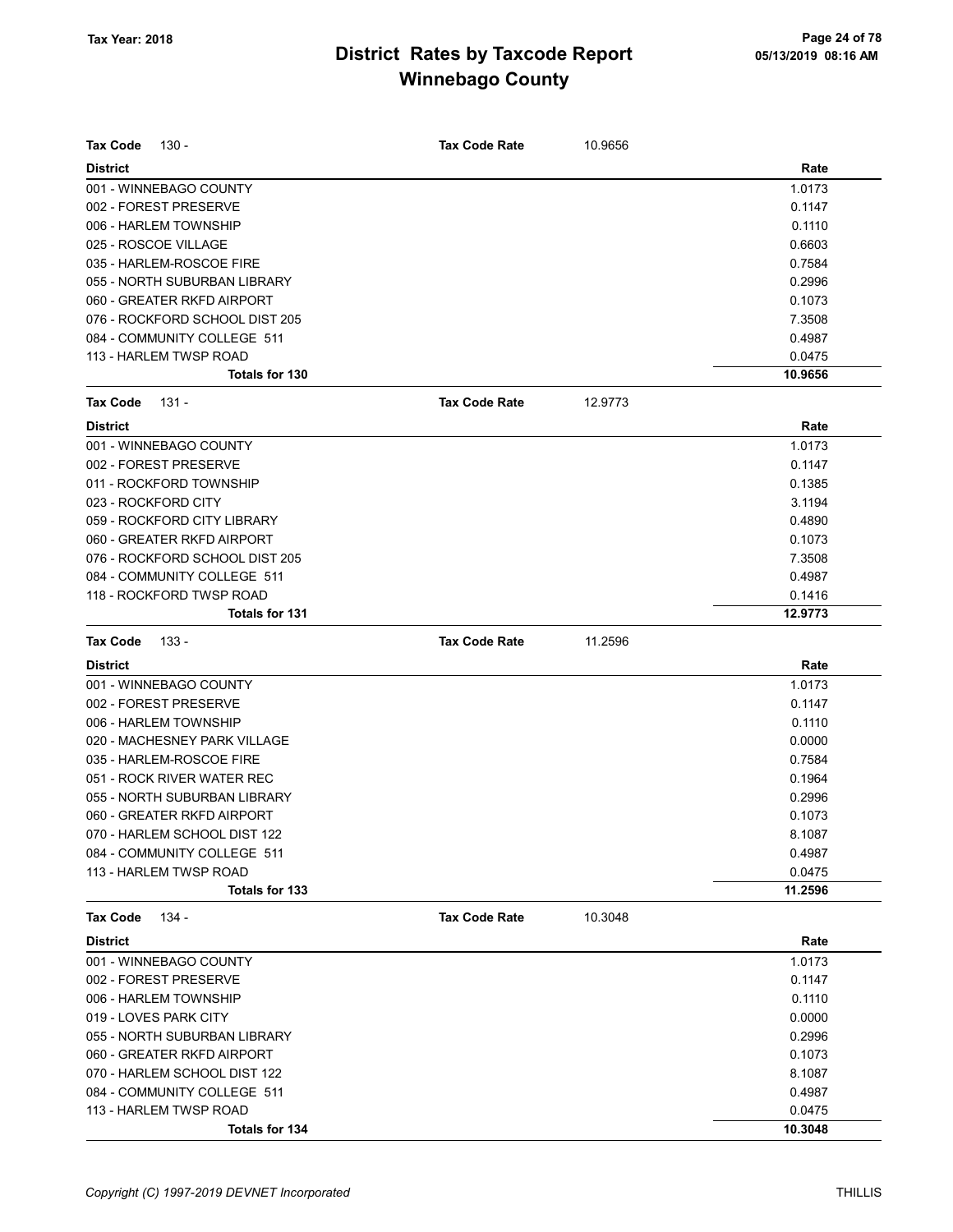| <b>Tax Code</b><br>135 -       | <b>Tax Code Rate</b> | 10.3053 |         |
|--------------------------------|----------------------|---------|---------|
| <b>District</b>                |                      |         | Rate    |
| 001 - WINNEBAGO COUNTY         |                      |         | 1.0173  |
| 002 - FOREST PRESERVE          |                      |         | 0.1147  |
| 006 - HARLEM TOWNSHIP          |                      |         | 0.1110  |
| 035 - HARLEM-ROSCOE FIRE       |                      |         | 0.7584  |
| 055 - NORTH SUBURBAN LIBRARY   |                      |         | 0.2996  |
| 060 - GREATER RKFD AIRPORT     |                      |         | 0.1073  |
| 076 - ROCKFORD SCHOOL DIST 205 |                      |         | 7.3508  |
| 084 - COMMUNITY COLLEGE 511    |                      |         | 0.4987  |
| 113 - HARLEM TWSP ROAD         |                      |         | 0.0475  |
| Totals for 135                 |                      |         | 10.3053 |
| <b>Tax Code</b><br>136 -       | <b>Tax Code Rate</b> | 9.9385  |         |
| <b>District</b>                |                      |         | Rate    |
| 001 - WINNEBAGO COUNTY         |                      |         | 1.0173  |
| 002 - FOREST PRESERVE          |                      |         | 0.1147  |
| 006 - HARLEM TOWNSHIP          |                      |         | 0.1110  |
| 035 - HARLEM-ROSCOE FIRE       |                      |         | 0.7584  |
| 055 - NORTH SUBURBAN LIBRARY   |                      |         | 0.2996  |
| 060 - GREATER RKFD AIRPORT     |                      |         | 0.1073  |
| 071 - KINNIKINNICK SD #131     |                      |         | 4.2513  |
| 077 - HONONEGAH HIGH SD #207   |                      |         | 2.7327  |
| 084 - COMMUNITY COLLEGE 511    |                      |         | 0.4987  |
| 113 - HARLEM TWSP ROAD         |                      |         | 0.0475  |
| Totals for 136                 |                      |         | 9.9385  |
| <b>Tax Code</b><br>137 -       | <b>Tax Code Rate</b> | 11.0632 |         |
| <b>District</b>                |                      |         | Rate    |
| 001 - WINNEBAGO COUNTY         |                      |         | 1.0173  |
| 002 - FOREST PRESERVE          |                      |         | 0.1147  |
| 006 - HARLEM TOWNSHIP          |                      |         | 0.1110  |
| 020 - MACHESNEY PARK VILLAGE   |                      |         | 0.0000  |
| 035 - HARLEM-ROSCOE FIRE       |                      |         | 0.7584  |
| 055 - NORTH SUBURBAN LIBRARY   |                      |         | 0.2996  |
| 060 - GREATER RKFD AIRPORT     |                      |         | 0.1073  |
| 070 - HARLEM SCHOOL DIST 122   |                      |         | 8.1087  |
| 084 - COMMUNITY COLLEGE 511    |                      |         | 0.4987  |
| 113 - HARLEM TWSP ROAD         |                      |         | 0.0475  |
| <b>Totals for 137</b>          |                      |         | 11.0632 |
| 139 -<br><b>Tax Code</b>       | <b>Tax Code Rate</b> | 10.7601 |         |
| <b>District</b>                |                      |         | Rate    |
| 001 - WINNEBAGO COUNTY         |                      |         | 1.0173  |
| 002 - FOREST PRESERVE          |                      |         | 0.1147  |
| 006 - HARLEM TOWNSHIP          |                      |         | 0.1110  |
| 020 - MACHESNEY PARK VILLAGE   |                      |         | 0.0000  |
| 037 - NORTH PARK FIRE          |                      |         | 0.4553  |
| 055 - NORTH SUBURBAN LIBRARY   |                      |         | 0.2996  |
| 060 - GREATER RKFD AIRPORT     |                      |         | 0.1073  |
| 070 - HARLEM SCHOOL DIST 122   |                      |         | 8.1087  |
| 084 - COMMUNITY COLLEGE 511    |                      |         | 0.4987  |
| 113 - HARLEM TWSP ROAD         |                      |         | 0.0475  |
|                                |                      |         | 10.7601 |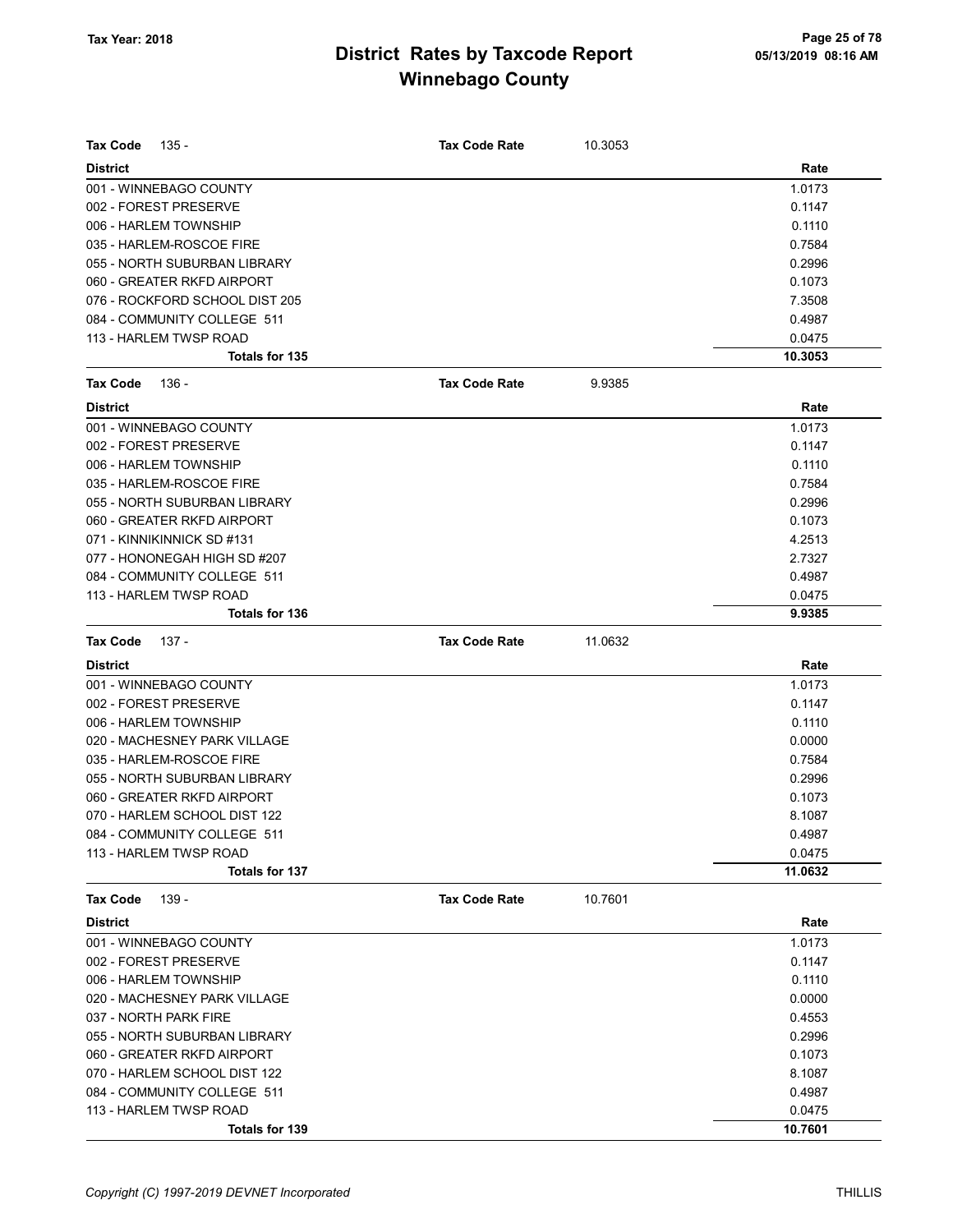| <b>Tax Code</b><br>140 -       | <b>Tax Code Rate</b> | 9.7026  |         |
|--------------------------------|----------------------|---------|---------|
| <b>District</b>                |                      |         | Rate    |
| 001 - WINNEBAGO COUNTY         |                      |         | 1.0173  |
| 002 - FOREST PRESERVE          |                      |         | 0.1147  |
| 006 - HARLEM TOWNSHIP          |                      |         | 0.1110  |
| 037 - NORTH PARK FIRE          |                      |         | 0.4553  |
| 060 - GREATER RKFD AIRPORT     |                      |         | 0.1073  |
| 076 - ROCKFORD SCHOOL DIST 205 |                      |         | 7.3508  |
| 084 - COMMUNITY COLLEGE 511    |                      |         | 0.4987  |
| 113 - HARLEM TWSP ROAD         |                      |         | 0.0475  |
| <b>Totals for 140</b>          |                      |         | 9.7026  |
| <b>Tax Code</b><br>141 -       | <b>Tax Code Rate</b> | 11.0632 |         |
| <b>District</b>                |                      |         | Rate    |
| 001 - WINNEBAGO COUNTY         |                      |         | 1.0173  |
| 002 - FOREST PRESERVE          |                      |         | 0.1147  |
| 006 - HARLEM TOWNSHIP          |                      |         | 0.1110  |
| 020 - MACHESNEY PARK VILLAGE   |                      |         | 0.0000  |
| 035 - HARLEM-ROSCOE FIRE       |                      |         | 0.7584  |
| 055 - NORTH SUBURBAN LIBRARY   |                      |         | 0.2996  |
| 060 - GREATER RKFD AIRPORT     |                      |         | 0.1073  |
| 070 - HARLEM SCHOOL DIST 122   |                      |         | 8.1087  |
| 084 - COMMUNITY COLLEGE 511    |                      |         | 0.4987  |
| 098 - MACHESNEY PARK TIF       |                      |         | 0.0000  |
| 113 - HARLEM TWSP ROAD         |                      |         | 0.0475  |
| <b>Totals for 141</b>          |                      |         | 11.0632 |
| <b>Tax Code</b><br>142 -       | <b>Tax Code Rate</b> | 11.8564 |         |
| <b>District</b>                |                      |         | Rate    |
| 001 - WINNEBAGO COUNTY         |                      |         | 1.0173  |
|                                |                      |         |         |
| 002 - FOREST PRESERVE          |                      |         | 0.1147  |
| 006 - HARLEM TOWNSHIP          |                      |         | 0.1110  |
| 037 - NORTH PARK FIRE          |                      |         | 0.4553  |
| 046 - ROCKFORD PARK DISTRICT   |                      |         | 1.0963  |
| 055 - NORTH SUBURBAN LIBRARY   |                      |         | 0.2996  |
| 060 - GREATER RKFD AIRPORT     |                      |         | 0.1073  |
| 070 - HARLEM SCHOOL DIST 122   |                      |         | 8.1087  |
| 084 - COMMUNITY COLLEGE 511    |                      |         | 0.4987  |
| 113 - HARLEM TWSP ROAD         |                      |         | 0.0475  |
| <b>Totals for 142</b>          |                      |         | 11.8564 |
| <b>Tax Code</b><br>143 -       | <b>Tax Code Rate</b> | 10.5012 |         |
| <b>District</b>                |                      |         | Rate    |
| 001 - WINNEBAGO COUNTY         |                      |         | 1.0173  |
| 002 - FOREST PRESERVE          |                      |         | 0.1147  |
| 006 - HARLEM TOWNSHIP          |                      |         | 0.1110  |
| 019 - LOVES PARK CITY          |                      |         | 0.0000  |
| 051 - ROCK RIVER WATER REC     |                      |         | 0.1964  |
| 055 - NORTH SUBURBAN LIBRARY   |                      |         | 0.2996  |
| 060 - GREATER RKFD AIRPORT     |                      |         | 0.1073  |
| 070 - HARLEM SCHOOL DIST 122   |                      |         | 8.1087  |
| 084 - COMMUNITY COLLEGE 511    |                      |         | 0.4987  |
| 113 - HARLEM TWSP ROAD         |                      |         | 0.0475  |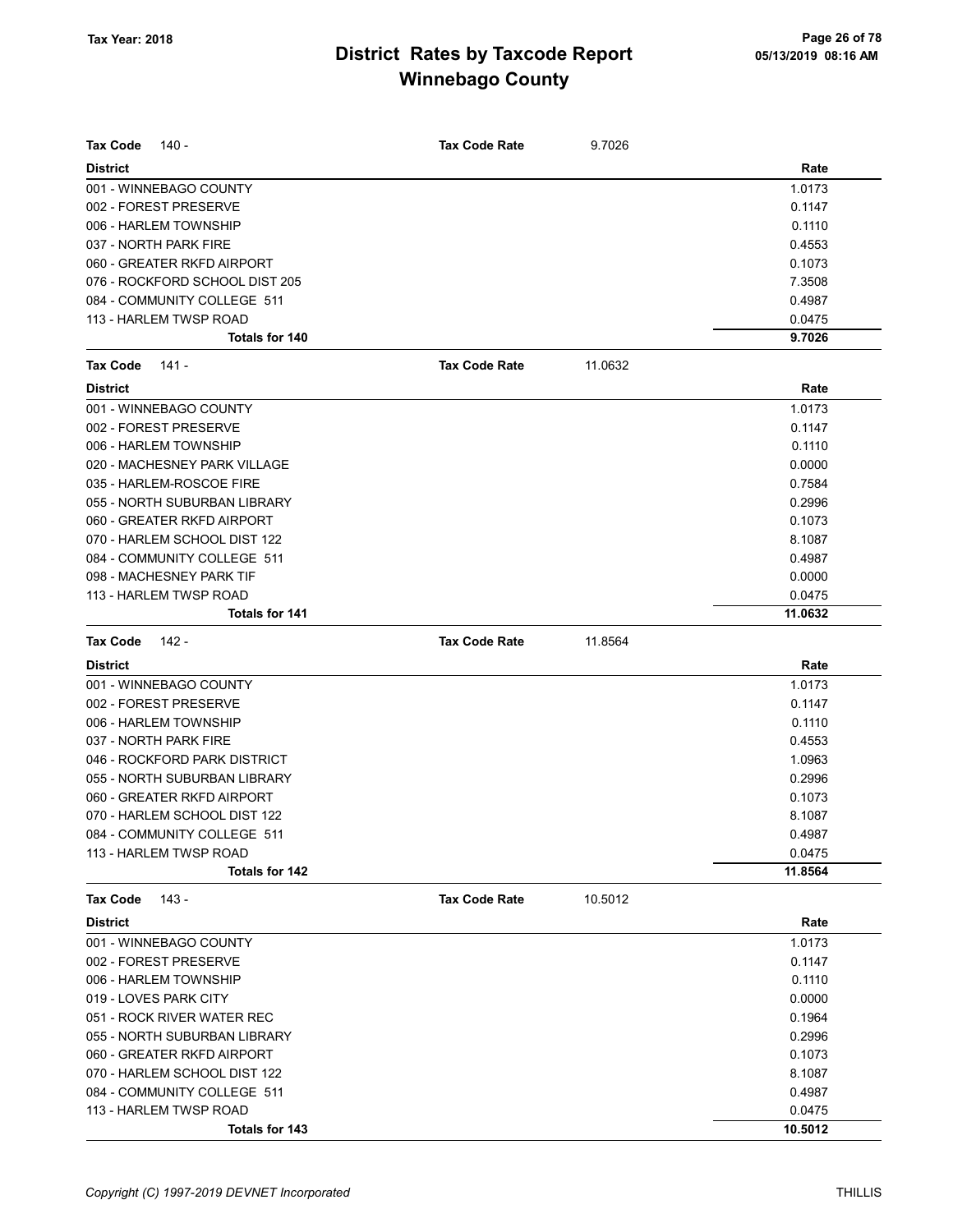| <b>Tax Code</b><br>144 -       | <b>Tax Code Rate</b> | 10.9565 |         |
|--------------------------------|----------------------|---------|---------|
|                                |                      |         |         |
| <b>District</b>                |                      |         | Rate    |
| 001 - WINNEBAGO COUNTY         |                      |         | 1.0173  |
| 002 - FOREST PRESERVE          |                      |         | 0.1147  |
| 006 - HARLEM TOWNSHIP          |                      |         | 0.1110  |
| 020 - MACHESNEY PARK VILLAGE   |                      |         | 0.0000  |
| 037 - NORTH PARK FIRE          |                      |         | 0.4553  |
| 051 - ROCK RIVER WATER REC     |                      |         | 0.1964  |
| 055 - NORTH SUBURBAN LIBRARY   |                      |         | 0.2996  |
| 060 - GREATER RKFD AIRPORT     |                      |         | 0.1073  |
| 070 - HARLEM SCHOOL DIST 122   |                      |         | 8.1087  |
| 084 - COMMUNITY COLLEGE 511    |                      |         | 0.4987  |
| 113 - HARLEM TWSP ROAD         |                      |         | 0.0475  |
| Totals for 144                 |                      |         | 10.9565 |
| Tax Code<br>145 -              | <b>Tax Code Rate</b> | 10.0022 |         |
| <b>District</b>                |                      |         | Rate    |
| 001 - WINNEBAGO COUNTY         |                      |         | 1.0173  |
| 002 - FOREST PRESERVE          |                      |         | 0.1147  |
| 006 - HARLEM TOWNSHIP          |                      |         | 0.1110  |
| 037 - NORTH PARK FIRE          |                      |         | 0.4553  |
| 055 - NORTH SUBURBAN LIBRARY   |                      |         | 0.2996  |
| 060 - GREATER RKFD AIRPORT     |                      |         | 0.1073  |
| 076 - ROCKFORD SCHOOL DIST 205 |                      |         | 7.3508  |
| 084 - COMMUNITY COLLEGE 511    |                      |         | 0.4987  |
| 113 - HARLEM TWSP ROAD         |                      |         | 0.0475  |
| Totals for 145                 |                      |         | 10.0022 |
| <b>Tax Code</b><br>146 -       | <b>Tax Code Rate</b> | 14.3347 |         |
| <b>District</b>                |                      |         | Rate    |
| 001 - WINNEBAGO COUNTY         |                      |         | 1.0173  |
| 002 - FOREST PRESERVE          |                      |         | 0.1147  |
| 009 - OWEN TOWNSHIP            |                      |         | 0.1433  |
| 023 - ROCKFORD CITY            |                      |         | 3.1194  |
| 046 - ROCKFORD PARK DISTRICT   |                      |         | 1.0963  |
| 051 - ROCK RIVER WATER REC     |                      |         | 0.1964  |
| 059 - ROCKFORD CITY LIBRARY    |                      |         | 0.4890  |
| 060 - GREATER RKFD AIRPORT     |                      |         | 0.1073  |
| 076 - ROCKFORD SCHOOL DIST 205 |                      |         | 7.3508  |
| 084 - COMMUNITY COLLEGE 511    |                      |         | 0.4987  |
| 116 - OWEN TWSP ROAD           |                      |         | 0.2015  |
| Totals for 146                 |                      |         | 14.3347 |
| Tax Code<br>147 -              | <b>Tax Code Rate</b> | 12.0528 |         |
| <b>District</b>                |                      |         | Rate    |
| 001 - WINNEBAGO COUNTY         |                      |         | 1.0173  |
| 002 - FOREST PRESERVE          |                      |         | 0.1147  |
| 006 - HARLEM TOWNSHIP          |                      |         | 0.1110  |
| 037 - NORTH PARK FIRE          |                      |         | 0.4553  |
| 046 - ROCKFORD PARK DISTRICT   |                      |         | 1.0963  |
| 051 - ROCK RIVER WATER REC     |                      |         | 0.1964  |
| 055 - NORTH SUBURBAN LIBRARY   |                      |         |         |
|                                |                      |         | 0.2996  |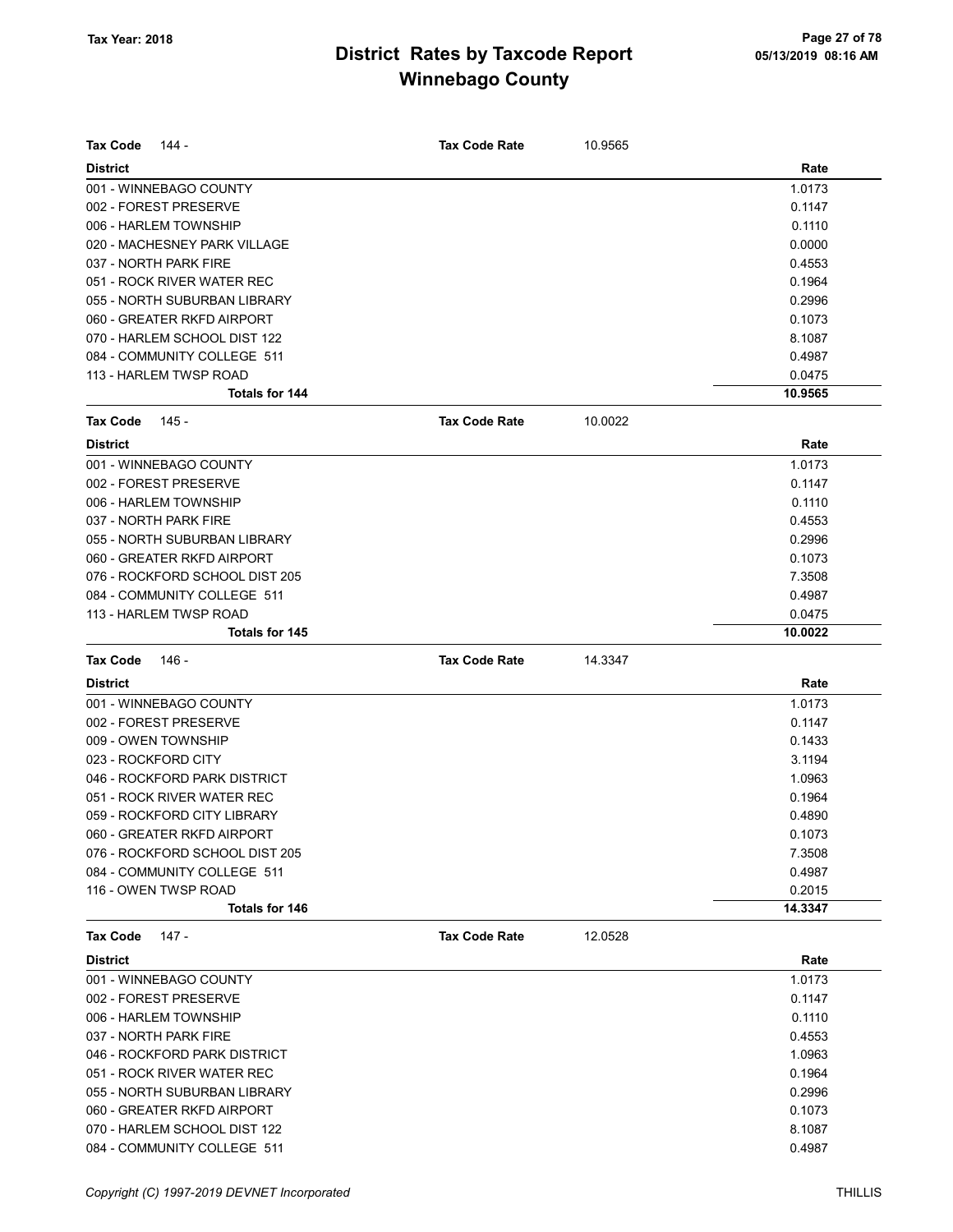| <b>Tax Code</b><br>147 -                                    | <b>Tax Code Rate</b> | 12.0528 |                  |
|-------------------------------------------------------------|----------------------|---------|------------------|
| <b>District</b>                                             |                      |         | Rate             |
| 113 - HARLEM TWSP ROAD                                      |                      |         | 0.0475           |
| <b>Totals for 147</b>                                       |                      |         | 12.0528          |
| <b>Tax Code</b><br>148                                      | <b>Tax Code Rate</b> | 10.0868 |                  |
| <b>District</b>                                             |                      |         | Rate             |
| 001 - WINNEBAGO COUNTY                                      |                      |         | 1.0173           |
| 002 - FOREST PRESERVE                                       |                      |         | 0.1147           |
| 009 - OWEN TOWNSHIP                                         |                      |         | 0.1433           |
| 038 - NORTHWEST FIRE                                        |                      |         | 0.5641           |
| 051 - ROCK RIVER WATER REC                                  |                      |         | 0.1964           |
| 076 - ROCKFORD SCHOOL DIST 205                              |                      |         | 7.3508           |
| 084 - COMMUNITY COLLEGE 511                                 |                      |         | 0.4987           |
| 116 - OWEN TWSP ROAD                                        |                      |         | 0.2015           |
| <b>Totals for 148</b>                                       |                      |         | 10.0868          |
| <b>Tax Code</b><br>149 -                                    | <b>Tax Code Rate</b> | 11.7235 |                  |
| <b>District</b>                                             |                      |         | Rate             |
| 001 - WINNEBAGO COUNTY                                      |                      |         | 1.0173           |
| 002 - FOREST PRESERVE                                       |                      |         | 0.1147           |
| 006 - HARLEM TOWNSHIP                                       |                      |         | 0.1110           |
| 025 - ROSCOE VILLAGE                                        |                      |         | 0.6603           |
| 035 - HARLEM-ROSCOE FIRE                                    |                      |         | 0.7584           |
| 055 - NORTH SUBURBAN LIBRARY                                |                      |         | 0.2996           |
| 060 - GREATER RKFD AIRPORT                                  |                      |         | 0.1073           |
| 070 - HARLEM SCHOOL DIST 122                                |                      |         | 8.1087           |
| 084 - COMMUNITY COLLEGE 511                                 |                      |         | 0.4987           |
| 113 - HARLEM TWSP ROAD                                      |                      |         | 0.0475           |
| <b>Totals for 149</b>                                       |                      |         | 11.7235          |
| <b>Tax Code</b><br>150 -                                    | <b>Tax Code Rate</b> | 11.0940 |                  |
| <b>District</b>                                             |                      |         | Rate             |
| 001 - WINNEBAGO COUNTY                                      |                      |         | 1.0173           |
| 002 - FOREST PRESERVE                                       |                      |         | 0.1147           |
| 009 - OWEN TOWNSHIP                                         |                      |         | 0.1433           |
| 038 - NORTHWEST FIRE                                        |                      |         | 0.5641           |
| 046 - ROCKFORD PARK DISTRICT                                |                      |         | 1.0963           |
| 060 - GREATER RKFD AIRPORT                                  |                      |         | 0.1073           |
| 076 - ROCKFORD SCHOOL DIST 205                              |                      |         | 7.3508           |
| 084 - COMMUNITY COLLEGE 511                                 |                      |         | 0.4987           |
| 116 - OWEN TWSP ROAD                                        |                      |         | 0.2015           |
| Totals for 150                                              |                      |         | 11.0940          |
| <b>Tax Code</b><br>151 -                                    | <b>Tax Code Rate</b> | 12.3559 |                  |
| <b>District</b>                                             |                      |         | Rate             |
| 001 - WINNEBAGO COUNTY                                      |                      |         | 1.0173           |
| 002 - FOREST PRESERVE                                       |                      |         | 0.1147           |
| 006 - HARLEM TOWNSHIP                                       |                      |         | 0.1110           |
| 035 - HARLEM-ROSCOE FIRE                                    |                      |         | 0.7584           |
| 046 - ROCKFORD PARK DISTRICT                                |                      |         | 1.0963           |
| 051 - ROCK RIVER WATER REC                                  |                      |         | 0.1964           |
| 055 - NORTH SUBURBAN LIBRARY                                |                      |         | 0.2996           |
| 060 - GREATER RKFD AIRPORT                                  |                      |         | 0.1073           |
| 070 - HARLEM SCHOOL DIST 122<br>084 - COMMUNITY COLLEGE 511 |                      |         | 8.1087<br>0.4987 |
|                                                             |                      |         |                  |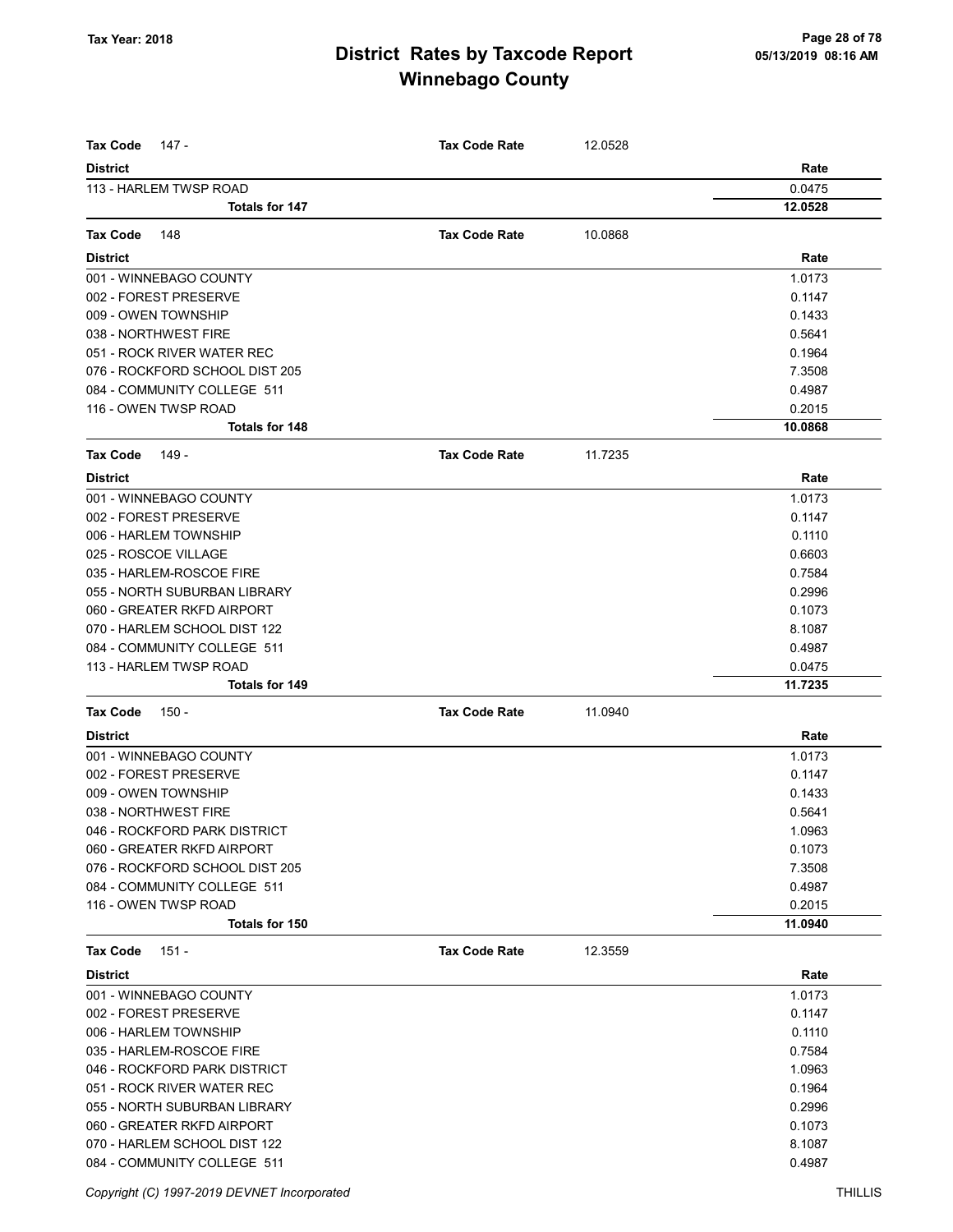| <b>Tax Code</b><br>151 -                  | <b>Tax Code Rate</b> | 12.3559 |                |
|-------------------------------------------|----------------------|---------|----------------|
| <b>District</b><br>113 - HARLEM TWSP ROAD |                      |         | Rate<br>0.0475 |
| Totals for 151                            |                      |         | 12.3559        |
|                                           |                      |         |                |
| <b>Tax Code</b><br>152 -                  | <b>Tax Code Rate</b> | 12.3559 |                |
| <b>District</b>                           |                      |         | Rate           |
| 001 - WINNEBAGO COUNTY                    |                      |         | 1.0173         |
| 002 - FOREST PRESERVE                     |                      |         | 0.1147         |
| 006 - HARLEM TOWNSHIP                     |                      |         | 0.1110         |
| 020 - MACHESNEY PARK VILLAGE              |                      |         | 0.0000         |
| 035 - HARLEM-ROSCOE FIRE                  |                      |         | 0.7584         |
| 046 - ROCKFORD PARK DISTRICT              |                      |         | 1.0963         |
| 051 - ROCK RIVER WATER REC                |                      |         | 0.1964         |
| 055 - NORTH SUBURBAN LIBRARY              |                      |         | 0.2996         |
| 060 - GREATER RKFD AIRPORT                |                      |         | 0.1073         |
| 070 - HARLEM SCHOOL DIST 122              |                      |         | 8.1087         |
| 084 - COMMUNITY COLLEGE 511               |                      |         | 0.4987         |
| 113 - HARLEM TWSP ROAD                    |                      |         | 0.0475         |
| Totals for 152                            |                      |         | 12.3559        |
| <b>Tax Code</b><br>153 -                  | <b>Tax Code Rate</b> | 11.2596 |                |
| <b>District</b>                           |                      |         | Rate           |
| 001 - WINNEBAGO COUNTY                    |                      |         | 1.0173         |
| 002 - FOREST PRESERVE                     |                      |         | 0.1147         |
| 006 - HARLEM TOWNSHIP                     |                      |         | 0.1110         |
| 035 - HARLEM-ROSCOE FIRE                  |                      |         | 0.7584         |
| 051 - ROCK RIVER WATER REC                |                      |         | 0.1964         |
| 055 - NORTH SUBURBAN LIBRARY              |                      |         | 0.2996         |
| 060 - GREATER RKFD AIRPORT                |                      |         | 0.1073         |
| 070 - HARLEM SCHOOL DIST 122              |                      |         | 8.1087         |
| 084 - COMMUNITY COLLEGE 511               |                      |         | 0.4987         |
| 113 - HARLEM TWSP ROAD                    |                      |         | 0.0475         |
| Totals for 153                            |                      |         | 11.2596        |
| <b>Tax Code</b><br>154 -                  | <b>Tax Code Rate</b> | 14.1383 |                |
| <b>District</b>                           |                      |         | Rate           |
| 001 - WINNEBAGO COUNTY                    |                      |         | 1.0173         |
| 002 - FOREST PRESERVE                     |                      |         | 0.1147         |
| 009 - OWEN TOWNSHIP                       |                      |         | 0.1433         |
| 023 - ROCKFORD CITY                       |                      |         | 3.1194         |
| 046 - ROCKFORD PARK DISTRICT              |                      |         | 1.0963         |
| 059 - ROCKFORD CITY LIBRARY               |                      |         | 0.4890         |
| 060 - GREATER RKFD AIRPORT                |                      |         | 0.1073         |
| 076 - ROCKFORD SCHOOL DIST 205            |                      |         | 7.3508         |
| 084 - COMMUNITY COLLEGE 511               |                      |         | 0.4987         |
| 116 - OWEN TWSP ROAD                      |                      |         | 0.2015         |
| <b>Totals for 154</b>                     |                      |         | 14.1383        |
| <b>Tax Code</b><br>155 -                  | <b>Tax Code Rate</b> | 10.1482 |                |
| <b>District</b>                           |                      |         | Rate           |
| 001 - WINNEBAGO COUNTY                    |                      |         | 1.0173         |
| 002 - FOREST PRESERVE                     |                      |         | 0.1147         |
| 009 - OWEN TOWNSHIP                       |                      |         | 0.1433         |
| 041 - ROCKTON FIRE                        |                      |         | 0.7146         |
| 060 - GREATER RKFD AIRPORT                |                      |         | 0.1073         |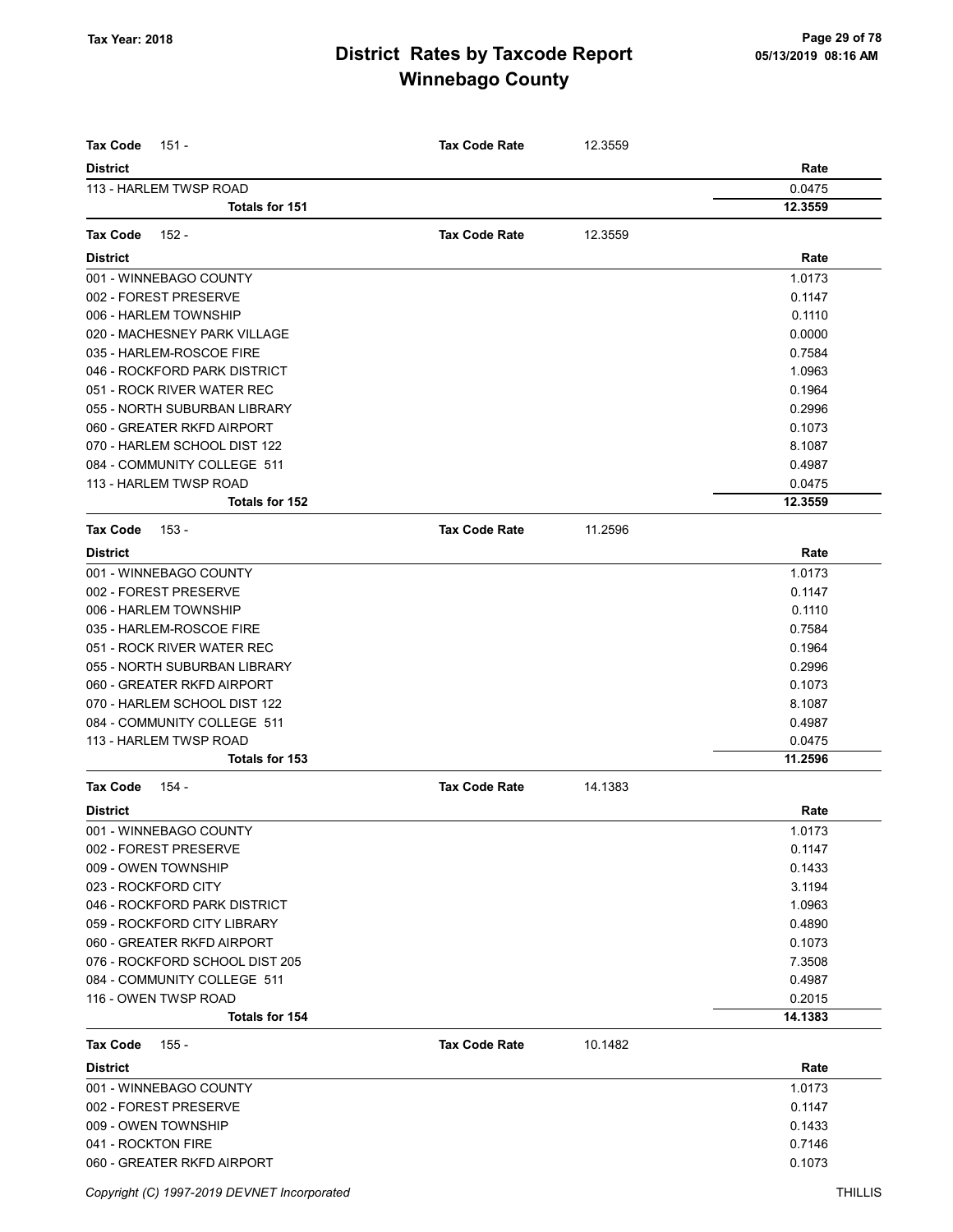| <b>Tax Code</b><br>155 -       | <b>Tax Code Rate</b> | 10.1482 |         |
|--------------------------------|----------------------|---------|---------|
| <b>District</b>                |                      |         | Rate    |
| 076 - ROCKFORD SCHOOL DIST 205 |                      |         | 7.3508  |
| 084 - COMMUNITY COLLEGE 511    |                      |         | 0.4987  |
| 116 - OWEN TWSP ROAD           |                      |         | 0.2015  |
| <b>Totals for 155</b>          |                      |         | 10.1482 |
|                                |                      |         |         |
| Tax Code<br>156 -              | <b>Tax Code Rate</b> | 9.9977  |         |
| <b>District</b>                |                      |         | Rate    |
| 001 - WINNEBAGO COUNTY         |                      |         | 1.0173  |
| 002 - FOREST PRESERVE          |                      |         | 0.1147  |
| 009 - OWEN TOWNSHIP            |                      |         | 0.1433  |
| 038 - NORTHWEST FIRE           |                      |         | 0.5641  |
| 060 - GREATER RKFD AIRPORT     |                      |         | 0.1073  |
| 076 - ROCKFORD SCHOOL DIST 205 |                      |         | 7.3508  |
| 084 - COMMUNITY COLLEGE 511    |                      |         | 0.4987  |
| 116 - OWEN TWSP ROAD           |                      |         | 0.2015  |
| <b>Totals for 156</b>          |                      |         | 9.9977  |
| Tax Code<br>157 -              | <b>Tax Code Rate</b> | 13.0420 |         |
| <b>District</b>                |                      |         | Rate    |
| 001 - WINNEBAGO COUNTY         |                      |         | 1.0173  |
| 002 - FOREST PRESERVE          |                      |         | 0.1147  |
| 009 - OWEN TOWNSHIP            |                      |         | 0.1433  |
| 023 - ROCKFORD CITY            |                      |         | 3.1194  |
| 059 - ROCKFORD CITY LIBRARY    |                      |         | 0.4890  |
| 060 - GREATER RKFD AIRPORT     |                      |         | 0.1073  |
| 076 - ROCKFORD SCHOOL DIST 205 |                      |         | 7.3508  |
| 084 - COMMUNITY COLLEGE 511    |                      |         | 0.4987  |
| 116 - OWEN TWSP ROAD           |                      |         | 0.2015  |
| Totals for 157                 |                      |         | 13.0420 |
| <b>Tax Code</b><br>158 -       | <b>Tax Code Rate</b> | 12.0528 |         |
| <b>District</b>                |                      |         | Rate    |
| 001 - WINNEBAGO COUNTY         |                      |         | 1.0173  |
| 002 - FOREST PRESERVE          |                      |         | 0.1147  |
| 006 - HARLEM TOWNSHIP          |                      |         | 0.1110  |
| 020 - MACHESNEY PARK VILLAGE   |                      |         | 0.0000  |
| 037 - NORTH PARK FIRE          |                      |         | 0.4553  |
| 046 - ROCKFORD PARK DISTRICT   |                      |         | 1.0963  |
| 051 - ROCK RIVER WATER REC     |                      |         | 0.1964  |
| 055 - NORTH SUBURBAN LIBRARY   |                      |         | 0.2996  |
| 060 - GREATER RKFD AIRPORT     |                      |         | 0.1073  |
| 070 - HARLEM SCHOOL DIST 122   |                      |         | 8.1087  |
| 084 - COMMUNITY COLLEGE 511    |                      |         | 0.4987  |
| 113 - HARLEM TWSP ROAD         |                      |         | 0.0475  |
| <b>Totals for 158</b>          |                      |         | 12.0528 |
| <b>Tax Code</b><br>159 -       | <b>Tax Code Rate</b> | 11.0985 |         |
| <b>District</b>                |                      |         | Rate    |
| 001 - WINNEBAGO COUNTY         |                      |         | 1.0173  |
| 002 - FOREST PRESERVE          |                      |         | 0.1147  |
| 006 - HARLEM TOWNSHIP          |                      |         | 0.1110  |
| 037 - NORTH PARK FIRE          |                      |         | 0.4553  |
| 046 - ROCKFORD PARK DISTRICT   |                      |         | 1.0963  |
| 055 - NORTH SUBURBAN LIBRARY   |                      |         | 0.2996  |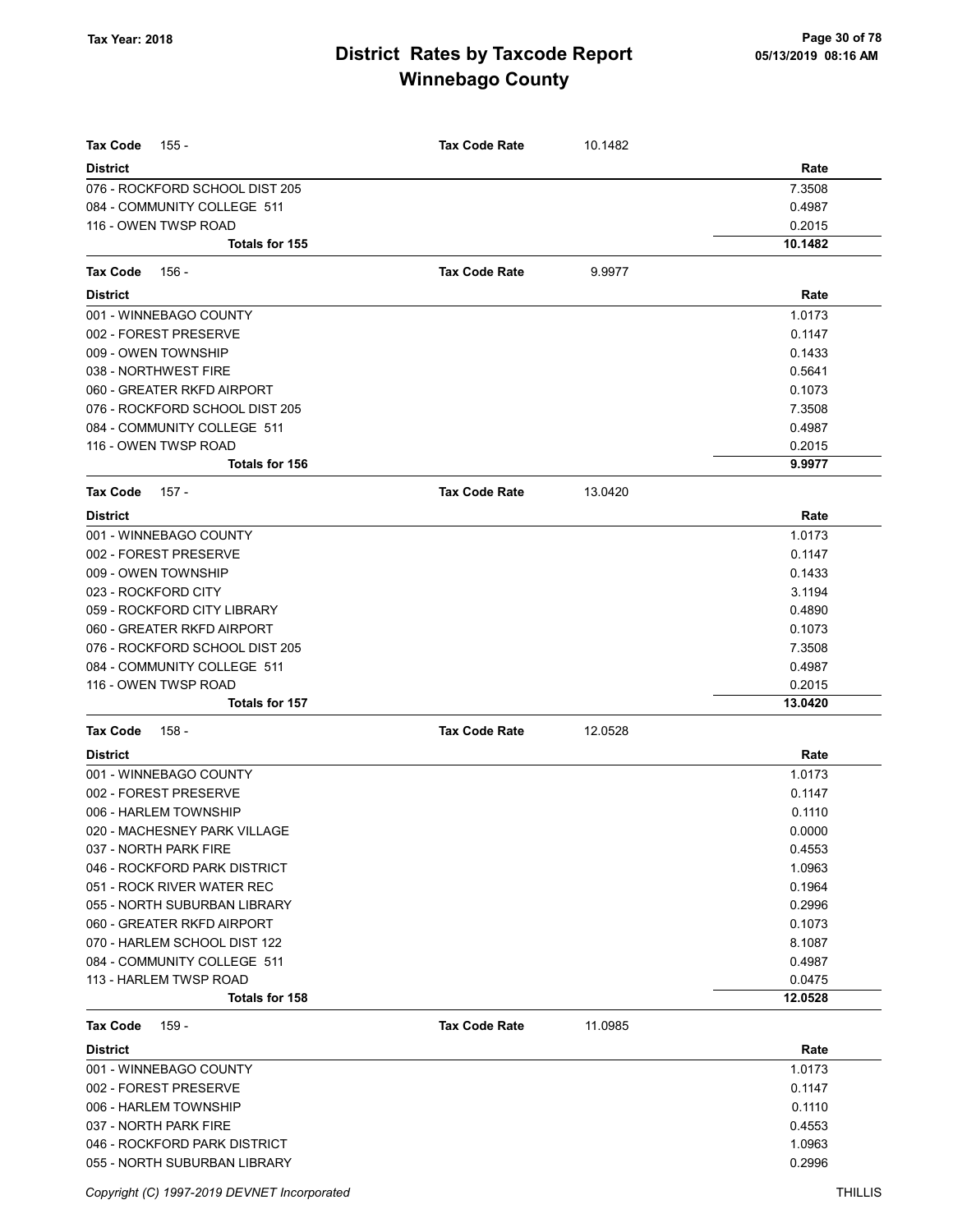| <b>Tax Code</b><br>159 -       | <b>Tax Code Rate</b> | 11.0985 |         |
|--------------------------------|----------------------|---------|---------|
| <b>District</b>                |                      |         | Rate    |
| 060 - GREATER RKFD AIRPORT     |                      |         | 0.1073  |
| 076 - ROCKFORD SCHOOL DIST 205 |                      |         | 7.3508  |
| 084 - COMMUNITY COLLEGE 511    |                      |         | 0.4987  |
| 113 - HARLEM TWSP ROAD         |                      |         | 0.0475  |
| Totals for 159                 |                      |         | 11.0985 |
|                                |                      |         |         |
| <b>Tax Code</b><br>160 -       | <b>Tax Code Rate</b> | 10.9565 |         |
| <b>District</b>                |                      |         | Rate    |
| 001 - WINNEBAGO COUNTY         |                      |         | 1.0173  |
| 002 - FOREST PRESERVE          |                      |         | 0.1147  |
| 006 - HARLEM TOWNSHIP          |                      |         | 0.1110  |
| 037 - NORTH PARK FIRE          |                      |         | 0.4553  |
| 051 - ROCK RIVER WATER REC     |                      |         | 0.1964  |
| 055 - NORTH SUBURBAN LIBRARY   |                      |         | 0.2996  |
| 060 - GREATER RKFD AIRPORT     |                      |         | 0.1073  |
| 070 - HARLEM SCHOOL DIST 122   |                      |         | 8.1087  |
| 084 - COMMUNITY COLLEGE 511    |                      |         | 0.4987  |
| 113 - HARLEM TWSP ROAD         |                      |         | 0.0475  |
| Totals for 160                 |                      |         | 10.9565 |
| <b>Tax Code</b><br>161 -       | <b>Tax Code Rate</b> | 9.1121  |         |
| <b>District</b>                |                      |         | Rate    |
| 001 - WINNEBAGO COUNTY         |                      |         | 1.0173  |
| 002 - FOREST PRESERVE          |                      |         | 0.1147  |
| 009 - OWEN TOWNSHIP            |                      |         | 0.1433  |
| 038 - NORTHWEST FIRE           |                      |         | 0.5641  |
| 060 - GREATER RKFD AIRPORT     |                      |         | 0.1073  |
| 074 - ROCKTON SCHOOL DIST 140  |                      |         | 3.7325  |
| 077 - HONONEGAH HIGH SD #207   |                      |         | 2.7327  |
| 084 - COMMUNITY COLLEGE 511    |                      |         | 0.4987  |
| 116 - OWEN TWSP ROAD           |                      |         | 0.2015  |
| <b>Totals for 161</b>          |                      |         | 9.1121  |
| $162 -$<br><b>Tax Code</b>     | <b>Tax Code Rate</b> | 9.8118  |         |
| <b>District</b>                |                      |         | Rate    |
| 001 - WINNEBAGO COUNTY         |                      |         | 1.0173  |
| 002 - FOREST PRESERVE          |                      |         | 0.1147  |
| 009 - OWEN TOWNSHIP            |                      |         | 0.1433  |
| 038 - NORTHWEST FIRE           |                      |         | 0.5641  |
| 058 - WINNEBAGO LIBRARY        |                      |         | 0.2115  |
| 060 - GREATER RKFD AIRPORT     |                      |         | 0.1073  |
| 082 - WINNEBAGO UNIT SD #323   |                      |         | 6.9534  |
| 084 - COMMUNITY COLLEGE 511    |                      |         | 0.4987  |
| 116 - OWEN TWSP ROAD           |                      |         | 0.2015  |
| Totals for 162                 |                      |         | 9.8118  |
| <b>Tax Code</b><br>163 -       | <b>Tax Code Rate</b> | 11.0632 |         |
| <b>District</b>                |                      |         | Rate    |
| 001 - WINNEBAGO COUNTY         |                      |         | 1.0173  |
| 002 - FOREST PRESERVE          |                      |         | 0.1147  |
| 006 - HARLEM TOWNSHIP          |                      |         | 0.1110  |
| 035 - HARLEM-ROSCOE FIRE       |                      |         | 0.7584  |
| 055 - NORTH SUBURBAN LIBRARY   |                      |         | 0.2996  |
| 060 - GREATER RKFD AIRPORT     |                      |         | 0.1073  |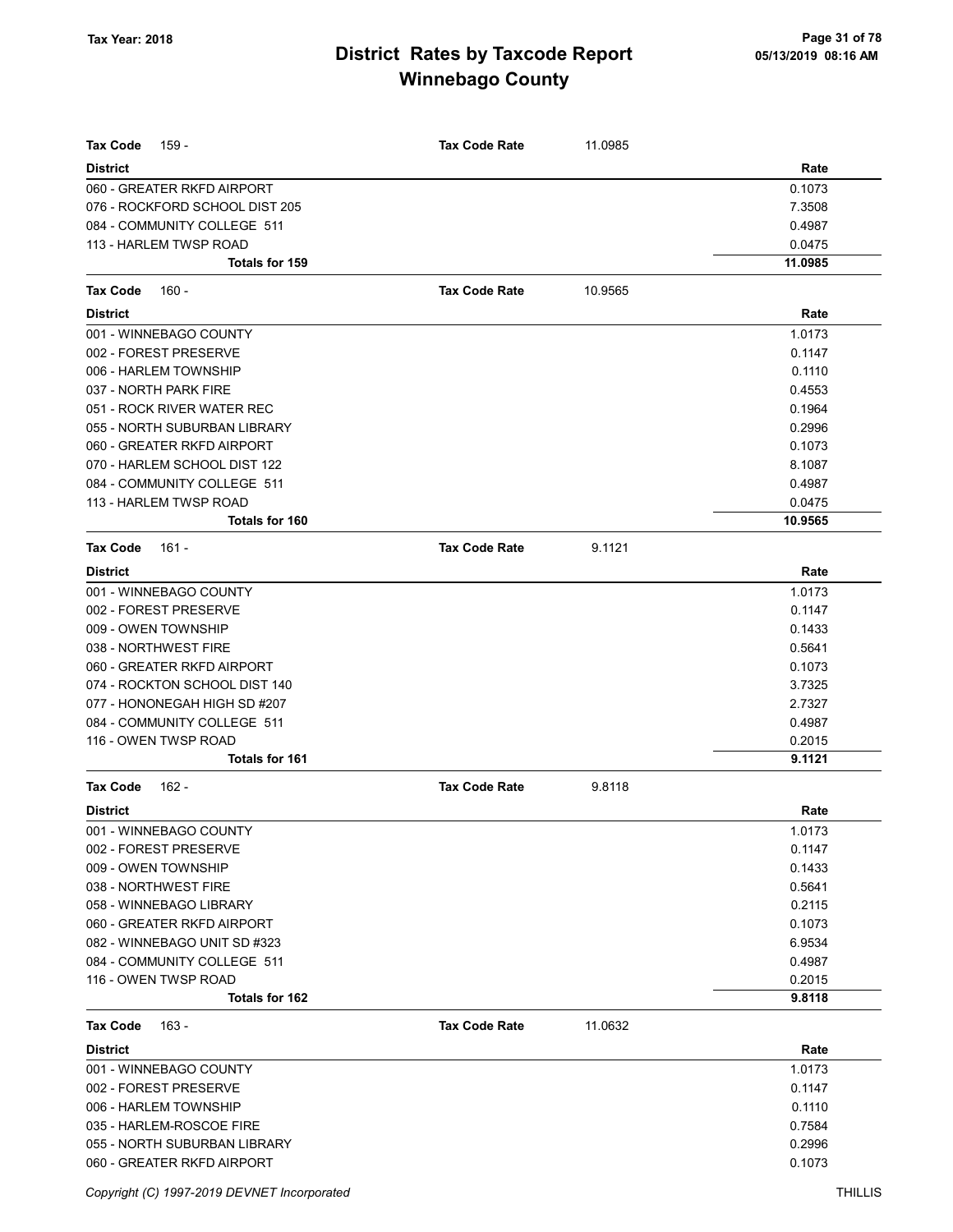| <b>Tax Code</b><br>163 -       | <b>Tax Code Rate</b> | 11.0632 |         |
|--------------------------------|----------------------|---------|---------|
| <b>District</b>                |                      |         | Rate    |
| 070 - HARLEM SCHOOL DIST 122   |                      |         | 8.1087  |
| 084 - COMMUNITY COLLEGE 511    |                      |         | 0.4987  |
| 113 - HARLEM TWSP ROAD         |                      |         | 0.0475  |
| Totals for 163                 |                      |         | 11.0632 |
| Tax Code<br>164 -              | <b>Tax Code Rate</b> | 10.7601 |         |
| <b>District</b>                |                      |         | Rate    |
| 001 - WINNEBAGO COUNTY         |                      |         | 1.0173  |
| 002 - FOREST PRESERVE          |                      |         | 0.1147  |
| 006 - HARLEM TOWNSHIP          |                      |         | 0.1110  |
| 037 - NORTH PARK FIRE          |                      |         | 0.4553  |
| 055 - NORTH SUBURBAN LIBRARY   |                      |         | 0.2996  |
| 060 - GREATER RKFD AIRPORT     |                      |         | 0.1073  |
| 070 - HARLEM SCHOOL DIST 122   |                      |         | 8.1087  |
| 084 - COMMUNITY COLLEGE 511    |                      |         | 0.4987  |
| 113 - HARLEM TWSP ROAD         |                      |         | 0.0475  |
| <b>Totals for 164</b>          |                      |         | 10.7601 |
| Tax Code<br>165 -              | <b>Tax Code Rate</b> | 9.2626  |         |
| <b>District</b>                |                      |         | Rate    |
| 001 - WINNEBAGO COUNTY         |                      |         | 1.0173  |
| 002 - FOREST PRESERVE          |                      |         | 0.1147  |
| 009 - OWEN TOWNSHIP            |                      |         | 0.1433  |
| 041 - ROCKTON FIRE             |                      |         | 0.7146  |
| 060 - GREATER RKFD AIRPORT     |                      |         | 0.1073  |
| 074 - ROCKTON SCHOOL DIST 140  |                      |         | 3.7325  |
| 077 - HONONEGAH HIGH SD #207   |                      |         | 2.7327  |
| 084 - COMMUNITY COLLEGE 511    |                      |         | 0.4987  |
| 116 - OWEN TWSP ROAD           |                      |         | 0.2015  |
| <b>Totals for 165</b>          |                      |         | 9.2626  |
| Tax Code<br>167 -              | <b>Tax Code Rate</b> | 9.8904  |         |
| <b>District</b>                |                      |         | Rate    |
| 001 - WINNEBAGO COUNTY         |                      |         | 1.0173  |
| 002 - FOREST PRESERVE          |                      |         | 0.1147  |
| 009 - OWEN TOWNSHIP            |                      |         | 0.1433  |
| 038 - NORTHWEST FIRE           |                      |         | 0.5641  |
| 076 - ROCKFORD SCHOOL DIST 205 |                      |         | 7.3508  |
| 084 - COMMUNITY COLLEGE 511    |                      |         | 0.4987  |
| 116 - OWEN TWSP ROAD           |                      |         | 0.2015  |
| Totals for 167                 |                      |         | 9.8904  |
| Tax Code<br>168 -              | <b>Tax Code Rate</b> | 9.2626  |         |
| <b>District</b>                |                      |         | Rate    |
| 001 - WINNEBAGO COUNTY         |                      |         | 1.0173  |
| 002 - FOREST PRESERVE          |                      |         | 0.1147  |
| 009 - OWEN TOWNSHIP            |                      |         | 0.1433  |
| 020 - MACHESNEY PARK VILLAGE   |                      |         | 0.0000  |
| 041 - ROCKTON FIRE             |                      |         | 0.7146  |
| 060 - GREATER RKFD AIRPORT     |                      |         | 0.1073  |
| 074 - ROCKTON SCHOOL DIST 140  |                      |         | 3.7325  |
| 077 - HONONEGAH HIGH SD #207   |                      |         | 2.7327  |
| 084 - COMMUNITY COLLEGE 511    |                      |         | 0.4987  |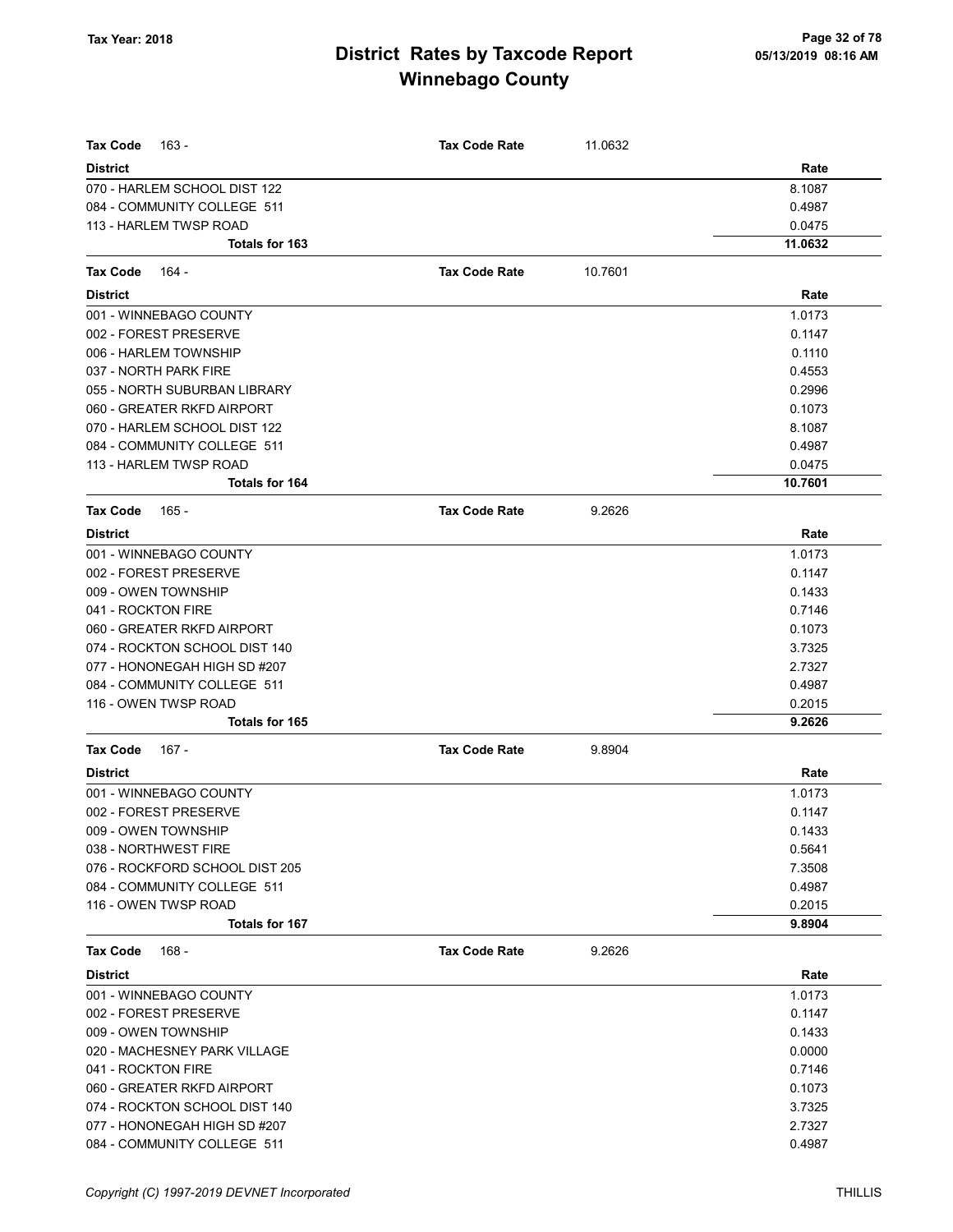| <b>Tax Code</b><br>168 -                                  | <b>Tax Code Rate</b> | 9.2626  |                  |
|-----------------------------------------------------------|----------------------|---------|------------------|
| <b>District</b>                                           |                      |         | Rate             |
| 116 - OWEN TWSP ROAD                                      |                      |         | 0.2015           |
| Totals for 168                                            |                      |         | 9.2626           |
| <b>Tax Code</b><br>169 -                                  | <b>Tax Code Rate</b> | 10.2973 |                  |
| <b>District</b>                                           |                      |         | Rate             |
| 001 - WINNEBAGO COUNTY                                    |                      |         | 1.0173           |
| 002 - FOREST PRESERVE                                     |                      |         | 0.1147           |
| 009 - OWEN TOWNSHIP                                       |                      |         | 0.1433           |
| 038 - NORTHWEST FIRE                                      |                      |         | 0.5641           |
| 055 - NORTH SUBURBAN LIBRARY                              |                      |         | 0.2996           |
| 060 - GREATER RKFD AIRPORT                                |                      |         | 0.1073           |
| 076 - ROCKFORD SCHOOL DIST 205                            |                      |         | 7.3508           |
| 084 - COMMUNITY COLLEGE 511                               |                      |         | 0.4987           |
| 116 - OWEN TWSP ROAD                                      |                      |         | 0.2015           |
| <b>Totals for 169</b>                                     |                      |         | 10.2973          |
| <b>Tax Code</b><br>170 -                                  | <b>Tax Code Rate</b> | 10.1941 |                  |
| <b>District</b>                                           |                      |         | Rate             |
| 001 - WINNEBAGO COUNTY                                    |                      |         | 1.0173           |
| 002 - FOREST PRESERVE                                     |                      |         | 0.1147           |
| 009 - OWEN TOWNSHIP                                       |                      |         | 0.1433           |
| 038 - NORTHWEST FIRE                                      |                      |         | 0.5641           |
| 051 - ROCK RIVER WATER REC                                |                      |         | 0.1964           |
| 060 - GREATER RKFD AIRPORT                                |                      |         | 0.1073           |
| 076 - ROCKFORD SCHOOL DIST 205                            |                      |         | 7.3508           |
| 084 - COMMUNITY COLLEGE 511                               |                      |         | 0.4987           |
| 116 - OWEN TWSP ROAD                                      |                      |         | 0.2015           |
| <b>Totals for 170</b>                                     |                      |         | 10.1941          |
| <b>Tax Code</b><br>$171 -$                                | <b>Tax Code Rate</b> | 11.2904 |                  |
| <b>District</b>                                           |                      |         | Rate             |
| 001 - WINNEBAGO COUNTY                                    |                      |         | 1.0173           |
| 002 - FOREST PRESERVE                                     |                      |         | 0.1147           |
| 009 - OWEN TOWNSHIP                                       |                      |         | 0.1433           |
| 038 - NORTHWEST FIRE                                      |                      |         | 0.5641           |
| 046 - ROCKFORD PARK DISTRICT                              |                      |         | 1.0963           |
| 051 - ROCK RIVER WATER REC                                |                      |         | 0.1964           |
| 060 - GREATER RKFD AIRPORT                                |                      |         | 0.1073           |
| 076 - ROCKFORD SCHOOL DIST 205                            |                      |         | 7.3508           |
| 084 - COMMUNITY COLLEGE 511                               |                      |         | 0.4987           |
| 116 - OWEN TWSP ROAD                                      |                      |         | 0.2015           |
| Totals for 171                                            |                      |         | 11.2904          |
| <b>Tax Code</b><br>172                                    | <b>Tax Code Rate</b> | 14.2274 |                  |
| <b>District</b>                                           |                      |         | Rate             |
| 001 - WINNEBAGO COUNTY                                    |                      |         | 1.0173           |
| 002 - FOREST PRESERVE                                     |                      |         | 0.1147           |
| 009 - OWEN TOWNSHIP                                       |                      |         | 0.1433           |
| 023 - ROCKFORD CITY                                       |                      |         | 3.1194           |
| 046 - ROCKFORD PARK DISTRICT                              |                      |         | 1.0963           |
| 051 - ROCK RIVER WATER REC<br>059 - ROCKFORD CITY LIBRARY |                      |         | 0.1964<br>0.4890 |
| 076 - ROCKFORD SCHOOL DIST 205                            |                      |         | 7.3508           |
| 084 - COMMUNITY COLLEGE 511                               |                      |         | 0.4987           |
|                                                           |                      |         |                  |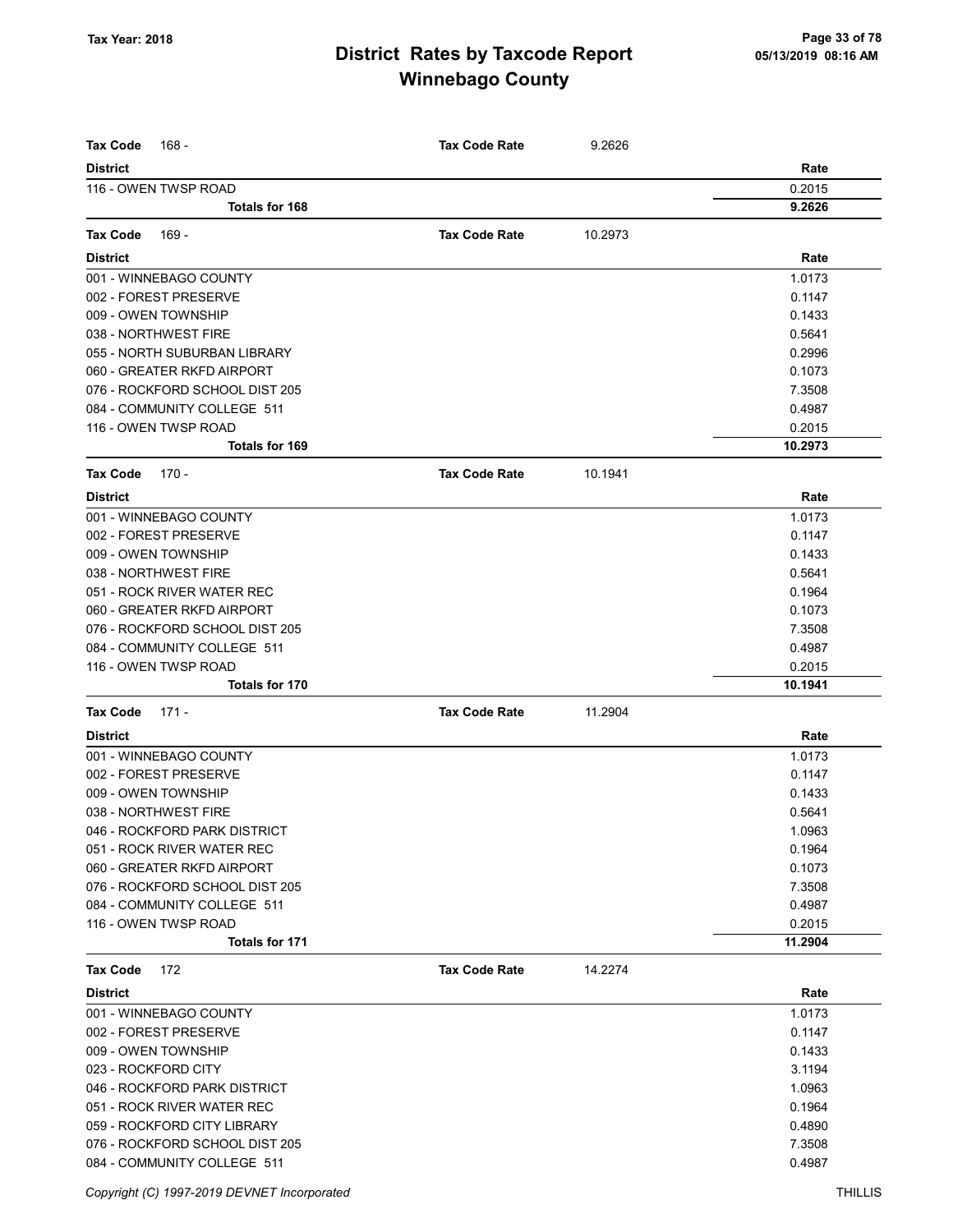| <b>Tax Code</b><br>172             | <b>Tax Code Rate</b> | 14.2274 |         |
|------------------------------------|----------------------|---------|---------|
| <b>District</b>                    |                      |         | Rate    |
| 116 - OWEN TWSP ROAD               |                      |         | 0.2015  |
| <b>Totals for 172</b>              |                      |         | 14.2274 |
|                                    |                      |         |         |
| <b>Tax Code</b><br>175 -           | <b>Tax Code Rate</b> | 10.2891 |         |
| <b>District</b>                    |                      |         | Rate    |
| 001 - WINNEBAGO COUNTY             |                      |         | 1.0173  |
| 002 - FOREST PRESERVE              |                      |         | 0.1147  |
| 013 - ROSCOE TOWNSHIP              |                      |         | 0.1465  |
| 026 - SOUTH BELOIT CITY            |                      |         | 1.1260  |
| 061 - SOUTH BELOIT CITY LIBRARY    |                      |         | 0.2071  |
| 072 - PRAIRIE HILL SCHOOL DIST 133 |                      |         | 4.2709  |
| 077 - HONONEGAH HIGH SD #207       |                      |         | 2.7327  |
| 084 - COMMUNITY COLLEGE 511        |                      |         | 0.4987  |
| 120 - ROSCOE TWSP ROAD             |                      |         | 0.1752  |
| <b>Totals for 175</b>              |                      |         | 10.2891 |
| <b>Tax Code</b><br>176 -           | <b>Tax Code Rate</b> | 9.2556  |         |
| <b>District</b>                    |                      |         | Rate    |
| 001 - WINNEBAGO COUNTY             |                      |         | 1.0173  |
| 002 - FOREST PRESERVE              |                      |         | 0.1147  |
| 013 - ROSCOE TOWNSHIP              |                      |         | 0.1465  |
| 055 - NORTH SUBURBAN LIBRARY       |                      |         | 0.2996  |
| 072 - PRAIRIE HILL SCHOOL DIST 133 |                      |         | 4.2709  |
| 077 - HONONEGAH HIGH SD #207       |                      |         | 2.7327  |
| 084 - COMMUNITY COLLEGE 511        |                      |         | 0.4987  |
| 120 - ROSCOE TWSP ROAD             |                      |         | 0.1752  |
| <b>Totals for 176</b>              |                      |         | 9.2556  |
| <b>Tax Code</b><br>$177 -$         | <b>Tax Code Rate</b> | 9.8480  |         |
| <b>District</b>                    |                      |         | Rate    |
| 001 - WINNEBAGO COUNTY             |                      |         | 1.0173  |
| 002 - FOREST PRESERVE              |                      |         | 0.1147  |
| 013 - ROSCOE TOWNSHIP              |                      |         | 0.1465  |
| 026 - SOUTH BELOIT CITY            |                      |         | 1.1260  |
| 061 - SOUTH BELOIT CITY LIBRARY    |                      |         | 0.2071  |
| 079 - SOUTH BELOIT SD #320         |                      |         | 6.5625  |
| 084 - COMMUNITY COLLEGE 511        |                      |         | 0.4987  |
| 120 - ROSCOE TWSP ROAD             |                      |         | 0.1752  |
| Totals for 177                     |                      |         | 9.8480  |
| Tax Code<br>178 -                  | <b>Tax Code Rate</b> | 8.8145  |         |
| <b>District</b>                    |                      |         | Rate    |
| 001 - WINNEBAGO COUNTY             |                      |         | 1.0173  |
| 002 - FOREST PRESERVE              |                      |         | 0.1147  |
| 013 - ROSCOE TOWNSHIP              |                      |         | 0.1465  |
| 055 - NORTH SUBURBAN LIBRARY       |                      |         | 0.2996  |
| 079 - SOUTH BELOIT SD #320         |                      |         | 6.5625  |
| 084 - COMMUNITY COLLEGE 511        |                      |         | 0.4987  |
| 120 - ROSCOE TWSP ROAD             |                      |         | 0.1752  |
| <b>Totals for 178</b>              |                      |         | 8.8145  |
| <b>Tax Code</b><br>179 -           | <b>Tax Code Rate</b> | 9.5729  |         |
| <b>District</b>                    |                      |         | Rate    |
| 001 - WINNEBAGO COUNTY             |                      |         | 1.0173  |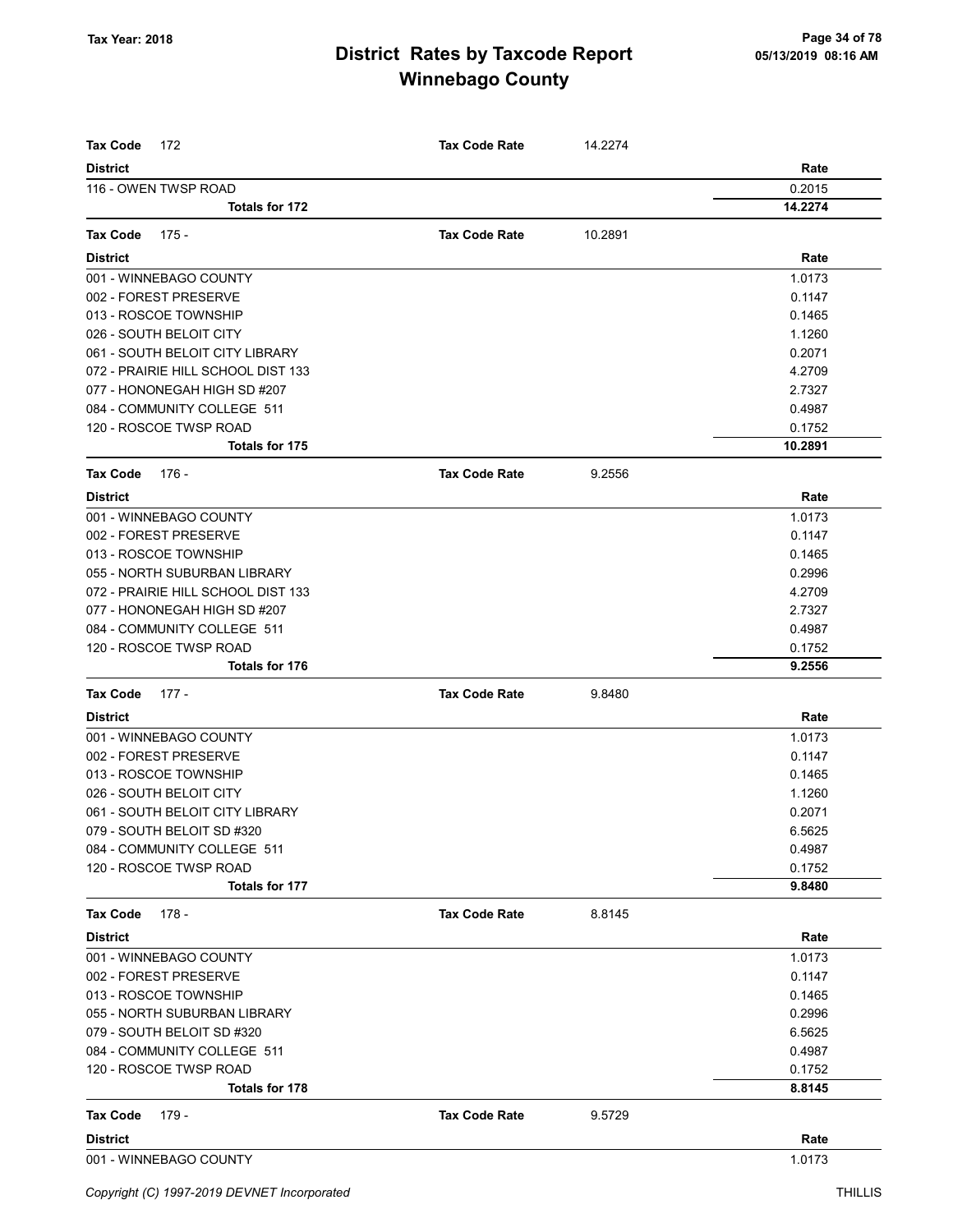| <b>Tax Code</b><br>179 -                              | <b>Tax Code Rate</b> | 9.5729  |                  |
|-------------------------------------------------------|----------------------|---------|------------------|
|                                                       |                      |         |                  |
| <b>District</b>                                       |                      |         | Rate             |
| 002 - FOREST PRESERVE                                 |                      |         | 0.1147           |
| 013 - ROSCOE TOWNSHIP<br>035 - HARLEM-ROSCOE FIRE     |                      |         | 0.1465           |
| 055 - NORTH SUBURBAN LIBRARY                          |                      |         | 0.7584<br>0.2996 |
| 079 - SOUTH BELOIT SD #320                            |                      |         | 6.5625           |
| 084 - COMMUNITY COLLEGE 511                           |                      |         | 0.4987           |
| 120 - ROSCOE TWSP ROAD                                |                      |         | 0.1752           |
| Totals for 179                                        |                      |         | 9.5729           |
| <b>Tax Code</b>                                       | <b>Tax Code Rate</b> | 10.0140 |                  |
| 180 -                                                 |                      |         |                  |
| <b>District</b><br>001 - WINNEBAGO COUNTY             |                      |         | Rate<br>1.0173   |
| 002 - FOREST PRESERVE                                 |                      |         |                  |
| 013 - ROSCOE TOWNSHIP                                 |                      |         | 0.1147<br>0.1465 |
| 035 - HARLEM-ROSCOE FIRE                              |                      |         | 0.7584           |
| 055 - NORTH SUBURBAN LIBRARY                          |                      |         | 0.2996           |
| 072 - PRAIRIE HILL SCHOOL DIST 133                    |                      |         | 4.2709           |
| 077 - HONONEGAH HIGH SD #207                          |                      |         | 2.7327           |
| 084 - COMMUNITY COLLEGE 511                           |                      |         | 0.4987           |
| 120 - ROSCOE TWSP ROAD                                |                      |         | 0.1752           |
| Totals for 180                                        |                      |         | 10.0140          |
|                                                       |                      |         |                  |
| <b>Tax Code</b><br>$181 -$                            | <b>Tax Code Rate</b> | 9.9944  |                  |
| <b>District</b>                                       |                      |         | Rate             |
| 001 - WINNEBAGO COUNTY                                |                      |         | 1.0173           |
| 002 - FOREST PRESERVE                                 |                      |         | 0.1147           |
| 013 - ROSCOE TOWNSHIP                                 |                      |         | 0.1465           |
| 035 - HARLEM-ROSCOE FIRE                              |                      |         | 0.7584           |
| 055 - NORTH SUBURBAN LIBRARY                          |                      |         | 0.2996           |
| 071 - KINNIKINNICK SD #131                            |                      |         | 4.2513           |
| 077 - HONONEGAH HIGH SD #207                          |                      |         | 2.7327           |
| 084 - COMMUNITY COLLEGE 511                           |                      |         | 0.4987           |
| 120 - ROSCOE TWSP ROAD<br><b>Totals for 181</b>       |                      |         | 0.1752<br>9.9944 |
|                                                       |                      | 9.1760  |                  |
| <b>Tax Code</b><br>$182 -$                            | Tax Code Rate        |         |                  |
| <b>District</b>                                       |                      |         | Rate             |
| 001 - WINNEBAGO COUNTY                                |                      |         | 1.0173           |
| 002 - FOREST PRESERVE                                 |                      |         | 0.1147           |
| 013 - ROSCOE TOWNSHIP                                 |                      |         | 0.1465           |
| 035 - HARLEM-ROSCOE FIRE                              |                      |         | 0.7584           |
| 074 - ROCKTON SCHOOL DIST 140                         |                      |         | 3.7325           |
| 077 - HONONEGAH HIGH SD #207                          |                      |         | 2.7327           |
| 084 - COMMUNITY COLLEGE 511<br>120 - ROSCOE TWSP ROAD |                      |         | 0.4987           |
| <b>Totals for 182</b>                                 |                      |         | 0.1752<br>9.1760 |
|                                                       |                      |         |                  |
| <b>Tax Code</b><br>183 -                              | <b>Tax Code Rate</b> | 9.1760  |                  |
| <b>District</b>                                       |                      |         | Rate             |
| 001 - WINNEBAGO COUNTY                                |                      |         | 1.0173           |
| 002 - FOREST PRESERVE                                 |                      |         | 0.1147           |
| 013 - ROSCOE TOWNSHIP                                 |                      |         | 0.1465           |
| 020 - MACHESNEY PARK VILLAGE                          |                      |         | 0.0000           |
| 035 - HARLEM-ROSCOE FIRE                              |                      |         | 0.7584           |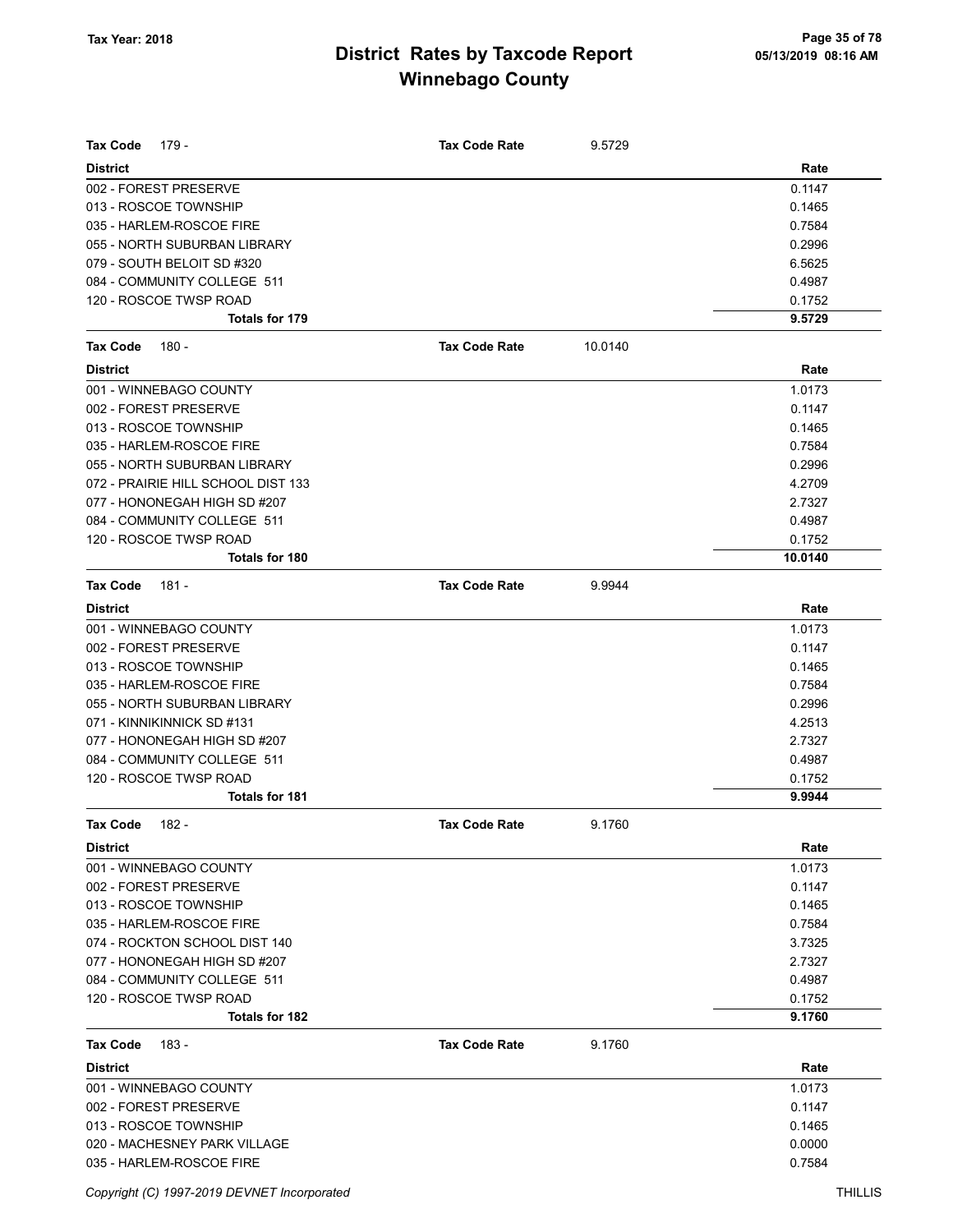| Tax Code<br>183 -                                             | <b>Tax Code Rate</b> | 9.1760  |                   |
|---------------------------------------------------------------|----------------------|---------|-------------------|
| <b>District</b>                                               |                      |         | Rate              |
| 074 - ROCKTON SCHOOL DIST 140<br>077 - HONONEGAH HIGH SD #207 |                      |         | 3.7325<br>2.7327  |
| 084 - COMMUNITY COLLEGE 511                                   |                      |         | 0.4987            |
| 120 - ROSCOE TWSP ROAD                                        |                      |         | 0.1752            |
| Totals for 183                                                |                      |         | 9.1760            |
|                                                               |                      |         |                   |
| <b>Tax Code</b><br>184 -                                      | <b>Tax Code Rate</b> | 10.5177 |                   |
| <b>District</b>                                               |                      |         | Rate              |
| 001 - WINNEBAGO COUNTY                                        |                      |         | 1.0173            |
| 002 - FOREST PRESERVE                                         |                      |         | 0.1147            |
| 013 - ROSCOE TOWNSHIP                                         |                      |         | 0.1465            |
| 035 - HARLEM-ROSCOE FIRE                                      |                      |         | 0.7584            |
| 055 - NORTH SUBURBAN LIBRARY                                  |                      |         | 0.2996            |
| 075 - NORTH BOONE SD #200                                     |                      |         | 7.5073            |
| 084 - COMMUNITY COLLEGE 511                                   |                      |         | 0.4987            |
| 120 - ROSCOE TWSP ROAD<br><b>Totals for 184</b>               |                      |         | 0.1752<br>10.5177 |
|                                                               |                      |         |                   |
| Tax Code<br>185 -                                             | <b>Tax Code Rate</b> | 10.6547 |                   |
| <b>District</b>                                               |                      |         | Rate              |
| 001 - WINNEBAGO COUNTY                                        |                      |         | 1.0173            |
| 002 - FOREST PRESERVE                                         |                      |         | 0.1147            |
| 013 - ROSCOE TOWNSHIP                                         |                      |         | 0.1465            |
| 025 - ROSCOE VILLAGE                                          |                      |         | 0.6603            |
| 035 - HARLEM-ROSCOE FIRE                                      |                      |         | 0.7584            |
| 055 - NORTH SUBURBAN LIBRARY                                  |                      |         | 0.2996            |
| 071 - KINNIKINNICK SD #131                                    |                      |         | 4.2513            |
| 077 - HONONEGAH HIGH SD #207                                  |                      |         | 2.7327            |
| 084 - COMMUNITY COLLEGE 511                                   |                      |         | 0.4987            |
| 120 - ROSCOE TWSP ROAD<br>Totals for 185                      |                      |         | 0.1752<br>10.6547 |
|                                                               |                      |         |                   |
| Tax Code<br>187 -                                             | <b>Tax Code Rate</b> | 10.1908 |                   |
| <b>District</b>                                               |                      |         | Rate              |
| 001 - WINNEBAGO COUNTY                                        |                      |         | 1.0173            |
| 002 - FOREST PRESERVE                                         |                      |         | 0.1147            |
| 013 - ROSCOE TOWNSHIP                                         |                      |         | 0.1465            |
| 035 - HARLEM-ROSCOE FIRE                                      |                      |         | 0.7584            |
| 051 - ROCK RIVER WATER REC                                    |                      |         | 0.1964            |
| 055 - NORTH SUBURBAN LIBRARY                                  |                      |         | 0.2996            |
| 071 - KINNIKINNICK SD #131                                    |                      |         | 4.2513<br>2.7327  |
| 077 - HONONEGAH HIGH SD #207<br>084 - COMMUNITY COLLEGE 511   |                      |         | 0.4987            |
| 120 - ROSCOE TWSP ROAD                                        |                      |         | 0.1752            |
| Totals for 187                                                |                      |         | 10.1908           |
|                                                               |                      |         |                   |
| <b>Tax Code</b><br>188                                        | <b>Tax Code Rate</b> | 10.2104 |                   |
| <b>District</b>                                               |                      |         | Rate              |
| 001 - WINNEBAGO COUNTY                                        |                      |         | 1.0173            |
| 002 - FOREST PRESERVE                                         |                      |         | 0.1147            |
| 013 - ROSCOE TOWNSHIP                                         |                      |         | 0.1465            |
| 035 - HARLEM-ROSCOE FIRE                                      |                      |         | 0.7584            |
| 051 - ROCK RIVER WATER REC<br>055 - NORTH SUBURBAN LIBRARY    |                      |         | 0.1964<br>0.2996  |
|                                                               |                      |         |                   |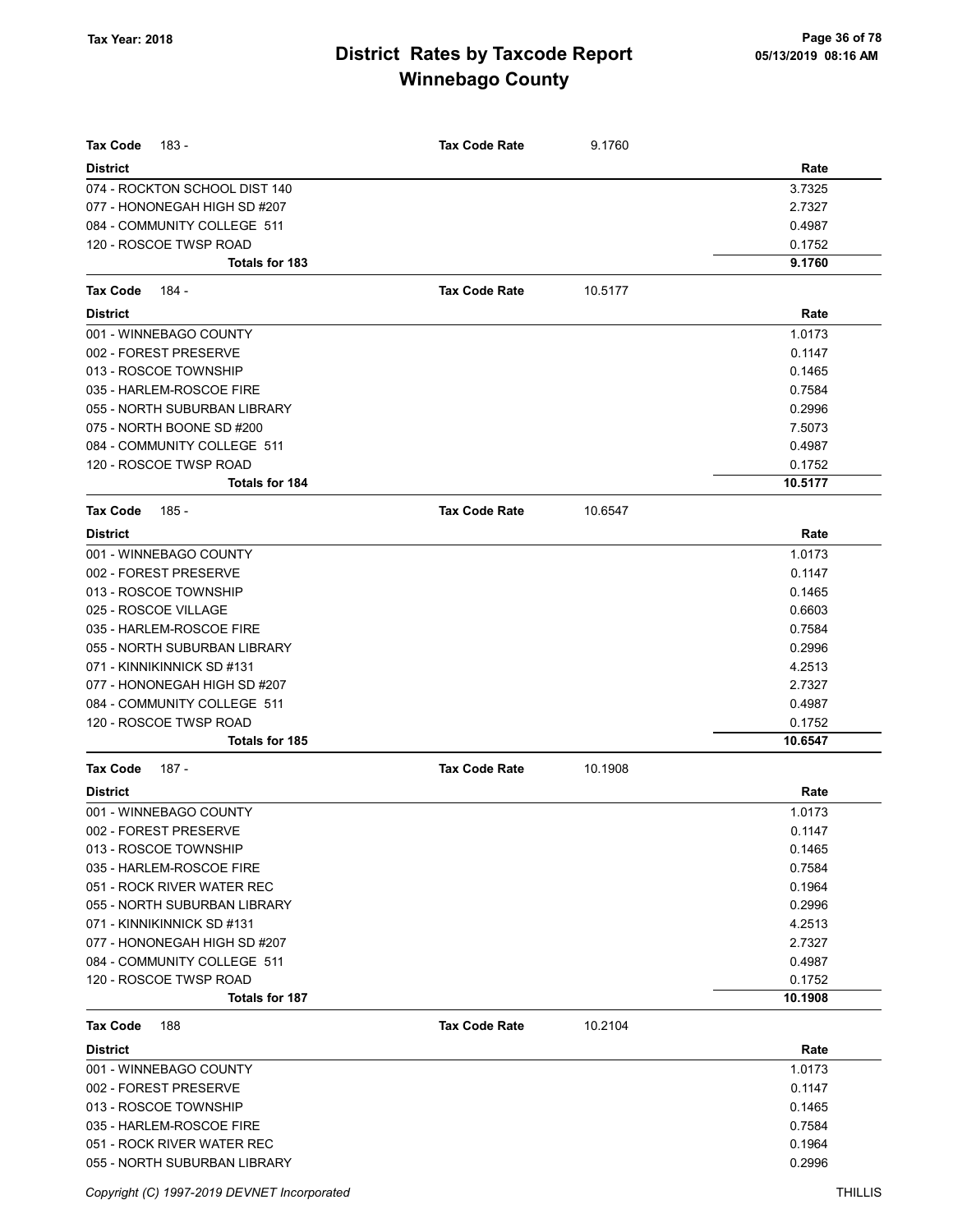| <b>Tax Code</b><br>188             | <b>Tax Code Rate</b> | 10.2104 |         |
|------------------------------------|----------------------|---------|---------|
| <b>District</b>                    |                      |         | Rate    |
| 072 - PRAIRIE HILL SCHOOL DIST 133 |                      |         | 4.2709  |
| 077 - HONONEGAH HIGH SD #207       |                      |         | 2.7327  |
| 084 - COMMUNITY COLLEGE 511        |                      |         | 0.4987  |
| 120 - ROSCOE TWSP ROAD             |                      |         | 0.1752  |
| <b>Totals for 188</b>              |                      |         | 10.2104 |
| 189 -<br><b>Tax Code</b>           | <b>Tax Code Rate</b> | 10.8511 |         |
| <b>District</b>                    |                      |         | Rate    |
| 001 - WINNEBAGO COUNTY             |                      |         | 1.0173  |
| 002 - FOREST PRESERVE              |                      |         | 0.1147  |
| 013 - ROSCOE TOWNSHIP              |                      |         | 0.1465  |
| 025 - ROSCOE VILLAGE               |                      |         | 0.6603  |
| 035 - HARLEM-ROSCOE FIRE           |                      |         | 0.7584  |
| 051 - ROCK RIVER WATER REC         |                      |         | 0.1964  |
| 055 - NORTH SUBURBAN LIBRARY       |                      |         | 0.2996  |
| 071 - KINNIKINNICK SD #131         |                      |         | 4.2513  |
| 077 - HONONEGAH HIGH SD #207       |                      |         | 2.7327  |
| 084 - COMMUNITY COLLEGE 511        |                      |         | 0.4987  |
| 120 - ROSCOE TWSP ROAD             |                      |         | 0.1752  |
| Totals for 189                     |                      |         | 10.8511 |
| <b>Tax Code</b><br>$190 -$         | <b>Tax Code Rate</b> | 9.8765  |         |
| <b>District</b>                    |                      |         | Rate    |
| 001 - WINNEBAGO COUNTY             |                      |         | 1.0173  |
| 002 - FOREST PRESERVE              |                      |         | 0.1147  |
| 012 - ROCKTON TOWNSHIP             |                      |         | 0.1954  |
| 026 - SOUTH BELOIT CITY            |                      |         | 1.1260  |
| 061 - SOUTH BELOIT CITY LIBRARY    |                      |         | 0.2071  |
| 079 - SOUTH BELOIT SD #320         |                      |         | 6.5625  |
| 084 - COMMUNITY COLLEGE 511        |                      |         | 0.4987  |
| 119 - ROCKTON TWSP ROAD            |                      |         | 0.1548  |
| Totals for 190                     |                      |         | 9.8765  |
| <b>Tax Code</b><br>$191 -$         | <b>Tax Code Rate</b> | 9.4693  |         |
| <b>District</b>                    |                      |         | Rate    |
| 001 - WINNEBAGO COUNTY             |                      |         | 1.0173  |
| 002 - FOREST PRESERVE              |                      |         | 0.1147  |
| 012 - ROCKTON TOWNSHIP             |                      |         | 0.1954  |
| 041 - ROCKTON FIRE                 |                      |         | 0.7146  |
| 057 - TALCOTT FREE LIBRARY         |                      |         | 0.2113  |
| 079 - SOUTH BELOIT SD #320         |                      |         | 6.5625  |
| 084 - COMMUNITY COLLEGE 511        |                      |         | 0.4987  |
| 119 - ROCKTON TWSP ROAD            |                      |         | 0.1548  |
| Totals for 191                     |                      |         | 9.4693  |
| <b>Tax Code</b><br>192 -           | <b>Tax Code Rate</b> | 10.6743 |         |
| <b>District</b>                    |                      |         | Rate    |
| 001 - WINNEBAGO COUNTY             |                      |         | 1.0173  |
| 002 - FOREST PRESERVE              |                      |         | 0.1147  |
| 013 - ROSCOE TOWNSHIP              |                      |         | 0.1465  |
| 025 - ROSCOE VILLAGE               |                      |         | 0.6603  |
| 035 - HARLEM-ROSCOE FIRE           |                      |         | 0.7584  |
| 055 - NORTH SUBURBAN LIBRARY       |                      |         | 0.2996  |
| 072 - PRAIRIE HILL SCHOOL DIST 133 |                      |         | 4.2709  |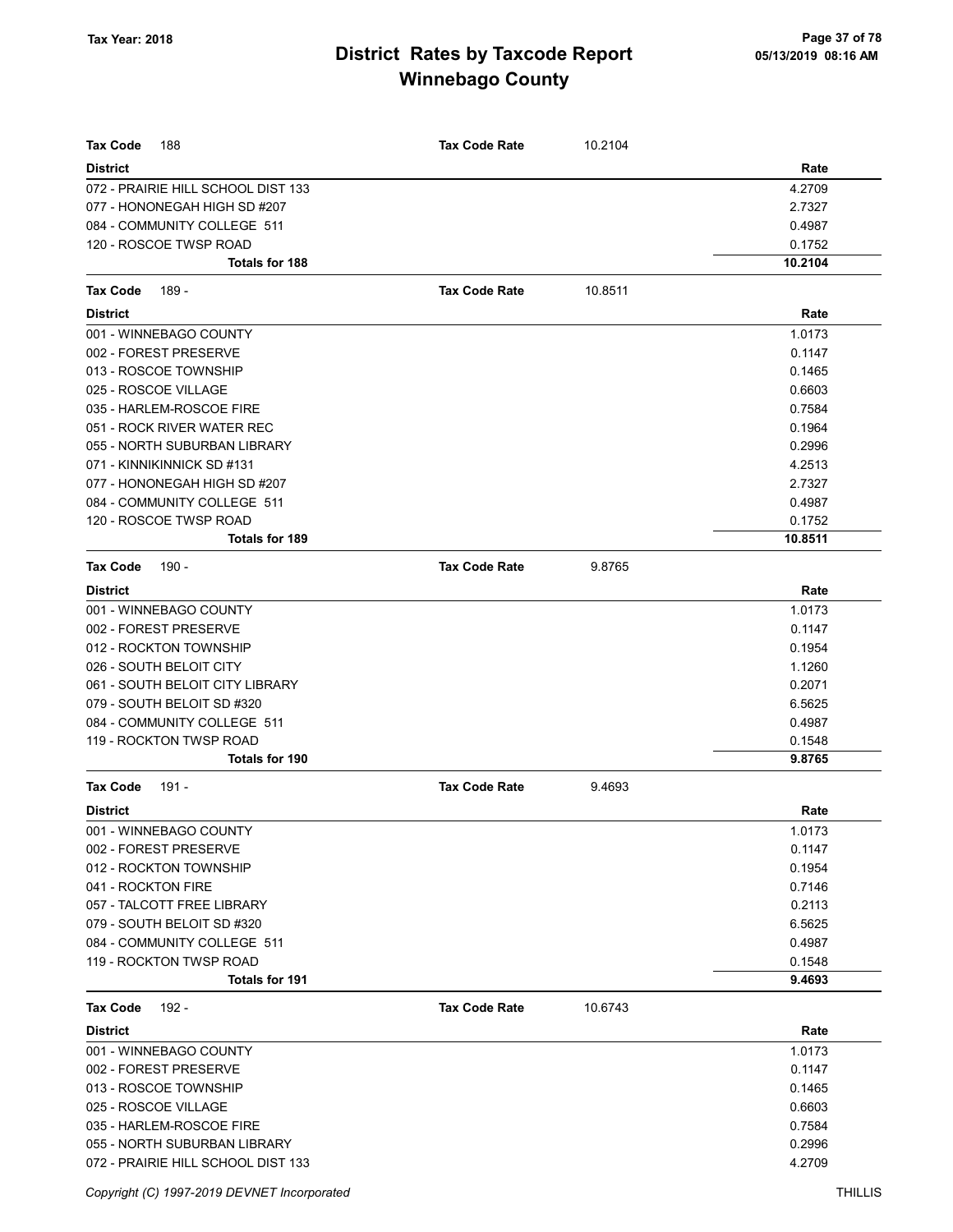| <b>Tax Code</b><br>192 -       | <b>Tax Code Rate</b> | 10.6743 |         |
|--------------------------------|----------------------|---------|---------|
| <b>District</b>                |                      |         | Rate    |
| 077 - HONONEGAH HIGH SD #207   |                      |         | 2.7327  |
| 084 - COMMUNITY COLLEGE 511    |                      |         | 0.4987  |
| 120 - ROSCOE TWSP ROAD         |                      |         | 0.1752  |
| <b>Totals for 192</b>          |                      |         | 10.6743 |
|                                |                      |         |         |
| Tax Code<br>193 -              | <b>Tax Code Rate</b> | 9.5489  |         |
| <b>District</b>                |                      |         | Rate    |
| 001 - WINNEBAGO COUNTY         |                      |         | 1.0173  |
| 002 - FOREST PRESERVE          |                      |         | 0.1147  |
| 012 - ROCKTON TOWNSHIP         |                      |         | 0.1954  |
| 041 - ROCKTON FIRE             |                      |         | 0.7146  |
| 057 - TALCOTT FREE LIBRARY     |                      |         | 0.2113  |
| 073 - SHIRLAND SCHOOL DIST 134 |                      |         | 3.9094  |
| 077 - HONONEGAH HIGH SD #207   |                      |         | 2.7327  |
| 084 - COMMUNITY COLLEGE 511    |                      |         | 0.4987  |
| 119 - ROCKTON TWSP ROAD        |                      |         | 0.1548  |
| <b>Totals for 193</b>          |                      |         | 9.5489  |
| Tax Code<br>194 -              | <b>Tax Code Rate</b> | 10.1986 |         |
| <b>District</b>                |                      |         | Rate    |
| 001 - WINNEBAGO COUNTY         |                      |         | 1.0173  |
| 002 - FOREST PRESERVE          |                      |         | 0.1147  |
| 006 - HARLEM TOWNSHIP          |                      |         | 0.1110  |
| 037 - NORTH PARK FIRE          |                      |         | 0.4553  |
| 051 - ROCK RIVER WATER REC     |                      |         | 0.1964  |
| 055 - NORTH SUBURBAN LIBRARY   |                      |         | 0.2996  |
| 060 - GREATER RKFD AIRPORT     |                      |         | 0.1073  |
| 076 - ROCKFORD SCHOOL DIST 205 |                      |         | 7.3508  |
| 084 - COMMUNITY COLLEGE 511    |                      |         | 0.4987  |
| 113 - HARLEM TWSP ROAD         |                      |         | 0.0475  |
| Totals for 194                 |                      |         | 10.1986 |
| <b>Tax Code</b><br>196 -       | <b>Tax Code Rate</b> | 9.3724  |         |
| <b>District</b>                |                      |         | Rate    |
| 001 - WINNEBAGO COUNTY         |                      |         | 1.0173  |
| 002 - FOREST PRESERVE          |                      |         | 0.1147  |
| 013 - ROSCOE TOWNSHIP          |                      |         | 0.1465  |
| 035 - HARLEM-ROSCOE FIRE       |                      |         | 0.7584  |
| 051 - ROCK RIVER WATER REC     |                      |         | 0.1964  |
| 074 - ROCKTON SCHOOL DIST 140  |                      |         | 3.7325  |
| 077 - HONONEGAH HIGH SD #207   |                      |         | 2.7327  |
| 084 - COMMUNITY COLLEGE 511    |                      |         | 0.4987  |
| 120 - ROSCOE TWSP ROAD         |                      |         | 0.1752  |
| <b>Totals for 196</b>          |                      |         | 9.3724  |
| <b>Tax Code</b><br>197 -       | <b>Tax Code Rate</b> | 10.0266 |         |
| <b>District</b>                |                      |         | Rate    |
| 001 - WINNEBAGO COUNTY         |                      |         | 1.0173  |
| 002 - FOREST PRESERVE          |                      |         | 0.1147  |
| 012 - ROCKTON TOWNSHIP         |                      |         | 0.1954  |
| 024 - ROCKTON VILLAGE          |                      |         | 0.6546  |
| 041 - ROCKTON FIRE             |                      |         | 0.7146  |
| 057 - TALCOTT FREE LIBRARY     |                      |         | 0.2113  |
| 074 - ROCKTON SCHOOL DIST 140  |                      |         | 3.7325  |
|                                |                      |         |         |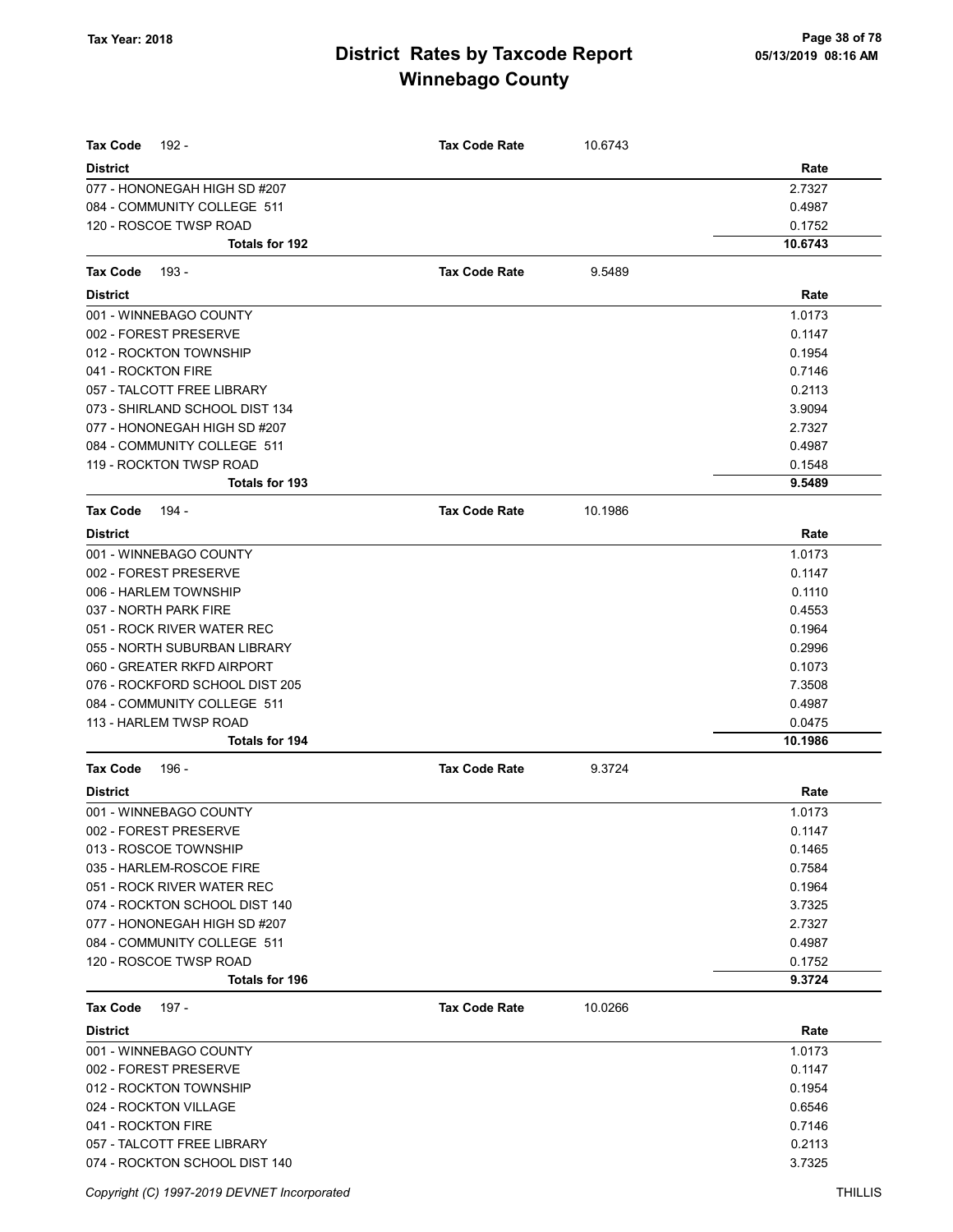| Tax Code<br>197 -             | <b>Tax Code Rate</b> | 10.0266 |         |
|-------------------------------|----------------------|---------|---------|
| <b>District</b>               |                      |         | Rate    |
| 077 - HONONEGAH HIGH SD #207  |                      |         | 2.7327  |
| 084 - COMMUNITY COLLEGE 511   |                      |         | 0.4987  |
| 119 - ROCKTON TWSP ROAD       |                      |         | 0.1548  |
| Totals for 197                |                      |         | 10.0266 |
| 198 -<br><b>Tax Code</b>      | <b>Tax Code Rate</b> | 10.6490 |         |
| <b>District</b>               |                      |         | Rate    |
| 001 - WINNEBAGO COUNTY        |                      |         | 1.0173  |
| 002 - FOREST PRESERVE         |                      |         | 0.1147  |
| 013 - ROSCOE TOWNSHIP         |                      |         | 0.1465  |
| 024 - ROCKTON VILLAGE         |                      |         | 0.6546  |
| 035 - HARLEM-ROSCOE FIRE      |                      |         | 0.7584  |
| 055 - NORTH SUBURBAN LIBRARY  |                      |         | 0.2996  |
| 071 - KINNIKINNICK SD #131    |                      |         | 4.2513  |
| 077 - HONONEGAH HIGH SD #207  |                      |         | 2.7327  |
| 084 - COMMUNITY COLLEGE 511   |                      |         | 0.4987  |
| 120 - ROSCOE TWSP ROAD        |                      |         | 0.1752  |
| Totals for 198                |                      |         | 10.6490 |
| <b>Tax Code</b><br>199 -      | <b>Tax Code Rate</b> | 10.8454 |         |
| <b>District</b>               |                      |         | Rate    |
| 001 - WINNEBAGO COUNTY        |                      |         | 1.0173  |
| 002 - FOREST PRESERVE         |                      |         | 0.1147  |
| 013 - ROSCOE TOWNSHIP         |                      |         | 0.1465  |
| 024 - ROCKTON VILLAGE         |                      |         | 0.6546  |
| 035 - HARLEM-ROSCOE FIRE      |                      |         | 0.7584  |
| 051 - ROCK RIVER WATER REC    |                      |         | 0.1964  |
| 055 - NORTH SUBURBAN LIBRARY  |                      |         | 0.2996  |
| 071 - KINNIKINNICK SD #131    |                      |         | 4.2513  |
| 077 - HONONEGAH HIGH SD #207  |                      |         | 2.7327  |
| 084 - COMMUNITY COLLEGE 511   |                      |         | 0.4987  |
| 120 - ROSCOE TWSP ROAD        |                      |         | 0.1752  |
| Totals for 199                |                      |         | 10.8454 |
| <b>Tax Code</b><br>200        | <b>Tax Code Rate</b> | 10.4189 |         |
| <b>District</b>               |                      |         | Rate    |
| 001 - WINNEBAGO COUNTY        |                      |         | 1.0173  |
| 002 - FOREST PRESERVE         |                      |         | 0.1147  |
| 009 - OWEN TOWNSHIP           |                      |         | 0.1433  |
| 025 - ROSCOE VILLAGE          |                      |         | 0.6603  |
| 041 - ROCKTON FIRE            |                      |         | 0.7146  |
| 051 - ROCK RIVER WATER REC    |                      |         | 0.1964  |
| 055 - NORTH SUBURBAN LIBRARY  |                      |         | 0.2996  |
| 060 - GREATER RKFD AIRPORT    |                      |         | 0.1073  |
| 074 - ROCKTON SCHOOL DIST 140 |                      |         | 3.7325  |
| 077 - HONONEGAH HIGH SD #207  |                      |         | 2.7327  |
| 084 - COMMUNITY COLLEGE 511   |                      |         | 0.4987  |
| 116 - OWEN TWSP ROAD          |                      |         | 0.2015  |
| Totals for 200                |                      |         | 10.4189 |
| $201 -$<br><b>Tax Code</b>    | <b>Tax Code Rate</b> | 9.7792  |         |
| <b>District</b>               |                      |         | Rate    |
| 001 - WINNEBAGO COUNTY        |                      |         | 1.0173  |
| 002 - FOREST PRESERVE         |                      |         | 0.1147  |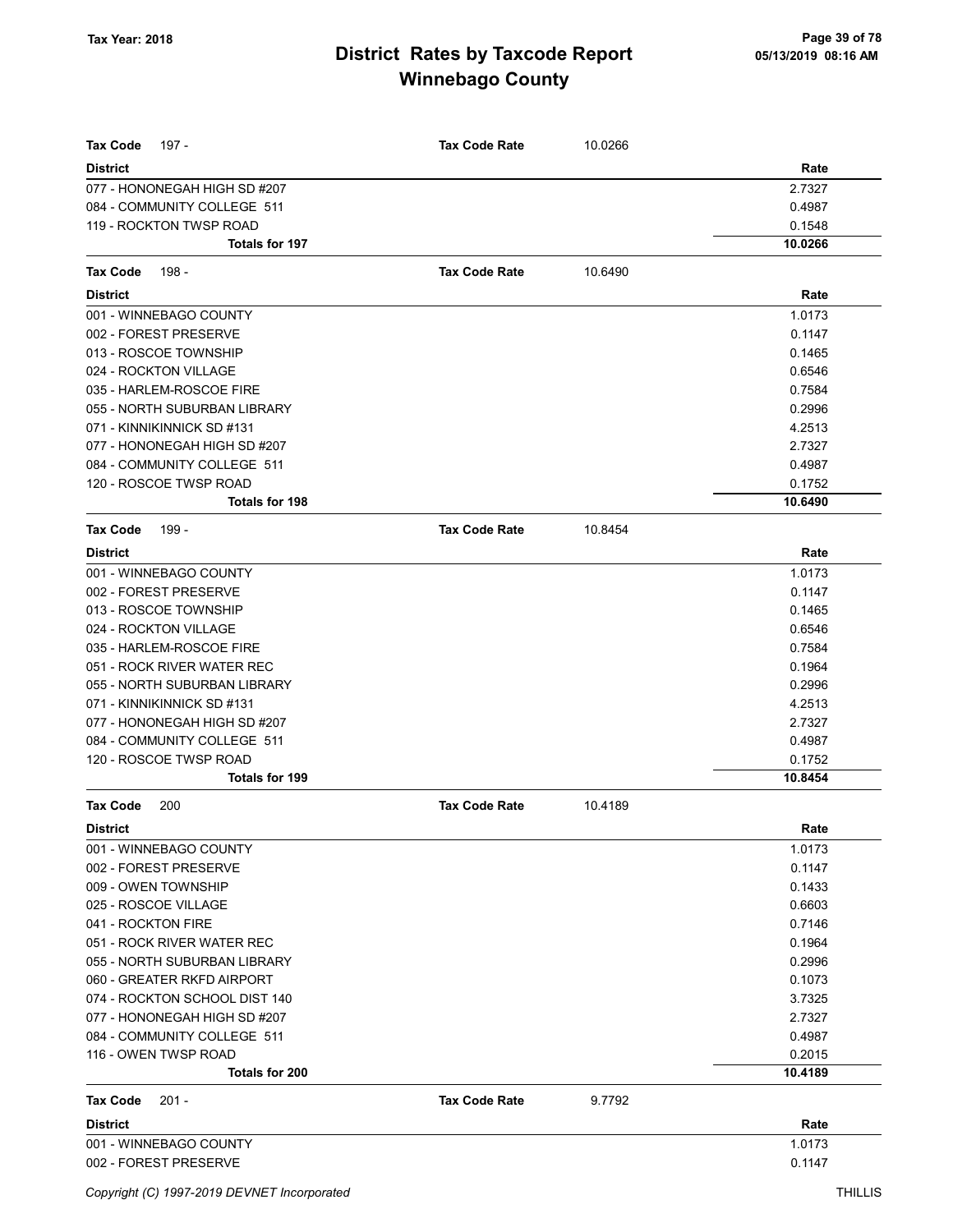| <b>Tax Code</b><br>$201 -$      | Tax Code Rate        | 9.7792  |         |
|---------------------------------|----------------------|---------|---------|
| <b>District</b>                 |                      |         | Rate    |
| 012 - ROCKTON TOWNSHIP          |                      |         | 0.1954  |
| 026 - SOUTH BELOIT CITY         |                      |         | 1.1260  |
| 061 - SOUTH BELOIT CITY LIBRARY |                      |         | 0.2071  |
| 074 - ROCKTON SCHOOL DIST 140   |                      |         | 3.7325  |
| 077 - HONONEGAH HIGH SD #207    |                      |         | 2.7327  |
| 084 - COMMUNITY COLLEGE 511     |                      |         | 0.4987  |
| 119 - ROCKTON TWSP ROAD         |                      |         | 0.1548  |
| <b>Totals for 201</b>           |                      |         | 9.7792  |
| $202 -$<br>Tax Code             | <b>Tax Code Rate</b> | 9.3720  |         |
| <b>District</b>                 |                      |         | Rate    |
| 001 - WINNEBAGO COUNTY          |                      |         | 1.0173  |
| 002 - FOREST PRESERVE           |                      |         | 0.1147  |
| 012 - ROCKTON TOWNSHIP          |                      |         | 0.1954  |
| 041 - ROCKTON FIRE              |                      |         | 0.7146  |
| 057 - TALCOTT FREE LIBRARY      |                      |         | 0.2113  |
| 074 - ROCKTON SCHOOL DIST 140   |                      |         | 3.7325  |
| 077 - HONONEGAH HIGH SD #207    |                      |         | 2.7327  |
| 084 - COMMUNITY COLLEGE 511     |                      |         | 0.4987  |
| 119 - ROCKTON TWSP ROAD         |                      |         | 0.1548  |
| <b>Totals for 202</b>           |                      |         | 9.3720  |
| <b>Tax Code</b><br>$203 -$      | <b>Tax Code Rate</b> | 9.8908  |         |
| <b>District</b>                 |                      |         | Rate    |
| 001 - WINNEBAGO COUNTY          |                      |         | 1.0173  |
| 002 - FOREST PRESERVE           |                      |         | 0.1147  |
| 012 - ROCKTON TOWNSHIP          |                      |         | 0.1954  |
| 041 - ROCKTON FIRE              |                      |         | 0.7146  |
| 057 - TALCOTT FREE LIBRARY      |                      |         | 0.2113  |
| 071 - KINNIKINNICK SD #131      |                      |         | 4.2513  |
| 077 - HONONEGAH HIGH SD #207    |                      |         | 2.7327  |
| 084 - COMMUNITY COLLEGE 511     |                      |         | 0.4987  |
| 119 - ROCKTON TWSP ROAD         |                      |         | 0.1548  |
| Totals for 203                  |                      |         | 9.8908  |
| Tax Code<br>204                 | Tax Code Rate        | 10.5454 |         |
| <b>District</b>                 |                      |         | Rate    |
| 001 - WINNEBAGO COUNTY          |                      |         | 1.0173  |
| 002 - FOREST PRESERVE           |                      |         | 0.1147  |
| 012 - ROCKTON TOWNSHIP          |                      |         | 0.1954  |
| 024 - ROCKTON VILLAGE           |                      |         | 0.6546  |
| 041 - ROCKTON FIRE              |                      |         | 0.7146  |
| 057 - TALCOTT FREE LIBRARY      |                      |         | 0.2113  |
| 071 - KINNIKINNICK SD #131      |                      |         | 4.2513  |
| 077 - HONONEGAH HIGH SD #207    |                      |         | 2.7327  |
| 084 - COMMUNITY COLLEGE 511     |                      |         | 0.4987  |
| 119 - ROCKTON TWSP ROAD         |                      |         | 0.1548  |
| Totals for 204                  |                      |         | 10.5454 |
| Tax Code<br>$205 -$             | <b>Tax Code Rate</b> | 10.5511 |         |
| <b>District</b>                 |                      |         | Rate    |
| 001 - WINNEBAGO COUNTY          |                      |         | 1.0173  |
| 002 - FOREST PRESERVE           |                      |         | 0.1147  |
| 012 - ROCKTON TOWNSHIP          |                      |         | 0.1954  |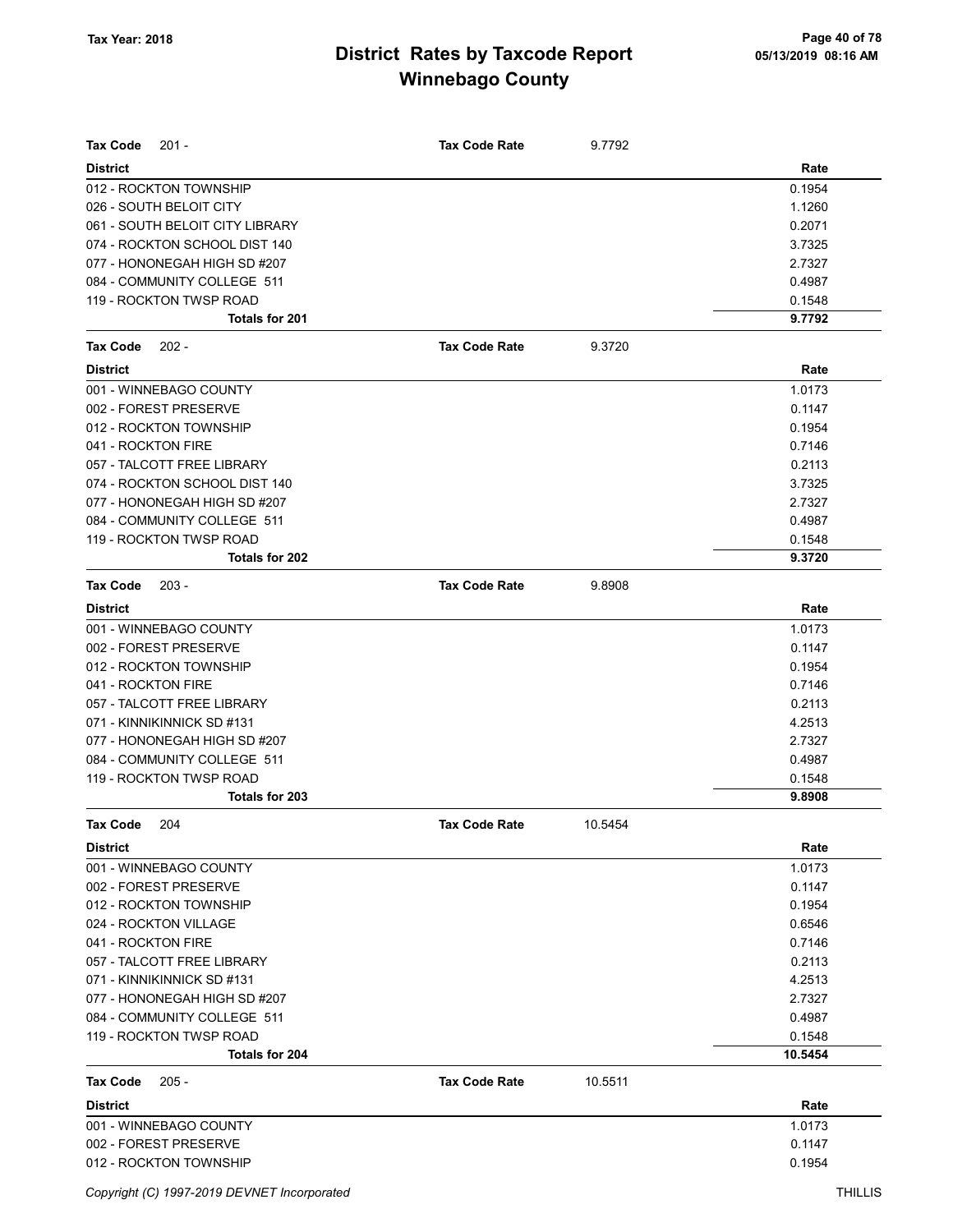| <b>Tax Code</b><br>$205 -$     | Tax Code Rate        | 10.5511 |         |
|--------------------------------|----------------------|---------|---------|
| <b>District</b>                |                      |         | Rate    |
| 025 - ROSCOE VILLAGE           |                      |         | 0.6603  |
| 041 - ROCKTON FIRE             |                      |         | 0.7146  |
| 057 - TALCOTT FREE LIBRARY     |                      |         | 0.2113  |
| 071 - KINNIKINNICK SD #131     |                      |         | 4.2513  |
| 077 - HONONEGAH HIGH SD #207   |                      |         | 2.7327  |
| 084 - COMMUNITY COLLEGE 511    |                      |         | 0.4987  |
| 119 - ROCKTON TWSP ROAD        |                      |         | 0.1548  |
| Totals for 205                 |                      |         | 10.5511 |
| <b>Tax Code</b><br>$206 -$     | <b>Tax Code Rate</b> | 10.7475 |         |
| <b>District</b>                |                      |         | Rate    |
| 001 - WINNEBAGO COUNTY         |                      |         | 1.0173  |
| 002 - FOREST PRESERVE          |                      |         | 0.1147  |
| 012 - ROCKTON TOWNSHIP         |                      |         | 0.1954  |
| 025 - ROSCOE VILLAGE           |                      |         | 0.6603  |
| 041 - ROCKTON FIRE             |                      |         | 0.7146  |
| 051 - ROCK RIVER WATER REC     |                      |         | 0.1964  |
| 057 - TALCOTT FREE LIBRARY     |                      |         | 0.2113  |
| 071 - KINNIKINNICK SD #131     |                      |         | 4.2513  |
| 077 - HONONEGAH HIGH SD #207   |                      |         | 2.7327  |
| 084 - COMMUNITY COLLEGE 511    |                      |         | 0.4987  |
| 119 - ROCKTON TWSP ROAD        |                      |         | 0.1548  |
| Totals for 206                 |                      |         | 10.7475 |
| <b>Tax Code</b><br>$207 -$     | <b>Tax Code Rate</b> | 10.0327 |         |
| <b>District</b>                |                      |         | Rate    |
| 001 - WINNEBAGO COUNTY         |                      |         | 1.0173  |
| 002 - FOREST PRESERVE          |                      |         | 0.1147  |
| 013 - ROSCOE TOWNSHIP          |                      |         | 0.1465  |
| 025 - ROSCOE VILLAGE           |                      |         | 0.6603  |
| 035 - HARLEM-ROSCOE FIRE       |                      |         | 0.7584  |
| 051 - ROCK RIVER WATER REC     |                      |         | 0.1964  |
| 074 - ROCKTON SCHOOL DIST 140  |                      |         | 3.7325  |
| 077 - HONONEGAH HIGH SD #207   |                      |         | 2.7327  |
| 084 - COMMUNITY COLLEGE 511    |                      |         | 0.4987  |
| 120 - ROSCOE TWSP ROAD         |                      |         | 0.1752  |
| <b>Totals for 207</b>          |                      |         | 10.0327 |
| <b>Tax Code</b><br>$208 -$     | <b>Tax Code Rate</b> | 10.5017 |         |
| <b>District</b>                |                      |         | Rate    |
| 001 - WINNEBAGO COUNTY         |                      |         | 1.0173  |
| 002 - FOREST PRESERVE          |                      |         | 0.1147  |
| 006 - HARLEM TOWNSHIP          |                      |         | 0.1110  |
| 035 - HARLEM-ROSCOE FIRE       |                      |         | 0.7584  |
| 051 - ROCK RIVER WATER REC     |                      |         | 0.1964  |
| 055 - NORTH SUBURBAN LIBRARY   |                      |         | 0.2996  |
| 060 - GREATER RKFD AIRPORT     |                      |         | 0.1073  |
| 076 - ROCKFORD SCHOOL DIST 205 |                      |         | 7.3508  |
| 084 - COMMUNITY COLLEGE 511    |                      |         | 0.4987  |
| 113 - HARLEM TWSP ROAD         |                      |         | 0.0475  |
| Totals for 208                 |                      |         | 10.5017 |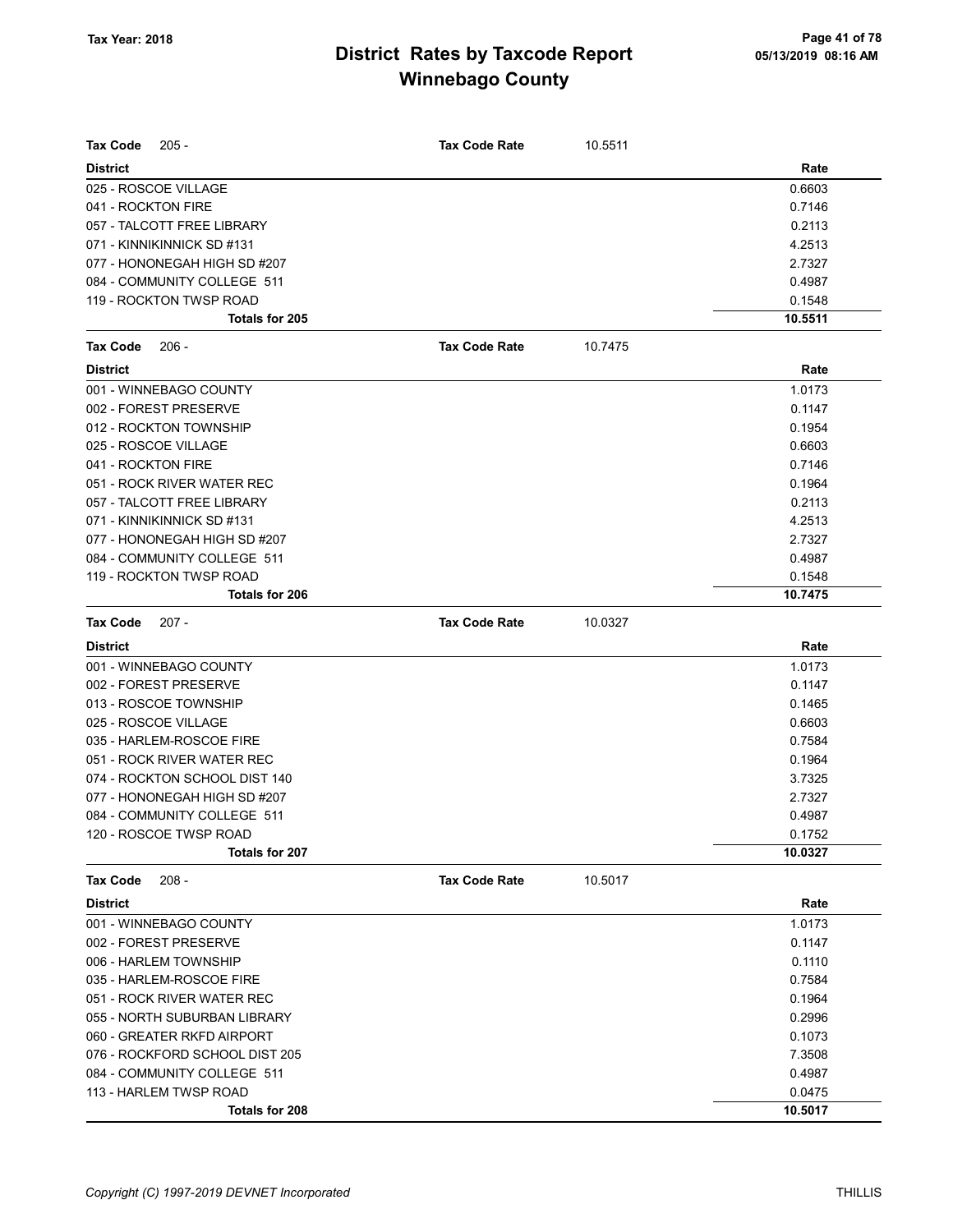| <b>Tax Code</b><br>$209 -$     | <b>Tax Code Rate</b> | 10.3323 |         |
|--------------------------------|----------------------|---------|---------|
| <b>District</b>                |                      |         | Rate    |
| 001 - WINNEBAGO COUNTY         |                      |         | 1.0173  |
| 002 - FOREST PRESERVE          |                      |         | 0.1147  |
| 013 - ROSCOE TOWNSHIP          |                      |         | 0.1465  |
| 025 - ROSCOE VILLAGE           |                      |         | 0.6603  |
| 035 - HARLEM-ROSCOE FIRE       |                      |         | 0.7584  |
| 051 - ROCK RIVER WATER REC     |                      |         | 0.1964  |
| 055 - NORTH SUBURBAN LIBRARY   |                      |         | 0.2996  |
| 074 - ROCKTON SCHOOL DIST 140  |                      |         | 3.7325  |
| 077 - HONONEGAH HIGH SD #207   |                      |         | 2.7327  |
| 084 - COMMUNITY COLLEGE 511    |                      |         | 0.4987  |
| 120 - ROSCOE TWSP ROAD         |                      |         | 0.1752  |
| Totals for 209                 |                      |         | 10.3323 |
| <b>Tax Code</b><br>$210 -$     | <b>Tax Code Rate</b> | 9.2835  |         |
| <b>District</b>                |                      |         | Rate    |
| 001 - WINNEBAGO COUNTY         |                      |         | 1.0173  |
| 002 - FOREST PRESERVE          |                      |         | 0.1147  |
| 015 - SHIRLAND TOWNSHIP        |                      |         | 0.1801  |
| 041 - ROCKTON FIRE             |                      |         | 0.7146  |
| 073 - SHIRLAND SCHOOL DIST 134 |                      |         | 3.9094  |
| 077 - HONONEGAH HIGH SD #207   |                      |         | 2.7327  |
| 084 - COMMUNITY COLLEGE 511    |                      |         | 0.4987  |
| 122 - SHIRLAND TWSP ROAD       |                      |         | 0.1160  |
| Totals for 210                 |                      |         | 9.2835  |
| <b>Tax Code</b><br>$211 -$     | <b>Tax Code Rate</b> | 9.3276  |         |
| <b>District</b>                |                      |         | Rate    |
| 001 - WINNEBAGO COUNTY         |                      |         | 1.0173  |
| 002 - FOREST PRESERVE          |                      |         | 0.1147  |
| 015 - SHIRLAND TOWNSHIP        |                      |         | 0.1801  |
| 033 - FIRE 1                   |                      |         | 0.7587  |
| 073 - SHIRLAND SCHOOL DIST 134 |                      |         | 3.9094  |
| 077 - HONONEGAH HIGH SD #207   |                      |         | 2.7327  |
| 084 - COMMUNITY COLLEGE 511    |                      |         | 0.4987  |
| 122 - SHIRLAND TWSP ROAD       |                      |         | 0.1160  |
| <b>Totals for 211</b>          |                      |         | 9.3276  |
| <b>Tax Code</b><br>212         | <b>Tax Code Rate</b> | 9.3562  |         |
| <b>District</b>                |                      |         | Rate    |
| 001 - WINNEBAGO COUNTY         |                      |         | 1.0173  |
| 002 - FOREST PRESERVE          |                      |         | 0.1147  |
| 008 - LAONA TOWNSHIP           |                      |         | 0.1218  |
| 033 - FIRE 1                   |                      |         | 0.7587  |
| 073 - SHIRLAND SCHOOL DIST 134 |                      |         | 3.9094  |
| 077 - HONONEGAH HIGH SD #207   |                      |         | 2.7327  |
| 084 - COMMUNITY COLLEGE 511    |                      |         | 0.4987  |
| 115 - LAONA TWSP ROAD          |                      |         | 0.2029  |
| <b>Totals for 212</b>          |                      |         | 9.3562  |
| <b>Tax Code</b><br>213         | <b>Tax Code Rate</b> | 9.3259  |         |
| <b>District</b>                |                      |         | Rate    |
| 001 - WINNEBAGO COUNTY         |                      |         | 1.0173  |
| 002 - FOREST PRESERVE          |                      |         | 0.1147  |
| 015 - SHIRLAND TOWNSHIP        |                      |         | 0.1801  |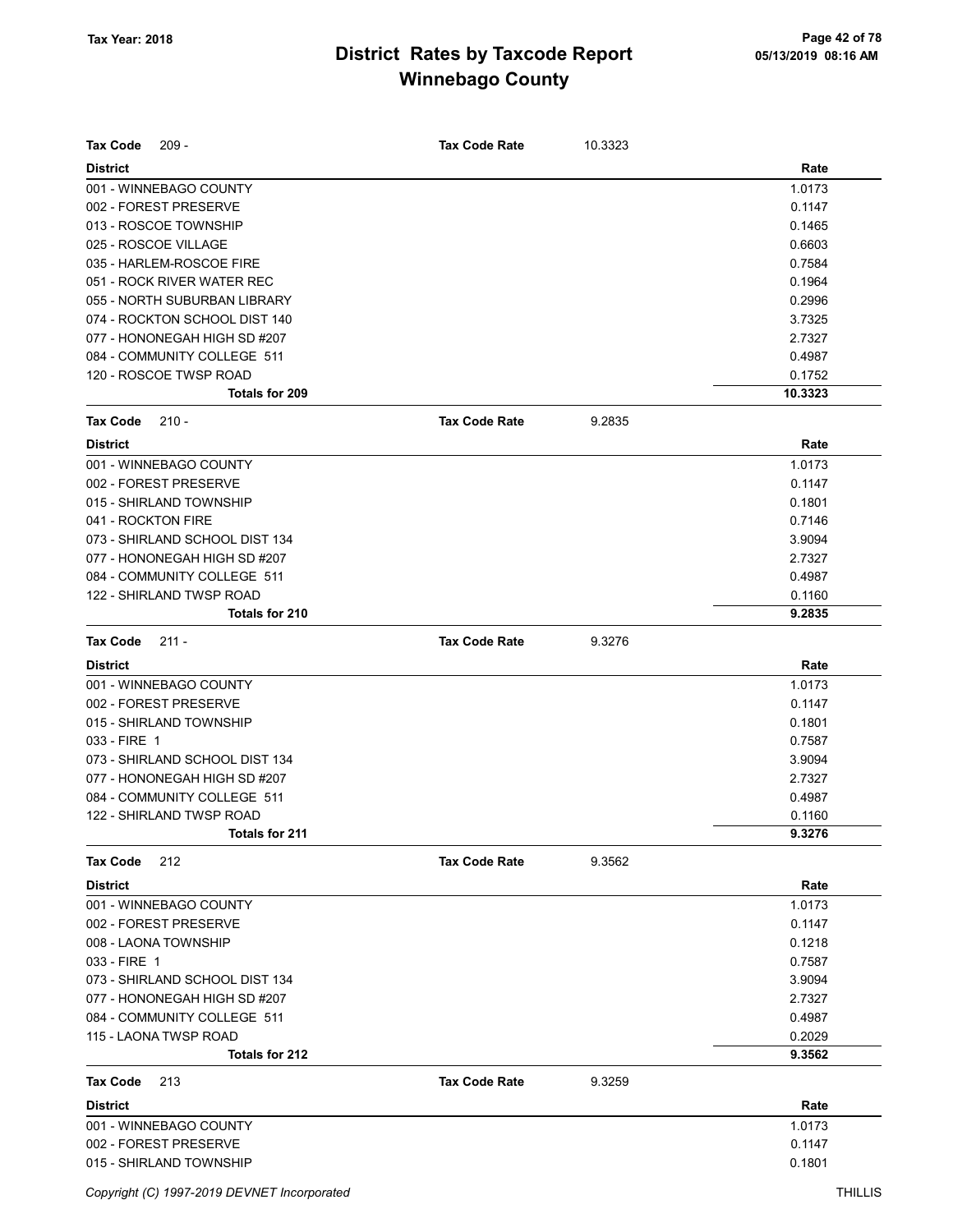| Tax Code<br>213                                   | <b>Tax Code Rate</b> | 9.3259  |         |
|---------------------------------------------------|----------------------|---------|---------|
| <b>District</b>                                   |                      |         | Rate    |
| 041 - ROCKTON FIRE                                |                      |         | 0.7146  |
| 073 - SHIRLAND SCHOOL DIST 134                    |                      |         | 3.9094  |
| 077 - HONONEGAH HIGH SD #207                      |                      |         | 2.7327  |
| 084 - COMMUNITY COLLEGE 511                       |                      |         | 0.4987  |
| 101 - BU/HA/SH MULTI TOWNSHIP                     |                      |         | 0.0424  |
| 122 - SHIRLAND TWSP ROAD                          |                      |         | 0.1160  |
| Totals for 213                                    |                      |         | 9.3259  |
| <b>Tax Code</b><br>214                            | <b>Tax Code Rate</b> | 9.3700  |         |
| <b>District</b>                                   |                      |         | Rate    |
| 001 - WINNEBAGO COUNTY                            |                      |         | 1.0173  |
| 002 - FOREST PRESERVE                             |                      |         | 0.1147  |
| 015 - SHIRLAND TOWNSHIP                           |                      |         | 0.1801  |
| 033 - FIRE 1                                      |                      |         | 0.7587  |
| 073 - SHIRLAND SCHOOL DIST 134                    |                      |         | 3.9094  |
| 077 - HONONEGAH HIGH SD #207                      |                      |         | 2.7327  |
| 084 - COMMUNITY COLLEGE 511                       |                      |         | 0.4987  |
| 101 - BU/HA/SH MULTI TOWNSHIP                     |                      |         | 0.0424  |
| 122 - SHIRLAND TWSP ROAD                          |                      |         | 0.1160  |
| Totals for 214                                    |                      |         | 9.3700  |
| <b>Tax Code</b><br>$220 -$                        | <b>Tax Code Rate</b> | 10.3267 |         |
| <b>District</b>                                   |                      |         | Rate    |
| 001 - WINNEBAGO COUNTY                            |                      |         | 1.0173  |
| 002 - FOREST PRESERVE                             |                      |         | 0.1147  |
| 008 - LAONA TOWNSHIP                              |                      |         | 0.1218  |
| 033 - FIRE 1                                      |                      |         | 0.7587  |
| 081 - DURAND UNIT SD #322                         |                      |         | 7.5719  |
| 084 - COMMUNITY COLLEGE 511                       |                      |         | 0.4987  |
| 102 - DU/LA MULTI TOWNSHIP                        |                      |         | 0.0407  |
| 115 - LAONA TWSP ROAD                             |                      |         | 0.2029  |
| Totals for 220                                    |                      |         | 10.3267 |
| 223 - JACKSON SCHOOL TIF<br><b>Tax Code</b>       | <b>Tax Code Rate</b> | 14.2700 |         |
| <b>District</b>                                   |                      |         | Rate    |
| 001 - WINNEBAGO COUNTY                            |                      |         | 1.0173  |
| 002 - FOREST PRESERVE                             |                      |         | 0.1147  |
| 011 - ROCKFORD TOWNSHIP                           |                      |         | 0.1385  |
| 023 - ROCKFORD CITY                               |                      |         | 3.1194  |
| 046 - ROCKFORD PARK DISTRICT                      |                      |         | 1.0963  |
| 051 - ROCK RIVER WATER REC                        |                      |         | 0.1964  |
| 059 - ROCKFORD CITY LIBRARY                       |                      |         | 0.4890  |
| 060 - GREATER RKFD AIRPORT                        |                      |         | 0.1073  |
| 076 - ROCKFORD SCHOOL DIST 205                    |                      |         | 7.3508  |
| 084 - COMMUNITY COLLEGE 511                       |                      |         | 0.4987  |
| 089 - JACKSON SCHOOL TIF                          |                      |         | 0.0000  |
| 118 - ROCKFORD TWSP ROAD                          |                      |         | 0.1416  |
| Totals for 223                                    |                      |         | 14.2700 |
| 226 - WEST STATE & KILBURN TIF<br><b>Tax Code</b> | <b>Tax Code Rate</b> | 14.2700 |         |
| <b>District</b>                                   |                      |         | Rate    |
| 001 - WINNEBAGO COUNTY                            |                      |         | 1.0173  |
| 002 - FOREST PRESERVE                             |                      |         | 0.1147  |
| 011 - ROCKFORD TOWNSHIP                           |                      |         | 0.1385  |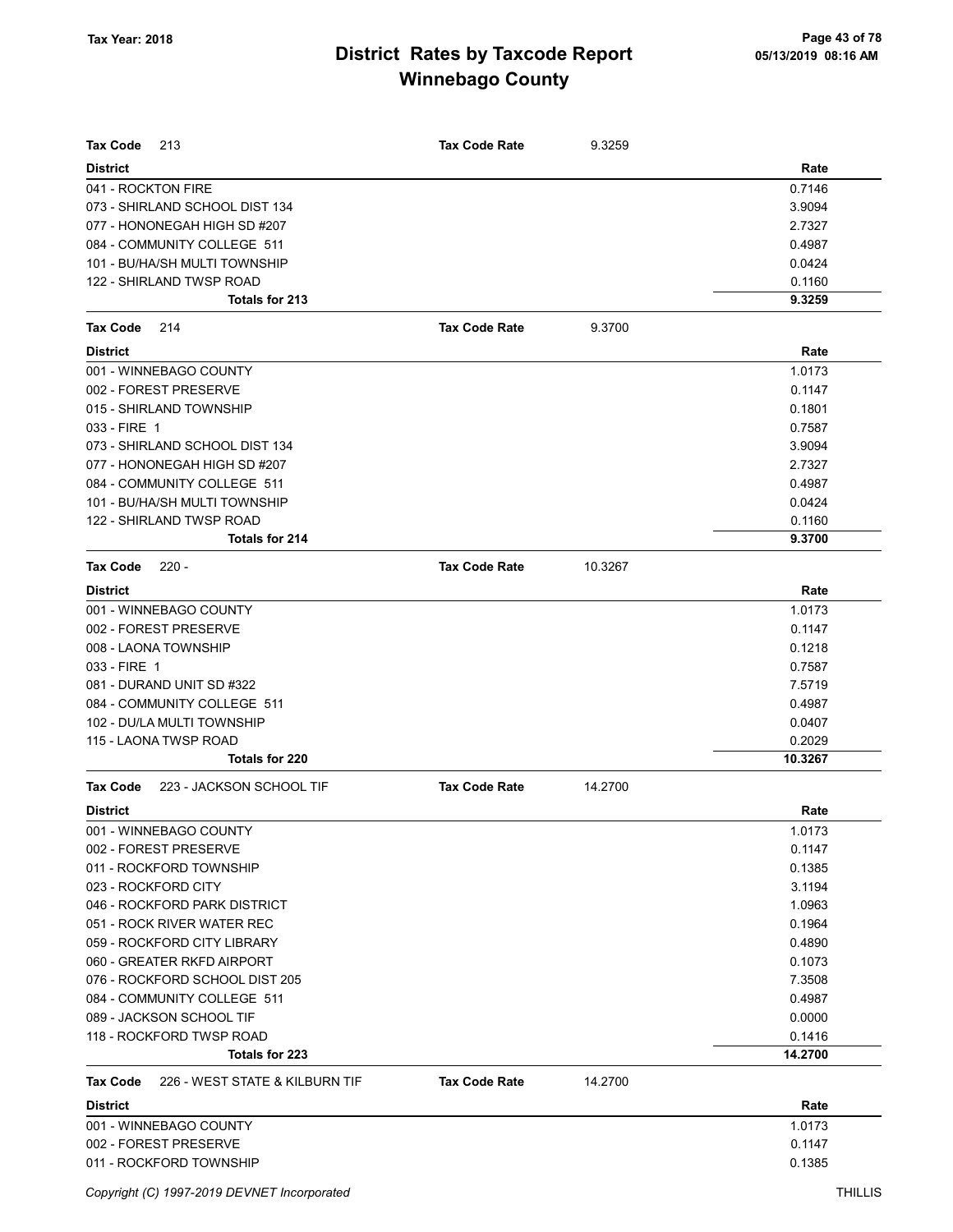| Tax Code        | 226 - WEST STATE & KILBURN TIF           | <b>Tax Code Rate</b> | 14.2700 |                   |
|-----------------|------------------------------------------|----------------------|---------|-------------------|
| <b>District</b> |                                          |                      |         | Rate              |
|                 | 023 - ROCKFORD CITY                      |                      |         | 3.1194            |
|                 | 046 - ROCKFORD PARK DISTRICT             |                      |         | 1.0963            |
|                 | 051 - ROCK RIVER WATER REC               |                      |         | 0.1964            |
|                 | 059 - ROCKFORD CITY LIBRARY              |                      |         | 0.4890            |
|                 | 060 - GREATER RKFD AIRPORT               |                      |         | 0.1073            |
|                 | 068 - WEST STATE & KILBURN TIF           |                      |         | 0.0000            |
|                 | 076 - ROCKFORD SCHOOL DIST 205           |                      |         | 7.3508            |
|                 | 084 - COMMUNITY COLLEGE 511              |                      |         | 0.4987            |
|                 | 118 - ROCKFORD TWSP ROAD                 |                      |         | 0.1416            |
|                 | <b>Totals for 226</b>                    |                      |         | 14.2700           |
| Tax Code        | 228 - DURAND VILLAGE TIF                 | <b>Tax Code Rate</b> | 10.8389 |                   |
| <b>District</b> |                                          |                      |         | Rate              |
|                 | 001 - WINNEBAGO COUNTY                   |                      |         | 1.0173            |
|                 | 002 - FOREST PRESERVE                    |                      |         | 0.1147            |
|                 | 005 - DURAND TOWNSHIP                    |                      |         | 0.1796            |
|                 | 018 - DURAND VILLAGE                     |                      |         | 0.3270            |
| 033 - FIRE 1    |                                          |                      |         | 0.7587            |
|                 | 050 - DURAND SANITARY                    |                      |         | 0.0433            |
|                 | 081 - DURAND UNIT SD #322                |                      |         | 7.5719            |
|                 | 084 - COMMUNITY COLLEGE 511              |                      |         | 0.4987            |
|                 | 102 - DU/LA MULTI TOWNSHIP               |                      |         | 0.0407            |
|                 | 106 - DURAND VILLAGE TIF                 |                      |         | 0.0000            |
|                 | 112 - DURAND TWSP ROAD                   |                      |         | 0.2870            |
|                 | Totals for 228                           |                      |         | 10.8389           |
| <b>Tax Code</b> | $229 -$                                  | <b>Tax Code Rate</b> | 10.7956 |                   |
| <b>District</b> |                                          |                      |         | Rate              |
|                 | 001 - WINNEBAGO COUNTY                   |                      |         | 1.0173            |
|                 | 002 - FOREST PRESERVE                    |                      |         | 0.1147            |
|                 | 005 - DURAND TOWNSHIP                    |                      |         | 0.1796            |
|                 | 018 - DURAND VILLAGE                     |                      |         | 0.3270            |
| 033 - FIRE 1    |                                          |                      |         | 0.7587            |
|                 | 081 - DURAND UNIT SD #322                |                      |         | 7.5719            |
|                 | 084 - COMMUNITY COLLEGE 511              |                      |         | 0.4987            |
|                 | 102 - DU/LA MULTI TOWNSHIP               |                      |         | 0.0407            |
|                 | 112 - DURAND TWSP ROAD<br>Totals for 229 |                      |         | 0.2870<br>10.7956 |
| <b>Tax Code</b> | $230 -$                                  | <b>Tax Code Rate</b> | 10.4686 |                   |
| <b>District</b> |                                          |                      |         | Rate              |
|                 | 001 - WINNEBAGO COUNTY                   |                      |         | 1.0173            |
|                 | 002 - FOREST PRESERVE                    |                      |         | 0.1147            |
|                 | 005 - DURAND TOWNSHIP                    |                      |         | 0.1796            |
| 033 - FIRE 1    |                                          |                      |         | 0.7587            |
|                 | 081 - DURAND UNIT SD #322                |                      |         | 7.5719            |
|                 | 084 - COMMUNITY COLLEGE 511              |                      |         | 0.4987            |
|                 | 102 - DU/LA MULTI TOWNSHIP               |                      |         | 0.0407            |
|                 | 112 - DURAND TWSP ROAD                   |                      |         | 0.2870            |
|                 |                                          |                      |         |                   |
|                 | Totals for 230                           |                      |         | 10.4686           |
| <b>Tax Code</b> | $231 -$                                  | <b>Tax Code Rate</b> | 10.6626 |                   |
| <b>District</b> |                                          |                      |         | Rate              |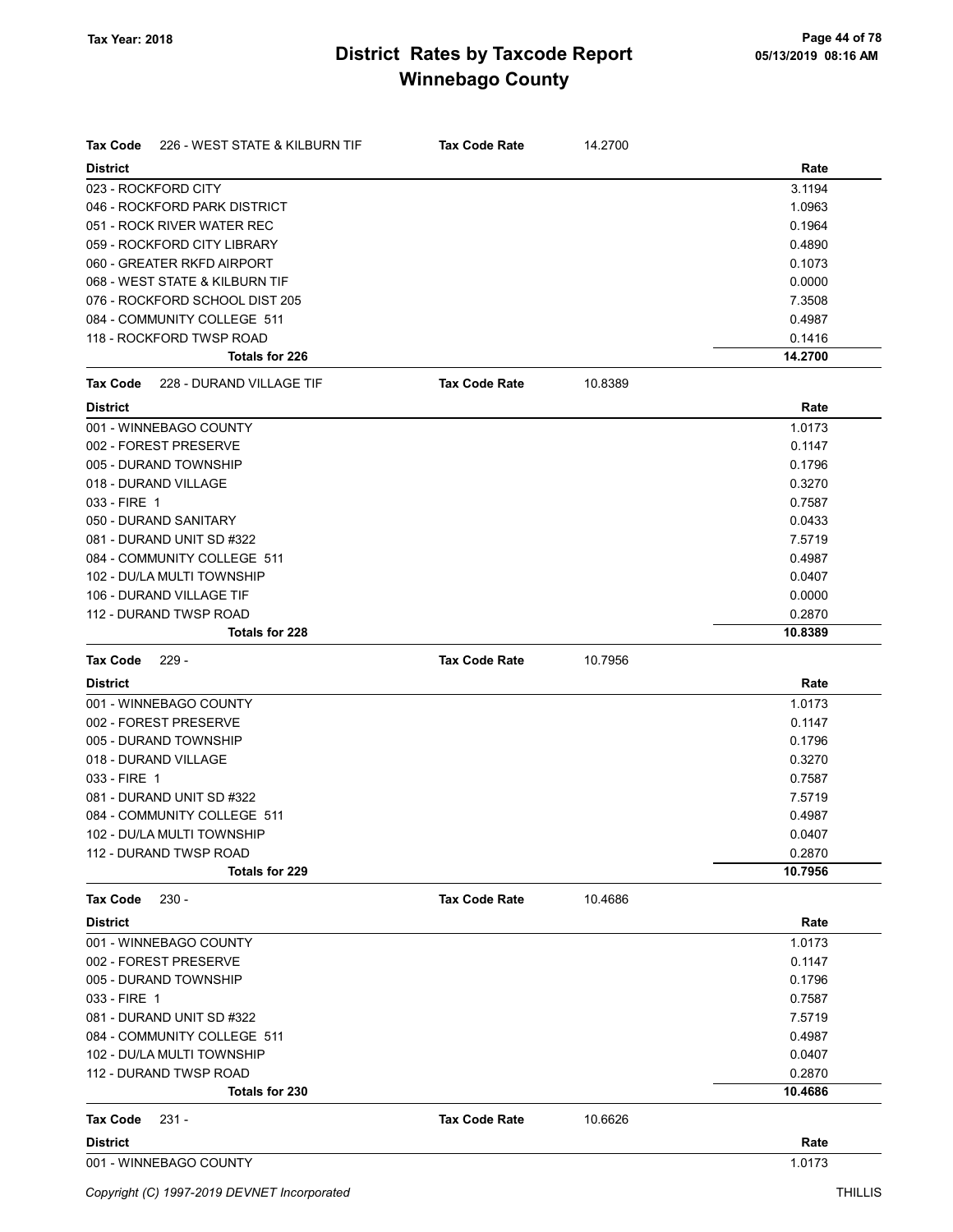| <b>Tax Code</b><br>$231 -$    | <b>Tax Code Rate</b> | 10.6626 |         |
|-------------------------------|----------------------|---------|---------|
| <b>District</b>               |                      |         | Rate    |
| 002 - FOREST PRESERVE         |                      |         | 0.1147  |
| 005 - DURAND TOWNSHIP         |                      |         | 0.1796  |
| 033 - FIRE 1                  |                      |         | 0.7587  |
| 056 - PECATONICA LIBRARY      |                      |         | 0.1940  |
| 081 - DURAND UNIT SD #322     |                      |         | 7.5719  |
| 084 - COMMUNITY COLLEGE 511   |                      |         | 0.4987  |
| 102 - DU/LA MULTI TOWNSHIP    |                      |         | 0.0407  |
| 112 - DURAND TWSP ROAD        |                      |         | 0.2870  |
| Totals for 231                |                      |         | 10.6626 |
| Tax Code<br>232 -             | <b>Tax Code Rate</b> | 10.6620 |         |
| <b>District</b>               |                      |         | Rate    |
| 001 - WINNEBAGO COUNTY        |                      |         | 1.0173  |
| 002 - FOREST PRESERVE         |                      |         | 0.1147  |
| 005 - DURAND TOWNSHIP         |                      |         | 0.1796  |
| 033 - FIRE 1                  |                      |         | 0.7587  |
| 056 - PECATONICA LIBRARY      |                      |         | 0.1940  |
| 080 - PECATONICA UNIT SD #321 |                      |         | 7.5713  |
| 084 - COMMUNITY COLLEGE 511   |                      |         | 0.4987  |
| 102 - DU/LA MULTI TOWNSHIP    |                      |         | 0.0407  |
| 112 - DURAND TWSP ROAD        |                      |         | 0.2870  |
| Totals for 232                |                      |         | 10.6620 |
| <b>Tax Code</b><br>$233 -$    | <b>Tax Code Rate</b> | 10.8389 |         |
| <b>District</b>               |                      |         | Rate    |
| 001 - WINNEBAGO COUNTY        |                      |         | 1.0173  |
| 002 - FOREST PRESERVE         |                      |         | 0.1147  |
| 005 - DURAND TOWNSHIP         |                      |         | 0.1796  |
| 018 - DURAND VILLAGE          |                      |         | 0.3270  |
| 033 - FIRE 1                  |                      |         | 0.7587  |
| 050 - DURAND SANITARY         |                      |         | 0.0433  |
| 081 - DURAND UNIT SD #322     |                      |         | 7.5719  |
| 084 - COMMUNITY COLLEGE 511   |                      |         | 0.4987  |
| 102 - DU/LA MULTI TOWNSHIP    |                      |         | 0.0407  |
| 112 - DURAND TWSP ROAD        |                      |         | 0.2870  |
| Totals for 233                |                      |         | 10.8389 |
| <b>Tax Code</b><br>$234 -$    | <b>Tax Code Rate</b> | 10.5119 |         |
| <b>District</b>               |                      |         | Rate    |
| 001 - WINNEBAGO COUNTY        |                      |         | 1.0173  |
| 002 - FOREST PRESERVE         |                      |         | 0.1147  |
| 005 - DURAND TOWNSHIP         |                      |         | 0.1796  |
| 033 - FIRE 1                  |                      |         | 0.7587  |
| 050 - DURAND SANITARY         |                      |         | 0.0433  |
| 081 - DURAND UNIT SD #322     |                      |         | 7.5719  |
| 084 - COMMUNITY COLLEGE 511   |                      |         | 0.4987  |
| 102 - DU/LA MULTI TOWNSHIP    |                      |         | 0.0407  |
| 112 - DURAND TWSP ROAD        |                      |         | 0.2870  |
| Totals for 234                |                      |         | 10.5119 |
| Tax Code<br>246 -             | <b>Tax Code Rate</b> | 10.3346 |         |
| <b>District</b>               |                      |         | Rate    |
| 001 - WINNEBAGO COUNTY        |                      |         | 1.0173  |
| 002 - FOREST PRESERVE         |                      |         | 0.1147  |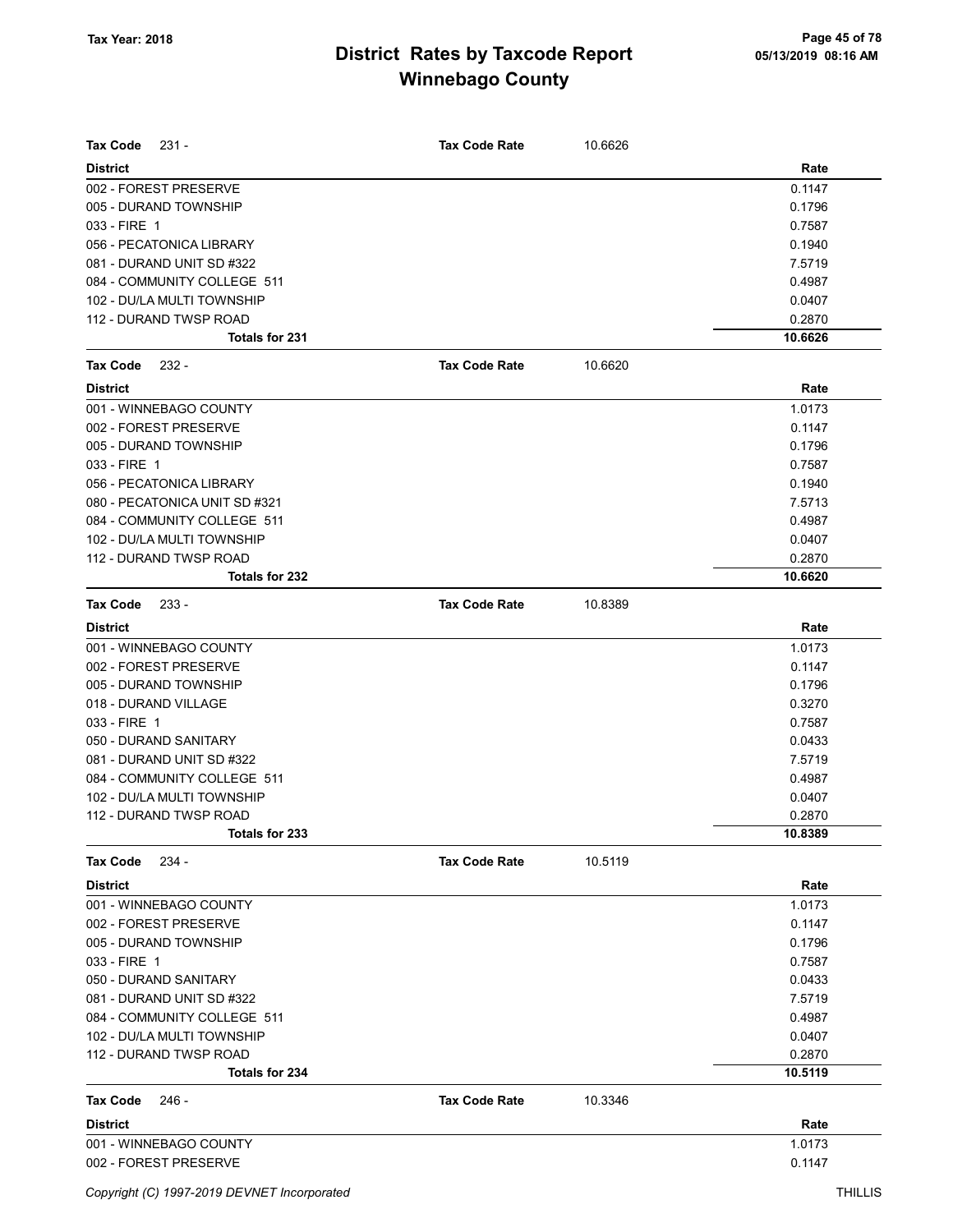| <b>Tax Code</b><br>- 246                   | <b>Tax Code Rate</b> | 10.3346 |                   |
|--------------------------------------------|----------------------|---------|-------------------|
|                                            |                      |         |                   |
| <b>District</b>                            |                      |         | Rate              |
| 007 - HARRISON TOWNSHIP                    |                      |         | 0.1242            |
| 033 - FIRE 1                               |                      |         | 0.7587            |
| 081 - DURAND UNIT SD #322                  |                      |         | 7.5719            |
| 084 - COMMUNITY COLLEGE 511                |                      |         | 0.4987            |
| 101 - BU/HA/SH MULTI TOWNSHIP              |                      |         | 0.0424            |
| 114 - HARRISON TWSP ROAD<br>Totals for 246 |                      |         | 0.2067<br>10.3346 |
|                                            |                      |         |                   |
| <b>Tax Code</b><br>247 -                   | <b>Tax Code Rate</b> | 9.2279  |                   |
| <b>District</b>                            |                      |         | Rate              |
| 001 - WINNEBAGO COUNTY                     |                      |         | 1.0173            |
| 002 - FOREST PRESERVE                      |                      |         | 0.1147            |
| 007 - HARRISON TOWNSHIP                    |                      |         | 0.1242            |
| 033 - FIRE 1                               |                      |         | 0.7587            |
| 074 - ROCKTON SCHOOL DIST 140              |                      |         | 3.7325            |
| 077 - HONONEGAH HIGH SD #207               |                      |         | 2.7327            |
| 084 - COMMUNITY COLLEGE 511                |                      |         | 0.4987            |
| 101 - BU/HA/SH MULTI TOWNSHIP              |                      |         | 0.0424            |
| 114 - HARRISON TWSP ROAD                   |                      |         | 0.2067            |
| <b>Totals for 247</b>                      |                      |         | 9.2279            |
| <b>Tax Code</b><br>- 248                   | <b>Tax Code Rate</b> | 9.9276  |                   |
| <b>District</b>                            |                      |         | Rate              |
| 001 - WINNEBAGO COUNTY                     |                      |         | 1.0173            |
| 002 - FOREST PRESERVE                      |                      |         | 0.1147            |
| 007 - HARRISON TOWNSHIP                    |                      |         | 0.1242            |
| 033 - FIRE 1                               |                      |         | 0.7587            |
| 058 - WINNEBAGO LIBRARY                    |                      |         | 0.2115            |
| 082 - WINNEBAGO UNIT SD #323               |                      |         | 6.9534            |
| 084 - COMMUNITY COLLEGE 511                |                      |         | 0.4987            |
| 101 - BU/HA/SH MULTI TOWNSHIP              |                      |         | 0.0424            |
| 114 - HARRISON TWSP ROAD                   |                      |         | 0.2067            |
| Totals for 248                             |                      |         | 9.9276            |
| <b>Tax Code</b><br>$254 -$                 | <b>Tax Code Rate</b> | 9.9217  |                   |
| District                                   |                      |         | Rate              |
| 001 - WINNEBAGO COUNTY                     |                      |         | 1.0173            |
| 002 - FOREST PRESERVE                      |                      |         | 0.1147            |
| 003 - BURRITT TOWNSHIP                     |                      |         | 0.1743            |
| 044 - W B S FIRE                           |                      |         | 0.6683            |
| 058 - WINNEBAGO LIBRARY                    |                      |         | 0.2115            |
| 062 - RKFD - WINN DRAINAGE                 |                      |         | 0.0421            |
| 082 - WINNEBAGO UNIT SD #323               |                      |         | 6.9534            |
| 084 - COMMUNITY COLLEGE 511                |                      |         | 0.4987            |
| 101 - BU/HA/SH MULTI TOWNSHIP              |                      |         | 0.0424            |
| 110 - BURRITT TWSP ROAD                    |                      |         | 0.1990            |
| Totals for 254                             |                      |         | 9.9217            |
| <b>Tax Code</b><br>258 -                   | <b>Tax Code Rate</b> | 12.6082 |                   |
| <b>District</b>                            |                      |         | Rate              |
| 001 - WINNEBAGO COUNTY                     |                      |         | 1.0173            |
| 002 - FOREST PRESERVE                      |                      |         | 0.1147            |
| 003 - BURRITT TOWNSHIP                     |                      |         | 0.1743            |
| 023 - ROCKFORD CITY                        |                      |         | 3.1194            |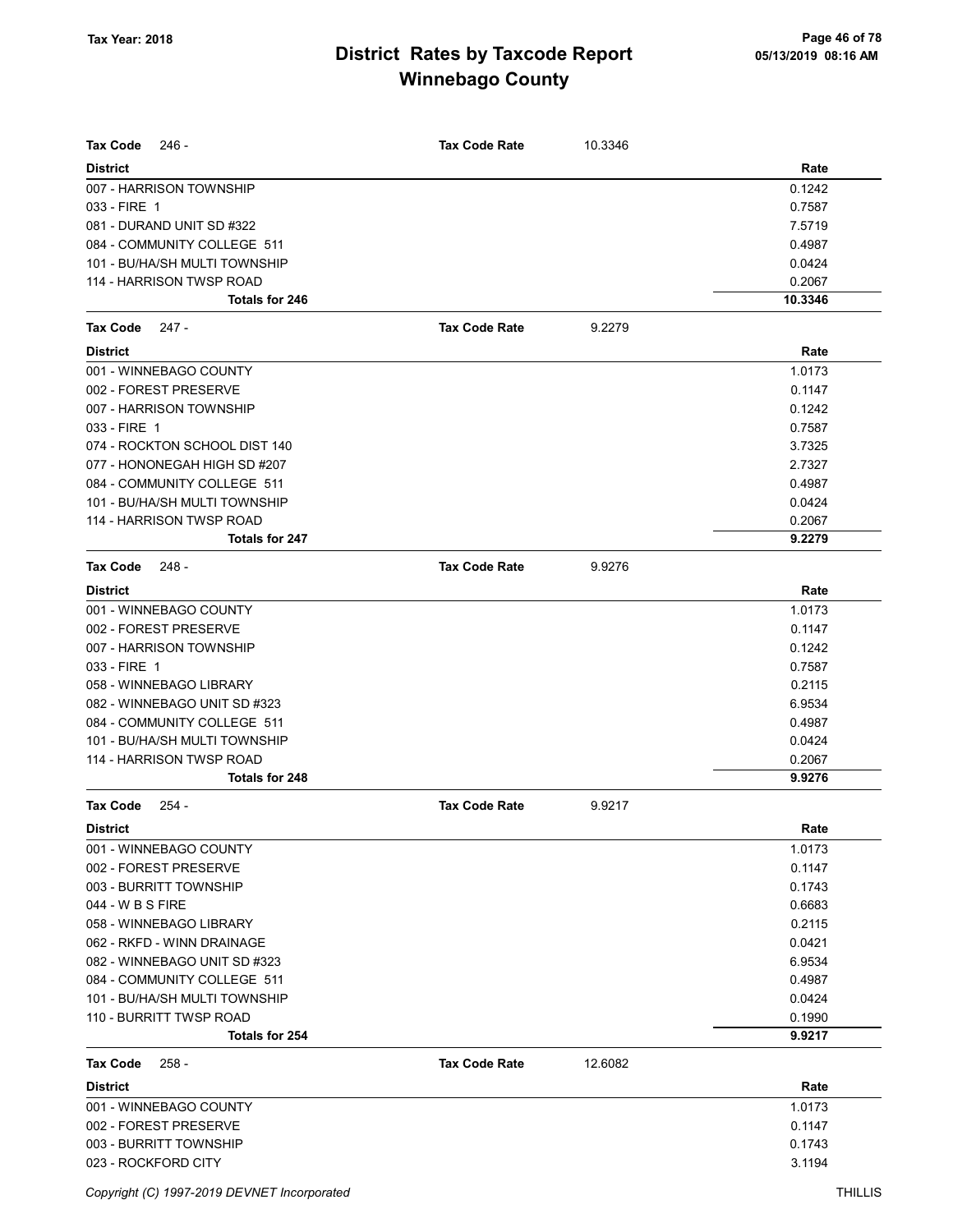| Tax Code<br>$258 -$           | <b>Tax Code Rate</b> | 12.6082 |         |
|-------------------------------|----------------------|---------|---------|
| <b>District</b>               |                      |         | Rate    |
| 059 - ROCKFORD CITY LIBRARY   |                      |         | 0.4890  |
| 082 - WINNEBAGO UNIT SD #323  |                      |         | 6.9534  |
| 084 - COMMUNITY COLLEGE 511   |                      |         | 0.4987  |
| 101 - BU/HA/SH MULTI TOWNSHIP |                      |         | 0.0424  |
| 110 - BURRITT TWSP ROAD       |                      |         | 0.1990  |
| Totals for 258                |                      |         | 12.6082 |
| <b>Tax Code</b><br>$259 -$    | <b>Tax Code Rate</b> | 13.2261 |         |
| <b>District</b>               |                      |         | Rate    |
| 001 - WINNEBAGO COUNTY        |                      |         | 1.0173  |
| 002 - FOREST PRESERVE         |                      |         | 0.1147  |
| 003 - BURRITT TOWNSHIP        |                      |         | 0.1743  |
| 023 - ROCKFORD CITY           |                      |         | 3.1194  |
| 059 - ROCKFORD CITY LIBRARY   |                      |         | 0.4890  |
| 080 - PECATONICA UNIT SD #321 |                      |         | 7.5713  |
| 084 - COMMUNITY COLLEGE 511   |                      |         | 0.4987  |
| 101 - BU/HA/SH MULTI TOWNSHIP |                      |         | 0.0424  |
| 110 - BURRITT TWSP ROAD       |                      |         | 0.1990  |
| <b>Totals for 259</b>         |                      |         | 13.2261 |
| Tax Code<br>$260 -$           | <b>Tax Code Rate</b> | 9.8796  |         |
| <b>District</b>               |                      |         | Rate    |
| 001 - WINNEBAGO COUNTY        |                      |         | 1.0173  |
| 002 - FOREST PRESERVE         |                      |         | 0.1147  |
| 003 - BURRITT TOWNSHIP        |                      |         | 0.1743  |
| 044 - W B S FIRE              |                      |         | 0.6683  |
| 058 - WINNEBAGO LIBRARY       |                      |         | 0.2115  |
| 082 - WINNEBAGO UNIT SD #323  |                      |         | 6.9534  |
| 084 - COMMUNITY COLLEGE 511   |                      |         | 0.4987  |
| 101 - BU/HA/SH MULTI TOWNSHIP |                      |         | 0.0424  |
| 110 - BURRITT TWSP ROAD       |                      |         | 0.1990  |
| Totals for 260                |                      |         | 9.8796  |
| <b>Tax Code</b><br>$262 -$    | <b>Tax Code Rate</b> | 9.6681  |         |
| <b>District</b>               |                      |         | Rate    |
| 001 - WINNEBAGO COUNTY        |                      |         | 1.0173  |
| 002 - FOREST PRESERVE         |                      |         | 0.1147  |
| 003 - BURRITT TOWNSHIP        |                      |         | 0.1743  |
| 044 - W B S FIRE              |                      |         | 0.6683  |
| 082 - WINNEBAGO UNIT SD #323  |                      |         | 6.9534  |
| 084 - COMMUNITY COLLEGE 511   |                      |         | 0.4987  |
| 101 - BU/HA/SH MULTI TOWNSHIP |                      |         | 0.0424  |
| 110 - BURRITT TWSP ROAD       |                      |         | 0.1990  |
| Totals for 262                |                      |         | 9.6681  |
| <b>Tax Code</b><br>$263 -$    | <b>Tax Code Rate</b> | 9.6264  |         |
| <b>District</b>               |                      |         | Rate    |
| 001 - WINNEBAGO COUNTY        |                      |         | 1.0173  |
| 002 - FOREST PRESERVE         |                      |         | 0.1147  |
| 003 - BURRITT TOWNSHIP        |                      |         | 0.1743  |
| 039 - PECATONICA FIRE         |                      |         | 0.4151  |
| 058 - WINNEBAGO LIBRARY       |                      |         | 0.2115  |
| 082 - WINNEBAGO UNIT SD #323  |                      |         | 6.9534  |
| 084 - COMMUNITY COLLEGE 511   |                      |         | 0.4987  |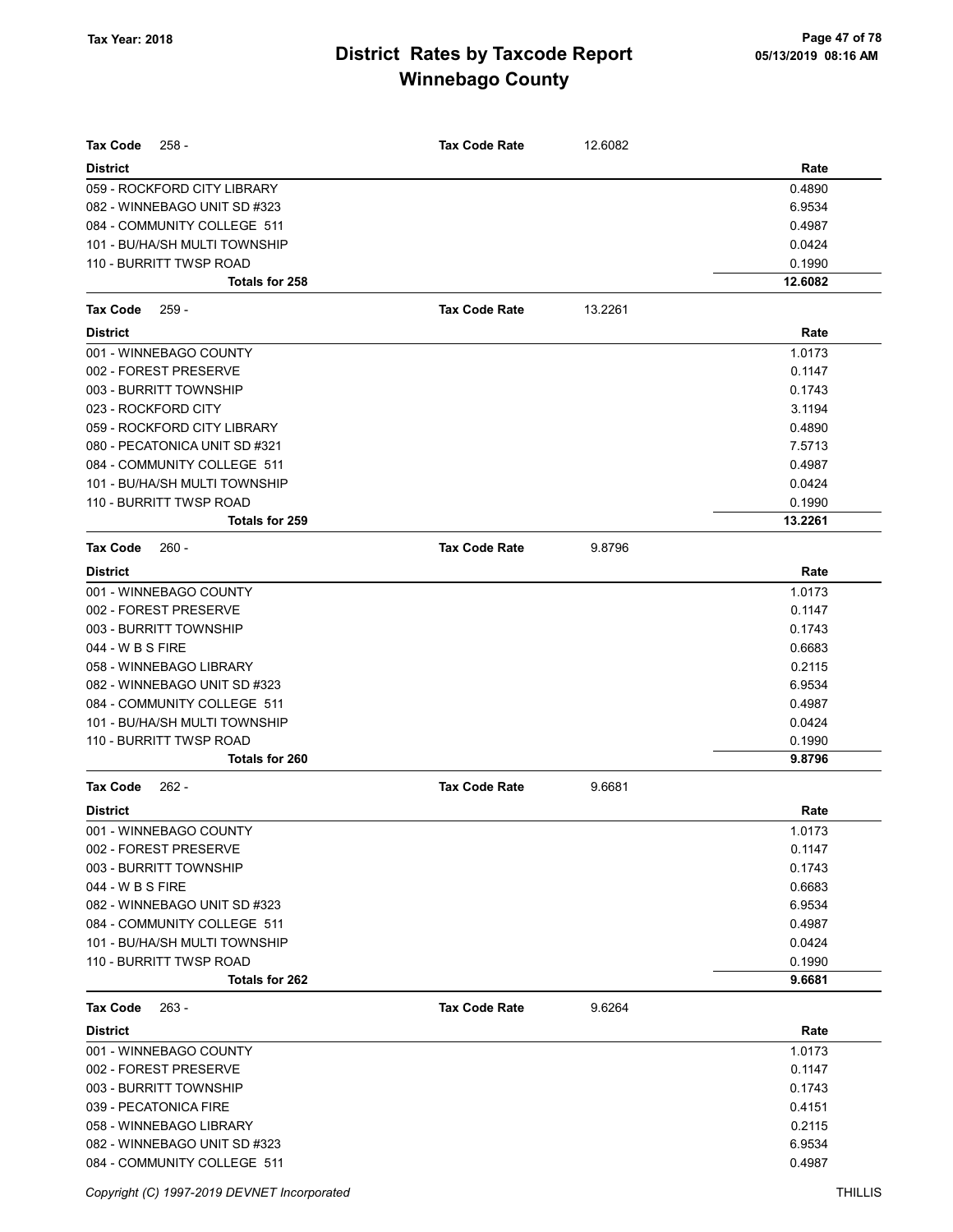| <b>Tax Code</b><br>263 -      | <b>Tax Code Rate</b> | 9.6264  |         |
|-------------------------------|----------------------|---------|---------|
| <b>District</b>               |                      |         | Rate    |
| 101 - BU/HA/SH MULTI TOWNSHIP |                      |         | 0.0424  |
| 110 - BURRITT TWSP ROAD       |                      |         | 0.1990  |
| Totals for 263                |                      |         | 9.6264  |
| Tax Code<br>$265 -$           | <b>Tax Code Rate</b> | 9.8621  |         |
| <b>District</b>               |                      |         | Rate    |
| 001 - WINNEBAGO COUNTY        |                      |         | 1.0173  |
| 002 - FOREST PRESERVE         |                      |         | 0.1147  |
| 003 - BURRITT TOWNSHIP        |                      |         | 0.1743  |
| 044 - W B S FIRE              |                      |         | 0.6683  |
| 056 - PECATONICA LIBRARY      |                      |         | 0.1940  |
| 082 - WINNEBAGO UNIT SD #323  |                      |         | 6.9534  |
| 084 - COMMUNITY COLLEGE 511   |                      |         | 0.4987  |
| 101 - BU/HA/SH MULTI TOWNSHIP |                      |         | 0.0424  |
| 110 - BURRITT TWSP ROAD       |                      |         | 0.1990  |
| <b>Totals for 265</b>         |                      |         | 9.8621  |
| Tax Code<br>- 266             | <b>Tax Code Rate</b> | 10.4800 |         |
| <b>District</b>               |                      |         | Rate    |
| 001 - WINNEBAGO COUNTY        |                      |         | 1.0173  |
| 002 - FOREST PRESERVE         |                      |         | 0.1147  |
| 003 - BURRITT TOWNSHIP        |                      |         | 0.1743  |
| 044 - W B S FIRE              |                      |         | 0.6683  |
| 056 - PECATONICA LIBRARY      |                      |         | 0.1940  |
| 080 - PECATONICA UNIT SD #321 |                      |         | 7.5713  |
| 084 - COMMUNITY COLLEGE 511   |                      |         | 0.4987  |
| 101 - BU/HA/SH MULTI TOWNSHIP |                      |         | 0.0424  |
| 110 - BURRITT TWSP ROAD       |                      |         | 0.1990  |
| <b>Totals for 266</b>         |                      |         | 10.4800 |
| Tax Code<br>267 -             | <b>Tax Code Rate</b> | 9.6089  |         |
| <b>District</b>               |                      |         | Rate    |
| 001 - WINNEBAGO COUNTY        |                      |         | 1.0173  |
| 002 - FOREST PRESERVE         |                      |         | 0.1147  |
| 003 - BURRITT TOWNSHIP        |                      |         | 0.1743  |
| 039 - PECATONICA FIRE         |                      |         | 0.4151  |
| 056 - PECATONICA LIBRARY      |                      |         | 0.1940  |
| 082 - WINNEBAGO UNIT SD #323  |                      |         | 6.9534  |
| 084 - COMMUNITY COLLEGE 511   |                      |         | 0.4987  |
| 101 - BU/HA/SH MULTI TOWNSHIP |                      |         | 0.0424  |
| 110 - BURRITT TWSP ROAD       |                      |         | 0.1990  |
| Totals for 267                |                      |         | 9.6089  |
| <b>Tax Code</b><br>$268 -$    | <b>Tax Code Rate</b> | 10.2268 |         |
| <b>District</b>               |                      |         | Rate    |
| 001 - WINNEBAGO COUNTY        |                      |         | 1.0173  |
| 002 - FOREST PRESERVE         |                      |         | 0.1147  |
| 003 - BURRITT TOWNSHIP        |                      |         | 0.1743  |
| 039 - PECATONICA FIRE         |                      |         | 0.4151  |
| 056 - PECATONICA LIBRARY      |                      |         | 0.1940  |
| 080 - PECATONICA UNIT SD #321 |                      |         | 7.5713  |
| 084 - COMMUNITY COLLEGE 511   |                      |         | 0.4987  |
| 101 - BU/HA/SH MULTI TOWNSHIP |                      |         | 0.0424  |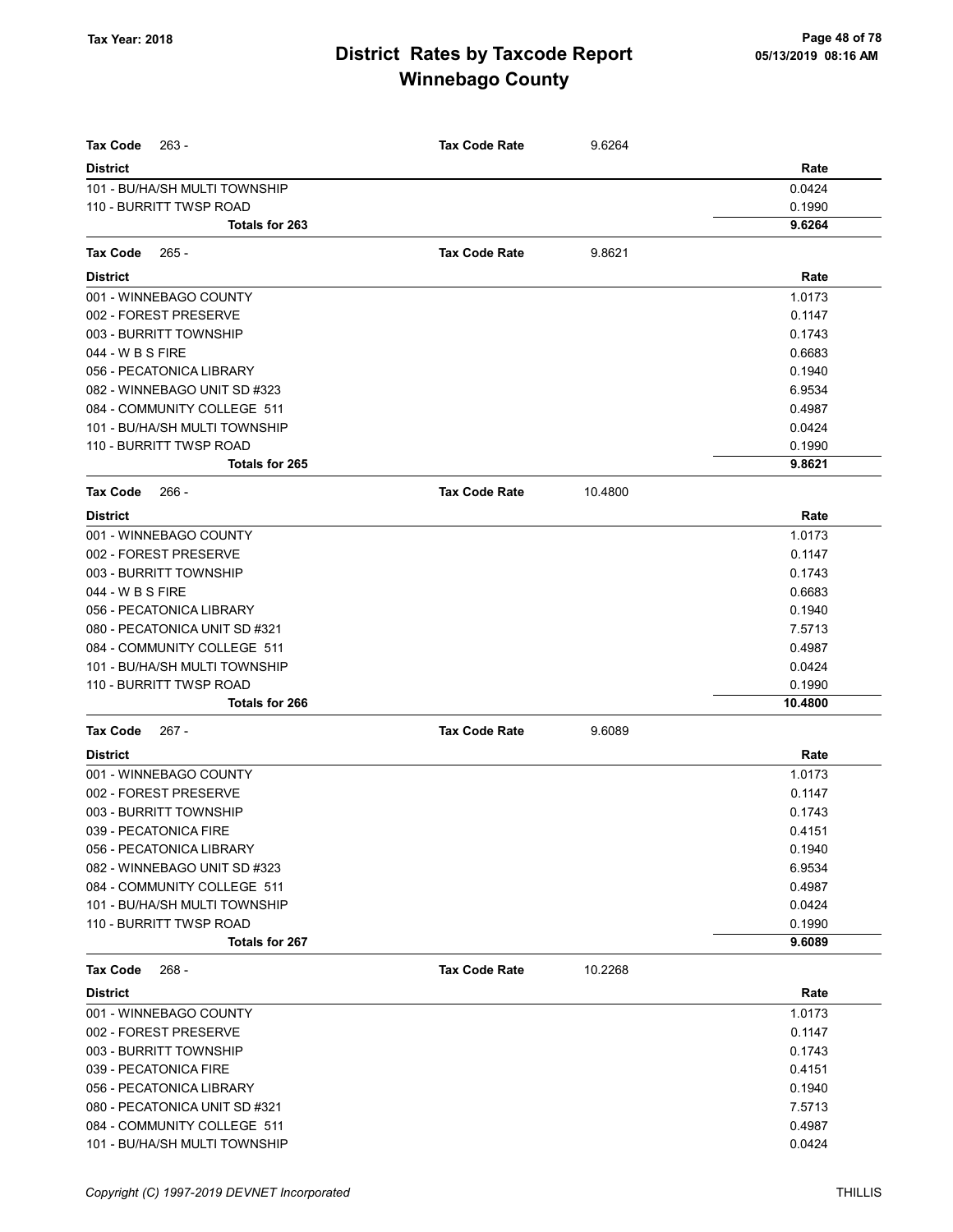| <b>Tax Code</b><br>$268 -$    | <b>Tax Code Rate</b> | 10.2268 |         |
|-------------------------------|----------------------|---------|---------|
| <b>District</b>               |                      |         | Rate    |
| 110 - BURRITT TWSP ROAD       |                      |         | 0.1990  |
| Totals for 268                |                      |         | 10.2268 |
|                               |                      |         |         |
| <b>Tax Code</b><br>281 -      | <b>Tax Code Rate</b> | 10.3818 |         |
| <b>District</b>               |                      |         | Rate    |
| 001 - WINNEBAGO COUNTY        |                      |         | 1.0173  |
| 002 - FOREST PRESERVE         |                      |         | 0.1147  |
| 010 - PECATONICA TOWNSHIP     |                      |         | 0.1835  |
| 039 - PECATONICA FIRE         |                      |         | 0.4151  |
| 047 - SUMNER PARK             |                      |         | 0.1450  |
| 056 - PECATONICA LIBRARY      |                      |         | 0.1940  |
| 080 - PECATONICA UNIT SD #321 |                      |         | 7.5713  |
| 084 - COMMUNITY COLLEGE 511   |                      |         | 0.4987  |
| 117 - PECATONICA TWSP ROAD    |                      |         | 0.1880  |
| 124 - PE/SE MULTI TOWNSHIP    |                      |         | 0.0542  |
| <b>Totals for 281</b>         |                      |         | 10.3818 |
| 282 -<br><b>Tax Code</b>      | <b>Tax Code Rate</b> | 9.7639  |         |
| <b>District</b>               |                      |         | Rate    |
| 001 - WINNEBAGO COUNTY        |                      |         | 1.0173  |
| 002 - FOREST PRESERVE         |                      |         | 0.1147  |
| 010 - PECATONICA TOWNSHIP     |                      |         | 0.1835  |
| 039 - PECATONICA FIRE         |                      |         | 0.4151  |
| 047 - SUMNER PARK             |                      |         | 0.1450  |
| 056 - PECATONICA LIBRARY      |                      |         | 0.1940  |
| 082 - WINNEBAGO UNIT SD #323  |                      |         | 6.9534  |
| 084 - COMMUNITY COLLEGE 511   |                      |         | 0.4987  |
| 117 - PECATONICA TWSP ROAD    |                      |         | 0.1880  |
| 124 - PE/SE MULTI TOWNSHIP    |                      |         | 0.0542  |
| Totals for 282                |                      |         | 9.7639  |
| <b>Tax Code</b><br>$283 -$    | <b>Tax Code Rate</b> | 10.0171 |         |
| <b>District</b>               |                      |         | Rate    |
| 001 - WINNEBAGO COUNTY        |                      |         | 1.0173  |
| 002 - FOREST PRESERVE         |                      |         | 0.1147  |
| 010 - PECATONICA TOWNSHIP     |                      |         | 0.1835  |
| 044 - W B S FIRE              |                      |         | 0.6683  |
| 047 - SUMNER PARK             |                      |         | 0.1450  |
| 056 - PECATONICA LIBRARY      |                      |         | 0.1940  |
| 082 - WINNEBAGO UNIT SD #323  |                      |         | 6.9534  |
| 084 - COMMUNITY COLLEGE 511   |                      |         | 0.4987  |
| 117 - PECATONICA TWSP ROAD    |                      |         | 0.1880  |
| 124 - PE/SE MULTI TOWNSHIP    |                      |         | 0.0542  |
| Totals for 283                |                      |         | 10.0171 |
| <b>Tax Code</b><br>284 -      | <b>Tax Code Rate</b> | 10.6350 |         |
| <b>District</b>               |                      |         | Rate    |
| 001 - WINNEBAGO COUNTY        |                      |         | 1.0173  |
| 002 - FOREST PRESERVE         |                      |         | 0.1147  |
| 010 - PECATONICA TOWNSHIP     |                      |         | 0.1835  |
| 044 - W B S FIRE              |                      |         | 0.6683  |
| 047 - SUMNER PARK             |                      |         | 0.1450  |
| 056 - PECATONICA LIBRARY      |                      |         | 0.1940  |
| 080 - PECATONICA UNIT SD #321 |                      |         | 7.5713  |
|                               |                      |         |         |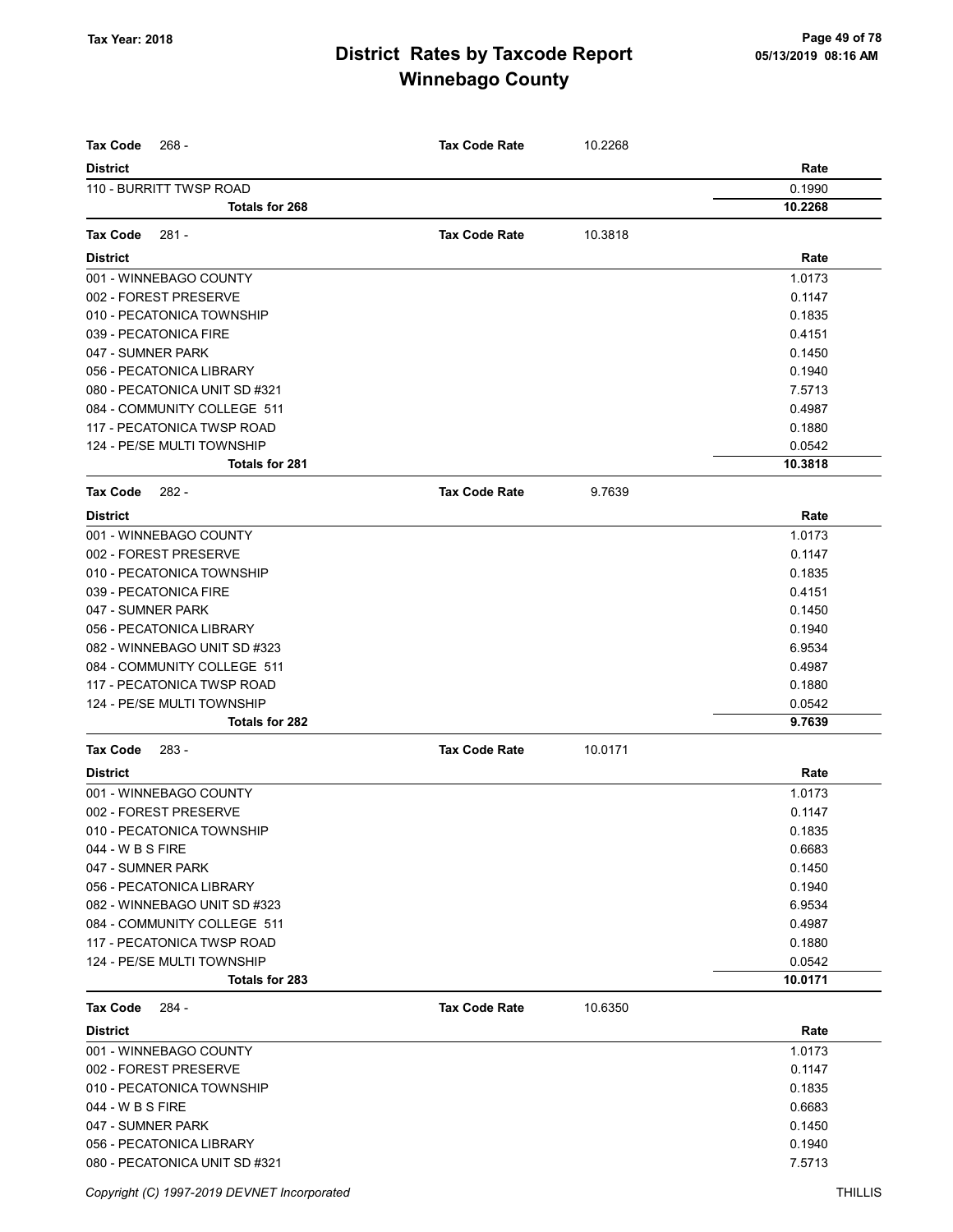| <b>Tax Code</b><br>284 -             | <b>Tax Code Rate</b> | 10.6350 |         |
|--------------------------------------|----------------------|---------|---------|
| <b>District</b>                      |                      |         | Rate    |
| 084 - COMMUNITY COLLEGE 511          |                      |         | 0.4987  |
| 117 - PECATONICA TWSP ROAD           |                      |         | 0.1880  |
| 124 - PE/SE MULTI TOWNSHIP           |                      |         | 0.0542  |
| <b>Totals for 284</b>                |                      |         | 10.6350 |
| Tax Code<br>$286 -$                  | <b>Tax Code Rate</b> | 11.0930 |         |
| <b>District</b>                      |                      |         | Rate    |
| 001 - WINNEBAGO COUNTY               |                      |         | 1.0173  |
| 002 - FOREST PRESERVE                |                      |         | 0.1147  |
| 010 - PECATONICA TOWNSHIP            |                      |         | 0.1835  |
| 022 - PECATONICA VILLAGE             |                      |         | 0.7112  |
| 039 - PECATONICA FIRE                |                      |         | 0.4151  |
| 047 - SUMNER PARK                    |                      |         | 0.1450  |
| 056 - PECATONICA LIBRARY             |                      |         | 0.1940  |
| 080 - PECATONICA UNIT SD #321        |                      |         | 7.5713  |
| 084 - COMMUNITY COLLEGE 511          |                      |         | 0.4987  |
| 117 - PECATONICA TWSP ROAD           |                      |         | 0.1880  |
| 124 - PE/SE MULTI TOWNSHIP           |                      |         | 0.0542  |
| <b>Totals for 286</b>                |                      |         | 11.0930 |
| Tax Code<br>290 - SOUTH BELOIT SSA 1 | <b>Tax Code Rate</b> | 9.8765  |         |
| <b>District</b>                      |                      |         | Rate    |
| 001 - WINNEBAGO COUNTY               |                      |         | 1.0173  |
| 002 - FOREST PRESERVE                |                      |         | 0.1147  |
| 012 - ROCKTON TOWNSHIP               |                      |         | 0.1954  |
| 026 - SOUTH BELOIT CITY              |                      |         | 1.1260  |
| 061 - SOUTH BELOIT CITY LIBRARY      |                      |         | 0.2071  |
| 079 - SOUTH BELOIT SD #320           |                      |         | 6.5625  |
| 084 - COMMUNITY COLLEGE 511          |                      |         | 0.4987  |
| 119 - ROCKTON TWSP ROAD              |                      |         | 0.1548  |
| 160 - SOUTH BELOIT SSA 1             |                      |         | 0.0000  |
| Totals for 290                       |                      |         | 9.8765  |
| <b>Tax Code</b><br>$305 -$           | <b>Tax Code Rate</b> | 10.8873 |         |
| <b>District</b>                      |                      |         | Rate    |
| 001 - WINNEBAGO COUNTY               |                      |         | 1.0173  |
| 002 - FOREST PRESERVE                |                      |         | 0.1147  |
| 014 - SEWARD TOWNSHIP                |                      |         | 0.4320  |
| 039 - PECATONICA FIRE                |                      |         | 0.4151  |
| 049 - SEWARD PARK DISTRICT           |                      |         | 0.1530  |
| 056 - PECATONICA LIBRARY             |                      |         | 0.1940  |
| 080 - PECATONICA UNIT SD #321        |                      |         | 7.5713  |
| 084 - COMMUNITY COLLEGE 511          |                      |         | 0.4987  |
| 121 - SEWARD TWSP ROAD               |                      |         | 0.4370  |
| 124 - PE/SE MULTI TOWNSHIP           |                      |         | 0.0542  |
| Totals for 305                       |                      |         | 10.8873 |
| <b>Tax Code</b><br>306               | <b>Tax Code Rate</b> | 10.5321 |         |
| <b>District</b>                      |                      |         | Rate    |
| 001 - WINNEBAGO COUNTY               |                      |         | 1.0173  |
| 002 - FOREST PRESERVE                |                      |         | 0.1147  |
| 014 - SEWARD TOWNSHIP                |                      |         | 0.4320  |
| 044 - W B S FIRE                     |                      |         | 0.6683  |
| 047 - SUMNER PARK                    |                      |         | 0.1450  |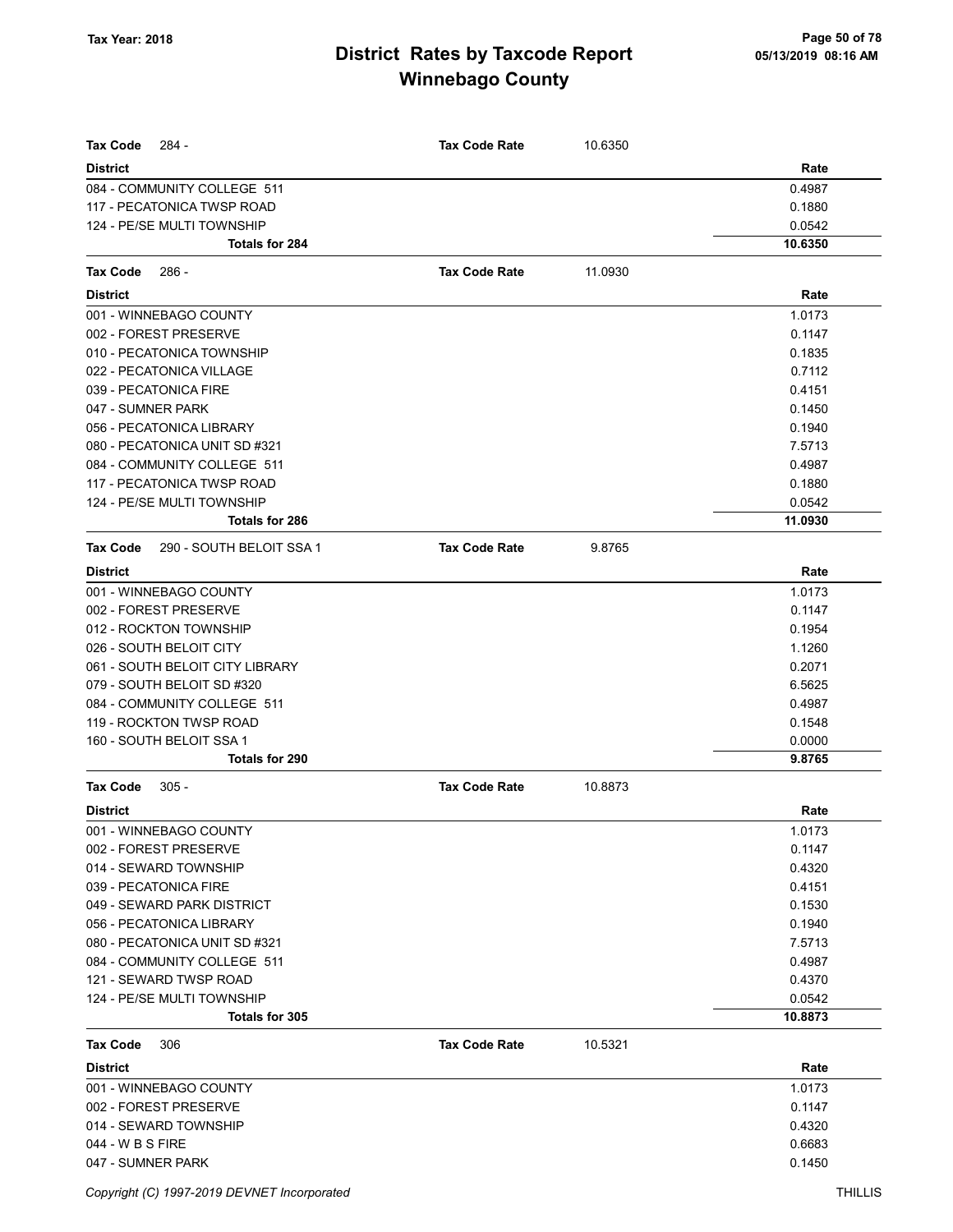| 306<br><b>Tax Code</b>        | <b>Tax Code Rate</b> | 10.5321 |         |
|-------------------------------|----------------------|---------|---------|
| <b>District</b>               |                      |         | Rate    |
| 058 - WINNEBAGO LIBRARY       |                      |         | 0.2115  |
| 082 - WINNEBAGO UNIT SD #323  |                      |         | 6.9534  |
| 084 - COMMUNITY COLLEGE 511   |                      |         | 0.4987  |
| 121 - SEWARD TWSP ROAD        |                      |         | 0.4370  |
| 124 - PE/SE MULTI TOWNSHIP    |                      |         | 0.0542  |
| Totals for 306                |                      |         | 10.5321 |
| <b>Tax Code</b><br>308        | <b>Tax Code Rate</b> | 10.2789 |         |
| <b>District</b>               |                      |         | Rate    |
| 001 - WINNEBAGO COUNTY        |                      |         | 1.0173  |
| 002 - FOREST PRESERVE         |                      |         | 0.1147  |
| 014 - SEWARD TOWNSHIP         |                      |         | 0.4320  |
| 039 - PECATONICA FIRE         |                      |         | 0.4151  |
| 047 - SUMNER PARK             |                      |         | 0.1450  |
| 058 - WINNEBAGO LIBRARY       |                      |         | 0.2115  |
| 082 - WINNEBAGO UNIT SD #323  |                      |         | 6.9534  |
| 084 - COMMUNITY COLLEGE 511   |                      |         | 0.4987  |
| 121 - SEWARD TWSP ROAD        |                      |         | 0.4370  |
| 124 - PE/SE MULTI TOWNSHIP    |                      |         | 0.0542  |
| Totals for 308                |                      |         | 10.2789 |
| <b>Tax Code</b><br>309        | <b>Tax Code Rate</b> | 10.8793 |         |
| <b>District</b>               |                      |         | Rate    |
| 001 - WINNEBAGO COUNTY        |                      |         | 1.0173  |
| 002 - FOREST PRESERVE         |                      |         | 0.1147  |
| 014 - SEWARD TOWNSHIP         |                      |         | 0.4320  |
| 039 - PECATONICA FIRE         |                      |         | 0.4151  |
| 047 - SUMNER PARK             |                      |         | 0.1450  |
| 056 - PECATONICA LIBRARY      |                      |         | 0.1940  |
| 080 - PECATONICA UNIT SD #321 |                      |         | 7.5713  |
| 084 - COMMUNITY COLLEGE 511   |                      |         | 0.4987  |
| 121 - SEWARD TWSP ROAD        |                      |         | 0.4370  |
| 124 - PE/SE MULTI TOWNSHIP    |                      |         | 0.0542  |
| Totals for 309                |                      |         | 10.8793 |
| <b>Tax Code</b><br>310 -      | <b>Tax Code Rate</b> | 10.2869 |         |
| <b>District</b>               |                      |         | Rate    |
| 001 - WINNEBAGO COUNTY        |                      |         | 1.0173  |
| 002 - FOREST PRESERVE         |                      |         | 0.1147  |
| 014 - SEWARD TOWNSHIP         |                      |         | 0.4320  |
| 039 - PECATONICA FIRE         |                      |         | 0.4151  |
| 049 - SEWARD PARK DISTRICT    |                      |         | 0.1530  |
| 058 - WINNEBAGO LIBRARY       |                      |         | 0.2115  |
| 082 - WINNEBAGO UNIT SD #323  |                      |         | 6.9534  |
| 084 - COMMUNITY COLLEGE 511   |                      |         | 0.4987  |
| 121 - SEWARD TWSP ROAD        |                      |         | 0.4370  |
| 124 - PE/SE MULTI TOWNSHIP    |                      |         | 0.0542  |
| Totals for 310                |                      |         | 10.2869 |
| <b>Tax Code</b><br>$311 -$    | <b>Tax Code Rate</b> | 10.5401 |         |
| <b>District</b>               |                      |         | Rate    |
| 001 - WINNEBAGO COUNTY        |                      |         | 1.0173  |
| 002 - FOREST PRESERVE         |                      |         | 0.1147  |
| 014 - SEWARD TOWNSHIP         |                      |         | 0.4320  |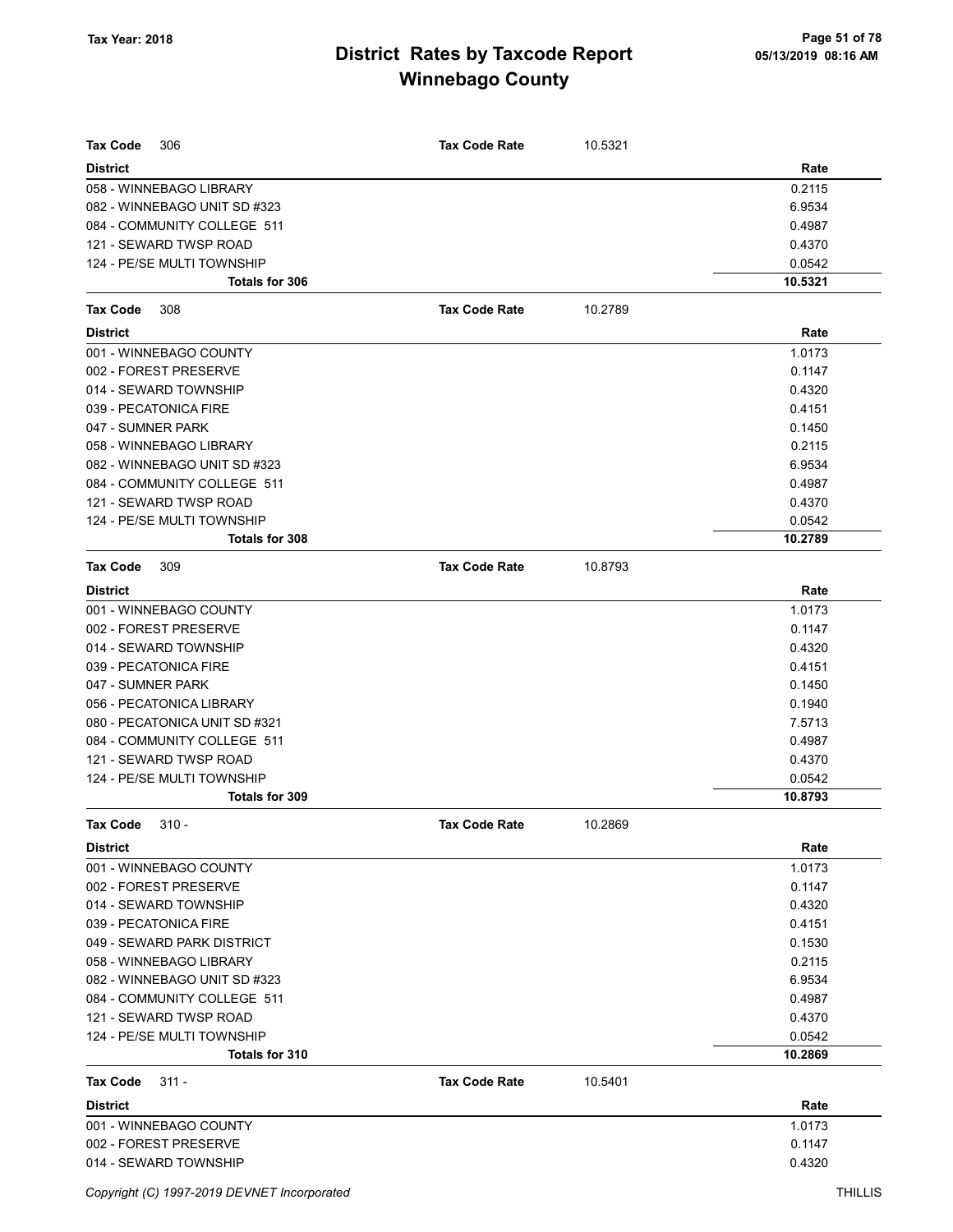| Tax Code<br>$311 -$          | <b>Tax Code Rate</b> | 10.5401 |         |
|------------------------------|----------------------|---------|---------|
| <b>District</b>              |                      |         | Rate    |
| 044 - W B S FIRE             |                      |         | 0.6683  |
| 049 - SEWARD PARK DISTRICT   |                      |         | 0.1530  |
| 058 - WINNEBAGO LIBRARY      |                      |         | 0.2115  |
| 082 - WINNEBAGO UNIT SD #323 |                      |         | 6.9534  |
| 084 - COMMUNITY COLLEGE 511  |                      |         | 0.4987  |
| 121 - SEWARD TWSP ROAD       |                      |         | 0.4370  |
| 124 - PE/SE MULTI TOWNSHIP   |                      |         | 0.0542  |
| Totals for 311               |                      |         | 10.5401 |
| <b>Tax Code</b><br>312       | <b>Tax Code Rate</b> | 10.2614 |         |
| <b>District</b>              |                      |         | Rate    |
| 001 - WINNEBAGO COUNTY       |                      |         | 1.0173  |
| 002 - FOREST PRESERVE        |                      |         | 0.1147  |
| 014 - SEWARD TOWNSHIP        |                      |         | 0.4320  |
| 039 - PECATONICA FIRE        |                      |         | 0.4151  |
| 047 - SUMNER PARK            |                      |         | 0.1450  |
| 056 - PECATONICA LIBRARY     |                      |         | 0.1940  |
| 082 - WINNEBAGO UNIT SD #323 |                      |         | 6.9534  |
| 084 - COMMUNITY COLLEGE 511  |                      |         | 0.4987  |
| 121 - SEWARD TWSP ROAD       |                      |         | 0.4370  |
| 124 - PE/SE MULTI TOWNSHIP   |                      |         | 0.0542  |
| Totals for 312               |                      |         | 10.2614 |
| <b>Tax Code</b><br>$313 -$   | <b>Tax Code Rate</b> | 10.6610 |         |
| <b>District</b>              |                      |         | Rate    |
| 001 - WINNEBAGO COUNTY       |                      |         | 1.0173  |
| 002 - FOREST PRESERVE        |                      |         | 0.1147  |
| 014 - SEWARD TOWNSHIP        |                      |         | 0.4320  |
| 034 - GERMAN VALLEY FIRE     |                      |         | 0.7892  |
| 049 - SEWARD PARK DISTRICT   |                      |         | 0.1530  |
| 058 - WINNEBAGO LIBRARY      |                      |         | 0.2115  |
| 082 - WINNEBAGO UNIT SD #323 |                      |         | 6.9534  |
| 084 - COMMUNITY COLLEGE 511  |                      |         | 0.4987  |
| 121 - SEWARD TWSP ROAD       |                      |         | 0.4370  |
| 124 - PE/SE MULTI TOWNSHIP   |                      |         | 0.0542  |
| Totals for 313               |                      |         | 10.6610 |
| <b>Tax Code</b><br>$314 -$   | <b>Tax Code Rate</b> | 10.3772 |         |
| <b>District</b>              |                      |         | Rate    |
| 001 - WINNEBAGO COUNTY       |                      |         | 1.0173  |
| 002 - FOREST PRESERVE        |                      |         | 0.1147  |
| 014 - SEWARD TOWNSHIP        |                      |         | 0.4320  |
| 039 - PECATONICA FIRE        |                      |         | 0.4151  |
| 049 - SEWARD PARK DISTRICT   |                      |         | 0.1530  |
| 053 - SEWARD SANITARY        |                      |         | 0.0903  |
| 058 - WINNEBAGO LIBRARY      |                      |         | 0.2115  |
| 082 - WINNEBAGO UNIT SD #323 |                      |         | 6.9534  |
| 084 - COMMUNITY COLLEGE 511  |                      |         | 0.4987  |
| 121 - SEWARD TWSP ROAD       |                      |         | 0.4370  |
| 124 - PE/SE MULTI TOWNSHIP   |                      |         | 0.0542  |
| Totals for 314               |                      |         | 10.3772 |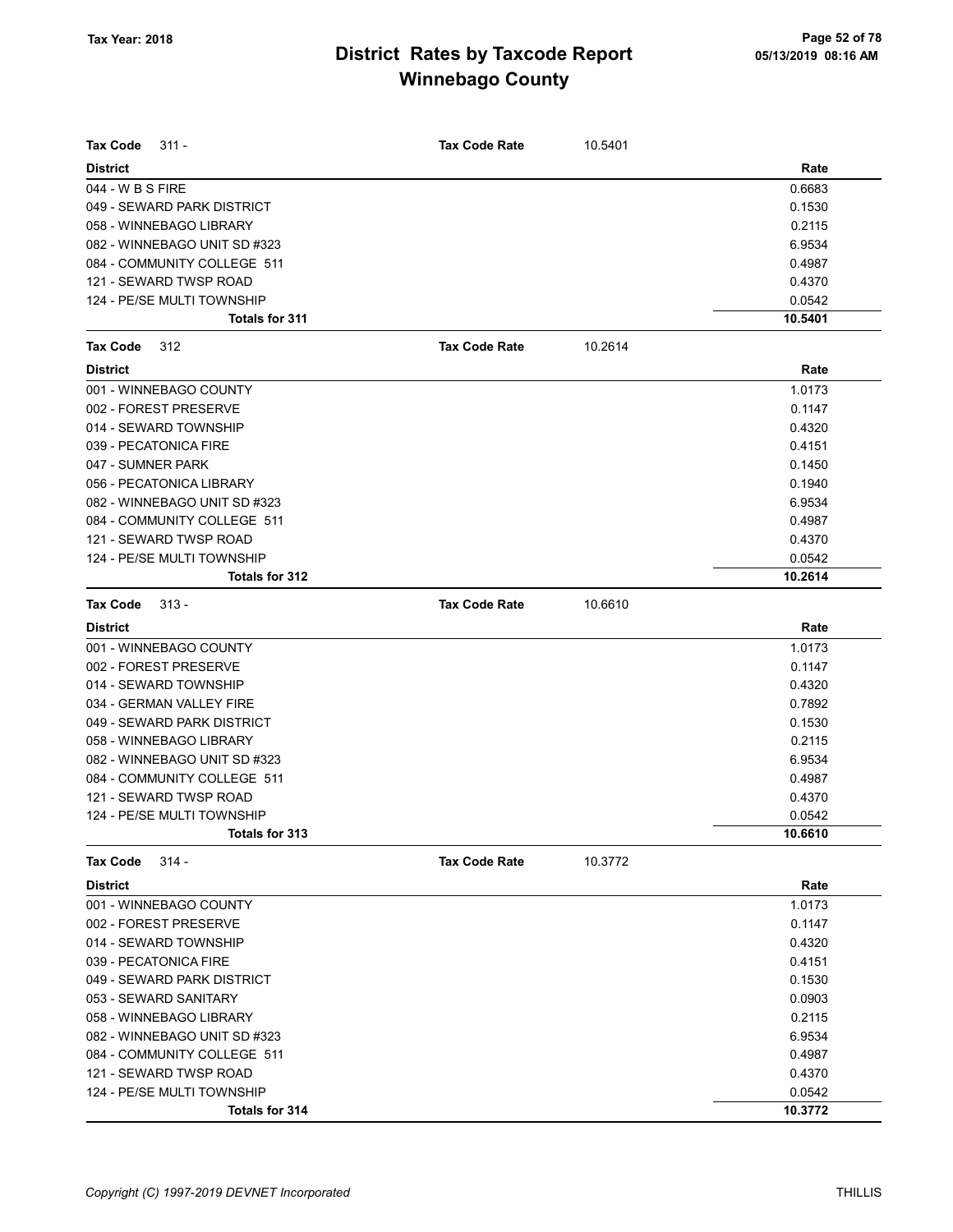| <b>Tax Code</b><br>315        | <b>Tax Code Rate</b> | 12.7272 |         |
|-------------------------------|----------------------|---------|---------|
| <b>District</b>               |                      |         | Rate    |
| 001 - WINNEBAGO COUNTY        |                      |         | 1.0173  |
| 002 - FOREST PRESERVE         |                      |         | 0.1147  |
| 016 - WINNEBAGO TOWNSHIP      |                      |         | 0.1671  |
| 023 - ROCKFORD CITY           |                      |         | 3.1194  |
| 048 - WINNEBAGO PARK DISTRICT |                      |         | 0.1298  |
| 059 - ROCKFORD CITY LIBRARY   |                      |         | 0.4890  |
| 062 - RKFD - WINN DRAINAGE    |                      |         | 0.0421  |
| 082 - WINNEBAGO UNIT SD #323  |                      |         | 6.9534  |
| 084 - COMMUNITY COLLEGE 511   |                      |         | 0.4987  |
| 123 - WINNEBAGO TWSP ROAD     |                      |         | 0.1957  |
| Totals for 315                |                      |         | 12.7272 |
| <b>Tax Code</b><br>324 -      | <b>Tax Code Rate</b> | 9.9986  |         |
| <b>District</b>               |                      |         | Rate    |
| 001 - WINNEBAGO COUNTY        |                      |         | 1.0173  |
| 002 - FOREST PRESERVE         |                      |         | 0.1147  |
| 016 - WINNEBAGO TOWNSHIP      |                      |         | 0.1671  |
| 044 - W B S FIRE              |                      |         | 0.6683  |
| 048 - WINNEBAGO PARK DISTRICT |                      |         | 0.1298  |
| 058 - WINNEBAGO LIBRARY       |                      |         | 0.2115  |
| 062 - RKFD - WINN DRAINAGE    |                      |         | 0.0421  |
| 082 - WINNEBAGO UNIT SD #323  |                      |         | 6.9534  |
| 084 - COMMUNITY COLLEGE 511   |                      |         | 0.4987  |
| 123 - WINNEBAGO TWSP ROAD     |                      |         | 0.1957  |
| Totals for 324                |                      |         | 9.9986  |
| <b>Tax Code</b><br>$325 -$    | <b>Tax Code Rate</b> | 10.8654 |         |
| <b>District</b>               |                      |         | Rate    |
| 001 - WINNEBAGO COUNTY        |                      |         | 1.0173  |
| 002 - FOREST PRESERVE         |                      |         | 0.1147  |
| 016 - WINNEBAGO TOWNSHIP      |                      |         | 0.1671  |
| 027 - WINNEBAGO VILLAGE       |                      |         | 0.9089  |
| 044 - W B S FIRE              |                      |         | 0.6683  |
| 048 - WINNEBAGO PARK DISTRICT |                      |         | 0.1298  |
| 058 - WINNEBAGO LIBRARY       |                      |         | 0.2115  |
| 082 - WINNEBAGO UNIT SD #323  |                      |         | 6.9534  |
| 084 - COMMUNITY COLLEGE 511   |                      |         | 0.4987  |
| 123 - WINNEBAGO TWSP ROAD     |                      |         | 0.1957  |
| Totals for 325                |                      |         | 10.8654 |
| <b>Tax Code</b><br>$326 -$    | <b>Tax Code Rate</b> | 9.9565  |         |
| <b>District</b>               |                      |         | Rate    |
| 001 - WINNEBAGO COUNTY        |                      |         | 1.0173  |
| 002 - FOREST PRESERVE         |                      |         | 0.1147  |
| 016 - WINNEBAGO TOWNSHIP      |                      |         | 0.1671  |
| 044 - W B S FIRE              |                      |         | 0.6683  |
| 048 - WINNEBAGO PARK DISTRICT |                      |         | 0.1298  |
| 058 - WINNEBAGO LIBRARY       |                      |         | 0.2115  |
| 082 - WINNEBAGO UNIT SD #323  |                      |         | 6.9534  |
| 084 - COMMUNITY COLLEGE 511   |                      |         | 0.4987  |
| 123 - WINNEBAGO TWSP ROAD     |                      |         | 0.1957  |
| Totals for 326                |                      |         | 9.9565  |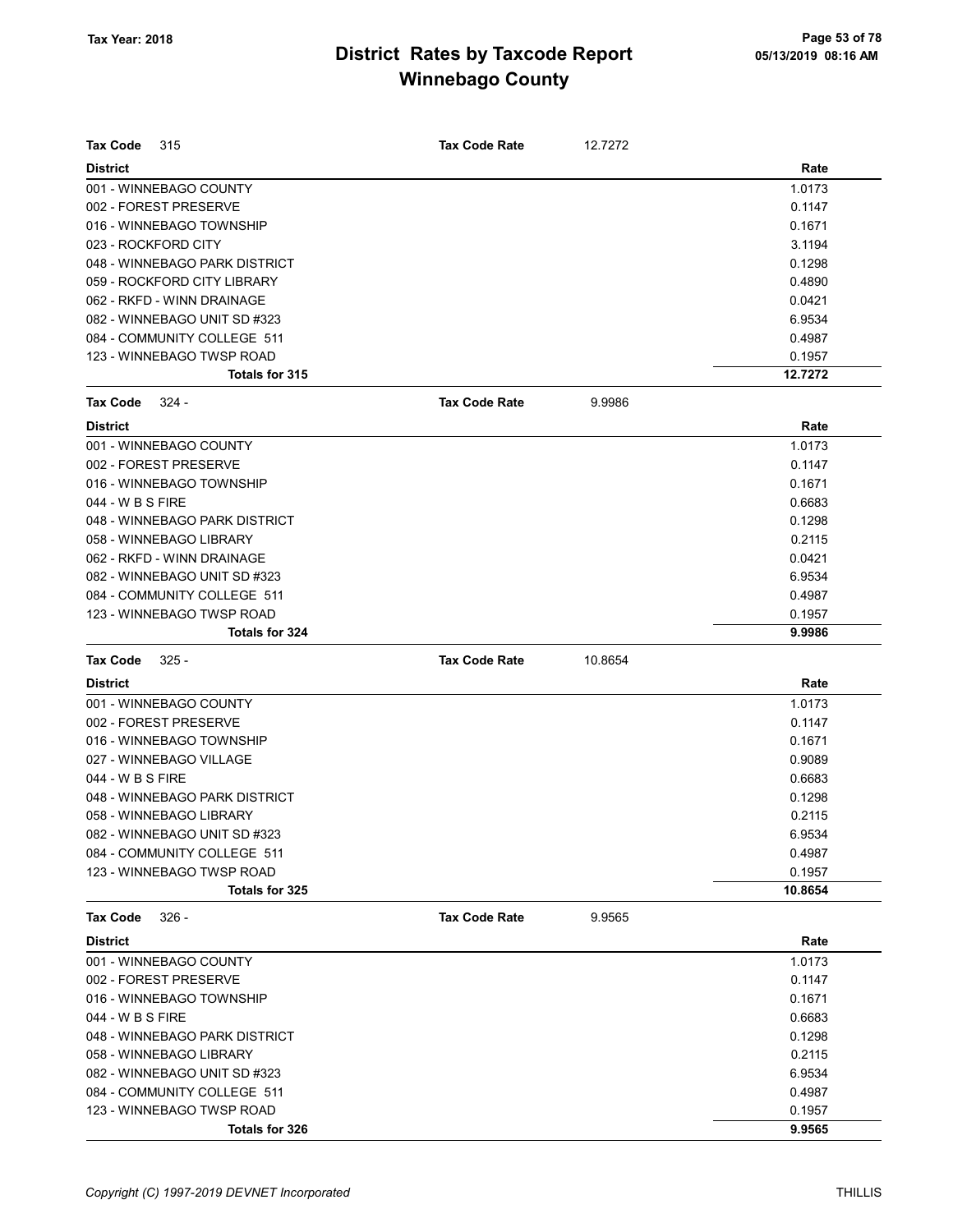| <b>Tax Code</b><br>327         | <b>Tax Code Rate</b> | 12.6851 |         |
|--------------------------------|----------------------|---------|---------|
| <b>District</b>                |                      |         | Rate    |
| 001 - WINNEBAGO COUNTY         |                      |         | 1.0173  |
| 002 - FOREST PRESERVE          |                      |         | 0.1147  |
| 016 - WINNEBAGO TOWNSHIP       |                      |         | 0.1671  |
| 023 - ROCKFORD CITY            |                      |         | 3.1194  |
| 048 - WINNEBAGO PARK DISTRICT  |                      |         | 0.1298  |
| 059 - ROCKFORD CITY LIBRARY    |                      |         | 0.4890  |
| 082 - WINNEBAGO UNIT SD #323   |                      |         | 6.9534  |
| 084 - COMMUNITY COLLEGE 511    |                      |         | 0.4987  |
| 123 - WINNEBAGO TWSP ROAD      |                      |         | 0.1957  |
| <b>Totals for 327</b>          |                      |         | 12.6851 |
| <b>Tax Code</b><br>328         | <b>Tax Code Rate</b> | 11.0618 |         |
| <b>District</b>                |                      |         | Rate    |
| 001 - WINNEBAGO COUNTY         |                      |         | 1.0173  |
| 002 - FOREST PRESERVE          |                      |         | 0.1147  |
| 016 - WINNEBAGO TOWNSHIP       |                      |         | 0.1671  |
| 027 - WINNEBAGO VILLAGE        |                      |         | 0.9089  |
| 044 - W B S FIRE               |                      |         | 0.6683  |
| 048 - WINNEBAGO PARK DISTRICT  |                      |         | 0.1298  |
| 051 - ROCK RIVER WATER REC     |                      |         | 0.1964  |
| 058 - WINNEBAGO LIBRARY        |                      |         | 0.2115  |
| 082 - WINNEBAGO UNIT SD #323   |                      |         | 6.9534  |
| 084 - COMMUNITY COLLEGE 511    |                      |         | 0.4987  |
| 123 - WINNEBAGO TWSP ROAD      |                      |         | 0.1957  |
| Totals for 328                 |                      |         | 11.0618 |
|                                |                      |         |         |
| <b>Tax Code</b><br>329         | <b>Tax Code Rate</b> | 10.1529 |         |
| <b>District</b>                |                      |         | Rate    |
| 001 - WINNEBAGO COUNTY         |                      |         | 1.0173  |
| 002 - FOREST PRESERVE          |                      |         | 0.1147  |
| 016 - WINNEBAGO TOWNSHIP       |                      |         | 0.1671  |
| 044 - W B S FIRE               |                      |         | 0.6683  |
| 048 - WINNEBAGO PARK DISTRICT  |                      |         | 0.1298  |
| 051 - ROCK RIVER WATER REC     |                      |         | 0.1964  |
| 058 - WINNEBAGO LIBRARY        |                      |         | 0.2115  |
| 082 - WINNEBAGO UNIT SD #323   |                      |         | 6.9534  |
| 084 - COMMUNITY COLLEGE 511    |                      |         | 0.4987  |
| 123 - WINNEBAGO TWSP ROAD      |                      |         | 0.1957  |
| Totals for 329                 |                      |         | 10.1529 |
| $343 -$<br>Tax Code            | <b>Tax Code Rate</b> | 11.8114 |         |
| <b>District</b>                |                      |         | Rate    |
| 001 - WINNEBAGO COUNTY         |                      |         | 1.0173  |
| 002 - FOREST PRESERVE          |                      |         | 0.1147  |
| 004 - CHERRY VALLEY TOWNSHIP   |                      |         | 0.1392  |
| 031 - CHERRY VALLEY FIRE       |                      |         | 1.0186  |
| 046 - ROCKFORD PARK DISTRICT   |                      |         | 1.0963  |
| 051 - ROCK RIVER WATER REC     |                      |         | 0.1964  |
| 060 - GREATER RKFD AIRPORT     |                      |         | 0.1073  |
| 076 - ROCKFORD SCHOOL DIST 205 |                      |         | 7.3508  |
| 084 - COMMUNITY COLLEGE 511    |                      |         | 0.4987  |
| 111 - CHERRY VALLEY TWSP ROAD  |                      |         | 0.2721  |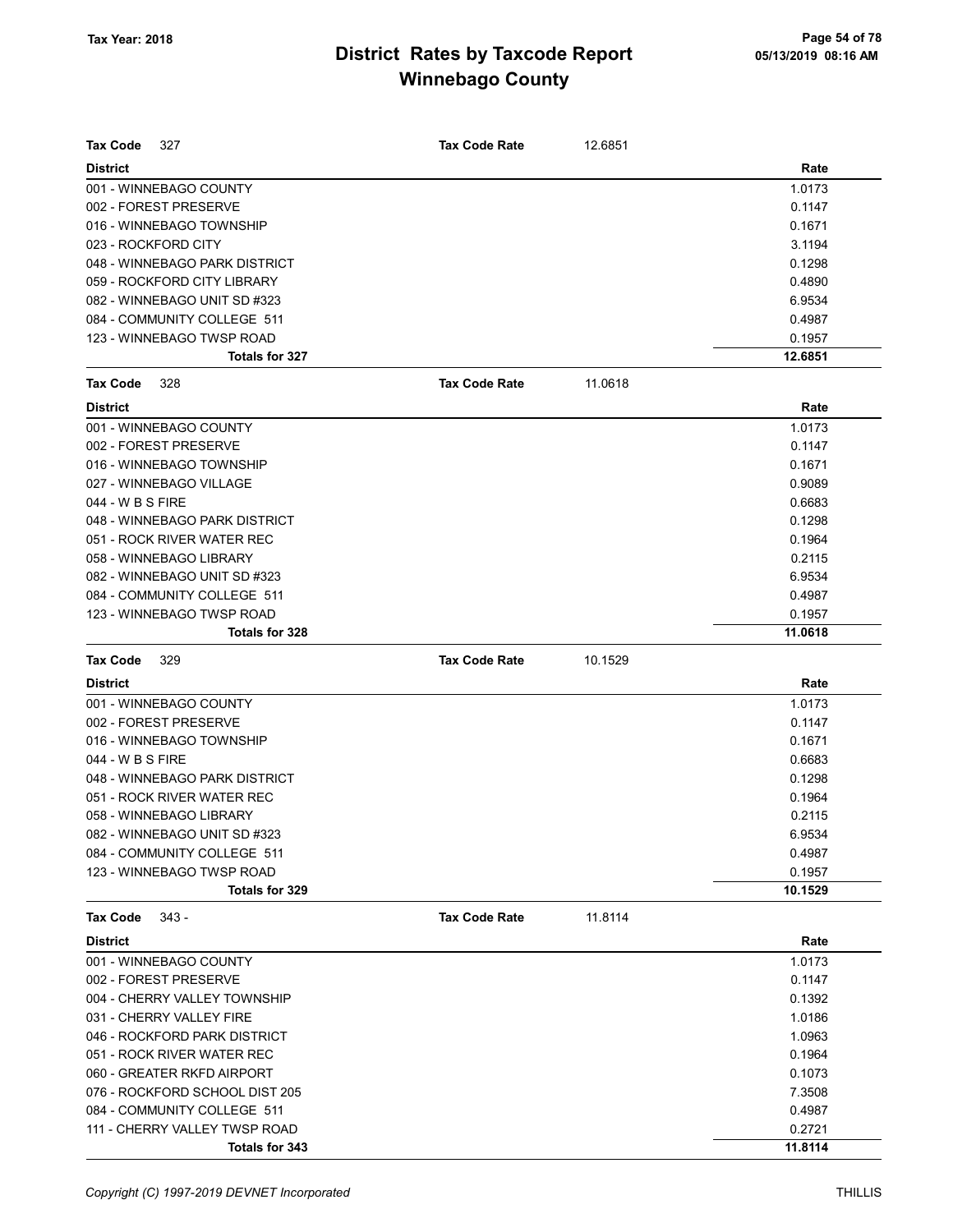| Tax Code        | 347 - SOUTH BELOIT SSA 10         | <b>Tax Code Rate</b> | 9.8480  |        |
|-----------------|-----------------------------------|----------------------|---------|--------|
| <b>District</b> |                                   |                      |         | Rate   |
|                 | 001 - WINNEBAGO COUNTY            |                      |         | 1.0173 |
|                 | 002 - FOREST PRESERVE             |                      |         | 0.1147 |
|                 | 013 - ROSCOE TOWNSHIP             |                      |         | 0.1465 |
|                 | 026 - SOUTH BELOIT CITY           |                      |         | 1.1260 |
|                 | 061 - SOUTH BELOIT CITY LIBRARY   |                      |         | 0.2071 |
|                 | 079 - SOUTH BELOIT SD #320        |                      |         | 6.5625 |
|                 | 084 - COMMUNITY COLLEGE 511       |                      |         | 0.4987 |
|                 | 120 - ROSCOE TWSP ROAD            |                      |         | 0.1752 |
|                 | 166 - GARDNER / BLACKHAWK TIF     |                      |         | 0.0000 |
|                 | 174 - SOUTH BELOIT SSA 10         |                      |         | 0.0000 |
|                 | Totals for 347                    |                      |         | 9.8480 |
| Tax Code        | 348 - SOUTH BELOIT SSA 5          | <b>Tax Code Rate</b> | 9.8765  |        |
| <b>District</b> |                                   |                      |         | Rate   |
|                 | 001 - WINNEBAGO COUNTY            |                      |         | 1.0173 |
|                 | 002 - FOREST PRESERVE             |                      |         | 0.1147 |
|                 | 012 - ROCKTON TOWNSHIP            |                      |         | 0.1954 |
|                 | 026 - SOUTH BELOIT CITY           |                      |         | 1.1260 |
|                 | 061 - SOUTH BELOIT CITY LIBRARY   |                      |         | 0.2071 |
|                 | 079 - SOUTH BELOIT SD #320        |                      |         | 6.5625 |
|                 | 084 - COMMUNITY COLLEGE 511       |                      |         | 0.4987 |
|                 | 119 - ROCKTON TWSP ROAD           |                      |         | 0.1548 |
|                 | 166 - GARDNER / BLACKHAWK TIF     |                      |         | 0.0000 |
|                 | 169 - SOUTH BELOIT SSA 5          |                      |         | 0.0000 |
|                 | <b>Totals for 348</b>             |                      |         | 9.8765 |
| <b>Tax Code</b> | $351 -$                           | <b>Tax Code Rate</b> | 8.5104  |        |
| <b>District</b> |                                   |                      |         | Rate   |
|                 | 001 - WINNEBAGO COUNTY            |                      |         | 1.0173 |
|                 | 002 - FOREST PRESERVE             |                      |         | 0.1147 |
|                 | 011 - ROCKFORD TOWNSHIP           |                      |         | 0.1385 |
|                 | 036 - NEW MILFORD FIRE            |                      |         | 0.5885 |
|                 | 060 - GREATER RKFD AIRPORT        |                      |         | 0.1073 |
|                 | 078 - MERIDIAN SCHOOL DIST 223    |                      |         | 5.9038 |
|                 | 084 - COMMUNITY COLLEGE 511       |                      |         | 0.4987 |
|                 | 118 - ROCKFORD TWSP ROAD          |                      |         | 0.1416 |
|                 | Totals for 351                    |                      |         | 8.5104 |
| <b>Tax Code</b> | 358 - OLDE RIVER RIDGE PLAT 6 SSA | <b>Tax Code Rate</b> | 10.2973 |        |
| <b>District</b> |                                   |                      |         | Rate   |
|                 |                                   |                      |         |        |
|                 | 001 - WINNEBAGO COUNTY            |                      |         | 1.0173 |
|                 | 002 - FOREST PRESERVE             |                      |         | 0.1147 |
|                 | 009 - OWEN TOWNSHIP               |                      |         | 0.1433 |
|                 | 020 - MACHESNEY PARK VILLAGE      |                      |         | 0.0000 |
|                 | 038 - NORTHWEST FIRE              |                      |         | 0.5641 |
|                 | 055 - NORTH SUBURBAN LIBRARY      |                      |         | 0.2996 |
|                 | 060 - GREATER RKFD AIRPORT        |                      |         | 0.1073 |
|                 | 076 - ROCKFORD SCHOOL DIST 205    |                      |         | 7.3508 |
|                 | 084 - COMMUNITY COLLEGE 511       |                      |         | 0.4987 |
|                 | 116 - OWEN TWSP ROAD              |                      |         | 0.2015 |
|                 | 156 - OLDE RIVER RIDGE PLAT 6 SSA |                      |         | 0.0000 |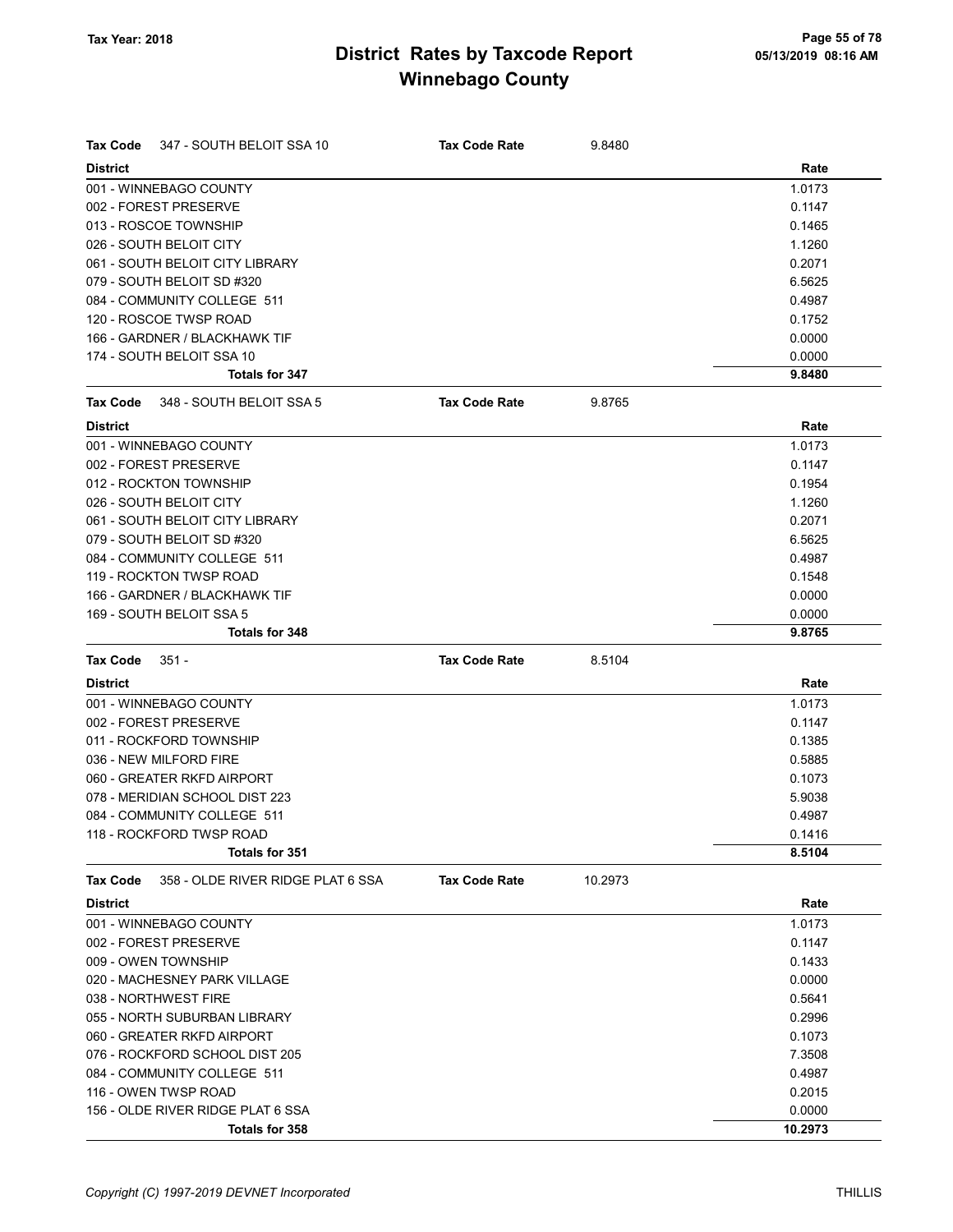| <b>Tax Code</b> | 359 - OLDE RIVER RIDGE PLAT 6 SSA | <b>Tax Code Rate</b> | 10.2973 |         |
|-----------------|-----------------------------------|----------------------|---------|---------|
| <b>District</b> |                                   |                      |         | Rate    |
|                 | 001 - WINNEBAGO COUNTY            |                      |         | 1.0173  |
|                 | 002 - FOREST PRESERVE             |                      |         | 0.1147  |
|                 | 009 - OWEN TOWNSHIP               |                      |         | 0.1433  |
|                 | 020 - MACHESNEY PARK VILLAGE      |                      |         | 0.0000  |
|                 | 038 - NORTHWEST FIRE              |                      |         | 0.5641  |
|                 | 055 - NORTH SUBURBAN LIBRARY      |                      |         | 0.2996  |
|                 | 060 - GREATER RKFD AIRPORT        |                      |         | 0.1073  |
|                 | 076 - ROCKFORD SCHOOL DIST 205    |                      |         | 7.3508  |
|                 | 084 - COMMUNITY COLLEGE 511       |                      |         | 0.4987  |
|                 | 116 - OWEN TWSP ROAD              |                      |         | 0.2015  |
|                 | 156 - OLDE RIVER RIDGE PLAT 6 SSA |                      |         | 0.0000  |
|                 | Totals for 359                    |                      |         | 10.2973 |
| <b>Tax Code</b> | $360 -$                           | <b>Tax Code Rate</b> | 9.8904  |         |
| <b>District</b> |                                   |                      |         | Rate    |
|                 | 001 - WINNEBAGO COUNTY            |                      |         | 1.0173  |
|                 | 002 - FOREST PRESERVE             |                      |         | 0.1147  |
|                 | 009 - OWEN TOWNSHIP               |                      |         | 0.1433  |
|                 | 038 - NORTHWEST FIRE              |                      |         | 0.5641  |
|                 | 076 - ROCKFORD SCHOOL DIST 205    |                      |         | 7.3508  |
|                 | 084 - COMMUNITY COLLEGE 511       |                      |         | 0.4987  |
|                 | 116 - OWEN TWSP ROAD              |                      |         | 0.2015  |
|                 | <b>Totals for 360</b>             |                      |         | 9.8904  |
| <b>Tax Code</b> | $361 -$                           | <b>Tax Code Rate</b> | 13.2384 |         |
| <b>District</b> |                                   |                      |         | Rate    |
|                 | 001 - WINNEBAGO COUNTY            |                      |         | 1.0173  |
|                 | 002 - FOREST PRESERVE             |                      |         | 0.1147  |
|                 | 009 - OWEN TOWNSHIP               |                      |         | 0.1433  |
|                 | 023 - ROCKFORD CITY               |                      |         | 3.1194  |
|                 | 051 - ROCK RIVER WATER REC        |                      |         | 0.1964  |
|                 | 059 - ROCKFORD CITY LIBRARY       |                      |         | 0.4890  |
|                 | 060 - GREATER RKFD AIRPORT        |                      |         | 0.1073  |
|                 | 076 - ROCKFORD SCHOOL DIST 205    |                      |         | 7.3508  |
|                 | 084 - COMMUNITY COLLEGE 511       |                      |         | 0.4987  |
|                 | 116 - OWEN TWSP ROAD              |                      |         | 0.2015  |
|                 | <b>Totals for 361</b>             |                      |         | 13.2384 |
| <b>Tax Code</b> | $362 -$                           | <b>Tax Code Rate</b> | 9.0048  |         |
| <b>District</b> |                                   |                      |         | Rate    |
|                 | 001 - WINNEBAGO COUNTY            |                      |         | 1.0173  |
|                 | 002 - FOREST PRESERVE             |                      |         | 0.1147  |
|                 | 009 - OWEN TOWNSHIP               |                      |         | 0.1433  |
|                 | 038 - NORTHWEST FIRE              |                      |         | 0.5641  |
|                 | 074 - ROCKTON SCHOOL DIST 140     |                      |         | 3.7325  |
|                 | 077 - HONONEGAH HIGH SD #207      |                      |         | 2.7327  |
|                 | 084 - COMMUNITY COLLEGE 511       |                      |         | 0.4987  |
|                 | 116 - OWEN TWSP ROAD              |                      |         | 0.2015  |
|                 | Totals for 362                    |                      |         | 9.0048  |
| <b>Tax Code</b> | $363 -$                           | <b>Tax Code Rate</b> | 9.7045  |         |
| <b>District</b> |                                   |                      |         | Rate    |
|                 | 001 - WINNEBAGO COUNTY            |                      |         | 1.0173  |
|                 | 002 - FOREST PRESERVE             |                      |         | 0.1147  |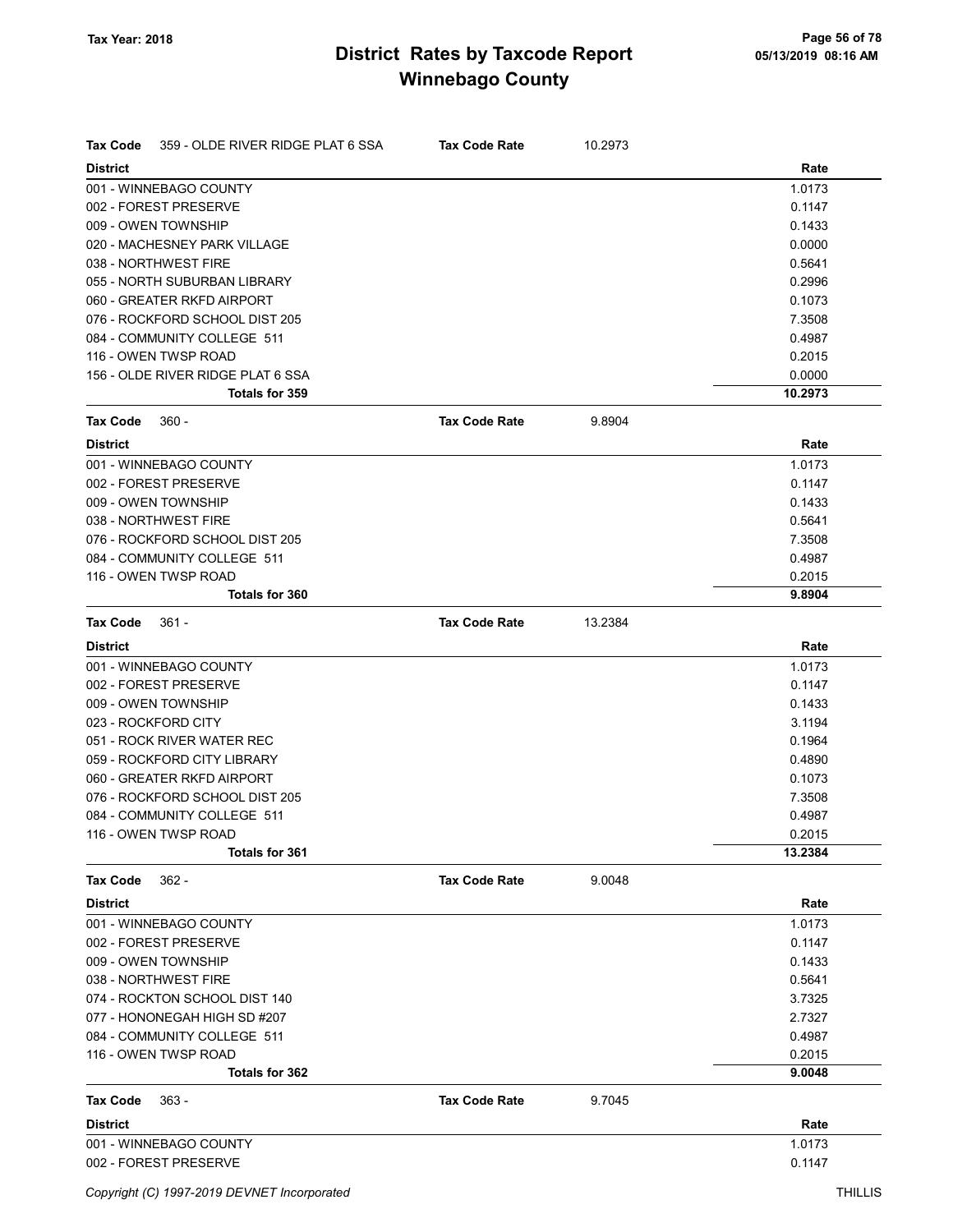| <b>Tax Code</b><br>363 -                    | <b>Tax Code Rate</b> | 9.7045  |                  |
|---------------------------------------------|----------------------|---------|------------------|
| <b>District</b>                             |                      |         | Rate             |
| 009 - OWEN TOWNSHIP<br>038 - NORTHWEST FIRE |                      |         | 0.1433<br>0.5641 |
| 058 - WINNEBAGO LIBRARY                     |                      |         | 0.2115           |
| 082 - WINNEBAGO UNIT SD #323                |                      |         | 6.9534           |
| 084 - COMMUNITY COLLEGE 511                 |                      |         | 0.4987           |
| 116 - OWEN TWSP ROAD                        |                      |         | 0.2015           |
| Totals for 363                              |                      |         | 9.7045           |
| <b>Tax Code</b><br>364 -                    | <b>Tax Code Rate</b> | 9.1553  |                  |
| <b>District</b>                             |                      |         | Rate             |
| 001 - WINNEBAGO COUNTY                      |                      |         | 1.0173           |
| 002 - FOREST PRESERVE                       |                      |         | 0.1147           |
| 009 - OWEN TOWNSHIP                         |                      |         | 0.1433           |
| 041 - ROCKTON FIRE                          |                      |         | 0.7146           |
| 074 - ROCKTON SCHOOL DIST 140               |                      |         | 3.7325           |
| 077 - HONONEGAH HIGH SD #207                |                      |         | 2.7327           |
| 084 - COMMUNITY COLLEGE 511                 |                      |         | 0.4987           |
| 116 - OWEN TWSP ROAD                        |                      |         | 0.2015           |
| Totals for 364                              |                      |         | 9.1553           |
| <b>Tax Code</b><br>$365 -$                  | <b>Tax Code Rate</b> | 10.4937 |                  |
| <b>District</b>                             |                      |         | Rate             |
| 001 - WINNEBAGO COUNTY                      |                      |         | 1.0173           |
| 002 - FOREST PRESERVE                       |                      |         | 0.1147           |
| 009 - OWEN TOWNSHIP                         |                      |         | 0.1433           |
| 020 - MACHESNEY PARK VILLAGE                |                      |         | 0.0000           |
| 038 - NORTHWEST FIRE                        |                      |         | 0.5641           |
| 051 - ROCK RIVER WATER REC                  |                      |         | 0.1964           |
| 055 - NORTH SUBURBAN LIBRARY                |                      |         | 0.2996           |
| 060 - GREATER RKFD AIRPORT                  |                      |         | 0.1073           |
| 076 - ROCKFORD SCHOOL DIST 205              |                      |         | 7.3508           |
| 084 - COMMUNITY COLLEGE 511                 |                      |         | 0.4987           |
| 116 - OWEN TWSP ROAD                        |                      |         | 0.2015           |
| <b>Totals for 365</b>                       |                      |         | 10.4937          |
| <b>Tax Code</b><br>366 -                    | Tax Code Rate        | 10.8022 |                  |
| <b>District</b>                             |                      |         | Rate             |
| 001 - WINNEBAGO COUNTY                      |                      |         | 1.0173           |
| 002 - FOREST PRESERVE                       |                      |         | 0.1147           |
| 004 - CHERRY VALLEY TOWNSHIP                |                      |         | 0.1392           |
| 031 - CHERRY VALLEY FIRE                    |                      |         | 1.0186           |
| 054 - CHERRY VALLEY LIBRARY                 |                      |         | 0.3908           |
| 076 - ROCKFORD SCHOOL DIST 205              |                      |         | 7.3508           |
| 084 - COMMUNITY COLLEGE 511                 |                      |         | 0.4987           |
| 111 - CHERRY VALLEY TWSP ROAD               |                      |         | 0.2721           |
| Totals for 366                              |                      |         | 10.8022          |
| <b>Tax Code</b><br>$367 -$                  | <b>Tax Code Rate</b> | 9.9600  |                  |
| <b>District</b>                             |                      |         | Rate             |
| 001 - WINNEBAGO COUNTY                      |                      |         | 1.0173           |
| 002 - FOREST PRESERVE                       |                      |         | 0.1147           |
| 004 - CHERRY VALLEY TOWNSHIP                |                      |         | 0.1392           |
| 031 - CHERRY VALLEY FIRE                    |                      |         | 1.0186           |
| 054 - CHERRY VALLEY LIBRARY                 |                      |         | 0.3908           |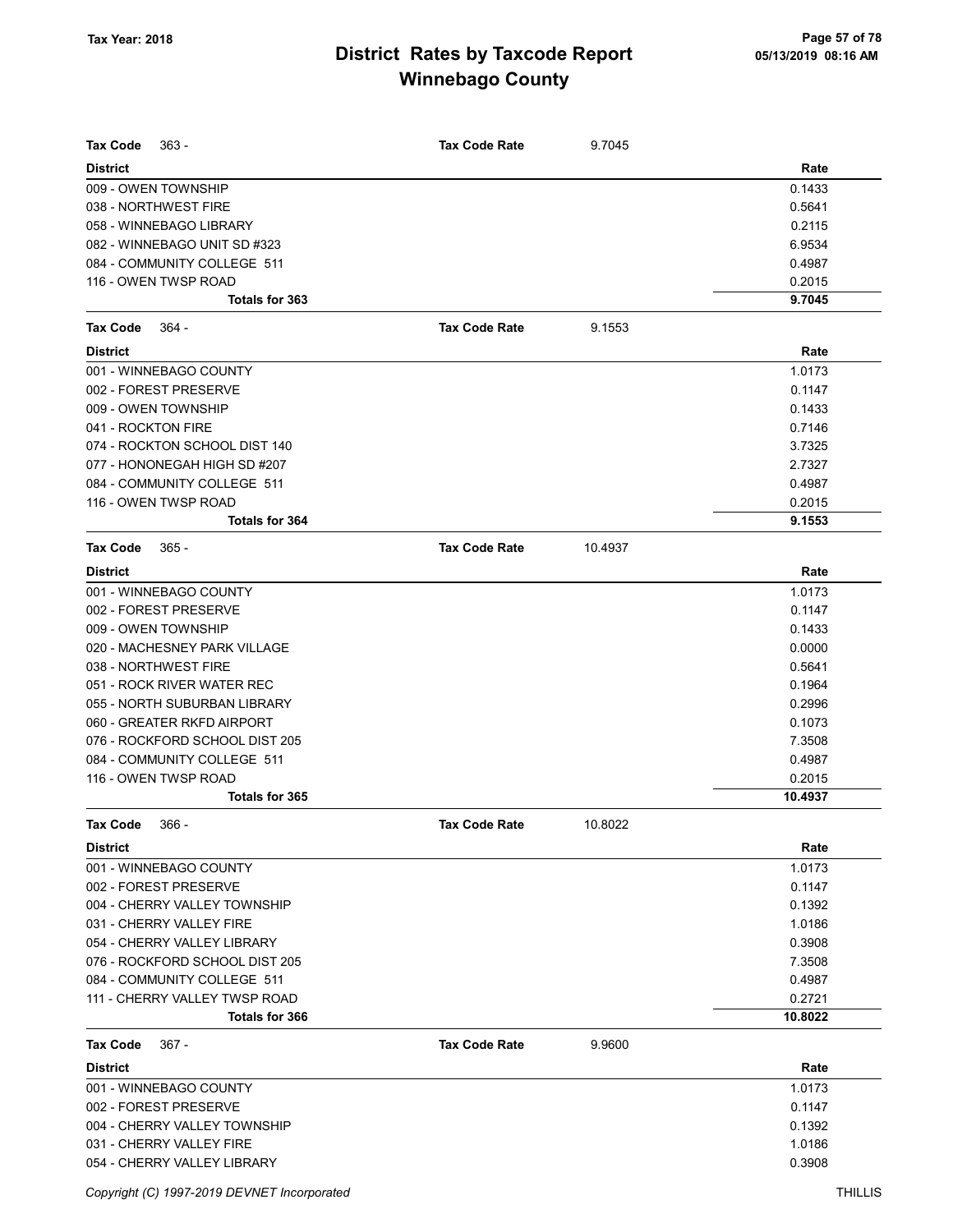| <b>Tax Code</b><br>$367 -$             | <b>Tax Code Rate</b> | 9.9600  |                   |
|----------------------------------------|----------------------|---------|-------------------|
| <b>District</b>                        |                      |         | Rate              |
| 083 - HIAWATHA SCHOOL DIST 426         |                      |         | 6.3409            |
| 085 - COMMUNITY COLLEGE 523            |                      |         | 0.6664            |
| 111 - CHERRY VALLEY TWSP ROAD          |                      |         | 0.2721            |
| Totals for 367                         |                      |         | 9.9600            |
| <b>Tax Code</b><br>368 -               | <b>Tax Code Rate</b> | 10.2973 |                   |
| <b>District</b>                        |                      |         | Rate              |
| 001 - WINNEBAGO COUNTY                 |                      |         | 1.0173            |
| 002 - FOREST PRESERVE                  |                      |         | 0.1147            |
|                                        |                      |         |                   |
| 009 - OWEN TOWNSHIP                    |                      |         | 0.1433            |
| 020 - MACHESNEY PARK VILLAGE           |                      |         | 0.0000            |
| 038 - NORTHWEST FIRE                   |                      |         | 0.5641            |
| 055 - NORTH SUBURBAN LIBRARY           |                      |         | 0.2996            |
| 060 - GREATER RKFD AIRPORT             |                      |         | 0.1073            |
| 076 - ROCKFORD SCHOOL DIST 205         |                      |         | 7.3508            |
| 084 - COMMUNITY COLLEGE 511            |                      |         | 0.4987            |
| 116 - OWEN TWSP ROAD<br>Totals for 368 |                      |         | 0.2015<br>10.2973 |
|                                        |                      |         |                   |
| 369 -<br><b>Tax Code</b>               | <b>Tax Code Rate</b> | 10.4937 |                   |
| <b>District</b>                        |                      |         | Rate              |
| 001 - WINNEBAGO COUNTY                 |                      |         | 1.0173            |
| 002 - FOREST PRESERVE                  |                      |         | 0.1147            |
| 009 - OWEN TOWNSHIP                    |                      |         | 0.1433            |
| 038 - NORTHWEST FIRE                   |                      |         | 0.5641            |
| 051 - ROCK RIVER WATER REC             |                      |         | 0.1964            |
| 055 - NORTH SUBURBAN LIBRARY           |                      |         | 0.2996            |
| 060 - GREATER RKFD AIRPORT             |                      |         | 0.1073            |
| 076 - ROCKFORD SCHOOL DIST 205         |                      |         | 7.3508            |
| 084 - COMMUNITY COLLEGE 511            |                      |         | 0.4987            |
| 116 - OWEN TWSP ROAD                   |                      |         | 0.2015            |
| Totals for 369                         |                      |         | 10.4937           |
| <b>Tax Code</b><br>370                 | <b>Tax Code Rate</b> | 11.4445 |                   |
| <b>District</b>                        |                      |         | Rate              |
| 001 - WINNEBAGO COUNTY                 |                      |         | 1.0173            |
| 002 - FOREST PRESERVE                  |                      |         | 0.1147            |
| 011 - ROCKFORD TOWNSHIP                |                      |         | 0.1385            |
| 021 - NEW MILFORD VILLAGE              |                      |         | 0.0000            |
| 036 - NEW MILFORD FIRE                 |                      |         | 0.5885            |
| 046 - ROCKFORD PARK DISTRICT           |                      |         | 1.0963            |
| 054 - CHERRY VALLEY LIBRARY            |                      |         | 0.3908            |
| 060 - GREATER RKFD AIRPORT             |                      |         | 0.1073            |
| 076 - ROCKFORD SCHOOL DIST 205         |                      |         | 7.3508            |
| 084 - COMMUNITY COLLEGE 511            |                      |         | 0.4987            |
| 118 - ROCKFORD TWSP ROAD               |                      |         | 0.1416            |
| Totals for 370                         |                      |         | 11.4445           |
| <b>Tax Code</b><br>372                 | <b>Tax Code Rate</b> | 11.6409 |                   |
| <b>District</b>                        |                      |         | Rate              |
| 001 - WINNEBAGO COUNTY                 |                      |         | 1.0173            |
| 002 - FOREST PRESERVE                  |                      |         | 0.1147            |
| 011 - ROCKFORD TOWNSHIP                |                      |         | 0.1385            |
| 021 - NEW MILFORD VILLAGE              |                      |         | 0.0000            |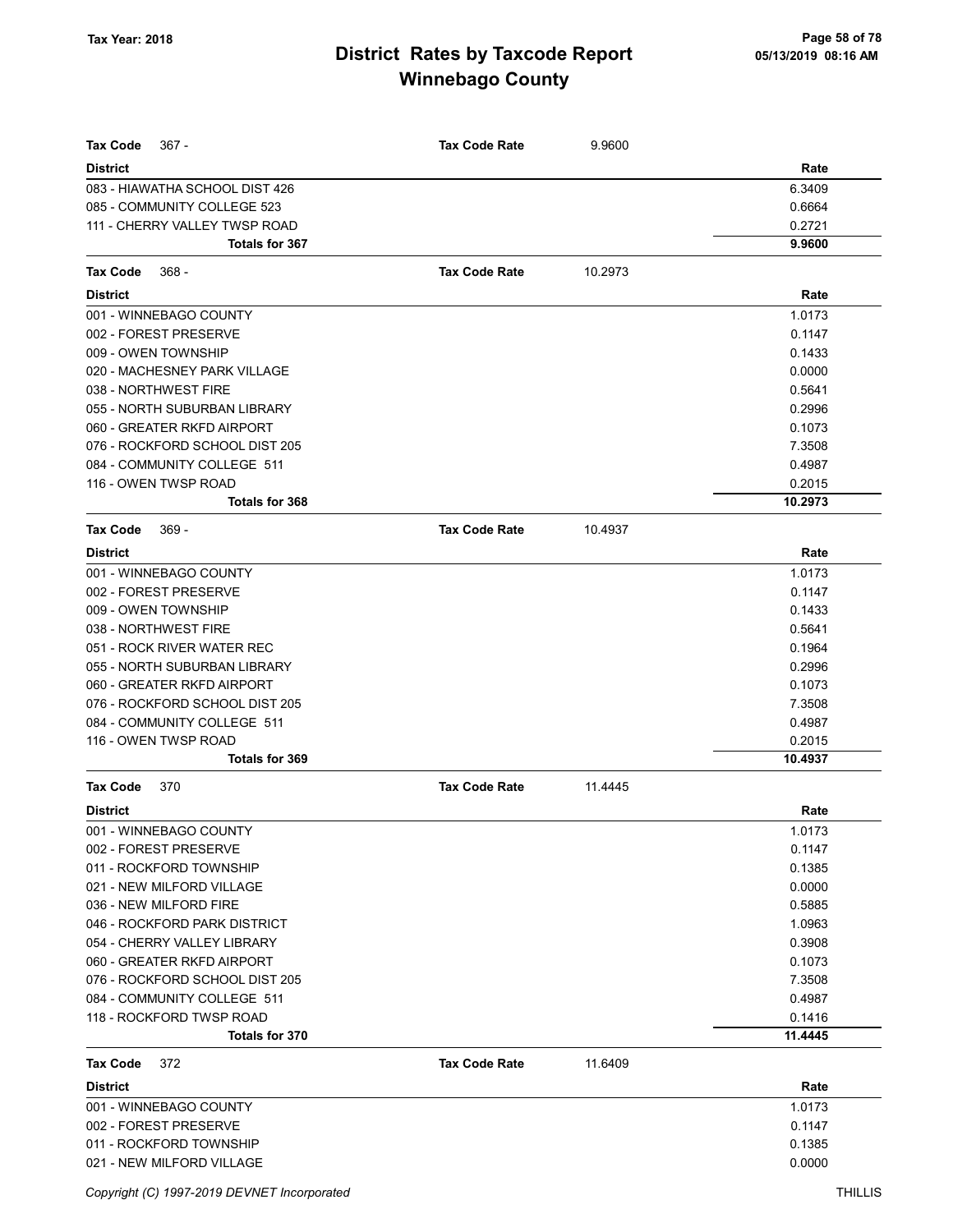| <b>Tax Code</b><br>372         | <b>Tax Code Rate</b> | 11.6409 |         |
|--------------------------------|----------------------|---------|---------|
| <b>District</b>                |                      |         | Rate    |
| 036 - NEW MILFORD FIRE         |                      |         | 0.5885  |
| 046 - ROCKFORD PARK DISTRICT   |                      |         | 1.0963  |
| 051 - ROCK RIVER WATER REC     |                      |         | 0.1964  |
| 054 - CHERRY VALLEY LIBRARY    |                      |         | 0.3908  |
| 060 - GREATER RKFD AIRPORT     |                      |         | 0.1073  |
| 076 - ROCKFORD SCHOOL DIST 205 |                      |         | 7.3508  |
| 084 - COMMUNITY COLLEGE 511    |                      |         | 0.4987  |
| 118 - ROCKFORD TWSP ROAD       |                      |         | 0.1416  |
| <b>Totals for 372</b>          |                      |         | 11.6409 |
| <b>Tax Code</b><br>$373 -$     | <b>Tax Code Rate</b> | 10.1538 |         |
| <b>District</b>                |                      |         | Rate    |
| 001 - WINNEBAGO COUNTY         |                      |         | 1.0173  |
| 002 - FOREST PRESERVE          |                      |         | 0.1147  |
| 011 - ROCKFORD TOWNSHIP        |                      |         | 0.1385  |
| 021 - NEW MILFORD VILLAGE      |                      |         | 0.0000  |
| 036 - NEW MILFORD FIRE         |                      |         | 0.5885  |
| 051 - ROCK RIVER WATER REC     |                      |         | 0.1964  |
| 060 - GREATER RKFD AIRPORT     |                      |         | 0.1073  |
| 076 - ROCKFORD SCHOOL DIST 205 |                      |         | 7.3508  |
| 084 - COMMUNITY COLLEGE 511    |                      |         | 0.4987  |
| 118 - ROCKFORD TWSP ROAD       |                      |         | 0.1416  |
| Totals for 373                 |                      |         | 10.1538 |
| Tax Code<br>374 -              | <b>Tax Code Rate</b> | 11.8746 |         |
| <b>District</b>                |                      |         | Rate    |
| 001 - WINNEBAGO COUNTY         |                      |         | 1.0173  |
| 002 - FOREST PRESERVE          |                      |         | 0.1147  |
| 011 - ROCKFORD TOWNSHIP        |                      |         | 0.1385  |
| 017 - CHERRY VALLEY VILLAGE    |                      |         | 0.0000  |
| 031 - CHERRY VALLEY FIRE       |                      |         | 1.0186  |
| 046 - ROCKFORD PARK DISTRICT   |                      |         | 1.0963  |
| 054 - CHERRY VALLEY LIBRARY    |                      |         | 0.3908  |
| 060 - GREATER RKFD AIRPORT     |                      |         | 0.1073  |
| 076 - ROCKFORD SCHOOL DIST 205 |                      |         | 7.3508  |
| 084 - COMMUNITY COLLEGE 511    |                      |         | 0.4987  |
| 118 - ROCKFORD TWSP ROAD       |                      |         | 0.1416  |
| Totals for 374                 |                      |         | 11.8746 |
| $378 -$<br>Tax Code            | <b>Tax Code Rate</b> | 12.0710 |         |
| <b>District</b>                |                      |         | Rate    |
| 001 - WINNEBAGO COUNTY         |                      |         | 1.0173  |
| 002 - FOREST PRESERVE          |                      |         | 0.1147  |
| 011 - ROCKFORD TOWNSHIP        |                      |         | 0.1385  |
| 017 - CHERRY VALLEY VILLAGE    |                      |         | 0.0000  |
| 031 - CHERRY VALLEY FIRE       |                      |         | 1.0186  |
| 046 - ROCKFORD PARK DISTRICT   |                      |         | 1.0963  |
| 051 - ROCK RIVER WATER REC     |                      |         | 0.1964  |
| 054 - CHERRY VALLEY LIBRARY    |                      |         | 0.3908  |
| 060 - GREATER RKFD AIRPORT     |                      |         | 0.1073  |
| 076 - ROCKFORD SCHOOL DIST 205 |                      |         | 7.3508  |
| 084 - COMMUNITY COLLEGE 511    |                      |         | 0.4987  |
| 118 - ROCKFORD TWSP ROAD       |                      |         | 0.1416  |
| <b>Totals for 378</b>          |                      |         | 12.0710 |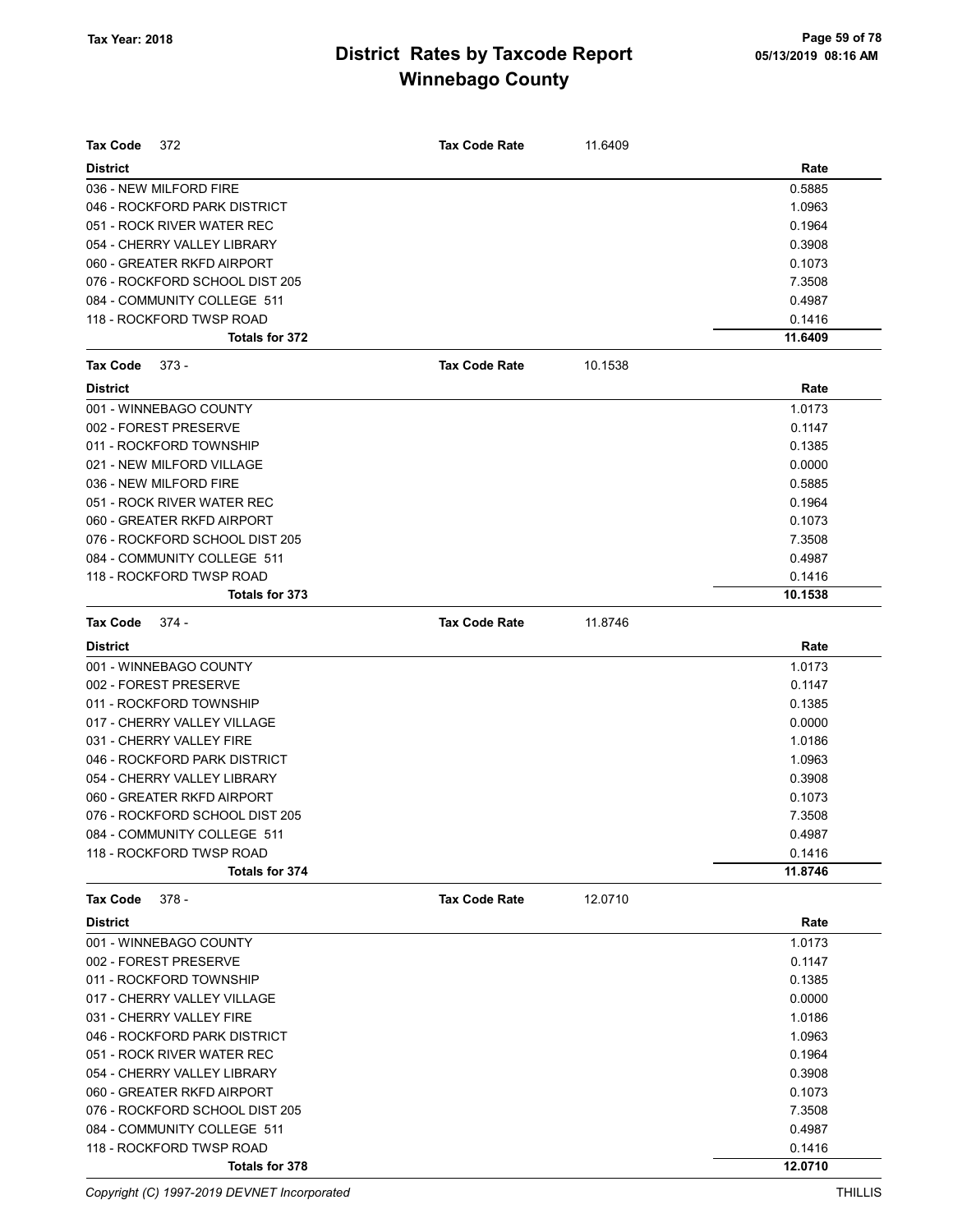| Tax Code<br>379 -              | <b>Tax Code Rate</b> | 9.9574  |         |
|--------------------------------|----------------------|---------|---------|
| <b>District</b>                |                      |         | Rate    |
| 001 - WINNEBAGO COUNTY         |                      |         | 1.0173  |
| 002 - FOREST PRESERVE          |                      |         | 0.1147  |
| 011 - ROCKFORD TOWNSHIP        |                      |         | 0.1385  |
| 021 - NEW MILFORD VILLAGE      |                      |         | 0.0000  |
| 036 - NEW MILFORD FIRE         |                      |         | 0.5885  |
| 060 - GREATER RKFD AIRPORT     |                      |         | 0.1073  |
| 076 - ROCKFORD SCHOOL DIST 205 |                      |         | 7.3508  |
| 084 - COMMUNITY COLLEGE 511    |                      |         | 0.4987  |
| 118 - ROCKFORD TWSP ROAD       |                      |         | 0.1416  |
| Totals for 379                 |                      |         | 9.9574  |
| <b>Tax Code</b><br>$380 -$     | <b>Tax Code Rate</b> | 11.0537 |         |
| <b>District</b>                |                      |         | Rate    |
| 001 - WINNEBAGO COUNTY         |                      |         | 1.0173  |
| 002 - FOREST PRESERVE          |                      |         | 0.1147  |
| 011 - ROCKFORD TOWNSHIP        |                      |         | 0.1385  |
| 021 - NEW MILFORD VILLAGE      |                      |         | 0.0000  |
| 036 - NEW MILFORD FIRE         |                      |         | 0.5885  |
| 046 - ROCKFORD PARK DISTRICT   |                      |         | 1.0963  |
| 060 - GREATER RKFD AIRPORT     |                      |         | 0.1073  |
| 076 - ROCKFORD SCHOOL DIST 205 |                      |         | 7.3508  |
| 084 - COMMUNITY COLLEGE 511    |                      |         | 0.4987  |
| 118 - ROCKFORD TWSP ROAD       |                      |         | 0.1416  |
| Totals for 380                 |                      |         | 11.0537 |
| Tax Code<br>$381 -$            | <b>Tax Code Rate</b> | 13.8726 |         |
| <b>District</b>                |                      |         | Rate    |
| 001 - WINNEBAGO COUNTY         |                      |         | 1.0173  |
| 002 - FOREST PRESERVE          |                      |         | 0.1147  |
| 011 - ROCKFORD TOWNSHIP        |                      |         | 0.1385  |
| 023 - ROCKFORD CITY            |                      |         | 3.1194  |
| 046 - ROCKFORD PARK DISTRICT   |                      |         | 1.0963  |
| 051 - ROCK RIVER WATER REC     |                      |         | 0.1964  |
| 059 - ROCKFORD CITY LIBRARY    |                      |         | 0.4890  |
| 060 - GREATER RKFD AIRPORT     |                      |         | 0.1073  |
| 082 - WINNEBAGO UNIT SD #323   |                      |         | 6.9534  |
| 084 - COMMUNITY COLLEGE 511    |                      |         | 0.4987  |
| 118 - ROCKFORD TWSP ROAD       |                      |         | 0.1416  |
| Totals for 381                 |                      |         | 13.8726 |
| Tax Code<br>382 -              | <b>Tax Code Rate</b> | 13.6762 |         |
| <b>District</b>                |                      |         | Rate    |
| 001 - WINNEBAGO COUNTY         |                      |         | 1.0173  |
| 002 - FOREST PRESERVE          |                      |         | 0.1147  |
| 011 - ROCKFORD TOWNSHIP        |                      |         | 0.1385  |
| 023 - ROCKFORD CITY            |                      |         | 3.1194  |
| 046 - ROCKFORD PARK DISTRICT   |                      |         | 1.0963  |
| 059 - ROCKFORD CITY LIBRARY    |                      |         | 0.4890  |
| 060 - GREATER RKFD AIRPORT     |                      |         | 0.1073  |
| 082 - WINNEBAGO UNIT SD #323   |                      |         | 6.9534  |
| 084 - COMMUNITY COLLEGE 511    |                      |         | 0.4987  |
| 118 - ROCKFORD TWSP ROAD       |                      |         | 0.1416  |
| Totals for 382                 |                      |         | 13.6762 |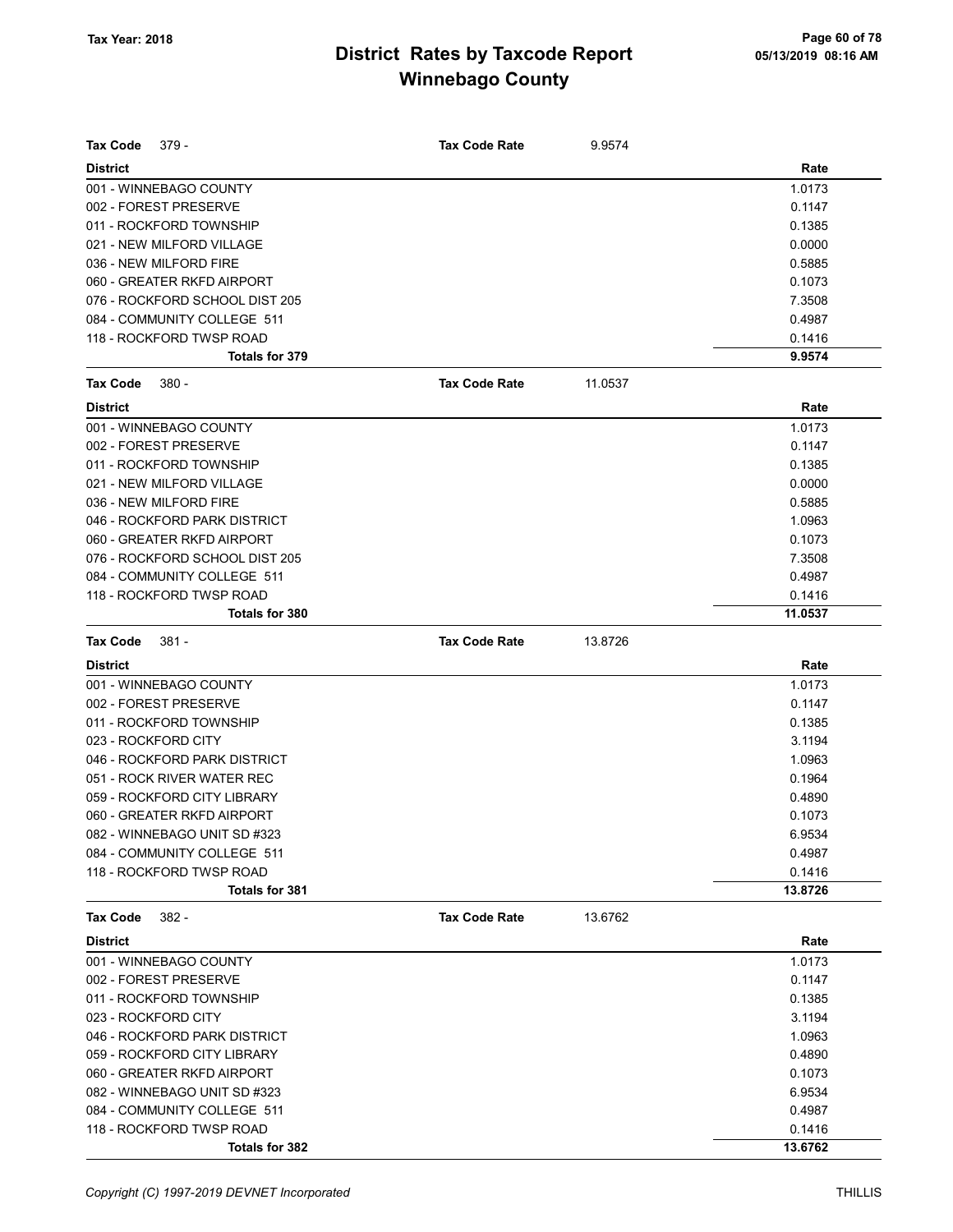| <b>Tax Code</b><br>383 -       | <b>Tax Code Rate</b> | 14.2048 |         |
|--------------------------------|----------------------|---------|---------|
| <b>District</b>                |                      |         | Rate    |
| 001 - WINNEBAGO COUNTY         |                      |         | 1.0173  |
| 002 - FOREST PRESERVE          |                      |         | 0.1147  |
| 004 - CHERRY VALLEY TOWNSHIP   |                      |         | 0.1392  |
| 023 - ROCKFORD CITY            |                      |         | 3.1194  |
| 046 - ROCKFORD PARK DISTRICT   |                      |         | 1.0963  |
| 059 - ROCKFORD CITY LIBRARY    |                      |         | 0.4890  |
| 060 - GREATER RKFD AIRPORT     |                      |         | 0.1073  |
| 076 - ROCKFORD SCHOOL DIST 205 |                      |         | 7.3508  |
| 084 - COMMUNITY COLLEGE 511    |                      |         | 0.4987  |
| 111 - CHERRY VALLEY TWSP ROAD  |                      |         | 0.2721  |
| Totals for 383                 |                      |         | 14.2048 |
| <b>Tax Code</b><br>385 -       | <b>Tax Code Rate</b> | 11.2501 |         |
| <b>District</b>                |                      |         | Rate    |
| 001 - WINNEBAGO COUNTY         |                      |         | 1.0173  |
| 002 - FOREST PRESERVE          |                      |         | 0.1147  |
| 011 - ROCKFORD TOWNSHIP        |                      |         | 0.1385  |
| 021 - NEW MILFORD VILLAGE      |                      |         | 0.0000  |
| 036 - NEW MILFORD FIRE         |                      |         | 0.5885  |
| 046 - ROCKFORD PARK DISTRICT   |                      |         | 1.0963  |
| 051 - ROCK RIVER WATER REC     |                      |         | 0.1964  |
| 060 - GREATER RKFD AIRPORT     |                      |         | 0.1073  |
| 076 - ROCKFORD SCHOOL DIST 205 |                      |         | 7.3508  |
| 084 - COMMUNITY COLLEGE 511    |                      |         | 0.4987  |
| 118 - ROCKFORD TWSP ROAD       |                      |         | 0.1416  |
| Totals for 385                 |                      |         | 11.2501 |
|                                |                      |         |         |
| <b>Tax Code</b><br>386 -       | <b>Tax Code Rate</b> | 12.0058 |         |
| <b>District</b>                |                      |         | Rate    |
| 001 - WINNEBAGO COUNTY         |                      |         | 1.0173  |
| 002 - FOREST PRESERVE          |                      |         | 0.1147  |
| 004 - CHERRY VALLEY TOWNSHIP   |                      |         | 0.1392  |
| 021 - NEW MILFORD VILLAGE      |                      |         | 0.0000  |
| 031 - CHERRY VALLEY FIRE       |                      |         | 1.0186  |
| 046 - ROCKFORD PARK DISTRICT   |                      |         | 1.0963  |
| 054 - CHERRY VALLEY LIBRARY    |                      |         | 0.3908  |
| 060 - GREATER RKFD AIRPORT     |                      |         | 0.1073  |
| 076 - ROCKFORD SCHOOL DIST 205 |                      |         | 7.3508  |
| 084 - COMMUNITY COLLEGE 511    |                      |         | 0.4987  |
| 111 - CHERRY VALLEY TWSP ROAD  |                      |         | 0.2721  |
| <b>Totals for 386</b>          |                      |         | 12.0058 |
| <b>Tax Code</b><br>391 -       | <b>Tax Code Rate</b> | 14.2700 |         |
| <b>District</b>                |                      |         | Rate    |
| 001 - WINNEBAGO COUNTY         |                      |         | 1.0173  |
| 002 - FOREST PRESERVE          |                      |         | 0.1147  |
| 011 - ROCKFORD TOWNSHIP        |                      |         | 0.1385  |
| 023 - ROCKFORD CITY            |                      |         | 3.1194  |
| 046 - ROCKFORD PARK DISTRICT   |                      |         | 1.0963  |
| 051 - ROCK RIVER WATER REC     |                      |         | 0.1964  |
| 059 - ROCKFORD CITY LIBRARY    |                      |         | 0.4890  |
| 060 - GREATER RKFD AIRPORT     |                      |         | 0.1073  |
| 076 - ROCKFORD SCHOOL DIST 205 |                      |         | 7.3508  |

Copyright (C) 1997-2019 DEVNET Incorporated THILLIS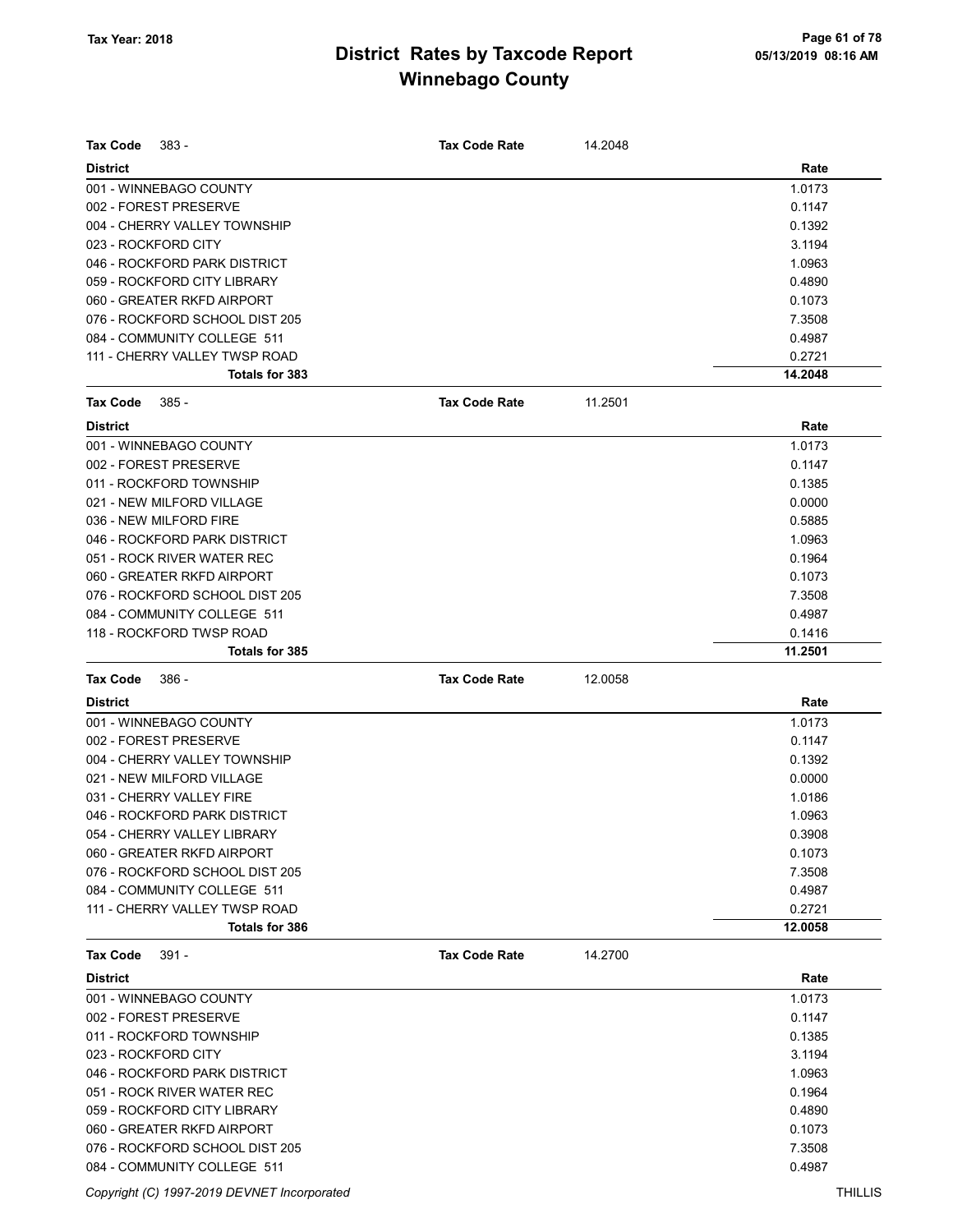| <b>Tax Code</b><br>$391 -$     | <b>Tax Code Rate</b> | 14.2700 |         |
|--------------------------------|----------------------|---------|---------|
| <b>District</b>                |                      |         | Rate    |
| 093 - NORTH MAIN TIF           |                      |         | 0.0000  |
| 118 - ROCKFORD TWSP ROAD       |                      |         | 0.1416  |
| Totals for 391                 |                      |         | 14.2700 |
| <b>Tax Code</b><br>$392 -$     | <b>Tax Code Rate</b> | 14.2700 |         |
| <b>District</b>                |                      |         | Rate    |
| 001 - WINNEBAGO COUNTY         |                      |         | 1.0173  |
| 002 - FOREST PRESERVE          |                      |         | 0.1147  |
| 011 - ROCKFORD TOWNSHIP        |                      |         | 0.1385  |
| 023 - ROCKFORD CITY            |                      |         | 3.1194  |
| 046 - ROCKFORD PARK DISTRICT   |                      |         | 1.0963  |
| 051 - ROCK RIVER WATER REC     |                      |         | 0.1964  |
| 059 - ROCKFORD CITY LIBRARY    |                      |         | 0.4890  |
| 060 - GREATER RKFD AIRPORT     |                      |         | 0.1073  |
| 076 - ROCKFORD SCHOOL DIST 205 |                      |         | 7.3508  |
| 084 - COMMUNITY COLLEGE 511    |                      |         | 0.4987  |
| 094 - GLOBAL TRADE TIF #1      |                      |         | 0.0000  |
| 118 - ROCKFORD TWSP ROAD       |                      |         | 0.1416  |
| <b>Totals for 392</b>          |                      |         | 14.2700 |
| <b>Tax Code</b><br>$393 -$     | <b>Tax Code Rate</b> | 10.3482 |         |
| <b>District</b>                |                      |         | Rate    |
| 001 - WINNEBAGO COUNTY         |                      |         | 1.0173  |
| 002 - FOREST PRESERVE          |                      |         | 0.1147  |
| 011 - ROCKFORD TOWNSHIP        |                      |         | 0.1385  |
| 021 - NEW MILFORD VILLAGE      |                      |         | 0.0000  |
| 036 - NEW MILFORD FIRE         |                      |         | 0.5885  |
| 054 - CHERRY VALLEY LIBRARY    |                      |         | 0.3908  |
| 060 - GREATER RKFD AIRPORT     |                      |         | 0.1073  |
| 076 - ROCKFORD SCHOOL DIST 205 |                      |         | 7.3508  |
| 084 - COMMUNITY COLLEGE 511    |                      |         | 0.4987  |
| 118 - ROCKFORD TWSP ROAD       |                      |         | 0.1416  |
| Totals for 393                 |                      |         | 10.3482 |
| <b>Tax Code</b><br>394         | <b>Tax Code Rate</b> | 10.3482 |         |
| <b>District</b>                |                      |         | Rate    |
| 001 - WINNEBAGO COUNTY         |                      |         | 1.0173  |
| 002 - FOREST PRESERVE          |                      |         | 0.1147  |
| 011 - ROCKFORD TOWNSHIP        |                      |         | 0.1385  |
| 017 - CHERRY VALLEY VILLAGE    |                      |         | 0.0000  |
| 036 - NEW MILFORD FIRE         |                      |         | 0.5885  |
| 054 - CHERRY VALLEY LIBRARY    |                      |         | 0.3908  |
| 060 - GREATER RKFD AIRPORT     |                      |         | 0.1073  |
| 076 - ROCKFORD SCHOOL DIST 205 |                      |         | 7.3508  |
| 084 - COMMUNITY COLLEGE 511    |                      |         | 0.4987  |
| 118 - ROCKFORD TWSP ROAD       |                      |         | 0.1416  |
| Totals for 394                 |                      |         | 10.3482 |
| <b>Tax Code</b><br>396         | <b>Tax Code Rate</b> | 10.8022 |         |
| <b>District</b>                |                      |         | Rate    |
| 001 - WINNEBAGO COUNTY         |                      |         | 1.0173  |
| 002 - FOREST PRESERVE          |                      |         | 0.1147  |
| 004 - CHERRY VALLEY TOWNSHIP   |                      |         | 0.1392  |
| 017 - CHERRY VALLEY VILLAGE    |                      |         | 0.0000  |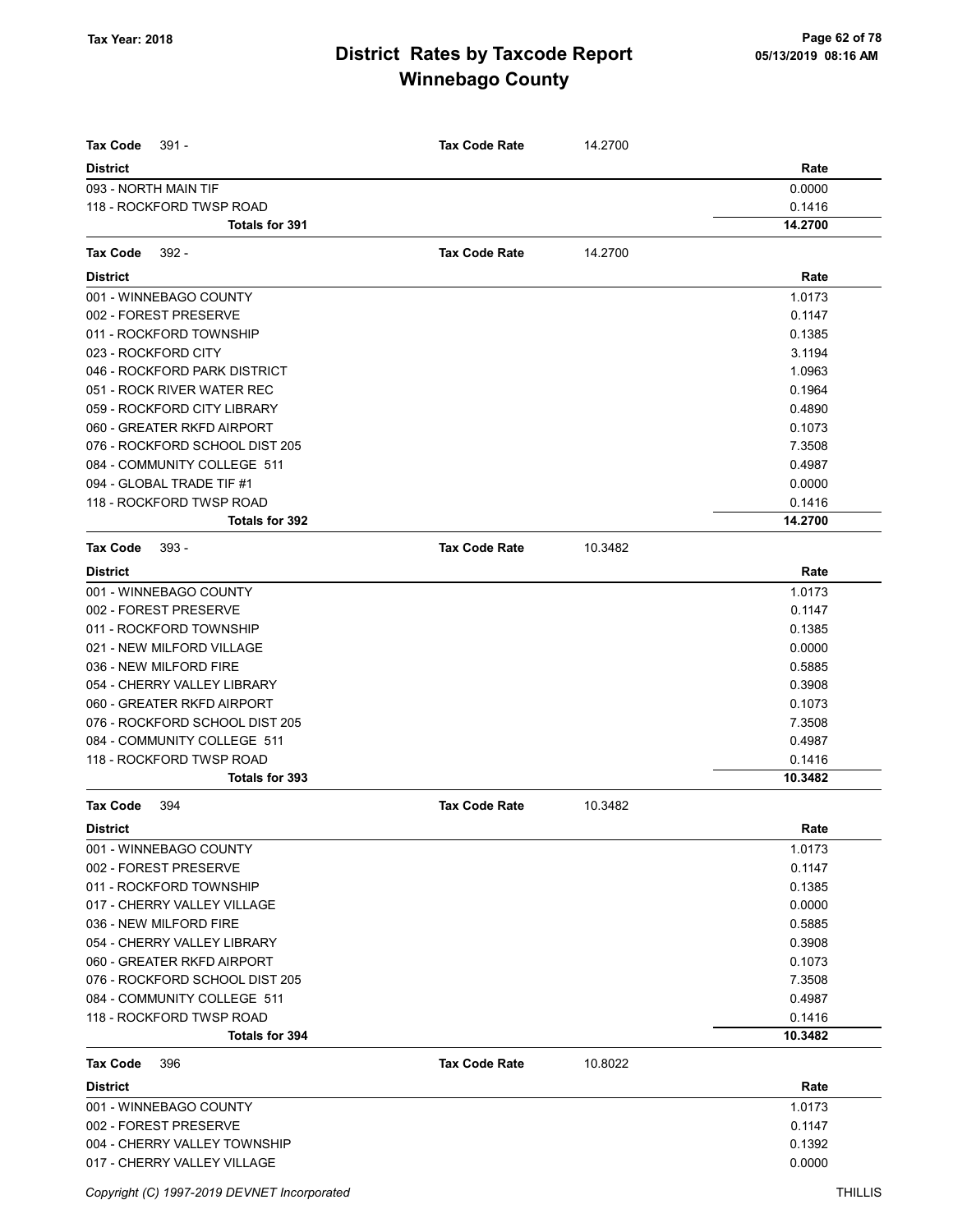| <b>Tax Code</b><br>396                | <b>Tax Code Rate</b> | 10.8022 |         |
|---------------------------------------|----------------------|---------|---------|
| <b>District</b>                       |                      |         | Rate    |
| 031 - CHERRY VALLEY FIRE              |                      |         | 1.0186  |
| 054 - CHERRY VALLEY LIBRARY           |                      |         | 0.3908  |
| 076 - ROCKFORD SCHOOL DIST 205        |                      |         | 7.3508  |
| 084 - COMMUNITY COLLEGE 511           |                      |         | 0.4987  |
| 111 - CHERRY VALLEY TWSP ROAD         |                      |         | 0.2721  |
| Totals for 396                        |                      |         | 10.8022 |
| <b>Tax Code</b><br>397                | <b>Tax Code Rate</b> | 10.3875 |         |
| <b>District</b>                       |                      |         | Rate    |
| 001 - WINNEBAGO COUNTY                |                      |         | 1.0173  |
| 002 - FOREST PRESERVE                 |                      |         | 0.1147  |
| 011 - ROCKFORD TOWNSHIP               |                      |         | 0.1385  |
| 017 - CHERRY VALLEY VILLAGE           |                      |         | 0.0000  |
| 031 - CHERRY VALLEY FIRE              |                      |         | 1.0186  |
| 060 - GREATER RKFD AIRPORT            |                      |         | 0.1073  |
| 076 - ROCKFORD SCHOOL DIST 205        |                      |         | 7.3508  |
| 084 - COMMUNITY COLLEGE 511           |                      |         | 0.4987  |
| 118 - ROCKFORD TWSP ROAD              |                      |         | 0.1416  |
| Totals for 397                        |                      |         | 10.3875 |
| $400 -$<br>Tax Code                   | <b>Tax Code Rate</b> | 14.2700 |         |
| <b>District</b>                       |                      |         | Rate    |
| 001 - WINNEBAGO COUNTY                |                      |         | 1.0173  |
| 002 - FOREST PRESERVE                 |                      |         | 0.1147  |
| 011 - ROCKFORD TOWNSHIP               |                      |         | 0.1385  |
| 023 - ROCKFORD CITY                   |                      |         | 3.1194  |
| 046 - ROCKFORD PARK DISTRICT          |                      |         | 1.0963  |
| 051 - ROCK RIVER WATER REC            |                      |         | 0.1964  |
| 059 - ROCKFORD CITY LIBRARY           |                      |         | 0.4890  |
| 060 - GREATER RKFD AIRPORT            |                      |         | 0.1073  |
| 076 - ROCKFORD SCHOOL DIST 205        |                      |         | 7.3508  |
| 084 - COMMUNITY COLLEGE 511           |                      |         | 0.4987  |
| 118 - ROCKFORD TWSP ROAD              |                      |         | 0.1416  |
| Totals for 400                        |                      |         | 14.2700 |
| Tax Code<br>401 -                     | <b>Tax Code Rate</b> | 10.0266 |         |
| <b>District</b>                       |                      |         | Rate    |
| 001 - WINNEBAGO COUNTY                |                      |         | 1.0173  |
| 002 - FOREST PRESERVE                 |                      |         | 0.1147  |
| 012 - ROCKTON TOWNSHIP                |                      |         | 0.1954  |
| 024 - ROCKTON VILLAGE                 |                      |         | 0.6546  |
| 041 - ROCKTON FIRE                    |                      |         | 0.7146  |
| 057 - TALCOTT FREE LIBRARY            |                      |         | 0.2113  |
| 074 - ROCKTON SCHOOL DIST 140         |                      |         | 3.7325  |
| 077 - HONONEGAH HIGH SD #207          |                      |         | 2.7327  |
| 084 - COMMUNITY COLLEGE 511           |                      |         | 0.4987  |
| 119 - ROCKTON TWSP ROAD               |                      |         | 0.1548  |
| 167 - VILLAGE OF ROCKTON DOWNTOWN TIF |                      |         | 0.0000  |
| Totals for 401                        |                      |         | 10.0266 |
| Tax Code<br>402 - WAGON WHEEL TIF     | <b>Tax Code Rate</b> | 10.0266 |         |
|                                       |                      |         |         |
| <b>District</b>                       |                      |         | Rate    |
| 001 - WINNEBAGO COUNTY                |                      |         | 1.0173  |
| 002 - FOREST PRESERVE                 |                      |         | 0.1147  |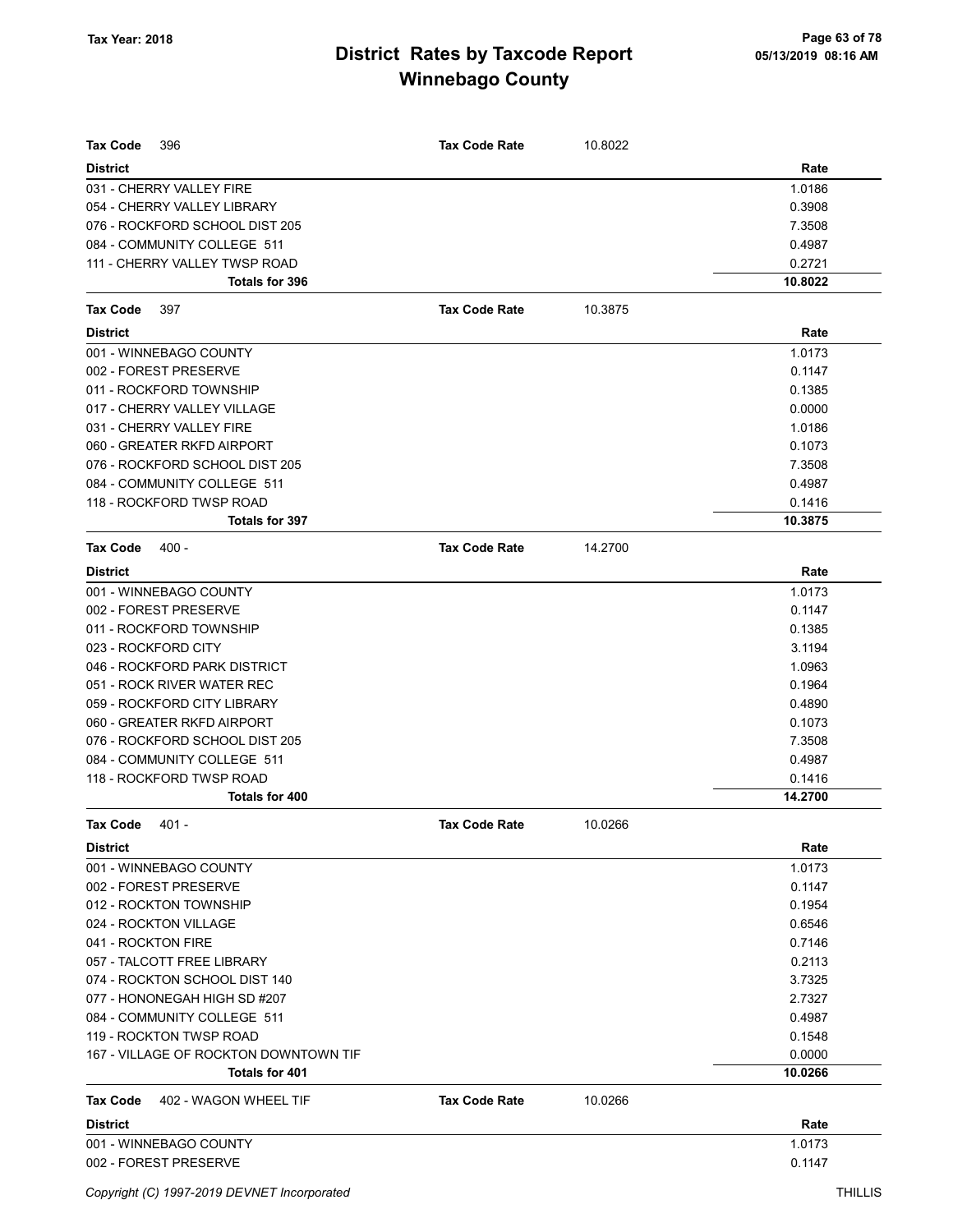| Tax Code<br>402 - WAGON WHEEL TIF            | <b>Tax Code Rate</b> | 10.0266 |                   |
|----------------------------------------------|----------------------|---------|-------------------|
|                                              |                      |         |                   |
| <b>District</b><br>012 - ROCKTON TOWNSHIP    |                      |         | Rate<br>0.1954    |
|                                              |                      |         |                   |
| 024 - ROCKTON VILLAGE<br>041 - ROCKTON FIRE  |                      |         | 0.6546            |
|                                              |                      |         | 0.7146            |
| 057 - TALCOTT FREE LIBRARY                   |                      |         | 0.2113            |
| 074 - ROCKTON SCHOOL DIST 140                |                      |         | 3.7325            |
| 077 - HONONEGAH HIGH SD #207                 |                      |         | 2.7327            |
| 084 - COMMUNITY COLLEGE 511                  |                      |         | 0.4987            |
| 119 - ROCKTON TWSP ROAD                      |                      |         | 0.1548            |
| 125 - WAGON WHEEL TIF<br>Totals for 402      |                      |         | 0.0000<br>10.0266 |
|                                              |                      |         |                   |
| 403 - RIVER OAKS TIF<br><b>Tax Code</b>      | <b>Tax Code Rate</b> | 14.2700 |                   |
| <b>District</b>                              |                      |         | Rate              |
| 001 - WINNEBAGO COUNTY                       |                      |         | 1.0173            |
| 002 - FOREST PRESERVE                        |                      |         | 0.1147            |
| 011 - ROCKFORD TOWNSHIP                      |                      |         | 0.1385            |
| 023 - ROCKFORD CITY                          |                      |         | 3.1194            |
| 046 - ROCKFORD PARK DISTRICT                 |                      |         | 1.0963            |
| 051 - ROCK RIVER WATER REC                   |                      |         | 0.1964            |
| 059 - ROCKFORD CITY LIBRARY                  |                      |         | 0.4890            |
| 060 - GREATER RKFD AIRPORT                   |                      |         | 0.1073            |
| 076 - ROCKFORD SCHOOL DIST 205               |                      |         | 7.3508            |
| 084 - COMMUNITY COLLEGE 511                  |                      |         | 0.4987            |
| 118 - ROCKFORD TWSP ROAD                     |                      |         | 0.1416            |
| 126 - RIVER OAKS TIF                         |                      |         | 0.0000            |
| Totals for 403                               |                      |         | 14.2700           |
| 404 - GARRISON SCHOOL TIF<br><b>Tax Code</b> | <b>Tax Code Rate</b> | 14.2700 |                   |
| <b>District</b>                              |                      |         | Rate              |
| 001 - WINNEBAGO COUNTY                       |                      |         | 1.0173            |
| 002 - FOREST PRESERVE                        |                      |         | 0.1147            |
| 011 - ROCKFORD TOWNSHIP                      |                      |         | 0.1385            |
| 023 - ROCKFORD CITY                          |                      |         | 3.1194            |
| 046 - ROCKFORD PARK DISTRICT                 |                      |         | 1.0963            |
|                                              |                      |         |                   |
| 051 - ROCK RIVER WATER REC                   |                      |         | 0.1964            |
| 059 - ROCKFORD CITY LIBRARY                  |                      |         | 0.4890            |
| 060 - GREATER RKFD AIRPORT                   |                      |         | 0.1073            |
| 076 - ROCKFORD SCHOOL DIST 205               |                      |         | 7.3508            |
| 084 - COMMUNITY COLLEGE 511                  |                      |         | 0.4987            |
| 118 - ROCKFORD TWSP ROAD                     |                      |         | 0.1416            |
| 127 - GARRISON SCHOOL TIF                    |                      |         | 0.0000            |
| <b>Totals for 404</b>                        |                      |         | 14.2700           |
| 405 - KISHWAUKEE & HARRISON TIF<br>Tax Code  | <b>Tax Code Rate</b> | 14.2700 |                   |
| <b>District</b>                              |                      |         | Rate              |
| 001 - WINNEBAGO COUNTY                       |                      |         | 1.0173            |
| 002 - FOREST PRESERVE                        |                      |         | 0.1147            |
| 011 - ROCKFORD TOWNSHIP                      |                      |         | 0.1385            |
| 023 - ROCKFORD CITY                          |                      |         | 3.1194            |
| 046 - ROCKFORD PARK DISTRICT                 |                      |         | 1.0963            |
| 051 - ROCK RIVER WATER REC                   |                      |         | 0.1964            |
| 059 - ROCKFORD CITY LIBRARY                  |                      |         |                   |
|                                              |                      |         |                   |
| 060 - GREATER RKFD AIRPORT                   |                      |         | 0.4890<br>0.1073  |

Copyright (C) 1997-2019 DEVNET Incorporated THILLIS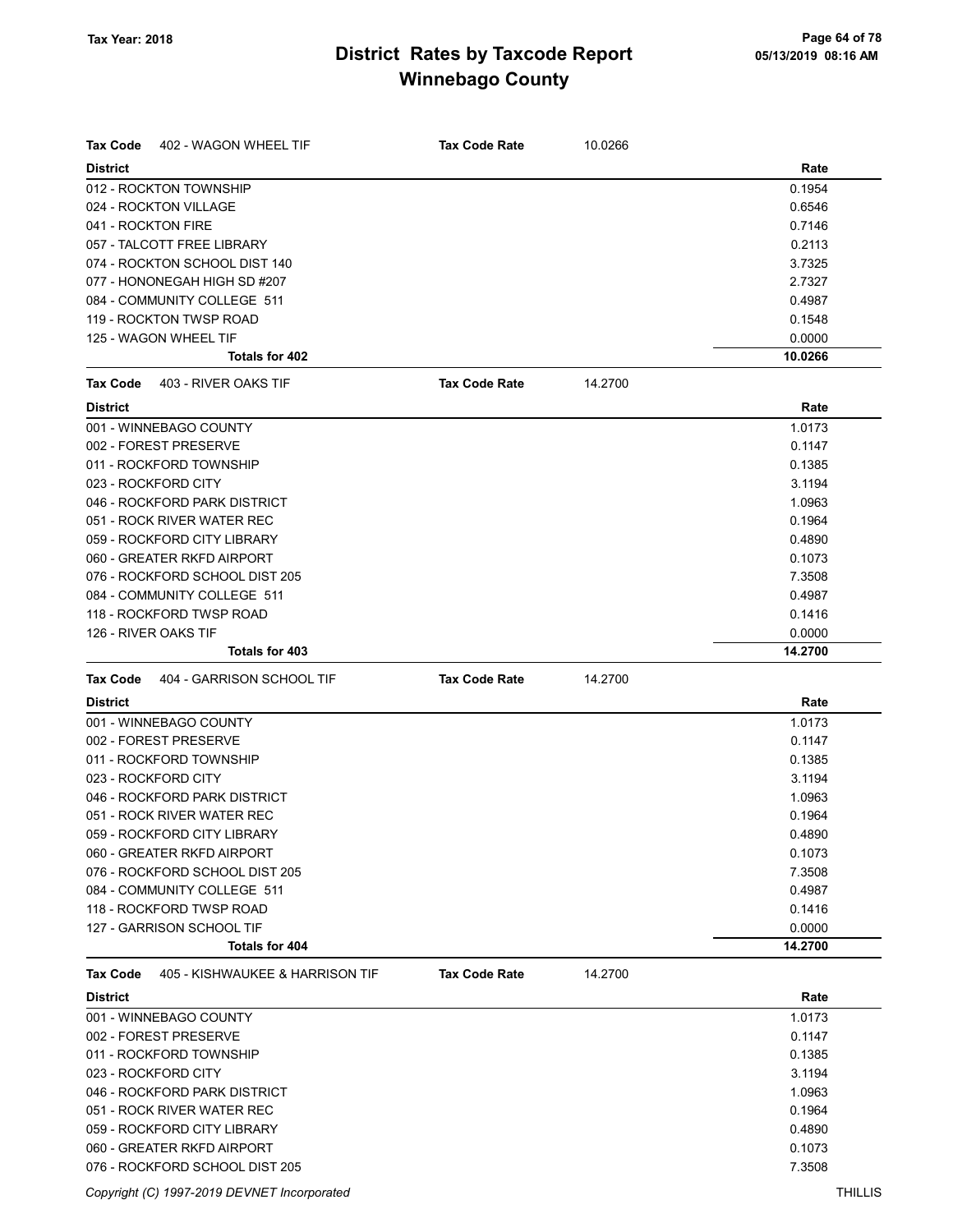| <b>Tax Code</b>   | 405 - KISHWAUKEE & HARRISON TIF  | <b>Tax Code Rate</b> | 14.2700 |         |
|-------------------|----------------------------------|----------------------|---------|---------|
| <b>District</b>   |                                  |                      |         | Rate    |
|                   | 084 - COMMUNITY COLLEGE 511      |                      |         | 0.4987  |
|                   | 118 - ROCKFORD TWSP ROAD         |                      |         | 0.1416  |
|                   | 128 - KISHWAUKEE & HARRISON TIF  |                      |         | 0.0000  |
|                   | Totals for 405                   |                      |         | 14.2700 |
| Tax Code          | 406 - LINCOLNWOOD TIF #2         | <b>Tax Code Rate</b> | 14.2700 |         |
| <b>District</b>   |                                  |                      |         | Rate    |
|                   | 001 - WINNEBAGO COUNTY           |                      |         | 1.0173  |
|                   | 002 - FOREST PRESERVE            |                      |         | 0.1147  |
|                   | 011 - ROCKFORD TOWNSHIP          |                      |         | 0.1385  |
|                   | 023 - ROCKFORD CITY              |                      |         | 3.1194  |
|                   | 046 - ROCKFORD PARK DISTRICT     |                      |         | 1.0963  |
|                   | 051 - ROCK RIVER WATER REC       |                      |         | 0.1964  |
|                   | 059 - ROCKFORD CITY LIBRARY      |                      |         | 0.4890  |
|                   | 060 - GREATER RKFD AIRPORT       |                      |         | 0.1073  |
|                   | 076 - ROCKFORD SCHOOL DIST 205   |                      |         | 7.3508  |
|                   | 084 - COMMUNITY COLLEGE 511      |                      |         | 0.4987  |
|                   | 118 - ROCKFORD TWSP ROAD         |                      |         | 0.1416  |
|                   | 129 - LINCOLNWOOD TIF #2         |                      |         | 0.0000  |
|                   | <b>Totals for 406</b>            |                      |         | 14.2700 |
| Tax Code          | 407 - HOPE VI TIF                | <b>Tax Code Rate</b> | 14.2700 |         |
| <b>District</b>   |                                  |                      |         | Rate    |
|                   | 001 - WINNEBAGO COUNTY           |                      |         | 1.0173  |
|                   | 002 - FOREST PRESERVE            |                      |         | 0.1147  |
|                   | 011 - ROCKFORD TOWNSHIP          |                      |         | 0.1385  |
|                   | 023 - ROCKFORD CITY              |                      |         | 3.1194  |
|                   | 046 - ROCKFORD PARK DISTRICT     |                      |         | 1.0963  |
|                   | 051 - ROCK RIVER WATER REC       |                      |         | 0.1964  |
|                   | 059 - ROCKFORD CITY LIBRARY      |                      |         | 0.4890  |
|                   | 060 - GREATER RKFD AIRPORT       |                      |         | 0.1073  |
|                   | 076 - ROCKFORD SCHOOL DIST 205   |                      |         | 7.3508  |
|                   | 084 - COMMUNITY COLLEGE 511      |                      |         | 0.4987  |
|                   | 118 - ROCKFORD TWSP ROAD         |                      |         | 0.1416  |
| 130 - HOPE VI TIF |                                  |                      |         | 0.0000  |
|                   | <b>Totals for 407</b>            |                      |         | 14.2700 |
| <b>Tax Code</b>   | 409 - NORTH 2ND / LOVES PARK TIF | <b>Tax Code Rate</b> | 11.7191 |         |
| <b>District</b>   |                                  |                      |         | Rate    |
|                   | 001 - WINNEBAGO COUNTY           |                      |         | 1.0173  |
|                   | 002 - FOREST PRESERVE            |                      |         | 0.1147  |
|                   | 011 - ROCKFORD TOWNSHIP          |                      |         | 0.1385  |
|                   | 019 - LOVES PARK CITY            |                      |         | 0.0000  |
|                   | 046 - ROCKFORD PARK DISTRICT     |                      |         | 1.0963  |
|                   | 051 - ROCK RIVER WATER REC       |                      |         | 0.1964  |
|                   | 055 - NORTH SUBURBAN LIBRARY     |                      |         | 0.2996  |
|                   | 060 - GREATER RKFD AIRPORT       |                      |         | 0.1073  |
|                   | 070 - HARLEM SCHOOL DIST 122     |                      |         | 8.1087  |
|                   | 084 - COMMUNITY COLLEGE 511      |                      |         | 0.4987  |
|                   | 118 - ROCKFORD TWSP ROAD         |                      |         | 0.1416  |
|                   | 132 - NORTH 2ND TIF LOVES PARK   |                      |         | 0.0000  |
|                   | Totals for 409                   |                      |         | 11.7191 |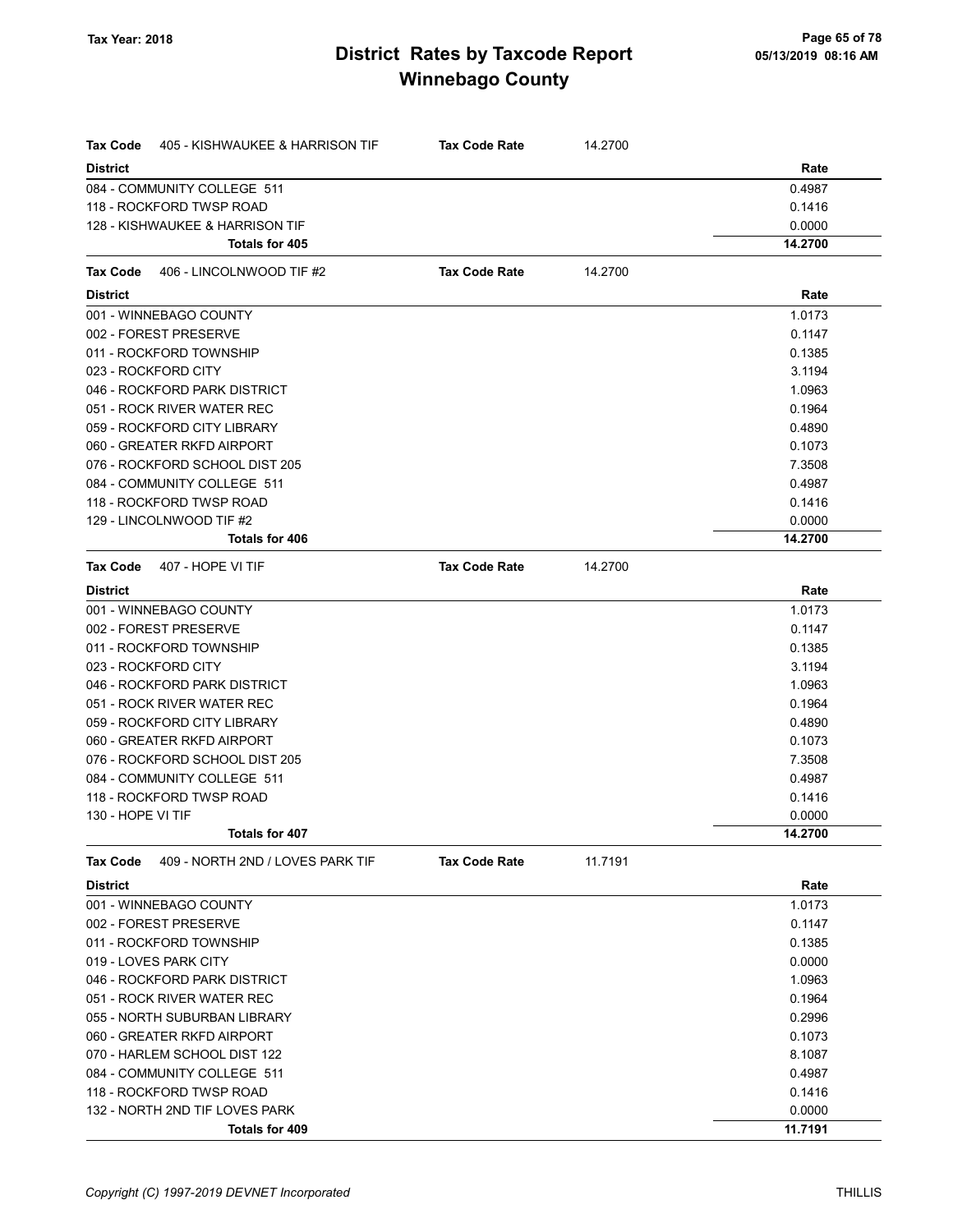| <b>Tax Code</b><br>410 - GLOBAL TRADE TIF #2            | <b>Tax Code Rate</b> | 14.2700 |         |
|---------------------------------------------------------|----------------------|---------|---------|
| <b>District</b>                                         |                      |         | Rate    |
| 001 - WINNEBAGO COUNTY                                  |                      |         | 1.0173  |
| 002 - FOREST PRESERVE                                   |                      |         | 0.1147  |
| 011 - ROCKFORD TOWNSHIP                                 |                      |         | 0.1385  |
| 023 - ROCKFORD CITY                                     |                      |         | 3.1194  |
| 046 - ROCKFORD PARK DISTRICT                            |                      |         | 1.0963  |
| 051 - ROCK RIVER WATER REC                              |                      |         | 0.1964  |
| 059 - ROCKFORD CITY LIBRARY                             |                      |         | 0.4890  |
| 060 - GREATER RKFD AIRPORT                              |                      |         | 0.1073  |
| 076 - ROCKFORD SCHOOL DIST 205                          |                      |         | 7.3508  |
| 084 - COMMUNITY COLLEGE 511                             |                      |         | 0.4987  |
| 118 - ROCKFORD TWSP ROAD                                |                      |         | 0.1416  |
| 133 - GLOBAL TRADE TIF #2                               |                      |         | 0.0000  |
| Totals for 410                                          |                      |         | 14.2700 |
| <b>Tax Code</b><br>411 - GLOBAL TRADE TIF #2            | <b>Tax Code Rate</b> | 14.0736 |         |
| <b>District</b>                                         |                      |         | Rate    |
| 001 - WINNEBAGO COUNTY                                  |                      |         | 1.0173  |
| 002 - FOREST PRESERVE                                   |                      |         | 0.1147  |
| 011 - ROCKFORD TOWNSHIP                                 |                      |         | 0.1385  |
| 023 - ROCKFORD CITY                                     |                      |         | 3.1194  |
| 046 - ROCKFORD PARK DISTRICT                            |                      |         | 1.0963  |
| 059 - ROCKFORD CITY LIBRARY                             |                      |         | 0.4890  |
| 060 - GREATER RKFD AIRPORT                              |                      |         | 0.1073  |
| 076 - ROCKFORD SCHOOL DIST 205                          |                      |         | 7.3508  |
| 084 - COMMUNITY COLLEGE 511                             |                      |         | 0.4987  |
| 118 - ROCKFORD TWSP ROAD                                |                      |         | 0.1416  |
| 133 - GLOBAL TRADE TIF #2                               |                      |         | 0.0000  |
| <b>Totals for 411</b>                                   |                      |         | 14.0736 |
| 412 - ASSISTED LIVING / RIVER HOUSING<br>Tax Code       | <b>Tax Code Rate</b> | 14.2700 |         |
| <b>District</b>                                         |                      |         | Rate    |
| 001 - WINNEBAGO COUNTY                                  |                      |         | 1.0173  |
| 002 - FOREST PRESERVE                                   |                      |         | 0.1147  |
| 011 - ROCKFORD TOWNSHIP                                 |                      |         | 0.1385  |
| 023 - ROCKFORD CITY                                     |                      |         | 3.1194  |
| 046 - ROCKFORD PARK DISTRICT                            |                      |         | 1.0963  |
| 051 - ROCK RIVER WATER REC                              |                      |         | 0.1964  |
| 059 - ROCKFORD CITY LIBRARY                             |                      |         | 0.4890  |
| 060 - GREATER RKFD AIRPORT                              |                      |         | 0.1073  |
| 076 - ROCKFORD SCHOOL DIST 205                          |                      |         | 7.3508  |
| 084 - COMMUNITY COLLEGE 511                             |                      |         | 0.4987  |
| 118 - ROCKFORD TWSP ROAD                                |                      |         | 0.1416  |
| 134 - ASSISTED LIVING/ RIVER HOUSING TIF                |                      |         | 0.0000  |
| Totals for 412                                          |                      |         | 14.2700 |
| 413 - NORTH 2ND / MACHESNEY PARK TIF<br><b>Tax Code</b> | <b>Tax Code Rate</b> | 11.0632 |         |
| <b>District</b>                                         |                      |         | Rate    |
| 001 - WINNEBAGO COUNTY                                  |                      |         | 1.0173  |
| 002 - FOREST PRESERVE                                   |                      |         | 0.1147  |
| 006 - HARLEM TOWNSHIP                                   |                      |         | 0.1110  |
| 020 - MACHESNEY PARK VILLAGE                            |                      |         | 0.0000  |
| 035 - HARLEM-ROSCOE FIRE                                |                      |         | 0.7584  |
| 055 - NORTH SUBURBAN LIBRARY                            |                      |         | 0.2996  |

060 - GREATER RKFD AIRPORT 0.1073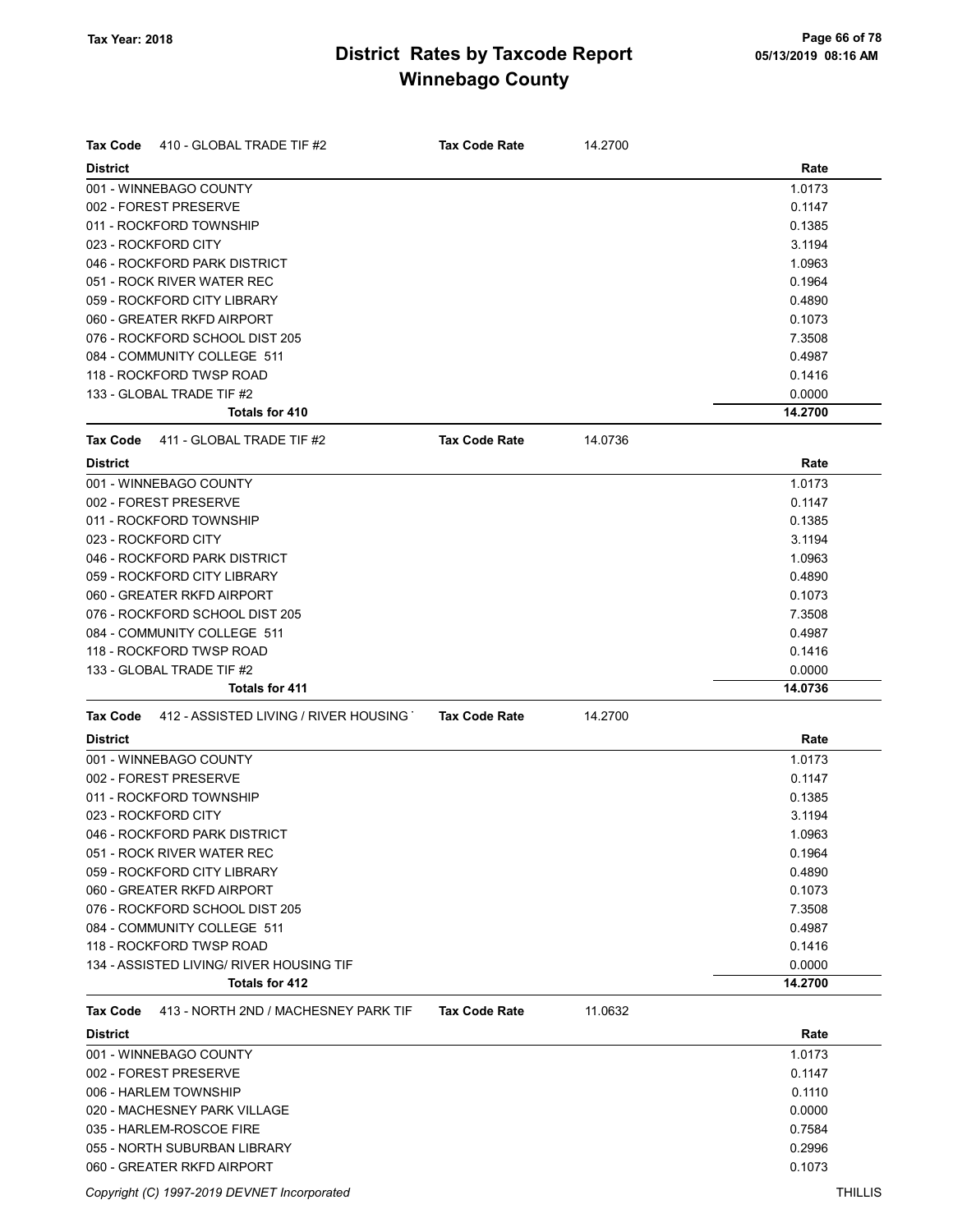| <b>Tax Code</b><br>413 - NORTH 2ND / MACHESNEY PARK TIF | <b>Tax Code Rate</b> | 11.0632 |         |
|---------------------------------------------------------|----------------------|---------|---------|
| <b>District</b>                                         |                      |         | Rate    |
| 070 - HARLEM SCHOOL DIST 122                            |                      |         | 8.1087  |
| 084 - COMMUNITY COLLEGE 511                             |                      |         | 0.4987  |
| 113 - HARLEM TWSP ROAD                                  |                      |         | 0.0475  |
| 135 - NORTH 2ND TIF MACHESNEY PARK                      |                      |         | 0.0000  |
| Totals for 413                                          |                      |         | 11.0632 |
| 414 - NORTH 2ND / MACHESNEY PARK TIF<br>Tax Code        | <b>Tax Code Rate</b> | 11.2596 |         |
| <b>District</b>                                         |                      |         | Rate    |
| 001 - WINNEBAGO COUNTY                                  |                      |         | 1.0173  |
| 002 - FOREST PRESERVE                                   |                      |         | 0.1147  |
| 006 - HARLEM TOWNSHIP                                   |                      |         | 0.1110  |
| 020 - MACHESNEY PARK VILLAGE                            |                      |         | 0.0000  |
| 035 - HARLEM-ROSCOE FIRE                                |                      |         | 0.7584  |
| 051 - ROCK RIVER WATER REC                              |                      |         | 0.1964  |
| 055 - NORTH SUBURBAN LIBRARY                            |                      |         | 0.2996  |
| 060 - GREATER RKFD AIRPORT                              |                      |         | 0.1073  |
| 070 - HARLEM SCHOOL DIST 122                            |                      |         | 8.1087  |
| 084 - COMMUNITY COLLEGE 511                             |                      |         | 0.4987  |
| 113 - HARLEM TWSP ROAD                                  |                      |         | 0.0475  |
| 135 - NORTH 2ND TIF MACHESNEY PARK                      |                      |         | 0.0000  |
| <b>Totals for 414</b>                                   |                      |         | 11.2596 |
| <b>Tax Code</b><br>416 -                                | <b>Tax Code Rate</b> | 10.9565 |         |
| <b>District</b>                                         |                      |         | Rate    |
| 001 - WINNEBAGO COUNTY                                  |                      |         | 1.0173  |
| 002 - FOREST PRESERVE                                   |                      |         | 0.1147  |
| 006 - HARLEM TOWNSHIP                                   |                      |         | 0.1110  |
| 020 - MACHESNEY PARK VILLAGE                            |                      |         | 0.0000  |
| 037 - NORTH PARK FIRE                                   |                      |         | 0.4553  |
| 051 - ROCK RIVER WATER REC                              |                      |         | 0.1964  |
| 055 - NORTH SUBURBAN LIBRARY                            |                      |         | 0.2996  |
| 060 - GREATER RKFD AIRPORT                              |                      |         | 0.1073  |
| 070 - HARLEM SCHOOL DIST 122                            |                      |         | 8.1087  |
| 084 - COMMUNITY COLLEGE 511                             |                      |         | 0.4987  |
| 113 - HARLEM TWSP ROAD                                  |                      |         | 0.0475  |
| 135 - NORTH 2ND TIF MACHESNEY PARK                      |                      |         | 0.0000  |
| Totals for 416                                          |                      |         | 10.9565 |
| <b>Tax Code</b><br>417 - MAIN/WHITMAN TIF               | <b>Tax Code Rate</b> | 14.2700 |         |
| <b>District</b>                                         |                      |         | Rate    |
| 001 - WINNEBAGO COUNTY                                  |                      |         | 1.0173  |
| 002 - FOREST PRESERVE                                   |                      |         | 0.1147  |
| 011 - ROCKFORD TOWNSHIP                                 |                      |         | 0.1385  |
| 023 - ROCKFORD CITY                                     |                      |         | 3.1194  |
| 046 - ROCKFORD PARK DISTRICT                            |                      |         | 1.0963  |
| 051 - ROCK RIVER WATER REC                              |                      |         | 0.1964  |
| 059 - ROCKFORD CITY LIBRARY                             |                      |         | 0.4890  |
| 060 - GREATER RKFD AIRPORT                              |                      |         | 0.1073  |
| 076 - ROCKFORD SCHOOL DIST 205                          |                      |         | 7.3508  |
| 084 - COMMUNITY COLLEGE 511                             |                      |         | 0.4987  |
| 118 - ROCKFORD TWSP ROAD                                |                      |         | 0.1416  |
| 137 - MAIN & WHITMAN TIF                                |                      |         | 0.0000  |
| <b>Totals for 417</b>                                   |                      |         | 14.2700 |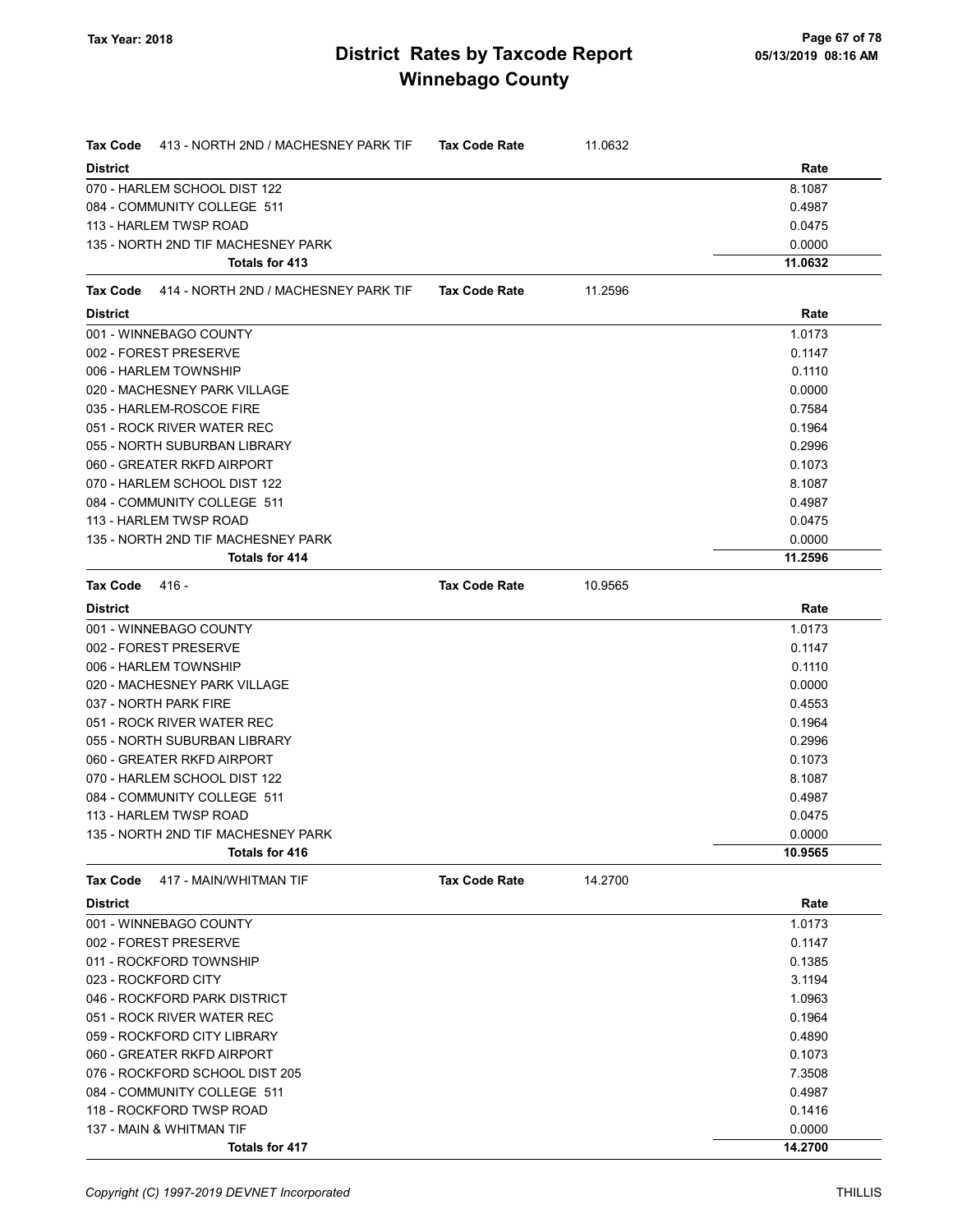| Rate<br><b>District</b><br>1.0173<br>001 - WINNEBAGO COUNTY<br>002 - FOREST PRESERVE<br>0.1147<br>011 - ROCKFORD TOWNSHIP<br>0.1385<br>023 - ROCKFORD CITY<br>3.1194<br>046 - ROCKFORD PARK DISTRICT<br>1.0963<br>051 - ROCK RIVER WATER REC<br>0.1964<br>059 - ROCKFORD CITY LIBRARY<br>0.4890<br>060 - GREATER RKFD AIRPORT<br>0.1073<br>076 - ROCKFORD SCHOOL DIST 205<br>7.3508<br>084 - COMMUNITY COLLEGE 511<br>0.4987<br>118 - ROCKFORD TWSP ROAD<br>0.1416<br>138 - MIDTOWN TIF<br>0.0000<br>Totals for 418<br>14.2700<br>14.2700<br><b>Tax Code</b><br>419 - KISH/HAR TIF #2<br><b>Tax Code Rate</b><br><b>District</b><br>Rate<br>1.0173<br>002 - FOREST PRESERVE<br>0.1147<br>011 - ROCKFORD TOWNSHIP<br>0.1385<br>023 - ROCKFORD CITY<br>3.1194<br>046 - ROCKFORD PARK DISTRICT<br>1.0963<br>051 - ROCK RIVER WATER REC<br>0.1964<br>059 - ROCKFORD CITY LIBRARY<br>0.4890<br>060 - GREATER RKFD AIRPORT<br>0.1073<br>076 - ROCKFORD SCHOOL DIST 205<br>7.3508<br>084 - COMMUNITY COLLEGE 511<br>0.4987<br>118 - ROCKFORD TWSP ROAD<br>0.1416<br>139 - KISHWAUKEE & HARRISON TIF #2<br>0.0000<br><b>Totals for 419</b><br>14.2700<br>$420 -$<br><b>Tax Code Rate</b><br>10.0266<br><b>Tax Code</b><br>Rate<br><b>District</b><br>1.0173<br>002 - FOREST PRESERVE<br>0.1147<br>0.1954<br>024 - ROCKTON VILLAGE<br>0.6546<br>0.7146<br>041 - ROCKTON FIRE<br>0.2113<br>057 - TALCOTT FREE LIBRARY<br>074 - ROCKTON SCHOOL DIST 140<br>3.7325<br>077 - HONONEGAH HIGH SD #207<br>2.7327<br>084 - COMMUNITY COLLEGE 511<br>0.4987<br>119 - ROCKTON TWSP ROAD<br>0.1548<br>0.0000<br>140 - FORMER BELOIT CORP TIF<br>Totals for 420<br>10.0266<br>421 - GLOBAL TRADE TIF #3<br>14.2700<br><b>Tax Code</b><br><b>Tax Code Rate</b><br>Rate<br><b>District</b><br>001 - WINNEBAGO COUNTY<br>1.0173<br>002 - FOREST PRESERVE<br>0.1147<br>011 - ROCKFORD TOWNSHIP<br>0.1385<br>023 - ROCKFORD CITY<br>3.1194<br>046 - ROCKFORD PARK DISTRICT<br>1.0963<br>051 - ROCK RIVER WATER REC<br>0.1964<br>059 - ROCKFORD CITY LIBRARY<br>0.4890 | <b>Tax Code</b><br>418 - MIDTOWN TIF | <b>Tax Code Rate</b> | 14.2700 |  |
|---------------------------------------------------------------------------------------------------------------------------------------------------------------------------------------------------------------------------------------------------------------------------------------------------------------------------------------------------------------------------------------------------------------------------------------------------------------------------------------------------------------------------------------------------------------------------------------------------------------------------------------------------------------------------------------------------------------------------------------------------------------------------------------------------------------------------------------------------------------------------------------------------------------------------------------------------------------------------------------------------------------------------------------------------------------------------------------------------------------------------------------------------------------------------------------------------------------------------------------------------------------------------------------------------------------------------------------------------------------------------------------------------------------------------------------------------------------------------------------------------------------------------------------------------------------------------------------------------------------------------------------------------------------------------------------------------------------------------------------------------------------------------------------------------------------------------------------------------------------------------------------------------------------------------------------------------------------------------------------------------------------------------------------------|--------------------------------------|----------------------|---------|--|
|                                                                                                                                                                                                                                                                                                                                                                                                                                                                                                                                                                                                                                                                                                                                                                                                                                                                                                                                                                                                                                                                                                                                                                                                                                                                                                                                                                                                                                                                                                                                                                                                                                                                                                                                                                                                                                                                                                                                                                                                                                             |                                      |                      |         |  |
|                                                                                                                                                                                                                                                                                                                                                                                                                                                                                                                                                                                                                                                                                                                                                                                                                                                                                                                                                                                                                                                                                                                                                                                                                                                                                                                                                                                                                                                                                                                                                                                                                                                                                                                                                                                                                                                                                                                                                                                                                                             |                                      |                      |         |  |
|                                                                                                                                                                                                                                                                                                                                                                                                                                                                                                                                                                                                                                                                                                                                                                                                                                                                                                                                                                                                                                                                                                                                                                                                                                                                                                                                                                                                                                                                                                                                                                                                                                                                                                                                                                                                                                                                                                                                                                                                                                             |                                      |                      |         |  |
|                                                                                                                                                                                                                                                                                                                                                                                                                                                                                                                                                                                                                                                                                                                                                                                                                                                                                                                                                                                                                                                                                                                                                                                                                                                                                                                                                                                                                                                                                                                                                                                                                                                                                                                                                                                                                                                                                                                                                                                                                                             |                                      |                      |         |  |
|                                                                                                                                                                                                                                                                                                                                                                                                                                                                                                                                                                                                                                                                                                                                                                                                                                                                                                                                                                                                                                                                                                                                                                                                                                                                                                                                                                                                                                                                                                                                                                                                                                                                                                                                                                                                                                                                                                                                                                                                                                             |                                      |                      |         |  |
|                                                                                                                                                                                                                                                                                                                                                                                                                                                                                                                                                                                                                                                                                                                                                                                                                                                                                                                                                                                                                                                                                                                                                                                                                                                                                                                                                                                                                                                                                                                                                                                                                                                                                                                                                                                                                                                                                                                                                                                                                                             |                                      |                      |         |  |
|                                                                                                                                                                                                                                                                                                                                                                                                                                                                                                                                                                                                                                                                                                                                                                                                                                                                                                                                                                                                                                                                                                                                                                                                                                                                                                                                                                                                                                                                                                                                                                                                                                                                                                                                                                                                                                                                                                                                                                                                                                             |                                      |                      |         |  |
|                                                                                                                                                                                                                                                                                                                                                                                                                                                                                                                                                                                                                                                                                                                                                                                                                                                                                                                                                                                                                                                                                                                                                                                                                                                                                                                                                                                                                                                                                                                                                                                                                                                                                                                                                                                                                                                                                                                                                                                                                                             |                                      |                      |         |  |
|                                                                                                                                                                                                                                                                                                                                                                                                                                                                                                                                                                                                                                                                                                                                                                                                                                                                                                                                                                                                                                                                                                                                                                                                                                                                                                                                                                                                                                                                                                                                                                                                                                                                                                                                                                                                                                                                                                                                                                                                                                             |                                      |                      |         |  |
|                                                                                                                                                                                                                                                                                                                                                                                                                                                                                                                                                                                                                                                                                                                                                                                                                                                                                                                                                                                                                                                                                                                                                                                                                                                                                                                                                                                                                                                                                                                                                                                                                                                                                                                                                                                                                                                                                                                                                                                                                                             |                                      |                      |         |  |
|                                                                                                                                                                                                                                                                                                                                                                                                                                                                                                                                                                                                                                                                                                                                                                                                                                                                                                                                                                                                                                                                                                                                                                                                                                                                                                                                                                                                                                                                                                                                                                                                                                                                                                                                                                                                                                                                                                                                                                                                                                             |                                      |                      |         |  |
|                                                                                                                                                                                                                                                                                                                                                                                                                                                                                                                                                                                                                                                                                                                                                                                                                                                                                                                                                                                                                                                                                                                                                                                                                                                                                                                                                                                                                                                                                                                                                                                                                                                                                                                                                                                                                                                                                                                                                                                                                                             |                                      |                      |         |  |
|                                                                                                                                                                                                                                                                                                                                                                                                                                                                                                                                                                                                                                                                                                                                                                                                                                                                                                                                                                                                                                                                                                                                                                                                                                                                                                                                                                                                                                                                                                                                                                                                                                                                                                                                                                                                                                                                                                                                                                                                                                             |                                      |                      |         |  |
|                                                                                                                                                                                                                                                                                                                                                                                                                                                                                                                                                                                                                                                                                                                                                                                                                                                                                                                                                                                                                                                                                                                                                                                                                                                                                                                                                                                                                                                                                                                                                                                                                                                                                                                                                                                                                                                                                                                                                                                                                                             |                                      |                      |         |  |
|                                                                                                                                                                                                                                                                                                                                                                                                                                                                                                                                                                                                                                                                                                                                                                                                                                                                                                                                                                                                                                                                                                                                                                                                                                                                                                                                                                                                                                                                                                                                                                                                                                                                                                                                                                                                                                                                                                                                                                                                                                             |                                      |                      |         |  |
|                                                                                                                                                                                                                                                                                                                                                                                                                                                                                                                                                                                                                                                                                                                                                                                                                                                                                                                                                                                                                                                                                                                                                                                                                                                                                                                                                                                                                                                                                                                                                                                                                                                                                                                                                                                                                                                                                                                                                                                                                                             |                                      |                      |         |  |
|                                                                                                                                                                                                                                                                                                                                                                                                                                                                                                                                                                                                                                                                                                                                                                                                                                                                                                                                                                                                                                                                                                                                                                                                                                                                                                                                                                                                                                                                                                                                                                                                                                                                                                                                                                                                                                                                                                                                                                                                                                             | 001 - WINNEBAGO COUNTY               |                      |         |  |
|                                                                                                                                                                                                                                                                                                                                                                                                                                                                                                                                                                                                                                                                                                                                                                                                                                                                                                                                                                                                                                                                                                                                                                                                                                                                                                                                                                                                                                                                                                                                                                                                                                                                                                                                                                                                                                                                                                                                                                                                                                             |                                      |                      |         |  |
|                                                                                                                                                                                                                                                                                                                                                                                                                                                                                                                                                                                                                                                                                                                                                                                                                                                                                                                                                                                                                                                                                                                                                                                                                                                                                                                                                                                                                                                                                                                                                                                                                                                                                                                                                                                                                                                                                                                                                                                                                                             |                                      |                      |         |  |
|                                                                                                                                                                                                                                                                                                                                                                                                                                                                                                                                                                                                                                                                                                                                                                                                                                                                                                                                                                                                                                                                                                                                                                                                                                                                                                                                                                                                                                                                                                                                                                                                                                                                                                                                                                                                                                                                                                                                                                                                                                             |                                      |                      |         |  |
|                                                                                                                                                                                                                                                                                                                                                                                                                                                                                                                                                                                                                                                                                                                                                                                                                                                                                                                                                                                                                                                                                                                                                                                                                                                                                                                                                                                                                                                                                                                                                                                                                                                                                                                                                                                                                                                                                                                                                                                                                                             |                                      |                      |         |  |
|                                                                                                                                                                                                                                                                                                                                                                                                                                                                                                                                                                                                                                                                                                                                                                                                                                                                                                                                                                                                                                                                                                                                                                                                                                                                                                                                                                                                                                                                                                                                                                                                                                                                                                                                                                                                                                                                                                                                                                                                                                             |                                      |                      |         |  |
|                                                                                                                                                                                                                                                                                                                                                                                                                                                                                                                                                                                                                                                                                                                                                                                                                                                                                                                                                                                                                                                                                                                                                                                                                                                                                                                                                                                                                                                                                                                                                                                                                                                                                                                                                                                                                                                                                                                                                                                                                                             |                                      |                      |         |  |
|                                                                                                                                                                                                                                                                                                                                                                                                                                                                                                                                                                                                                                                                                                                                                                                                                                                                                                                                                                                                                                                                                                                                                                                                                                                                                                                                                                                                                                                                                                                                                                                                                                                                                                                                                                                                                                                                                                                                                                                                                                             |                                      |                      |         |  |
|                                                                                                                                                                                                                                                                                                                                                                                                                                                                                                                                                                                                                                                                                                                                                                                                                                                                                                                                                                                                                                                                                                                                                                                                                                                                                                                                                                                                                                                                                                                                                                                                                                                                                                                                                                                                                                                                                                                                                                                                                                             |                                      |                      |         |  |
|                                                                                                                                                                                                                                                                                                                                                                                                                                                                                                                                                                                                                                                                                                                                                                                                                                                                                                                                                                                                                                                                                                                                                                                                                                                                                                                                                                                                                                                                                                                                                                                                                                                                                                                                                                                                                                                                                                                                                                                                                                             |                                      |                      |         |  |
|                                                                                                                                                                                                                                                                                                                                                                                                                                                                                                                                                                                                                                                                                                                                                                                                                                                                                                                                                                                                                                                                                                                                                                                                                                                                                                                                                                                                                                                                                                                                                                                                                                                                                                                                                                                                                                                                                                                                                                                                                                             |                                      |                      |         |  |
|                                                                                                                                                                                                                                                                                                                                                                                                                                                                                                                                                                                                                                                                                                                                                                                                                                                                                                                                                                                                                                                                                                                                                                                                                                                                                                                                                                                                                                                                                                                                                                                                                                                                                                                                                                                                                                                                                                                                                                                                                                             |                                      |                      |         |  |
|                                                                                                                                                                                                                                                                                                                                                                                                                                                                                                                                                                                                                                                                                                                                                                                                                                                                                                                                                                                                                                                                                                                                                                                                                                                                                                                                                                                                                                                                                                                                                                                                                                                                                                                                                                                                                                                                                                                                                                                                                                             |                                      |                      |         |  |
|                                                                                                                                                                                                                                                                                                                                                                                                                                                                                                                                                                                                                                                                                                                                                                                                                                                                                                                                                                                                                                                                                                                                                                                                                                                                                                                                                                                                                                                                                                                                                                                                                                                                                                                                                                                                                                                                                                                                                                                                                                             |                                      |                      |         |  |
|                                                                                                                                                                                                                                                                                                                                                                                                                                                                                                                                                                                                                                                                                                                                                                                                                                                                                                                                                                                                                                                                                                                                                                                                                                                                                                                                                                                                                                                                                                                                                                                                                                                                                                                                                                                                                                                                                                                                                                                                                                             |                                      |                      |         |  |
|                                                                                                                                                                                                                                                                                                                                                                                                                                                                                                                                                                                                                                                                                                                                                                                                                                                                                                                                                                                                                                                                                                                                                                                                                                                                                                                                                                                                                                                                                                                                                                                                                                                                                                                                                                                                                                                                                                                                                                                                                                             | 001 - WINNEBAGO COUNTY               |                      |         |  |
|                                                                                                                                                                                                                                                                                                                                                                                                                                                                                                                                                                                                                                                                                                                                                                                                                                                                                                                                                                                                                                                                                                                                                                                                                                                                                                                                                                                                                                                                                                                                                                                                                                                                                                                                                                                                                                                                                                                                                                                                                                             |                                      |                      |         |  |
|                                                                                                                                                                                                                                                                                                                                                                                                                                                                                                                                                                                                                                                                                                                                                                                                                                                                                                                                                                                                                                                                                                                                                                                                                                                                                                                                                                                                                                                                                                                                                                                                                                                                                                                                                                                                                                                                                                                                                                                                                                             | 012 - ROCKTON TOWNSHIP               |                      |         |  |
|                                                                                                                                                                                                                                                                                                                                                                                                                                                                                                                                                                                                                                                                                                                                                                                                                                                                                                                                                                                                                                                                                                                                                                                                                                                                                                                                                                                                                                                                                                                                                                                                                                                                                                                                                                                                                                                                                                                                                                                                                                             |                                      |                      |         |  |
|                                                                                                                                                                                                                                                                                                                                                                                                                                                                                                                                                                                                                                                                                                                                                                                                                                                                                                                                                                                                                                                                                                                                                                                                                                                                                                                                                                                                                                                                                                                                                                                                                                                                                                                                                                                                                                                                                                                                                                                                                                             |                                      |                      |         |  |
|                                                                                                                                                                                                                                                                                                                                                                                                                                                                                                                                                                                                                                                                                                                                                                                                                                                                                                                                                                                                                                                                                                                                                                                                                                                                                                                                                                                                                                                                                                                                                                                                                                                                                                                                                                                                                                                                                                                                                                                                                                             |                                      |                      |         |  |
|                                                                                                                                                                                                                                                                                                                                                                                                                                                                                                                                                                                                                                                                                                                                                                                                                                                                                                                                                                                                                                                                                                                                                                                                                                                                                                                                                                                                                                                                                                                                                                                                                                                                                                                                                                                                                                                                                                                                                                                                                                             |                                      |                      |         |  |
|                                                                                                                                                                                                                                                                                                                                                                                                                                                                                                                                                                                                                                                                                                                                                                                                                                                                                                                                                                                                                                                                                                                                                                                                                                                                                                                                                                                                                                                                                                                                                                                                                                                                                                                                                                                                                                                                                                                                                                                                                                             |                                      |                      |         |  |
|                                                                                                                                                                                                                                                                                                                                                                                                                                                                                                                                                                                                                                                                                                                                                                                                                                                                                                                                                                                                                                                                                                                                                                                                                                                                                                                                                                                                                                                                                                                                                                                                                                                                                                                                                                                                                                                                                                                                                                                                                                             |                                      |                      |         |  |
|                                                                                                                                                                                                                                                                                                                                                                                                                                                                                                                                                                                                                                                                                                                                                                                                                                                                                                                                                                                                                                                                                                                                                                                                                                                                                                                                                                                                                                                                                                                                                                                                                                                                                                                                                                                                                                                                                                                                                                                                                                             |                                      |                      |         |  |
|                                                                                                                                                                                                                                                                                                                                                                                                                                                                                                                                                                                                                                                                                                                                                                                                                                                                                                                                                                                                                                                                                                                                                                                                                                                                                                                                                                                                                                                                                                                                                                                                                                                                                                                                                                                                                                                                                                                                                                                                                                             |                                      |                      |         |  |
|                                                                                                                                                                                                                                                                                                                                                                                                                                                                                                                                                                                                                                                                                                                                                                                                                                                                                                                                                                                                                                                                                                                                                                                                                                                                                                                                                                                                                                                                                                                                                                                                                                                                                                                                                                                                                                                                                                                                                                                                                                             |                                      |                      |         |  |
|                                                                                                                                                                                                                                                                                                                                                                                                                                                                                                                                                                                                                                                                                                                                                                                                                                                                                                                                                                                                                                                                                                                                                                                                                                                                                                                                                                                                                                                                                                                                                                                                                                                                                                                                                                                                                                                                                                                                                                                                                                             |                                      |                      |         |  |
|                                                                                                                                                                                                                                                                                                                                                                                                                                                                                                                                                                                                                                                                                                                                                                                                                                                                                                                                                                                                                                                                                                                                                                                                                                                                                                                                                                                                                                                                                                                                                                                                                                                                                                                                                                                                                                                                                                                                                                                                                                             |                                      |                      |         |  |
|                                                                                                                                                                                                                                                                                                                                                                                                                                                                                                                                                                                                                                                                                                                                                                                                                                                                                                                                                                                                                                                                                                                                                                                                                                                                                                                                                                                                                                                                                                                                                                                                                                                                                                                                                                                                                                                                                                                                                                                                                                             |                                      |                      |         |  |
|                                                                                                                                                                                                                                                                                                                                                                                                                                                                                                                                                                                                                                                                                                                                                                                                                                                                                                                                                                                                                                                                                                                                                                                                                                                                                                                                                                                                                                                                                                                                                                                                                                                                                                                                                                                                                                                                                                                                                                                                                                             |                                      |                      |         |  |
|                                                                                                                                                                                                                                                                                                                                                                                                                                                                                                                                                                                                                                                                                                                                                                                                                                                                                                                                                                                                                                                                                                                                                                                                                                                                                                                                                                                                                                                                                                                                                                                                                                                                                                                                                                                                                                                                                                                                                                                                                                             |                                      |                      |         |  |
|                                                                                                                                                                                                                                                                                                                                                                                                                                                                                                                                                                                                                                                                                                                                                                                                                                                                                                                                                                                                                                                                                                                                                                                                                                                                                                                                                                                                                                                                                                                                                                                                                                                                                                                                                                                                                                                                                                                                                                                                                                             |                                      |                      |         |  |
|                                                                                                                                                                                                                                                                                                                                                                                                                                                                                                                                                                                                                                                                                                                                                                                                                                                                                                                                                                                                                                                                                                                                                                                                                                                                                                                                                                                                                                                                                                                                                                                                                                                                                                                                                                                                                                                                                                                                                                                                                                             |                                      |                      |         |  |
|                                                                                                                                                                                                                                                                                                                                                                                                                                                                                                                                                                                                                                                                                                                                                                                                                                                                                                                                                                                                                                                                                                                                                                                                                                                                                                                                                                                                                                                                                                                                                                                                                                                                                                                                                                                                                                                                                                                                                                                                                                             |                                      |                      |         |  |
|                                                                                                                                                                                                                                                                                                                                                                                                                                                                                                                                                                                                                                                                                                                                                                                                                                                                                                                                                                                                                                                                                                                                                                                                                                                                                                                                                                                                                                                                                                                                                                                                                                                                                                                                                                                                                                                                                                                                                                                                                                             |                                      |                      |         |  |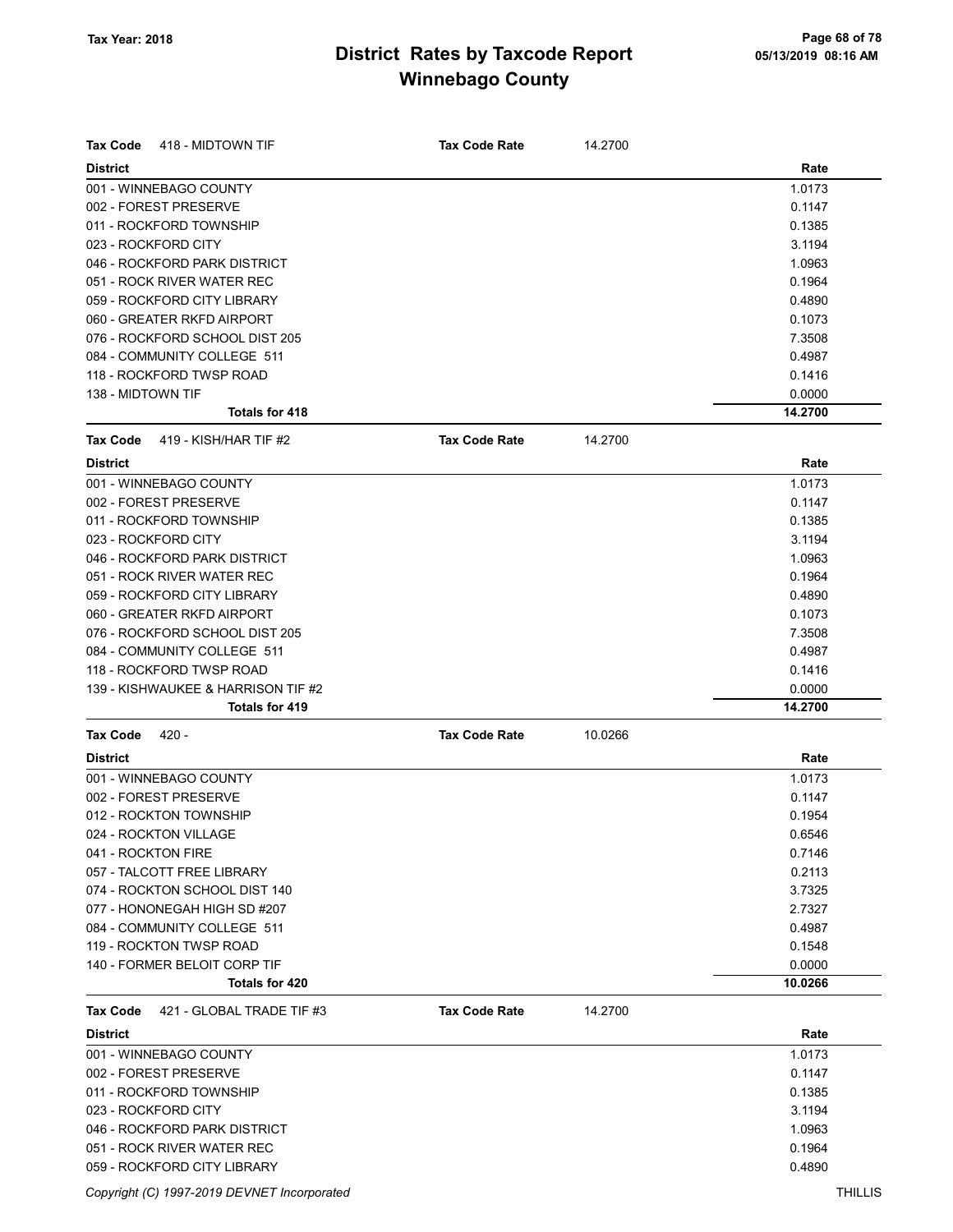| Tax Code<br>421 - GLOBAL TRADE TIF #3   | <b>Tax Code Rate</b> | 14.2700 |         |
|-----------------------------------------|----------------------|---------|---------|
| <b>District</b>                         |                      |         | Rate    |
| 060 - GREATER RKFD AIRPORT              |                      |         | 0.1073  |
| 076 - ROCKFORD SCHOOL DIST 205          |                      |         | 7.3508  |
| 084 - COMMUNITY COLLEGE 511             |                      |         | 0.4987  |
| 118 - ROCKFORD TWSP ROAD                |                      |         | 0.1416  |
| 141 - GLOBAL TRADE TIF #3               |                      |         | 0.0000  |
| Totals for 421                          |                      |         | 14.2700 |
| Tax Code 422 - RIVER DISTRICT NORTH TIF | <b>Tax Code Rate</b> | 14.2700 |         |
| <b>District</b>                         |                      |         | Rate    |
| 001 - WINNEBAGO COUNTY                  |                      |         | 1.0173  |
| 002 - FOREST PRESERVE                   |                      |         | 0.1147  |
| 011 - ROCKFORD TOWNSHIP                 |                      |         | 0.1385  |
| 023 - ROCKFORD CITY                     |                      |         | 3.1194  |
| 046 - ROCKFORD PARK DISTRICT            |                      |         | 1.0963  |
| 051 - ROCK RIVER WATER REC              |                      |         | 0.1964  |
| 059 - ROCKFORD CITY LIBRARY             |                      |         | 0.4890  |
| 060 - GREATER RKFD AIRPORT              |                      |         | 0.1073  |
| 076 - ROCKFORD SCHOOL DIST 205          |                      |         | 7.3508  |
| 084 - COMMUNITY COLLEGE 511             |                      |         | 0.4987  |
| 118 - ROCKFORD TWSP ROAD                |                      |         | 0.1416  |
| 142 - RIVER DISTRICT NORTH TIF          |                      |         | 0.0000  |
| Totals for 422                          |                      |         | 14.2700 |
| <b>Tax Code</b><br>423 -                | <b>Tax Code Rate</b> | 14.2700 |         |
| <b>District</b>                         |                      |         | Rate    |
| 001 - WINNEBAGO COUNTY                  |                      |         | 1.0173  |
| 002 - FOREST PRESERVE                   |                      |         | 0.1147  |
| 011 - ROCKFORD TOWNSHIP                 |                      |         | 0.1385  |
| 023 - ROCKFORD CITY                     |                      |         | 3.1194  |
| 046 - ROCKFORD PARK DISTRICT            |                      |         | 1.0963  |
| 051 - ROCK RIVER WATER REC              |                      |         | 0.1964  |
| 059 - ROCKFORD CITY LIBRARY             |                      |         | 0.4890  |
| 060 - GREATER RKFD AIRPORT              |                      |         | 0.1073  |
| 076 - ROCKFORD SCHOOL DIST 205          |                      |         | 7.3508  |
| 084 - COMMUNITY COLLEGE 511             |                      |         | 0.4987  |
| 118 - ROCKFORD TWSP ROAD                |                      |         | 0.1416  |
| 143 - BROADWAY TIF                      |                      |         | 0.0000  |
| Totals for 423                          |                      |         | 14.2700 |
| 424 - EAST RIVER TIF<br>Tax Code        | <b>Tax Code Rate</b> | 14.2700 |         |
| <b>District</b>                         |                      |         | Rate    |
| 001 - WINNEBAGO COUNTY                  |                      |         | 1.0173  |
| 002 - FOREST PRESERVE                   |                      |         | 0.1147  |
| 011 - ROCKFORD TOWNSHIP                 |                      |         | 0.1385  |
| 023 - ROCKFORD CITY                     |                      |         | 3.1194  |
| 046 - ROCKFORD PARK DISTRICT            |                      |         | 1.0963  |
| 051 - ROCK RIVER WATER REC              |                      |         | 0.1964  |
| 059 - ROCKFORD CITY LIBRARY             |                      |         | 0.4890  |
| 060 - GREATER RKFD AIRPORT              |                      |         | 0.1073  |
| 076 - ROCKFORD SCHOOL DIST 205          |                      |         | 7.3508  |
| 084 - COMMUNITY COLLEGE 511             |                      |         | 0.4987  |
| 118 - ROCKFORD TWSP ROAD                |                      |         | 0.1416  |
| 144 - EAST RIVER TIF                    |                      |         | 0.0000  |
| Totals for 424                          |                      |         | 14.2700 |

Copyright (C) 1997-2019 DEVNET Incorporated THILLIS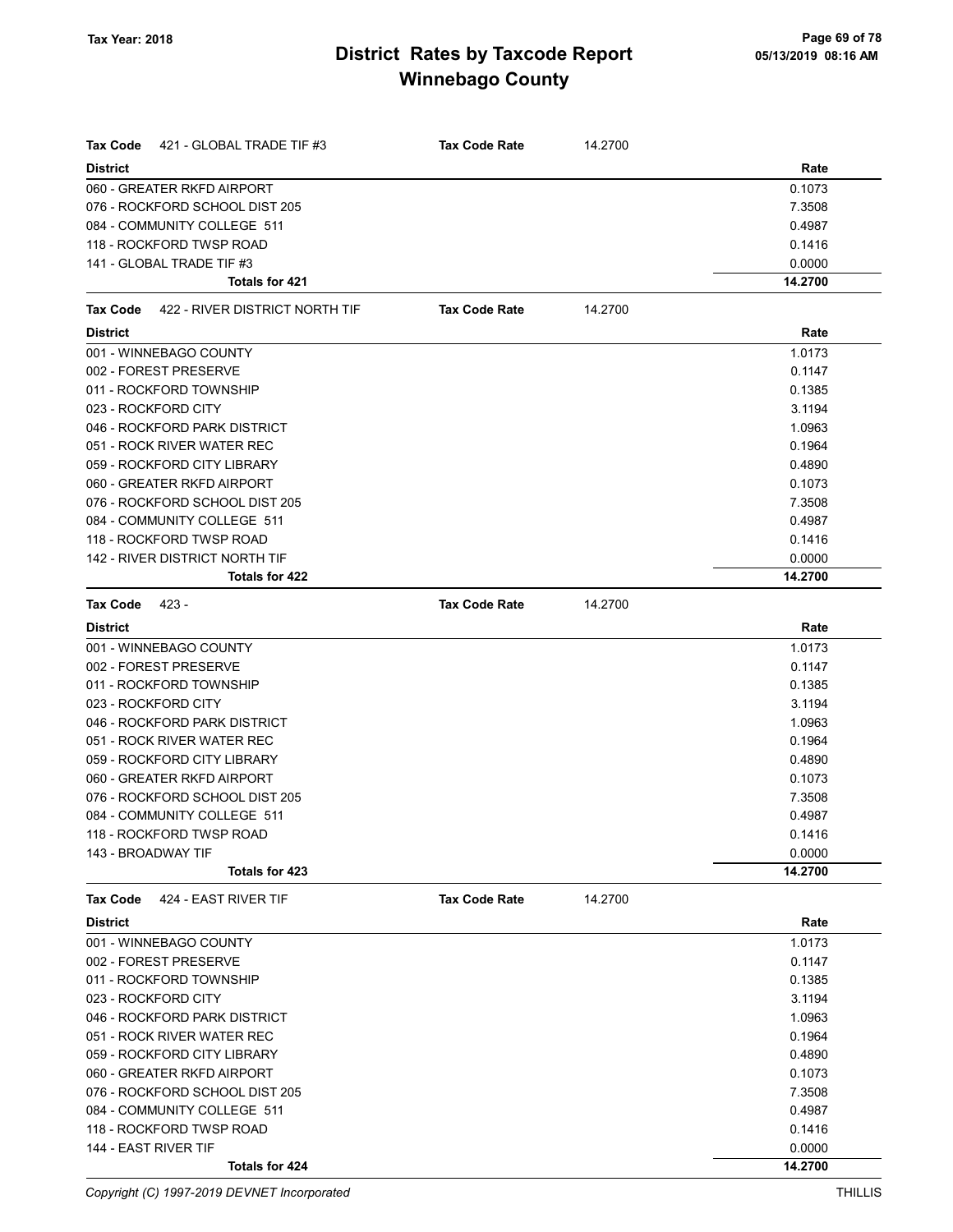| <b>District</b><br>Rate<br>001 - WINNEBAGO COUNTY<br>1.0173<br>002 - FOREST PRESERVE<br>0.1147<br>010 - PECATONICA TOWNSHIP<br>0.1835<br>022 - PECATONICA VILLAGE<br>0.7112<br>039 - PECATONICA FIRE<br>0.4151<br>047 - SUMNER PARK<br>0.1450<br>056 - PECATONICA LIBRARY<br>0.1940<br>080 - PECATONICA UNIT SD #321<br>7.5713<br>084 - COMMUNITY COLLEGE 511<br>0.4987<br>117 - PECATONICA TWSP ROAD<br>0.1880<br>124 - PE/SE MULTI TOWNSHIP<br>0.0542<br>145 - SUMNER ROAD / GROVE ST TIF<br>0.0000<br><b>Totals for 425</b><br>11.0930<br>426 - LOVES PARK CORPORATE CENTER T<br><b>Tax Code Rate</b><br>10.9612<br><b>Tax Code</b><br>Rate<br><b>District</b><br>001 - WINNEBAGO COUNTY<br>1.0173<br>002 - FOREST PRESERVE<br>0.1147<br>011 - ROCKFORD TOWNSHIP<br>0.1385<br>019 - LOVES PARK CITY<br>0.0000<br>046 - ROCKFORD PARK DISTRICT<br>1.0963<br>051 - ROCK RIVER WATER REC<br>0.1964<br>055 - NORTH SUBURBAN LIBRARY<br>0.2996<br>060 - GREATER RKFD AIRPORT<br>0.1073<br>076 - ROCKFORD SCHOOL DIST 205<br>7.3508<br>084 - COMMUNITY COLLEGE 511<br>0.4987<br>118 - ROCKFORD TWSP ROAD<br>0.1416<br>146 - LOVES PARK CORP CENTER TIF<br>0.0000<br>Totals for 426<br>10.9612<br>427 - LOVES PARK CORPORATE CENTER T<br><b>Tax Code</b><br><b>Tax Code Rate</b><br>10.6432<br><b>District</b><br>Rate<br>001 - WINNEBAGO COUNTY<br>1.0173<br>002 - FOREST PRESERVE<br>0.1147<br>006 - HARLEM TOWNSHIP<br>0.1110<br>019 - LOVES PARK CITY<br>0.0000<br>046 - ROCKFORD PARK DISTRICT<br>1.0963<br>0.2996<br>055 - NORTH SUBURBAN LIBRARY<br>060 - GREATER RKFD AIRPORT<br>0.1073<br>076 - ROCKFORD SCHOOL DIST 205<br>7.3508<br>084 - COMMUNITY COLLEGE 511<br>0.4987<br>113 - HARLEM TWSP ROAD<br>0.0475<br>146 - LOVES PARK CORP CENTER TIF<br>0.0000<br>Totals for 427<br>10.6432<br>10.8396<br><b>Tax Code</b><br>428 -<br><b>Tax Code Rate</b><br><b>District</b><br>Rate<br>001 - WINNEBAGO COUNTY<br>1.0173<br>002 - FOREST PRESERVE<br>0.1147<br>006 - HARLEM TOWNSHIP<br>0.1110<br>019 - LOVES PARK CITY<br>0.0000<br>046 - ROCKFORD PARK DISTRICT<br>1.0963<br>051 - ROCK RIVER WATER REC<br>0.1964<br>055 - NORTH SUBURBAN LIBRARY<br>0.2996 | Tax Code | 425 - SUMNER ROAD / GROVE STREET TIF | <b>Tax Code Rate</b> | 11.0930 |  |
|--------------------------------------------------------------------------------------------------------------------------------------------------------------------------------------------------------------------------------------------------------------------------------------------------------------------------------------------------------------------------------------------------------------------------------------------------------------------------------------------------------------------------------------------------------------------------------------------------------------------------------------------------------------------------------------------------------------------------------------------------------------------------------------------------------------------------------------------------------------------------------------------------------------------------------------------------------------------------------------------------------------------------------------------------------------------------------------------------------------------------------------------------------------------------------------------------------------------------------------------------------------------------------------------------------------------------------------------------------------------------------------------------------------------------------------------------------------------------------------------------------------------------------------------------------------------------------------------------------------------------------------------------------------------------------------------------------------------------------------------------------------------------------------------------------------------------------------------------------------------------------------------------------------------------------------------------------------------------------------------------------------------------------------------------------------------------------------------------------------------------------------------------------------------|----------|--------------------------------------|----------------------|---------|--|
|                                                                                                                                                                                                                                                                                                                                                                                                                                                                                                                                                                                                                                                                                                                                                                                                                                                                                                                                                                                                                                                                                                                                                                                                                                                                                                                                                                                                                                                                                                                                                                                                                                                                                                                                                                                                                                                                                                                                                                                                                                                                                                                                                                    |          |                                      |                      |         |  |
|                                                                                                                                                                                                                                                                                                                                                                                                                                                                                                                                                                                                                                                                                                                                                                                                                                                                                                                                                                                                                                                                                                                                                                                                                                                                                                                                                                                                                                                                                                                                                                                                                                                                                                                                                                                                                                                                                                                                                                                                                                                                                                                                                                    |          |                                      |                      |         |  |
|                                                                                                                                                                                                                                                                                                                                                                                                                                                                                                                                                                                                                                                                                                                                                                                                                                                                                                                                                                                                                                                                                                                                                                                                                                                                                                                                                                                                                                                                                                                                                                                                                                                                                                                                                                                                                                                                                                                                                                                                                                                                                                                                                                    |          |                                      |                      |         |  |
|                                                                                                                                                                                                                                                                                                                                                                                                                                                                                                                                                                                                                                                                                                                                                                                                                                                                                                                                                                                                                                                                                                                                                                                                                                                                                                                                                                                                                                                                                                                                                                                                                                                                                                                                                                                                                                                                                                                                                                                                                                                                                                                                                                    |          |                                      |                      |         |  |
|                                                                                                                                                                                                                                                                                                                                                                                                                                                                                                                                                                                                                                                                                                                                                                                                                                                                                                                                                                                                                                                                                                                                                                                                                                                                                                                                                                                                                                                                                                                                                                                                                                                                                                                                                                                                                                                                                                                                                                                                                                                                                                                                                                    |          |                                      |                      |         |  |
|                                                                                                                                                                                                                                                                                                                                                                                                                                                                                                                                                                                                                                                                                                                                                                                                                                                                                                                                                                                                                                                                                                                                                                                                                                                                                                                                                                                                                                                                                                                                                                                                                                                                                                                                                                                                                                                                                                                                                                                                                                                                                                                                                                    |          |                                      |                      |         |  |
|                                                                                                                                                                                                                                                                                                                                                                                                                                                                                                                                                                                                                                                                                                                                                                                                                                                                                                                                                                                                                                                                                                                                                                                                                                                                                                                                                                                                                                                                                                                                                                                                                                                                                                                                                                                                                                                                                                                                                                                                                                                                                                                                                                    |          |                                      |                      |         |  |
|                                                                                                                                                                                                                                                                                                                                                                                                                                                                                                                                                                                                                                                                                                                                                                                                                                                                                                                                                                                                                                                                                                                                                                                                                                                                                                                                                                                                                                                                                                                                                                                                                                                                                                                                                                                                                                                                                                                                                                                                                                                                                                                                                                    |          |                                      |                      |         |  |
|                                                                                                                                                                                                                                                                                                                                                                                                                                                                                                                                                                                                                                                                                                                                                                                                                                                                                                                                                                                                                                                                                                                                                                                                                                                                                                                                                                                                                                                                                                                                                                                                                                                                                                                                                                                                                                                                                                                                                                                                                                                                                                                                                                    |          |                                      |                      |         |  |
|                                                                                                                                                                                                                                                                                                                                                                                                                                                                                                                                                                                                                                                                                                                                                                                                                                                                                                                                                                                                                                                                                                                                                                                                                                                                                                                                                                                                                                                                                                                                                                                                                                                                                                                                                                                                                                                                                                                                                                                                                                                                                                                                                                    |          |                                      |                      |         |  |
|                                                                                                                                                                                                                                                                                                                                                                                                                                                                                                                                                                                                                                                                                                                                                                                                                                                                                                                                                                                                                                                                                                                                                                                                                                                                                                                                                                                                                                                                                                                                                                                                                                                                                                                                                                                                                                                                                                                                                                                                                                                                                                                                                                    |          |                                      |                      |         |  |
|                                                                                                                                                                                                                                                                                                                                                                                                                                                                                                                                                                                                                                                                                                                                                                                                                                                                                                                                                                                                                                                                                                                                                                                                                                                                                                                                                                                                                                                                                                                                                                                                                                                                                                                                                                                                                                                                                                                                                                                                                                                                                                                                                                    |          |                                      |                      |         |  |
|                                                                                                                                                                                                                                                                                                                                                                                                                                                                                                                                                                                                                                                                                                                                                                                                                                                                                                                                                                                                                                                                                                                                                                                                                                                                                                                                                                                                                                                                                                                                                                                                                                                                                                                                                                                                                                                                                                                                                                                                                                                                                                                                                                    |          |                                      |                      |         |  |
|                                                                                                                                                                                                                                                                                                                                                                                                                                                                                                                                                                                                                                                                                                                                                                                                                                                                                                                                                                                                                                                                                                                                                                                                                                                                                                                                                                                                                                                                                                                                                                                                                                                                                                                                                                                                                                                                                                                                                                                                                                                                                                                                                                    |          |                                      |                      |         |  |
|                                                                                                                                                                                                                                                                                                                                                                                                                                                                                                                                                                                                                                                                                                                                                                                                                                                                                                                                                                                                                                                                                                                                                                                                                                                                                                                                                                                                                                                                                                                                                                                                                                                                                                                                                                                                                                                                                                                                                                                                                                                                                                                                                                    |          |                                      |                      |         |  |
|                                                                                                                                                                                                                                                                                                                                                                                                                                                                                                                                                                                                                                                                                                                                                                                                                                                                                                                                                                                                                                                                                                                                                                                                                                                                                                                                                                                                                                                                                                                                                                                                                                                                                                                                                                                                                                                                                                                                                                                                                                                                                                                                                                    |          |                                      |                      |         |  |
|                                                                                                                                                                                                                                                                                                                                                                                                                                                                                                                                                                                                                                                                                                                                                                                                                                                                                                                                                                                                                                                                                                                                                                                                                                                                                                                                                                                                                                                                                                                                                                                                                                                                                                                                                                                                                                                                                                                                                                                                                                                                                                                                                                    |          |                                      |                      |         |  |
|                                                                                                                                                                                                                                                                                                                                                                                                                                                                                                                                                                                                                                                                                                                                                                                                                                                                                                                                                                                                                                                                                                                                                                                                                                                                                                                                                                                                                                                                                                                                                                                                                                                                                                                                                                                                                                                                                                                                                                                                                                                                                                                                                                    |          |                                      |                      |         |  |
|                                                                                                                                                                                                                                                                                                                                                                                                                                                                                                                                                                                                                                                                                                                                                                                                                                                                                                                                                                                                                                                                                                                                                                                                                                                                                                                                                                                                                                                                                                                                                                                                                                                                                                                                                                                                                                                                                                                                                                                                                                                                                                                                                                    |          |                                      |                      |         |  |
|                                                                                                                                                                                                                                                                                                                                                                                                                                                                                                                                                                                                                                                                                                                                                                                                                                                                                                                                                                                                                                                                                                                                                                                                                                                                                                                                                                                                                                                                                                                                                                                                                                                                                                                                                                                                                                                                                                                                                                                                                                                                                                                                                                    |          |                                      |                      |         |  |
|                                                                                                                                                                                                                                                                                                                                                                                                                                                                                                                                                                                                                                                                                                                                                                                                                                                                                                                                                                                                                                                                                                                                                                                                                                                                                                                                                                                                                                                                                                                                                                                                                                                                                                                                                                                                                                                                                                                                                                                                                                                                                                                                                                    |          |                                      |                      |         |  |
|                                                                                                                                                                                                                                                                                                                                                                                                                                                                                                                                                                                                                                                                                                                                                                                                                                                                                                                                                                                                                                                                                                                                                                                                                                                                                                                                                                                                                                                                                                                                                                                                                                                                                                                                                                                                                                                                                                                                                                                                                                                                                                                                                                    |          |                                      |                      |         |  |
|                                                                                                                                                                                                                                                                                                                                                                                                                                                                                                                                                                                                                                                                                                                                                                                                                                                                                                                                                                                                                                                                                                                                                                                                                                                                                                                                                                                                                                                                                                                                                                                                                                                                                                                                                                                                                                                                                                                                                                                                                                                                                                                                                                    |          |                                      |                      |         |  |
|                                                                                                                                                                                                                                                                                                                                                                                                                                                                                                                                                                                                                                                                                                                                                                                                                                                                                                                                                                                                                                                                                                                                                                                                                                                                                                                                                                                                                                                                                                                                                                                                                                                                                                                                                                                                                                                                                                                                                                                                                                                                                                                                                                    |          |                                      |                      |         |  |
|                                                                                                                                                                                                                                                                                                                                                                                                                                                                                                                                                                                                                                                                                                                                                                                                                                                                                                                                                                                                                                                                                                                                                                                                                                                                                                                                                                                                                                                                                                                                                                                                                                                                                                                                                                                                                                                                                                                                                                                                                                                                                                                                                                    |          |                                      |                      |         |  |
|                                                                                                                                                                                                                                                                                                                                                                                                                                                                                                                                                                                                                                                                                                                                                                                                                                                                                                                                                                                                                                                                                                                                                                                                                                                                                                                                                                                                                                                                                                                                                                                                                                                                                                                                                                                                                                                                                                                                                                                                                                                                                                                                                                    |          |                                      |                      |         |  |
|                                                                                                                                                                                                                                                                                                                                                                                                                                                                                                                                                                                                                                                                                                                                                                                                                                                                                                                                                                                                                                                                                                                                                                                                                                                                                                                                                                                                                                                                                                                                                                                                                                                                                                                                                                                                                                                                                                                                                                                                                                                                                                                                                                    |          |                                      |                      |         |  |
|                                                                                                                                                                                                                                                                                                                                                                                                                                                                                                                                                                                                                                                                                                                                                                                                                                                                                                                                                                                                                                                                                                                                                                                                                                                                                                                                                                                                                                                                                                                                                                                                                                                                                                                                                                                                                                                                                                                                                                                                                                                                                                                                                                    |          |                                      |                      |         |  |
|                                                                                                                                                                                                                                                                                                                                                                                                                                                                                                                                                                                                                                                                                                                                                                                                                                                                                                                                                                                                                                                                                                                                                                                                                                                                                                                                                                                                                                                                                                                                                                                                                                                                                                                                                                                                                                                                                                                                                                                                                                                                                                                                                                    |          |                                      |                      |         |  |
|                                                                                                                                                                                                                                                                                                                                                                                                                                                                                                                                                                                                                                                                                                                                                                                                                                                                                                                                                                                                                                                                                                                                                                                                                                                                                                                                                                                                                                                                                                                                                                                                                                                                                                                                                                                                                                                                                                                                                                                                                                                                                                                                                                    |          |                                      |                      |         |  |
|                                                                                                                                                                                                                                                                                                                                                                                                                                                                                                                                                                                                                                                                                                                                                                                                                                                                                                                                                                                                                                                                                                                                                                                                                                                                                                                                                                                                                                                                                                                                                                                                                                                                                                                                                                                                                                                                                                                                                                                                                                                                                                                                                                    |          |                                      |                      |         |  |
|                                                                                                                                                                                                                                                                                                                                                                                                                                                                                                                                                                                                                                                                                                                                                                                                                                                                                                                                                                                                                                                                                                                                                                                                                                                                                                                                                                                                                                                                                                                                                                                                                                                                                                                                                                                                                                                                                                                                                                                                                                                                                                                                                                    |          |                                      |                      |         |  |
|                                                                                                                                                                                                                                                                                                                                                                                                                                                                                                                                                                                                                                                                                                                                                                                                                                                                                                                                                                                                                                                                                                                                                                                                                                                                                                                                                                                                                                                                                                                                                                                                                                                                                                                                                                                                                                                                                                                                                                                                                                                                                                                                                                    |          |                                      |                      |         |  |
|                                                                                                                                                                                                                                                                                                                                                                                                                                                                                                                                                                                                                                                                                                                                                                                                                                                                                                                                                                                                                                                                                                                                                                                                                                                                                                                                                                                                                                                                                                                                                                                                                                                                                                                                                                                                                                                                                                                                                                                                                                                                                                                                                                    |          |                                      |                      |         |  |
|                                                                                                                                                                                                                                                                                                                                                                                                                                                                                                                                                                                                                                                                                                                                                                                                                                                                                                                                                                                                                                                                                                                                                                                                                                                                                                                                                                                                                                                                                                                                                                                                                                                                                                                                                                                                                                                                                                                                                                                                                                                                                                                                                                    |          |                                      |                      |         |  |
|                                                                                                                                                                                                                                                                                                                                                                                                                                                                                                                                                                                                                                                                                                                                                                                                                                                                                                                                                                                                                                                                                                                                                                                                                                                                                                                                                                                                                                                                                                                                                                                                                                                                                                                                                                                                                                                                                                                                                                                                                                                                                                                                                                    |          |                                      |                      |         |  |
|                                                                                                                                                                                                                                                                                                                                                                                                                                                                                                                                                                                                                                                                                                                                                                                                                                                                                                                                                                                                                                                                                                                                                                                                                                                                                                                                                                                                                                                                                                                                                                                                                                                                                                                                                                                                                                                                                                                                                                                                                                                                                                                                                                    |          |                                      |                      |         |  |
|                                                                                                                                                                                                                                                                                                                                                                                                                                                                                                                                                                                                                                                                                                                                                                                                                                                                                                                                                                                                                                                                                                                                                                                                                                                                                                                                                                                                                                                                                                                                                                                                                                                                                                                                                                                                                                                                                                                                                                                                                                                                                                                                                                    |          |                                      |                      |         |  |
|                                                                                                                                                                                                                                                                                                                                                                                                                                                                                                                                                                                                                                                                                                                                                                                                                                                                                                                                                                                                                                                                                                                                                                                                                                                                                                                                                                                                                                                                                                                                                                                                                                                                                                                                                                                                                                                                                                                                                                                                                                                                                                                                                                    |          |                                      |                      |         |  |
|                                                                                                                                                                                                                                                                                                                                                                                                                                                                                                                                                                                                                                                                                                                                                                                                                                                                                                                                                                                                                                                                                                                                                                                                                                                                                                                                                                                                                                                                                                                                                                                                                                                                                                                                                                                                                                                                                                                                                                                                                                                                                                                                                                    |          |                                      |                      |         |  |
|                                                                                                                                                                                                                                                                                                                                                                                                                                                                                                                                                                                                                                                                                                                                                                                                                                                                                                                                                                                                                                                                                                                                                                                                                                                                                                                                                                                                                                                                                                                                                                                                                                                                                                                                                                                                                                                                                                                                                                                                                                                                                                                                                                    |          |                                      |                      |         |  |
|                                                                                                                                                                                                                                                                                                                                                                                                                                                                                                                                                                                                                                                                                                                                                                                                                                                                                                                                                                                                                                                                                                                                                                                                                                                                                                                                                                                                                                                                                                                                                                                                                                                                                                                                                                                                                                                                                                                                                                                                                                                                                                                                                                    |          |                                      |                      |         |  |
|                                                                                                                                                                                                                                                                                                                                                                                                                                                                                                                                                                                                                                                                                                                                                                                                                                                                                                                                                                                                                                                                                                                                                                                                                                                                                                                                                                                                                                                                                                                                                                                                                                                                                                                                                                                                                                                                                                                                                                                                                                                                                                                                                                    |          |                                      |                      |         |  |
|                                                                                                                                                                                                                                                                                                                                                                                                                                                                                                                                                                                                                                                                                                                                                                                                                                                                                                                                                                                                                                                                                                                                                                                                                                                                                                                                                                                                                                                                                                                                                                                                                                                                                                                                                                                                                                                                                                                                                                                                                                                                                                                                                                    |          |                                      |                      |         |  |
|                                                                                                                                                                                                                                                                                                                                                                                                                                                                                                                                                                                                                                                                                                                                                                                                                                                                                                                                                                                                                                                                                                                                                                                                                                                                                                                                                                                                                                                                                                                                                                                                                                                                                                                                                                                                                                                                                                                                                                                                                                                                                                                                                                    |          |                                      |                      |         |  |
|                                                                                                                                                                                                                                                                                                                                                                                                                                                                                                                                                                                                                                                                                                                                                                                                                                                                                                                                                                                                                                                                                                                                                                                                                                                                                                                                                                                                                                                                                                                                                                                                                                                                                                                                                                                                                                                                                                                                                                                                                                                                                                                                                                    |          |                                      |                      |         |  |
|                                                                                                                                                                                                                                                                                                                                                                                                                                                                                                                                                                                                                                                                                                                                                                                                                                                                                                                                                                                                                                                                                                                                                                                                                                                                                                                                                                                                                                                                                                                                                                                                                                                                                                                                                                                                                                                                                                                                                                                                                                                                                                                                                                    |          |                                      |                      |         |  |
|                                                                                                                                                                                                                                                                                                                                                                                                                                                                                                                                                                                                                                                                                                                                                                                                                                                                                                                                                                                                                                                                                                                                                                                                                                                                                                                                                                                                                                                                                                                                                                                                                                                                                                                                                                                                                                                                                                                                                                                                                                                                                                                                                                    |          |                                      |                      |         |  |
|                                                                                                                                                                                                                                                                                                                                                                                                                                                                                                                                                                                                                                                                                                                                                                                                                                                                                                                                                                                                                                                                                                                                                                                                                                                                                                                                                                                                                                                                                                                                                                                                                                                                                                                                                                                                                                                                                                                                                                                                                                                                                                                                                                    |          |                                      |                      |         |  |
|                                                                                                                                                                                                                                                                                                                                                                                                                                                                                                                                                                                                                                                                                                                                                                                                                                                                                                                                                                                                                                                                                                                                                                                                                                                                                                                                                                                                                                                                                                                                                                                                                                                                                                                                                                                                                                                                                                                                                                                                                                                                                                                                                                    |          |                                      |                      |         |  |
|                                                                                                                                                                                                                                                                                                                                                                                                                                                                                                                                                                                                                                                                                                                                                                                                                                                                                                                                                                                                                                                                                                                                                                                                                                                                                                                                                                                                                                                                                                                                                                                                                                                                                                                                                                                                                                                                                                                                                                                                                                                                                                                                                                    |          |                                      |                      |         |  |
|                                                                                                                                                                                                                                                                                                                                                                                                                                                                                                                                                                                                                                                                                                                                                                                                                                                                                                                                                                                                                                                                                                                                                                                                                                                                                                                                                                                                                                                                                                                                                                                                                                                                                                                                                                                                                                                                                                                                                                                                                                                                                                                                                                    |          |                                      |                      |         |  |
|                                                                                                                                                                                                                                                                                                                                                                                                                                                                                                                                                                                                                                                                                                                                                                                                                                                                                                                                                                                                                                                                                                                                                                                                                                                                                                                                                                                                                                                                                                                                                                                                                                                                                                                                                                                                                                                                                                                                                                                                                                                                                                                                                                    |          |                                      |                      |         |  |
|                                                                                                                                                                                                                                                                                                                                                                                                                                                                                                                                                                                                                                                                                                                                                                                                                                                                                                                                                                                                                                                                                                                                                                                                                                                                                                                                                                                                                                                                                                                                                                                                                                                                                                                                                                                                                                                                                                                                                                                                                                                                                                                                                                    |          |                                      |                      |         |  |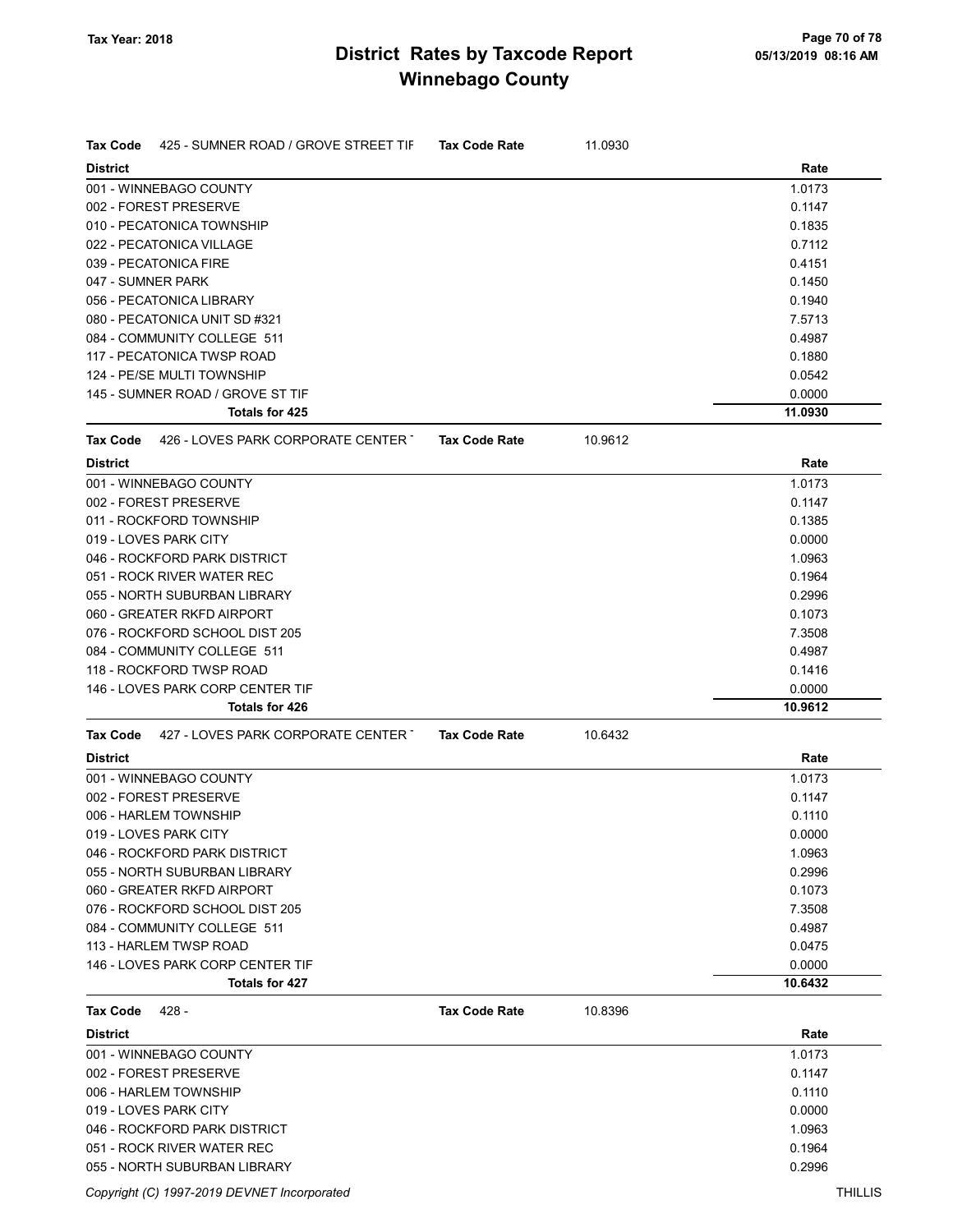| 428 -<br><b>Tax Code</b>                                        | <b>Tax Code Rate</b> | 10.8396 |         |
|-----------------------------------------------------------------|----------------------|---------|---------|
| <b>District</b>                                                 |                      |         | Rate    |
| 060 - GREATER RKFD AIRPORT                                      |                      |         | 0.1073  |
| 076 - ROCKFORD SCHOOL DIST 205                                  |                      |         | 7.3508  |
| 084 - COMMUNITY COLLEGE 511                                     |                      |         | 0.4987  |
| 113 - HARLEM TWSP ROAD                                          |                      |         | 0.0475  |
| 146 - LOVES PARK CORP CENTER TIF                                |                      |         | 0.0000  |
| Totals for 428                                                  |                      |         | 10.8396 |
| 429 - Weststone Industrial Business Park TIF<br><b>Tax Code</b> | <b>Tax Code Rate</b> | 10.3053 |         |
| <b>District</b>                                                 |                      |         | Rate    |
| 001 - WINNEBAGO COUNTY                                          |                      |         | 1.0173  |
| 002 - FOREST PRESERVE                                           |                      |         | 0.1147  |
| 006 - HARLEM TOWNSHIP                                           |                      |         | 0.1110  |
| 020 - MACHESNEY PARK VILLAGE                                    |                      |         | 0.0000  |
| 035 - HARLEM-ROSCOE FIRE                                        |                      |         | 0.7584  |
| 055 - NORTH SUBURBAN LIBRARY                                    |                      |         | 0.2996  |
| 060 - GREATER RKFD AIRPORT                                      |                      |         | 0.1073  |
| 076 - ROCKFORD SCHOOL DIST 205                                  |                      |         | 7.3508  |
| 084 - COMMUNITY COLLEGE 511                                     |                      |         | 0.4987  |
| 113 - HARLEM TWSP ROAD                                          |                      |         | 0.0475  |
| 147 - WESTSTONE TIF                                             |                      |         | 0.0000  |
| <b>Totals for 429</b>                                           |                      |         | 10.3053 |
| <b>Tax Code</b><br>430 -                                        | <b>Tax Code Rate</b> | 10.5017 |         |
| <b>District</b>                                                 |                      |         | Rate    |
| 001 - WINNEBAGO COUNTY                                          |                      |         | 1.0173  |
| 002 - FOREST PRESERVE                                           |                      |         | 0.1147  |
| 006 - HARLEM TOWNSHIP                                           |                      |         | 0.1110  |
| 020 - MACHESNEY PARK VILLAGE                                    |                      |         | 0.0000  |
| 035 - HARLEM-ROSCOE FIRE                                        |                      |         | 0.7584  |
| 051 - ROCK RIVER WATER REC                                      |                      |         | 0.1964  |
| 055 - NORTH SUBURBAN LIBRARY                                    |                      |         | 0.2996  |
| 060 - GREATER RKFD AIRPORT                                      |                      |         | 0.1073  |
| 076 - ROCKFORD SCHOOL DIST 205                                  |                      |         | 7.3508  |
| 084 - COMMUNITY COLLEGE 511                                     |                      |         | 0.4987  |
| 113 - HARLEM TWSP ROAD                                          |                      |         | 0.0475  |
| 147 - WESTSTONE TIF                                             |                      |         | 0.0000  |
| Totals for 430                                                  |                      |         | 10.5017 |
| 431 - Weststone Industrial Business Park TIF<br><b>Tax Code</b> | <b>Tax Code Rate</b> | 10.5017 |         |
| <b>District</b>                                                 |                      |         | Rate    |
| 001 - WINNEBAGO COUNTY                                          |                      |         | 1.0173  |
| 002 - FOREST PRESERVE                                           |                      |         | 0.1147  |
| 006 - HARLEM TOWNSHIP                                           |                      |         | 0.1110  |
| 035 - HARLEM-ROSCOE FIRE                                        |                      |         | 0.7584  |
| 051 - ROCK RIVER WATER REC                                      |                      |         | 0.1964  |
| 055 - NORTH SUBURBAN LIBRARY                                    |                      |         | 0.2996  |
| 060 - GREATER RKFD AIRPORT                                      |                      |         | 0.1073  |
| 076 - ROCKFORD SCHOOL DIST 205                                  |                      |         | 7.3508  |

084 - COMMUNITY COLLEGE 511 0.4987 113 - HARLEM TWSP ROAD 0.0475 147 - WESTSTONE TIF 0.0000

Totals for  $431$  10.5017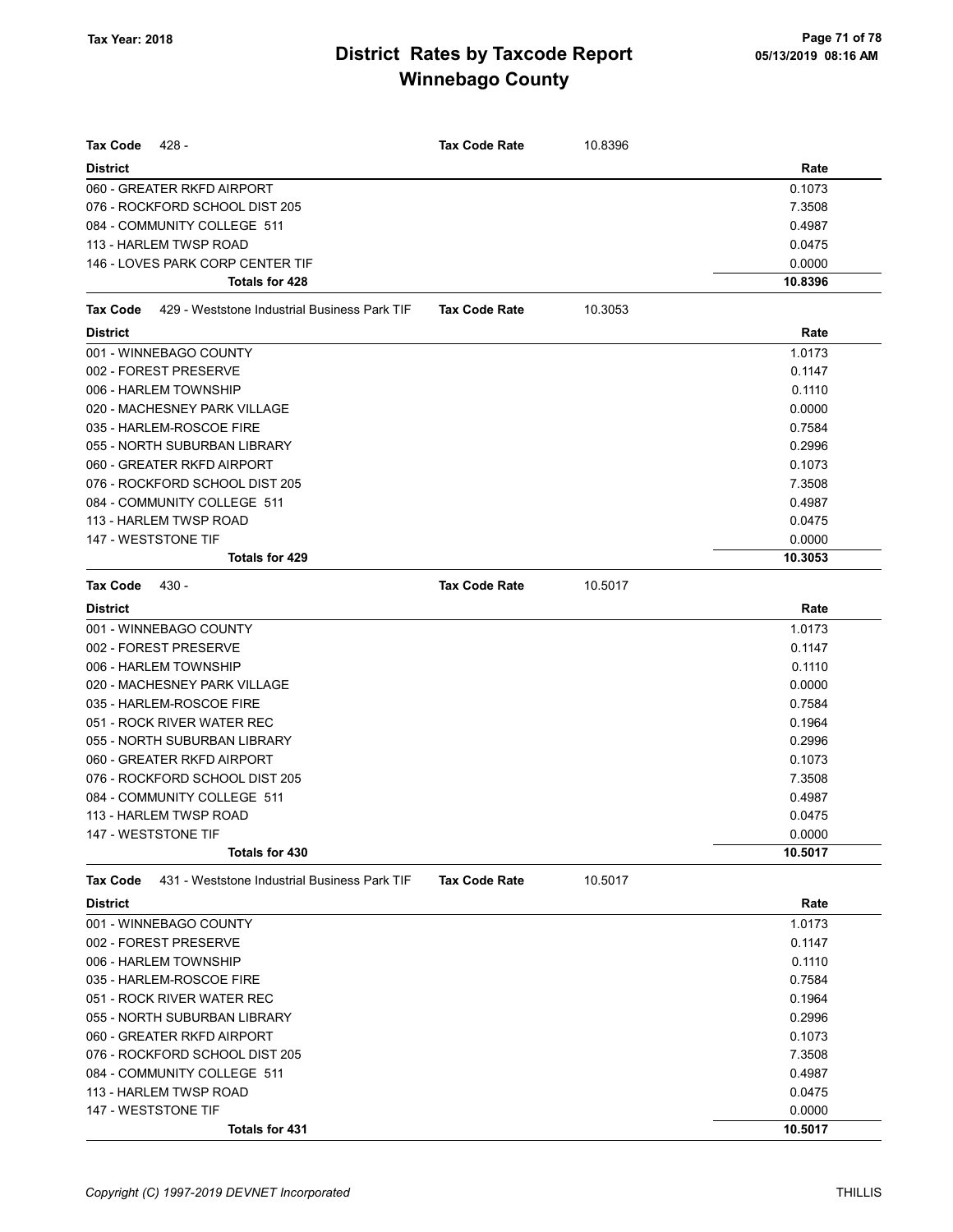| <b>Tax Code</b><br>432 - Weststone Industrial Business Park TIF<br><b>District</b> | <b>Tax Code Rate</b> | 10.3053 | Rate              |
|------------------------------------------------------------------------------------|----------------------|---------|-------------------|
| 001 - WINNEBAGO COUNTY                                                             |                      |         | 1.0173            |
| 002 - FOREST PRESERVE                                                              |                      |         | 0.1147            |
| 006 - HARLEM TOWNSHIP                                                              |                      |         | 0.1110            |
| 035 - HARLEM-ROSCOE FIRE                                                           |                      |         | 0.7584            |
| 055 - NORTH SUBURBAN LIBRARY                                                       |                      |         | 0.2996            |
| 060 - GREATER RKFD AIRPORT                                                         |                      |         | 0.1073            |
| 076 - ROCKFORD SCHOOL DIST 205                                                     |                      |         | 7.3508            |
|                                                                                    |                      |         |                   |
| 084 - COMMUNITY COLLEGE 511<br>113 - HARLEM TWSP ROAD                              |                      |         | 0.4987            |
|                                                                                    |                      |         | 0.0475            |
| 147 - WESTSTONE TIF<br>Totals for 432                                              |                      |         | 0.0000<br>10.3053 |
|                                                                                    |                      |         |                   |
| <b>Tax Code</b><br>433 - North Willow Creek Ind Business Park T                    | <b>Tax Code Rate</b> | 11.2596 |                   |
| <b>District</b>                                                                    |                      |         | Rate              |
| 001 - WINNEBAGO COUNTY                                                             |                      |         | 1.0173            |
| 002 - FOREST PRESERVE                                                              |                      |         | 0.1147            |
| 006 - HARLEM TOWNSHIP                                                              |                      |         | 0.1110            |
| 020 - MACHESNEY PARK VILLAGE                                                       |                      |         | 0.0000            |
| 035 - HARLEM-ROSCOE FIRE                                                           |                      |         | 0.7584            |
| 051 - ROCK RIVER WATER REC                                                         |                      |         | 0.1964            |
| 055 - NORTH SUBURBAN LIBRARY                                                       |                      |         | 0.2996            |
| 060 - GREATER RKFD AIRPORT                                                         |                      |         | 0.1073            |
| 070 - HARLEM SCHOOL DIST 122                                                       |                      |         | 8.1087            |
| 084 - COMMUNITY COLLEGE 511                                                        |                      |         | 0.4987            |
| 113 - HARLEM TWSP ROAD                                                             |                      |         | 0.0475            |
| 148 - NORTH WILLOW CREEK TIF                                                       |                      |         | 0.0000            |
| <b>Totals for 433</b>                                                              |                      |         | 11.2596           |
| 434 - South Willow Creek Ind Business Park 1<br><b>Tax Code</b>                    | <b>Tax Code Rate</b> | 11.2596 |                   |
| <b>District</b>                                                                    |                      |         | Rate              |
| 001 - WINNEBAGO COUNTY                                                             |                      |         | 1.0173            |
| 002 - FOREST PRESERVE                                                              |                      |         | 0.1147            |
| 006 - HARLEM TOWNSHIP                                                              |                      |         | 0.1110            |
| 035 - HARLEM-ROSCOE FIRE                                                           |                      |         | 0.7584            |
| 051 - ROCK RIVER WATER REC                                                         |                      |         | 0.1964            |
| 055 - NORTH SUBURBAN LIBRARY                                                       |                      |         | 0.2996            |
| 060 - GREATER RKFD AIRPORT                                                         |                      |         | 0.1073            |
| 070 - HARLEM SCHOOL DIST 122                                                       |                      |         | 8.1087            |
| 084 - COMMUNITY COLLEGE 511                                                        |                      |         | 0.4987            |
| 113 - HARLEM TWSP ROAD                                                             |                      |         | 0.0475            |
| 149 - SOUTH WILLOW CREEK TIF                                                       |                      |         | 0.0000            |
| Totals for 434                                                                     |                      |         | 11.2596           |
| <b>Tax Code</b><br>$435 -$                                                         | <b>Tax Code Rate</b> | 11.2596 |                   |
| <b>District</b>                                                                    |                      |         | Rate              |
| 001 - WINNEBAGO COUNTY                                                             |                      |         | 1.0173            |
| 002 - FOREST PRESERVE                                                              |                      |         | 0.1147            |
| 006 - HARLEM TOWNSHIP                                                              |                      |         | 0.1110            |
| 020 - MACHESNEY PARK VILLAGE                                                       |                      |         | 0.0000            |
| 035 - HARLEM-ROSCOE FIRE                                                           |                      |         | 0.7584            |
|                                                                                    |                      |         |                   |
| 051 - ROCK RIVER WATER REC                                                         |                      |         | 0.1964            |
| 055 - NORTH SUBURBAN LIBRARY                                                       |                      |         | 0.2996            |
| 060 - GREATER RKFD AIRPORT                                                         |                      |         | 0.1073            |

070 - HARLEM SCHOOL DIST 122 8.1087

Copyright (C) 1997-2019 DEVNET Incorporated THILLIS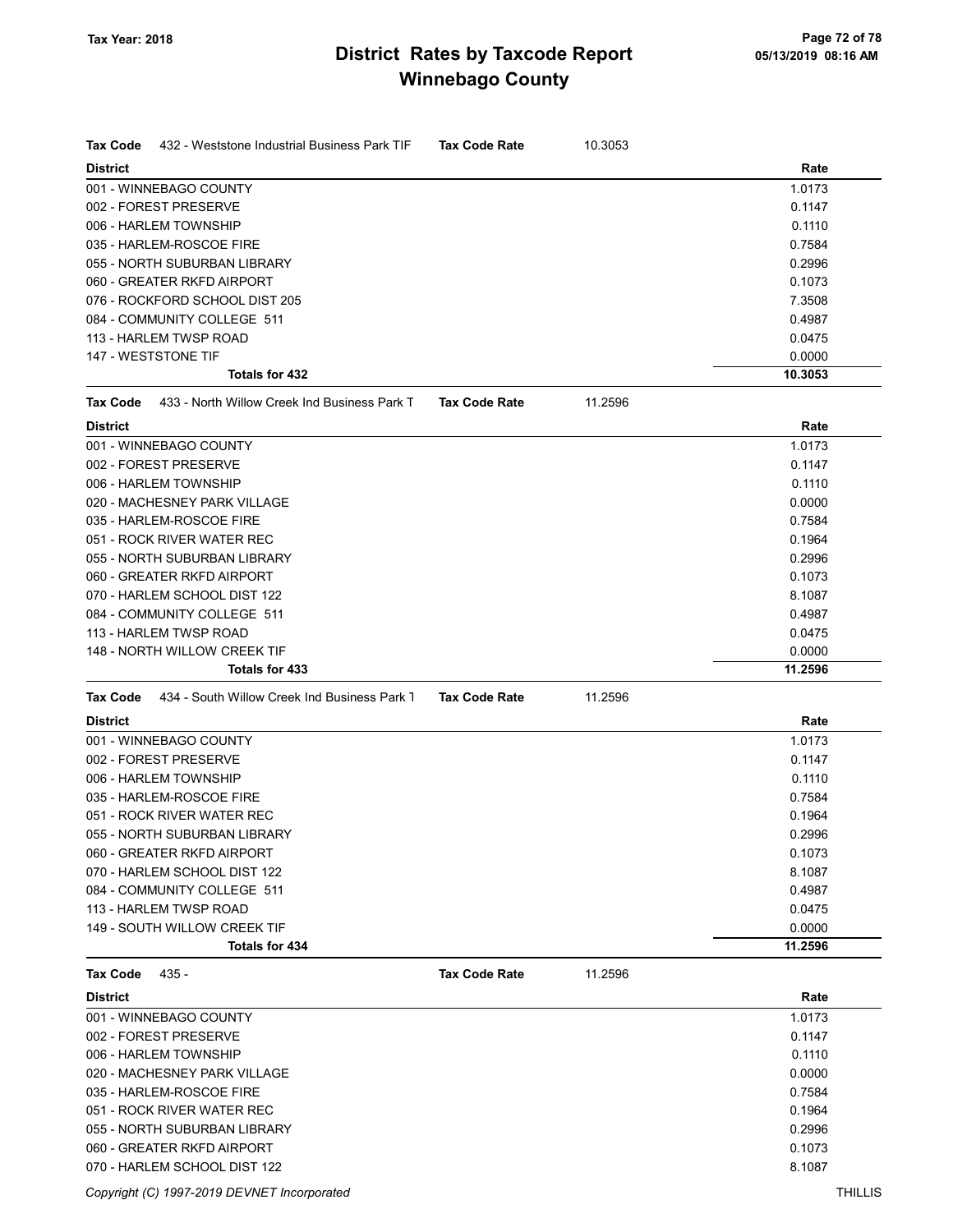| <b>Tax Code</b><br>435 -                        | Tax Code Rate        | 11.2596 |         |
|-------------------------------------------------|----------------------|---------|---------|
| <b>District</b>                                 |                      |         | Rate    |
| 084 - COMMUNITY COLLEGE 511                     |                      |         | 0.4987  |
| 113 - HARLEM TWSP ROAD                          |                      |         | 0.0475  |
| 149 - SOUTH WILLOW CREEK TIF                    |                      |         | 0.0000  |
| Totals for 435                                  |                      |         | 11.2596 |
| Tax Code<br>438 - I-39 / BAXTER ROAD TIF        | <b>Tax Code Rate</b> | 10.3482 |         |
| <b>District</b>                                 |                      |         | Rate    |
| 001 - WINNEBAGO COUNTY                          |                      |         | 1.0173  |
| 002 - FOREST PRESERVE                           |                      |         | 0.1147  |
| 011 - ROCKFORD TOWNSHIP                         |                      |         | 0.1385  |
| 036 - NEW MILFORD FIRE                          |                      |         | 0.5885  |
| 054 - CHERRY VALLEY LIBRARY                     |                      |         | 0.3908  |
| 060 - GREATER RKFD AIRPORT                      |                      |         | 0.1073  |
| 076 - ROCKFORD SCHOOL DIST 205                  |                      |         | 7.3508  |
| 084 - COMMUNITY COLLEGE 511                     |                      |         | 0.4987  |
| 118 - ROCKFORD TWSP ROAD                        |                      |         | 0.1416  |
| 151 - I-39 / BAXTER ROAD TIF                    |                      |         | 0.0000  |
| Totals for 438                                  |                      |         | 10.3482 |
| <b>Tax Code</b><br>439 - I-39 / BAXTER ROAD TIF | <b>Tax Code Rate</b> | 10.7783 |         |
| <b>District</b>                                 |                      |         | Rate    |
| 001 - WINNEBAGO COUNTY                          |                      |         | 1.0173  |
| 002 - FOREST PRESERVE                           |                      |         | 0.1147  |
| 011 - ROCKFORD TOWNSHIP                         |                      |         | 0.1385  |
| 017 - CHERRY VALLEY VILLAGE                     |                      |         | 0.0000  |
| 031 - CHERRY VALLEY FIRE                        |                      |         | 1.0186  |
| 054 - CHERRY VALLEY LIBRARY                     |                      |         | 0.3908  |
| 060 - GREATER RKFD AIRPORT                      |                      |         | 0.1073  |
| 076 - ROCKFORD SCHOOL DIST 205                  |                      |         | 7.3508  |
| 084 - COMMUNITY COLLEGE 511                     |                      |         | 0.4987  |
| 118 - ROCKFORD TWSP ROAD                        |                      |         | 0.1416  |
| 151 - I-39 / BAXTER ROAD TIF                    |                      |         | 0.0000  |
| Totals for 439                                  |                      |         | 10.7783 |
| <b>Tax Code</b><br>$440 -$                      | <b>Tax Code Rate</b> | 10.9095 |         |
| <b>District</b>                                 |                      |         | Rate    |
| 001 - WINNEBAGO COUNTY                          |                      |         | 1.0173  |
| 002 - FOREST PRESERVE                           |                      |         | 0.1147  |
| 004 - CHERRY VALLEY TOWNSHIP                    |                      |         | 0.1392  |
| 017 - CHERRY VALLEY VILLAGE                     |                      |         | 0.0000  |
| 031 - CHERRY VALLEY FIRE                        |                      |         | 1.0186  |
| 054 - CHERRY VALLEY LIBRARY                     |                      |         | 0.3908  |
| 060 - GREATER RKFD AIRPORT                      |                      |         | 0.1073  |
| 076 - ROCKFORD SCHOOL DIST 205                  |                      |         | 7.3508  |
| 084 - COMMUNITY COLLEGE 511                     |                      |         | 0.4987  |
| 111 - CHERRY VALLEY TWSP ROAD                   |                      |         | 0.2721  |
| 151 - I-39 / BAXTER ROAD TIF                    |                      |         | 0.0000  |
| Totals for 440                                  |                      |         | 10.9095 |
| Tax Code<br>441 - I-39 / BAXTER ROAD TIF        | <b>Tax Code Rate</b> | 10.3482 |         |
| <b>District</b>                                 |                      |         | Rate    |
| 001 - WINNEBAGO COUNTY                          |                      |         | 1.0173  |
| 002 - FOREST PRESERVE                           |                      |         | 0.1147  |
| 011 - ROCKFORD TOWNSHIP                         |                      |         | 0.1385  |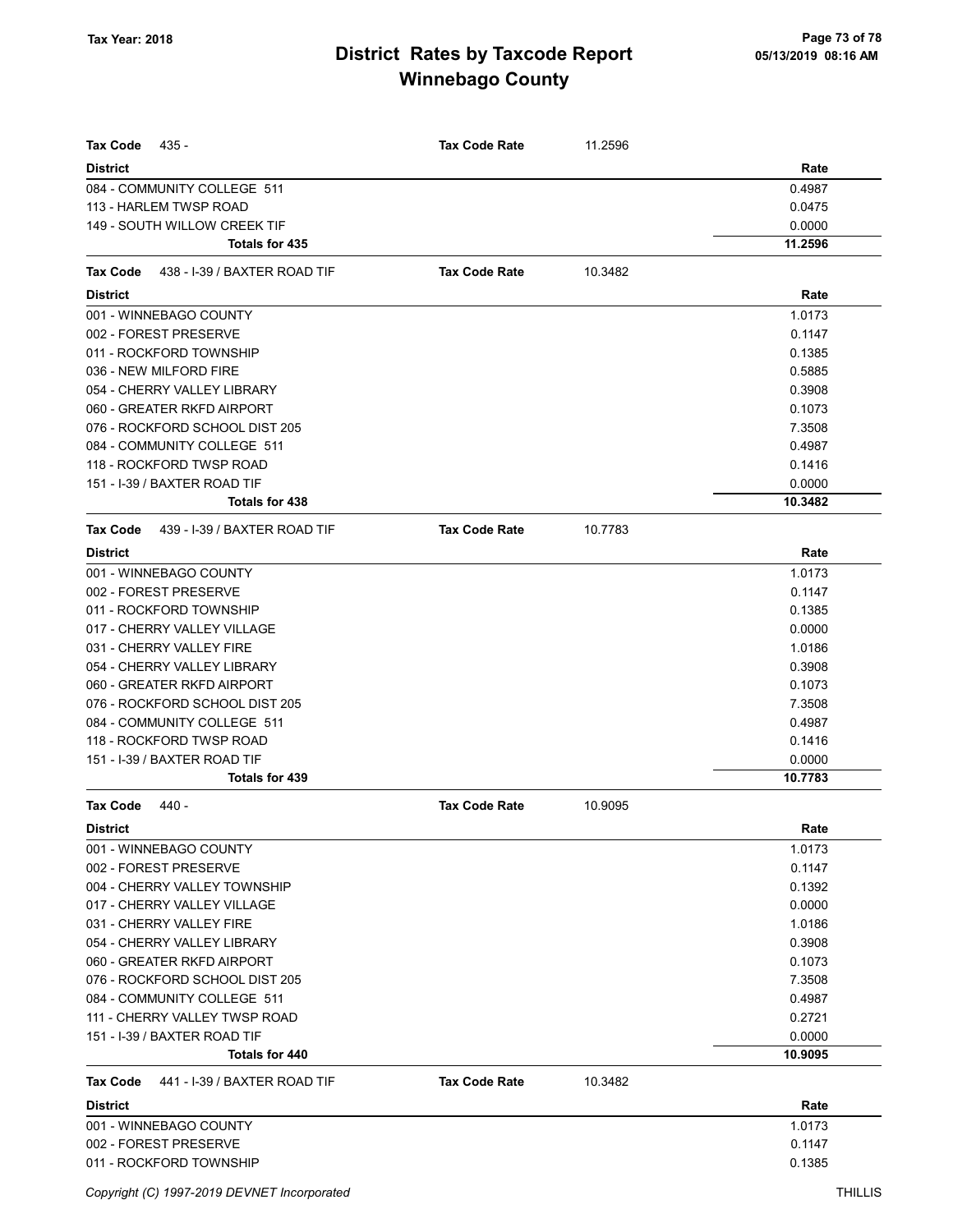| <b>Tax Code</b><br>441 - I-39 / BAXTER ROAD TIF             | <b>Tax Code Rate</b> | 10.3482 |                  |
|-------------------------------------------------------------|----------------------|---------|------------------|
| <b>District</b>                                             |                      |         | Rate             |
| 021 - NEW MILFORD VILLAGE                                   |                      |         | 0.0000           |
| 036 - NEW MILFORD FIRE                                      |                      |         | 0.5885           |
| 054 - CHERRY VALLEY LIBRARY                                 |                      |         | 0.3908           |
| 060 - GREATER RKFD AIRPORT                                  |                      |         | 0.1073           |
| 076 - ROCKFORD SCHOOL DIST 205                              |                      |         | 7.3508           |
| 084 - COMMUNITY COLLEGE 511                                 |                      |         | 0.4987           |
| 118 - ROCKFORD TWSP ROAD                                    |                      |         | 0.1416           |
| 151 - I-39 / BAXTER ROAD TIF                                |                      |         | 0.0000           |
| <b>Totals for 441</b>                                       |                      |         | 10.3482          |
| 442 - ZENITH CUTTER TIF<br>Tax Code                         | <b>Tax Code Rate</b> | 11.5975 |                  |
| <b>District</b>                                             |                      |         | Rate             |
| 001 - WINNEBAGO COUNTY                                      |                      |         | 1.0173           |
| 002 - FOREST PRESERVE                                       |                      |         | 0.1147           |
| 006 - HARLEM TOWNSHIP                                       |                      |         | 0.1110           |
| 019 - LOVES PARK CITY                                       |                      |         | 0.0000           |
| 046 - ROCKFORD PARK DISTRICT                                |                      |         | 1.0963           |
| 051 - ROCK RIVER WATER REC                                  |                      |         | 0.1964           |
| 055 - NORTH SUBURBAN LIBRARY                                |                      |         | 0.2996           |
| 060 - GREATER RKFD AIRPORT                                  |                      |         | 0.1073           |
| 070 - HARLEM SCHOOL DIST 122                                |                      |         | 8.1087           |
| 084 - COMMUNITY COLLEGE 511                                 |                      |         | 0.4987           |
| 113 - HARLEM TWSP ROAD                                      |                      |         | 0.0475           |
| 152 - ZENITH CUTTER TIF                                     |                      |         | 0.0000           |
| <b>Totals for 442</b>                                       |                      |         | 11.5975          |
|                                                             |                      |         |                  |
| Tax Code<br>443 - SPRING CREEK LAKES TIF<br><b>District</b> | <b>Tax Code Rate</b> | 9.5469  | Rate             |
| 001 - WINNEBAGO COUNTY                                      |                      |         | 1.0173           |
| 002 - FOREST PRESERVE                                       |                      |         | 0.1147           |
| 006 - HARLEM TOWNSHIP                                       |                      |         |                  |
|                                                             |                      |         | 0.1110           |
| 019 - LOVES PARK CITY                                       |                      |         | 0.0000           |
| 055 - NORTH SUBURBAN LIBRARY                                |                      |         | 0.2996           |
| 060 - GREATER RKFD AIRPORT                                  |                      |         | 0.1073           |
| 076 - ROCKFORD SCHOOL DIST 205                              |                      |         | 7.3508           |
| 084 - COMMUNITY COLLEGE 511                                 |                      |         | 0.4987           |
| 113 - HARLEM TWSP ROAD                                      |                      |         | 0.0475           |
| 153 - SPRING CREEK LAKES TIF<br>Totals for 443              |                      |         | 0.0000<br>9.5469 |
|                                                             |                      |         |                  |
| Tax Code<br>444 - SPRING CREEK LAKES TIF                    | <b>Tax Code Rate</b> | 10.8396 |                  |
| <b>District</b>                                             |                      |         | Rate             |
| 001 - WINNEBAGO COUNTY                                      |                      |         | 1.0173           |
| 002 - FOREST PRESERVE                                       |                      |         | 0.1147           |
| 006 - HARLEM TOWNSHIP                                       |                      |         | 0.1110           |
| 019 - LOVES PARK CITY                                       |                      |         | 0.0000           |
| 046 - ROCKFORD PARK DISTRICT                                |                      |         | 1.0963           |
| 051 - ROCK RIVER WATER REC                                  |                      |         | 0.1964           |
| 055 - NORTH SUBURBAN LIBRARY                                |                      |         | 0.2996           |
| 060 - GREATER RKFD AIRPORT                                  |                      |         | 0.1073           |
| 076 - ROCKFORD SCHOOL DIST 205                              |                      |         | 7.3508           |
| 084 - COMMUNITY COLLEGE 511                                 |                      |         | 0.4987           |
| 113 - HARLEM TWSP ROAD                                      |                      |         | 0.0475           |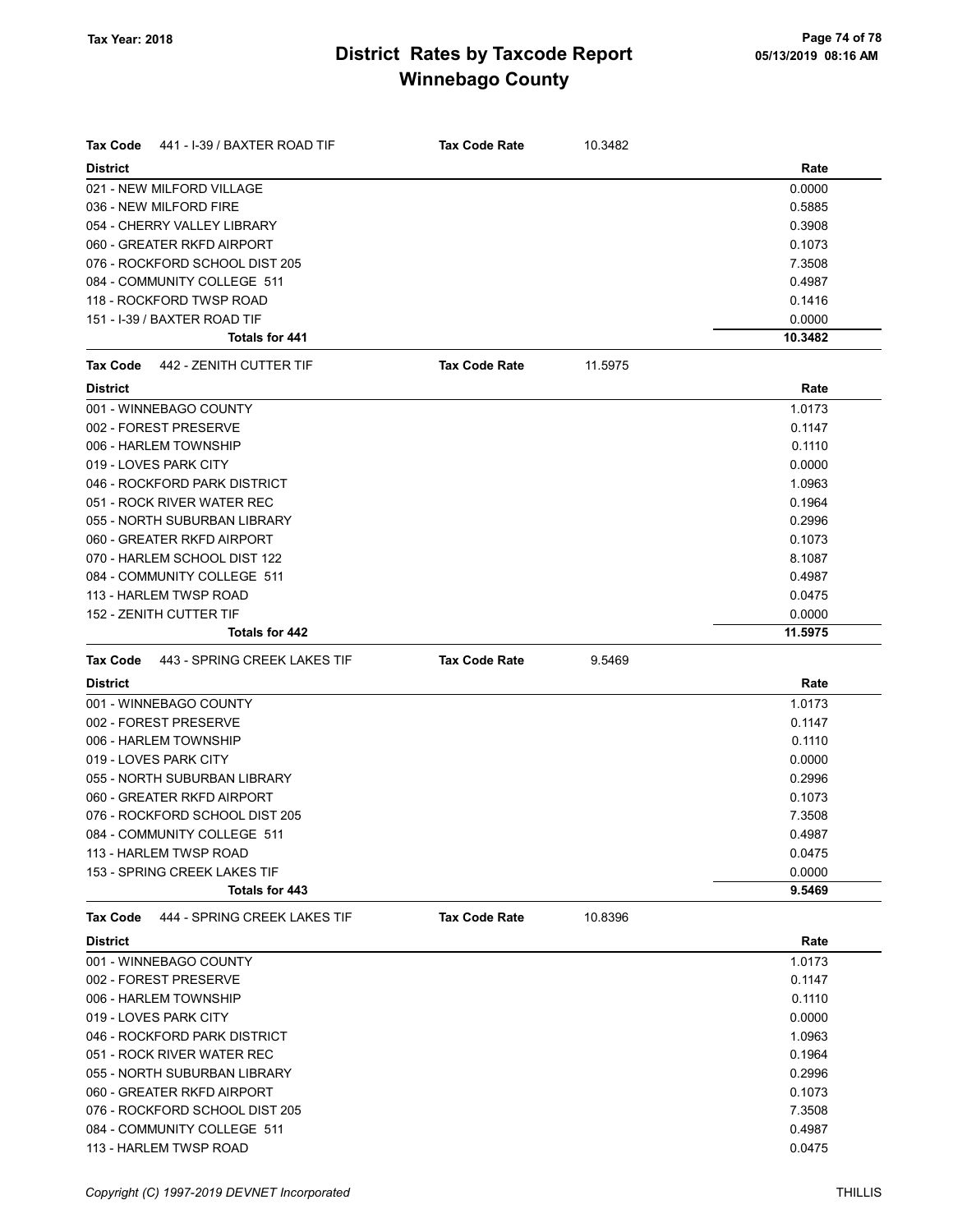| Tax Code<br>444 - SPRING CREEK LAKES TIF                | <b>Tax Code Rate</b> | 10.8396 |         |
|---------------------------------------------------------|----------------------|---------|---------|
| <b>District</b>                                         |                      |         | Rate    |
| 153 - SPRING CREEK LAKES TIF                            |                      |         | 0.0000  |
| <b>Totals for 444</b>                                   |                      |         | 10.8396 |
| Tax Code<br>447 - Former Warner Electric Brake & Clutch | <b>Tax Code Rate</b> | 10.6547 |         |
| <b>District</b>                                         |                      |         | Rate    |
| 001 - WINNEBAGO COUNTY                                  |                      |         | 1.0173  |
| 002 - FOREST PRESERVE                                   |                      |         | 0.1147  |
| 013 - ROSCOE TOWNSHIP                                   |                      |         | 0.1465  |
| 025 - ROSCOE VILLAGE                                    |                      |         | 0.6603  |
| 035 - HARLEM-ROSCOE FIRE                                |                      |         | 0.7584  |
| 055 - NORTH SUBURBAN LIBRARY                            |                      |         | 0.2996  |
| 071 - KINNIKINNICK SD #131                              |                      |         | 4.2513  |
| 077 - HONONEGAH HIGH SD #207                            |                      |         | 2.7327  |
| 084 - COMMUNITY COLLEGE 511                             |                      |         | 0.4987  |
| 120 - ROSCOE TWSP ROAD                                  |                      |         | 0.1752  |
| 154 - FORMER WARNER ELECTRIC TIF                        |                      |         | 0.0000  |
| Totals for 447                                          |                      |         | 10.6547 |
| Tax Code<br>448 - SPRING CREEK LAKES TIF                | <b>Tax Code Rate</b> | 10.9612 |         |
| <b>District</b>                                         |                      |         | Rate    |
| 001 - WINNEBAGO COUNTY                                  |                      |         | 1.0173  |
| 002 - FOREST PRESERVE                                   |                      |         | 0.1147  |
| 011 - ROCKFORD TOWNSHIP                                 |                      |         | 0.1385  |
| 019 - LOVES PARK CITY                                   |                      |         | 0.0000  |
| 046 - ROCKFORD PARK DISTRICT                            |                      |         | 1.0963  |
| 051 - ROCK RIVER WATER REC                              |                      |         | 0.1964  |
| 055 - NORTH SUBURBAN LIBRARY                            |                      |         | 0.2996  |
| 060 - GREATER RKFD AIRPORT                              |                      |         | 0.1073  |
| 076 - ROCKFORD SCHOOL DIST 205                          |                      |         | 7.3508  |
| 084 - COMMUNITY COLLEGE 511                             |                      |         | 0.4987  |
| 118 - ROCKFORD TWSP ROAD                                |                      |         | 0.1416  |
| 153 - SPRING CREEK LAKES TIF                            |                      |         | 0.0000  |
| Totals for 448                                          |                      |         | 10.9612 |
| <b>Tax Code</b><br>450 - JEFFERSON / NORTH 3RD ST TIF   | <b>Tax Code Rate</b> | 14.2700 |         |
| <b>District</b>                                         |                      |         | Rate    |
| 001 - WINNEBAGO COUNTY                                  |                      |         | 1.0173  |
| 002 - FOREST PRESERVE                                   |                      |         | 0.1147  |
| 011 - ROCKFORD TOWNSHIP                                 |                      |         | 0.1385  |
| 023 - ROCKFORD CITY                                     |                      |         | 3.1194  |
| 046 - ROCKFORD PARK DISTRICT                            |                      |         | 1.0963  |
| 051 - ROCK RIVER WATER REC                              |                      |         | 0.1964  |
| 059 - ROCKFORD CITY LIBRARY                             |                      |         | 0.4890  |
| 060 - GREATER RKFD AIRPORT                              |                      |         | 0.1073  |
| 076 - ROCKFORD SCHOOL DIST 205                          |                      |         | 7.3508  |
| 084 - COMMUNITY COLLEGE 511                             |                      |         | 0.4987  |
| 118 - ROCKFORD TWSP ROAD                                |                      |         | 0.1416  |
| 157 - JEFFERSON / NORTH 3RD ST TIF                      |                      |         | 0.0000  |
| Totals for 450                                          |                      |         | 14.2700 |
| Tax Code<br>451 -                                       | <b>Tax Code Rate</b> | 14.2700 |         |
| <b>District</b>                                         |                      |         | Rate    |
| 001 - WINNEBAGO COUNTY                                  |                      |         | 1.0173  |
| 002 - FOREST PRESERVE                                   |                      |         | 0.1147  |
|                                                         |                      |         |         |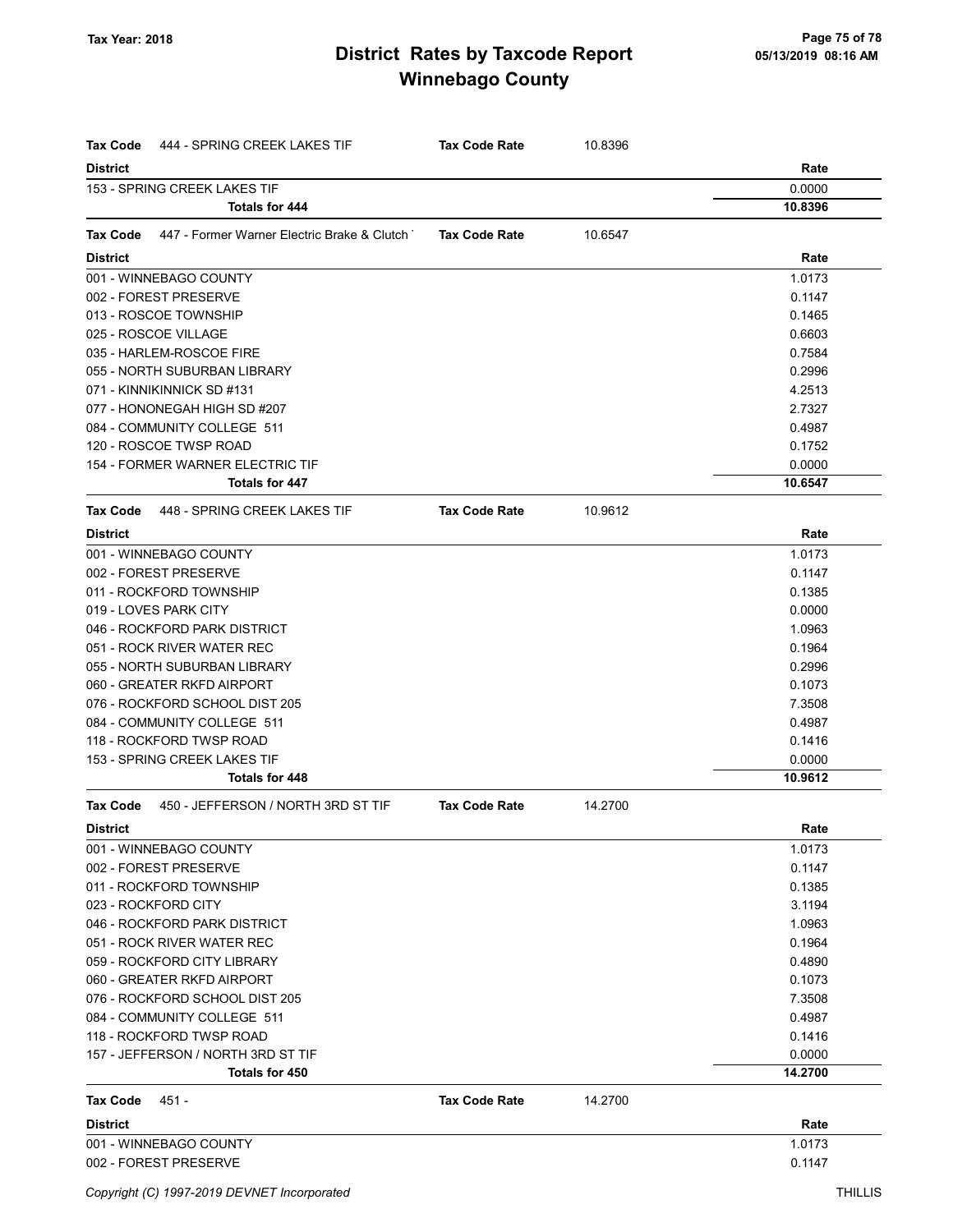| <b>Tax Code</b><br>451 -                            | <b>Tax Code Rate</b> | 14.2700 |         |
|-----------------------------------------------------|----------------------|---------|---------|
| <b>District</b>                                     |                      |         | Rate    |
| 011 - ROCKFORD TOWNSHIP                             |                      |         | 0.1385  |
| 023 - ROCKFORD CITY                                 |                      |         | 3.1194  |
| 046 - ROCKFORD PARK DISTRICT                        |                      |         | 1.0963  |
| 051 - ROCK RIVER WATER REC                          |                      |         | 0.1964  |
| 059 - ROCKFORD CITY LIBRARY                         |                      |         | 0.4890  |
| 060 - GREATER RKFD AIRPORT                          |                      |         | 0.1073  |
| 076 - ROCKFORD SCHOOL DIST 205                      |                      |         | 7.3508  |
| 084 - COMMUNITY COLLEGE 511                         |                      |         | 0.4987  |
| 118 - ROCKFORD TWSP ROAD                            |                      |         | 0.1416  |
| 159 - MULFORD & EAST STATE STREET TIF               |                      |         | 0.0000  |
| <b>Totals for 451</b>                               |                      |         | 14.2700 |
| 452 - I-39 / BAXTER ROAD TIF<br><b>Tax Code</b>     | <b>Tax Code Rate</b> | 10.3482 |         |
| <b>District</b>                                     |                      |         | Rate    |
| 001 - WINNEBAGO COUNTY                              |                      |         | 1.0173  |
| 002 - FOREST PRESERVE                               |                      |         | 0.1147  |
| 011 - ROCKFORD TOWNSHIP                             |                      |         | 0.1385  |
| 017 - CHERRY VALLEY VILLAGE                         |                      |         | 0.0000  |
| 036 - NEW MILFORD FIRE                              |                      |         | 0.5885  |
| 054 - CHERRY VALLEY LIBRARY                         |                      |         | 0.3908  |
| 060 - GREATER RKFD AIRPORT                          |                      |         | 0.1073  |
| 076 - ROCKFORD SCHOOL DIST 205                      |                      |         | 7.3508  |
| 084 - COMMUNITY COLLEGE 511                         |                      |         | 0.4987  |
| 118 - ROCKFORD TWSP ROAD                            |                      |         | 0.1416  |
| 151 - I-39 / BAXTER ROAD TIF                        |                      |         | 0.0000  |
| Totals for 452                                      |                      |         | 10.3482 |
| <b>Tax Code</b><br>453 - GLOBAL TRADEPARK SOUTH TIF | <b>Tax Code Rate</b> | 12.6266 |         |
| <b>District</b>                                     |                      |         | Rate    |
| 001 - WINNEBAGO COUNTY                              |                      |         | 1.0173  |
| 002 - FOREST PRESERVE                               |                      |         | 0.1147  |
| 011 - ROCKFORD TOWNSHIP                             |                      |         | 0.1385  |
| 023 - ROCKFORD CITY                                 |                      |         | 3.1194  |
| 046 - ROCKFORD PARK DISTRICT                        |                      |         | 1.0963  |
| 059 - ROCKFORD CITY LIBRARY                         |                      |         | 0.4890  |
| 060 - GREATER RKFD AIRPORT                          |                      |         | 0.1073  |
| 078 - MERIDIAN SCHOOL DIST 223                      |                      |         | 5.9038  |
| 084 - COMMUNITY COLLEGE 511                         |                      |         | 0.4987  |
| 118 - ROCKFORD TWSP ROAD                            |                      |         | 0.1416  |
| 150 - GLOBAL TRADEPARK SOUTH TIF                    |                      |         | 0.0000  |
| Totals for 453                                      |                      |         | 12.6266 |
| 454 - SPRING CREEK LAKES TIF<br>Tax Code            | <b>Tax Code Rate</b> | 10.6432 |         |
| <b>District</b>                                     |                      |         | Rate    |
| 001 - WINNEBAGO COUNTY                              |                      |         | 1.0173  |
| 002 - FOREST PRESERVE                               |                      |         | 0.1147  |
| 006 - HARLEM TOWNSHIP                               |                      |         | 0.1110  |
| 019 - LOVES PARK CITY                               |                      |         | 0.0000  |
| 046 - ROCKFORD PARK DISTRICT                        |                      |         | 1.0963  |
| 055 - NORTH SUBURBAN LIBRARY                        |                      |         | 0.2996  |
| 060 - GREATER RKFD AIRPORT                          |                      |         | 0.1073  |
| 076 - ROCKFORD SCHOOL DIST 205                      |                      |         | 7.3508  |
| 084 - COMMUNITY COLLEGE 511                         |                      |         | 0.4987  |
| 113 - HARLEM TWSP ROAD                              |                      |         | 0.0475  |

Copyright (C) 1997-2019 DEVNET Incorporated THILLIS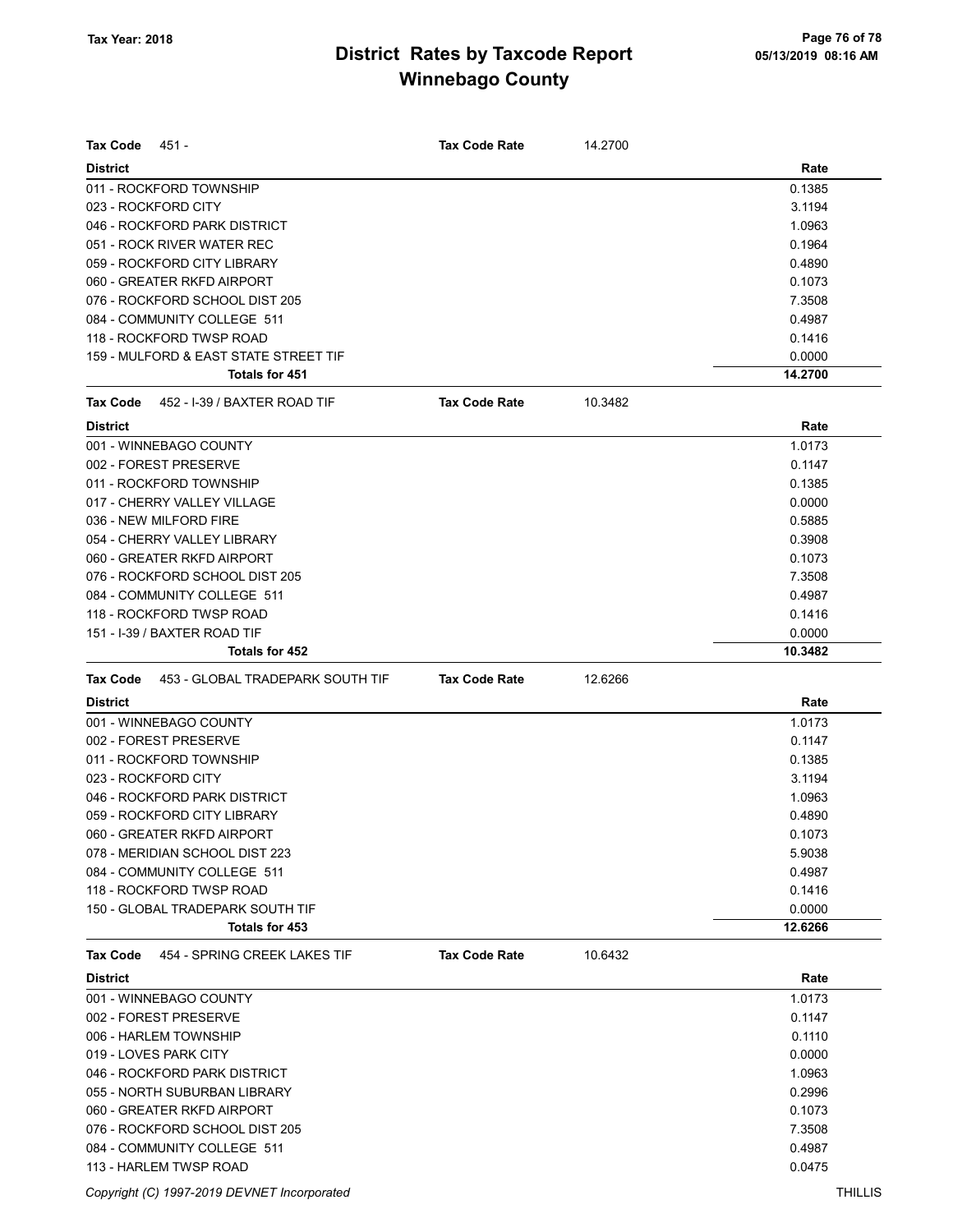| <b>Tax Code</b><br>454 - SPRING CREEK LAKES TIF | <b>Tax Code Rate</b> | 10.6432 |         |
|-------------------------------------------------|----------------------|---------|---------|
| <b>District</b>                                 |                      |         | Rate    |
| 153 - SPRING CREEK LAKES TIF                    |                      |         | 0.0000  |
| <b>Totals for 454</b>                           |                      |         | 10.6432 |
| <b>Tax Code</b><br>455 - AUBURN STREET TIF      | <b>Tax Code Rate</b> | 14.2700 |         |
| <b>District</b>                                 |                      |         | Rate    |
| 001 - WINNEBAGO COUNTY                          |                      |         | 1.0173  |
| 002 - FOREST PRESERVE                           |                      |         | 0.1147  |
| 011 - ROCKFORD TOWNSHIP                         |                      |         | 0.1385  |
| 023 - ROCKFORD CITY                             |                      |         | 3.1194  |
| 046 - ROCKFORD PARK DISTRICT                    |                      |         | 1.0963  |
| 051 - ROCK RIVER WATER REC                      |                      |         | 0.1964  |
| 059 - ROCKFORD CITY LIBRARY                     |                      |         | 0.4890  |
| 060 - GREATER RKFD AIRPORT                      |                      |         | 0.1073  |
| 076 - ROCKFORD SCHOOL DIST 205                  |                      |         | 7.3508  |
| 084 - COMMUNITY COLLEGE 511                     |                      |         | 0.4987  |
| 118 - ROCKFORD TWSP ROAD                        |                      |         | 0.1416  |
| 164 - AUBURN STREET TIF                         |                      |         | 0.0000  |
| Totals for 455                                  |                      |         | 14.2700 |
| Tax Code<br>456 -                               | <b>Tax Code Rate</b> | 11.7191 |         |
| <b>District</b>                                 |                      |         | Rate    |
| 001 - WINNEBAGO COUNTY                          |                      |         | 1.0173  |
| 002 - FOREST PRESERVE                           |                      |         | 0.1147  |
| 011 - ROCKFORD TOWNSHIP                         |                      |         | 0.1385  |
| 019 - LOVES PARK CITY                           |                      |         | 0.0000  |
| 046 - ROCKFORD PARK DISTRICT                    |                      |         | 1.0963  |
| 051 - ROCK RIVER WATER REC                      |                      |         | 0.1964  |
| 055 - NORTH SUBURBAN LIBRARY                    |                      |         | 0.2996  |
| 060 - GREATER RKFD AIRPORT                      |                      |         | 0.1073  |
| 070 - HARLEM SCHOOL DIST 122                    |                      |         | 8.1087  |
| 084 - COMMUNITY COLLEGE 511                     |                      |         | 0.4987  |
| 118 - ROCKFORD TWSP ROAD                        |                      |         | 0.1416  |
| 165 - FOREST HILLS ROAD TIF                     |                      |         | 0.0000  |
| Totals for 456                                  |                      |         | 11.7191 |
| Tax Code 457 - GARDNER / BLACKHAWK TIF          | <b>Tax Code Rate</b> | 9.8480  |         |
| <b>District</b>                                 |                      |         | Rate    |
| 001 - WINNEBAGO COUNTY                          |                      |         | 1.0173  |
| 002 - FOREST PRESERVE                           |                      |         | 0.1147  |
| 013 - ROSCOE TOWNSHIP                           |                      |         | 0.1465  |
| 026 - SOUTH BELOIT CITY                         |                      |         | 1.1260  |
| 061 - SOUTH BELOIT CITY LIBRARY                 |                      |         | 0.2071  |
| 079 - SOUTH BELOIT SD #320                      |                      |         | 6.5625  |
| 084 - COMMUNITY COLLEGE 511                     |                      |         | 0.4987  |
| 120 - ROSCOE TWSP ROAD                          |                      |         | 0.1752  |
| 166 - GARDNER / BLACKHAWK TIF                   |                      |         | 0.0000  |
| Totals for 457                                  |                      |         | 9.8480  |
| Tax Code<br>458 -                               | <b>Tax Code Rate</b> | 9.8765  |         |
| <b>District</b>                                 |                      |         | Rate    |
| 001 - WINNEBAGO COUNTY                          |                      |         | 1.0173  |
| 002 - FOREST PRESERVE                           |                      |         | 0.1147  |
| 012 - ROCKTON TOWNSHIP                          |                      |         | 0.1954  |
| 026 - SOUTH BELOIT CITY                         |                      |         | 1.1260  |